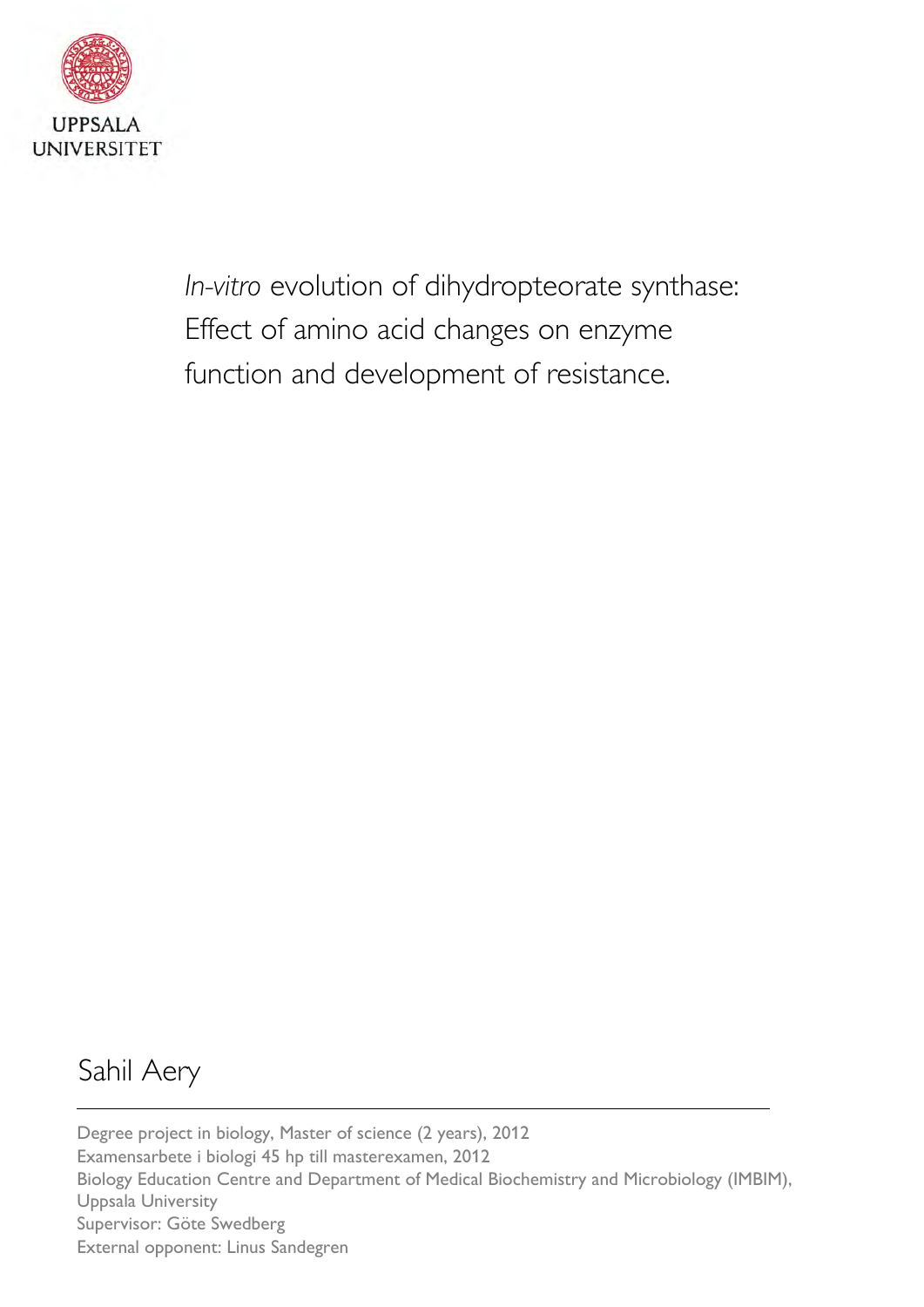# **Table of Contents**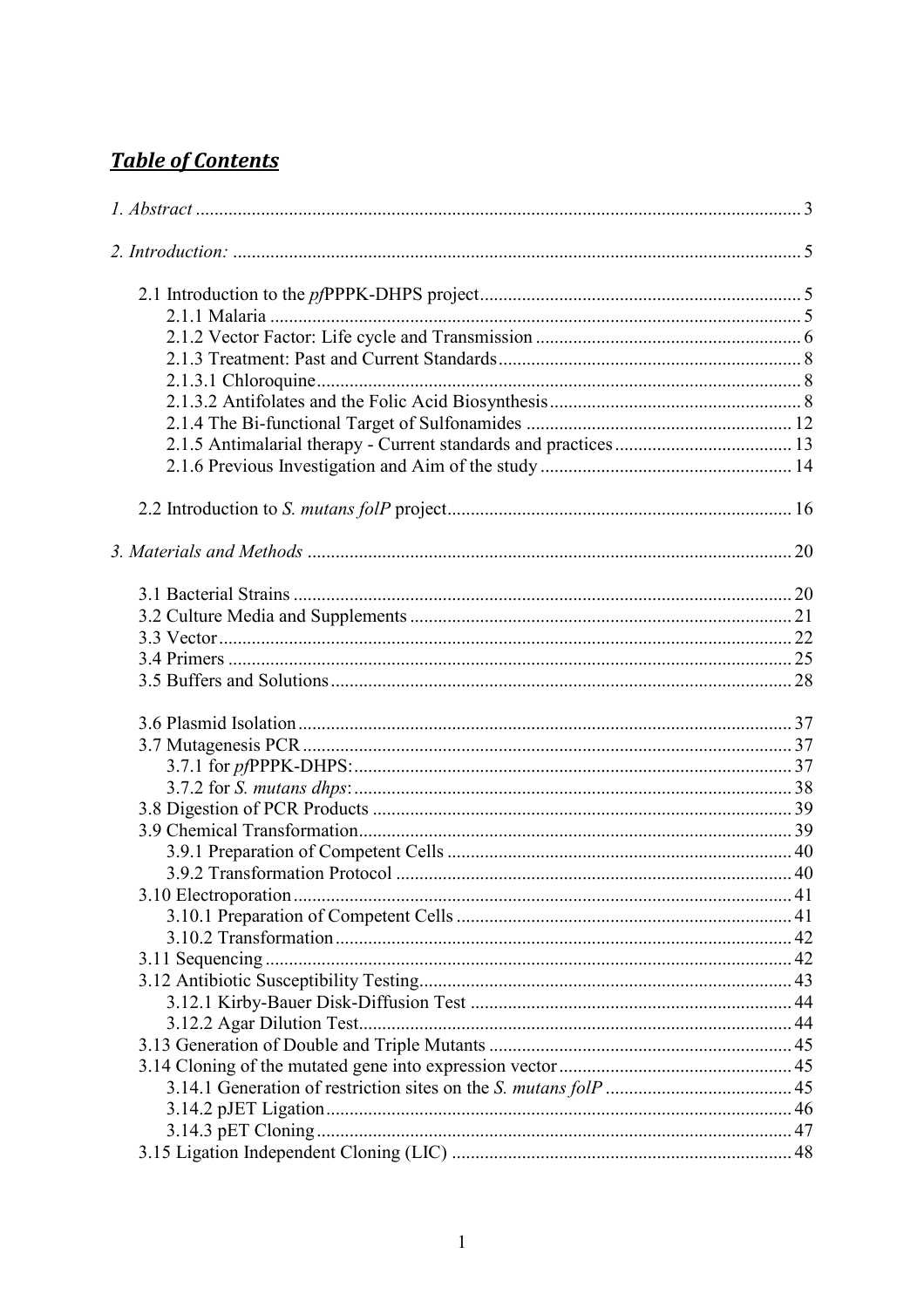| 4.1.2 Determination of Enzyme Activity using radioactive substrate  56         |  |
|--------------------------------------------------------------------------------|--|
|                                                                                |  |
|                                                                                |  |
|                                                                                |  |
|                                                                                |  |
|                                                                                |  |
| 4.2.2 Antibiotic susceptibility testing and determination of MIC of mutants 64 |  |
|                                                                                |  |
|                                                                                |  |
|                                                                                |  |
|                                                                                |  |
|                                                                                |  |
|                                                                                |  |
|                                                                                |  |
|                                                                                |  |
|                                                                                |  |
|                                                                                |  |
|                                                                                |  |
|                                                                                |  |
|                                                                                |  |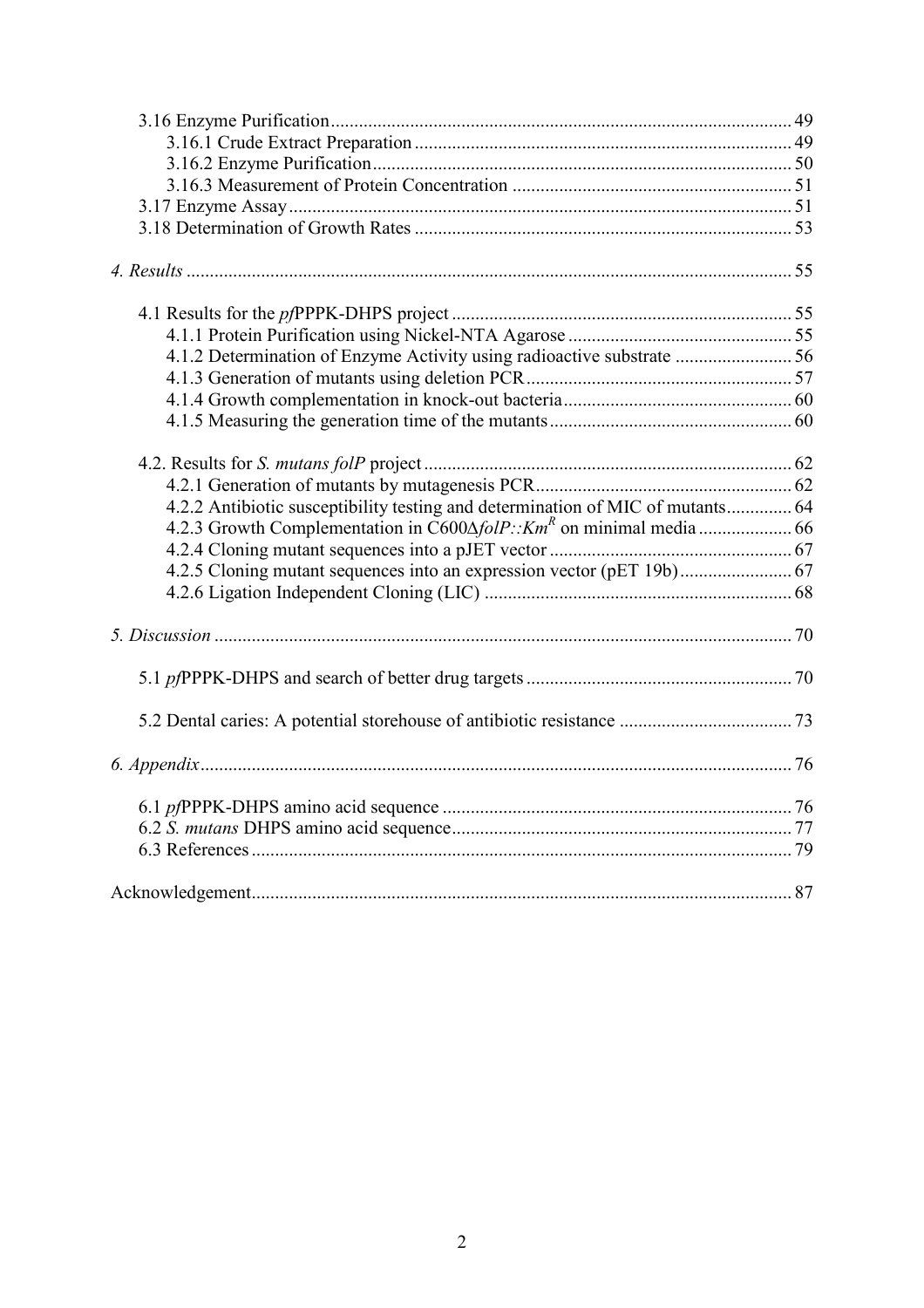#### <span id="page-3-0"></span>*1. Abstract*

The project has been divided into 2 parts. The first part was focused on the *Plasmodium* bifunctional enzyme PPPK-DHPS (7,8-dihydro-6-hydroxymethylpterin pyrophosphokinasedihydropteroate synthase) that has long been the target of antimalarial chemotherapy while the second part involved determining the possible resistance mechanisms in *Streptococcus mutans*.

Previous studies have been conducted on the functional importance of the PPPK part in a knockout *E. coli*. The present study was aimed at defining the DHPS part of the enzyme. Of the four *Plasmodium* specific insertions, PPPK-1 is essential for enzyme activity, while a major part of the PPPK-2 can be deleted without any effects. Similarly, DHPS-1 is crucial for enzyme activity while DHPS-2 is dispensable. Double mutants with deletions in the DHPS insertions were generated and the enzyme activity was tested as a measure of growth rate in a poor medium. The radioactive enzyme assay (which gives a direct measure of the enzyme activity) did not give results; hence, conclusive results could not be obtained. Further repeats of growth curve analysis could reveal greater details about the effects of mutations on enzyme activity, but from preliminary testing, it could be hypothesized that a smaller deletion of eight amino acids seems to be more deleterious to the enzyme activity than a longer deletion.

*Streptococcus mutans* (Viridans Group Streptococci) are commensal bacteria found in mouth and are the causative agents of dental caries. The main interest in the Viridans group has been because of their ability to act as potential reservoirs of antibiotic resistance determinants. These determinants can be transferred to related pathogenic species like *Streptococcus pneumonie*, which annually kills over one million children worldwide. Previous investigations found Cotrimoxazole (SXT) resistant *S. mutans* in clinical isolates. SXT is highly prescribed in dental practice in Uganda, where it is also used for HIV/AIDS prophylaxis. A previous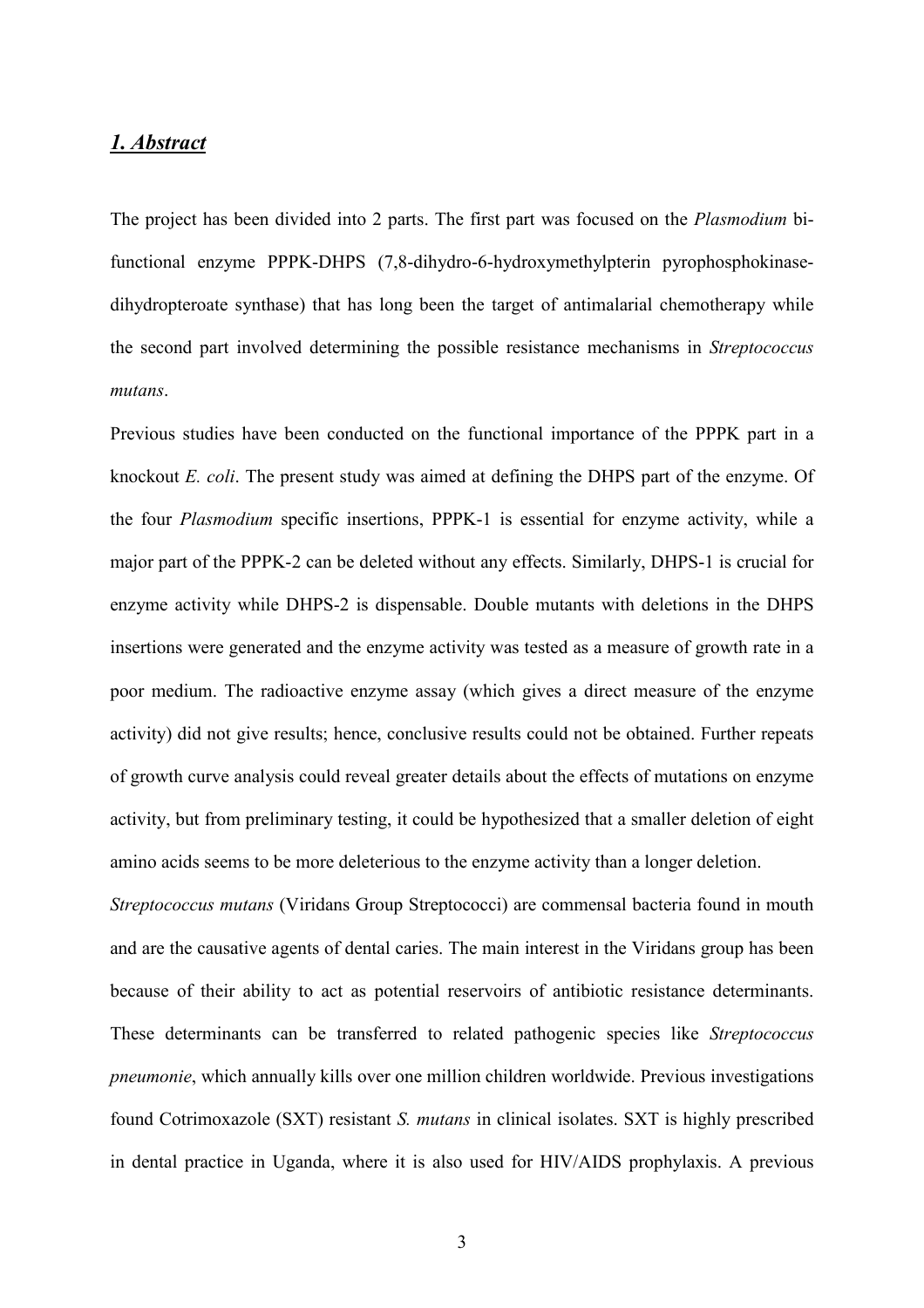study in 2009 was aimed at determining the resistance mechanism in *S. mutans* by characterizing the *folP* gene. Isolate **797** showed high resistance *in vivo* but did not express any resistance *in vitro* in knockout *E. coli*. Only in case of isolate **8** did the cloned gene express resistance in knockout *E. coli*. Sequence analysis revealed three amino acid polymorphisms. The present study was aimed at changing these amino acids one by one and in relation to one another (using isolate **8** *folP* as a template) to study their role in resistance. Agar diffusion tests were carried out on all the mutants using 0.02-0.05 mM of Sulfathiazole in ISA. The triple mutant with sequence similar to isolate **797** showed a similar resistance pattern, suggesting the point mutations in *folP* gene as a possible resistance mechanism. Further studies need to be carried out using other isolates to confirm this hypothesis, including an examination of other possible resistance mechanisms involving intra-cellular pumps.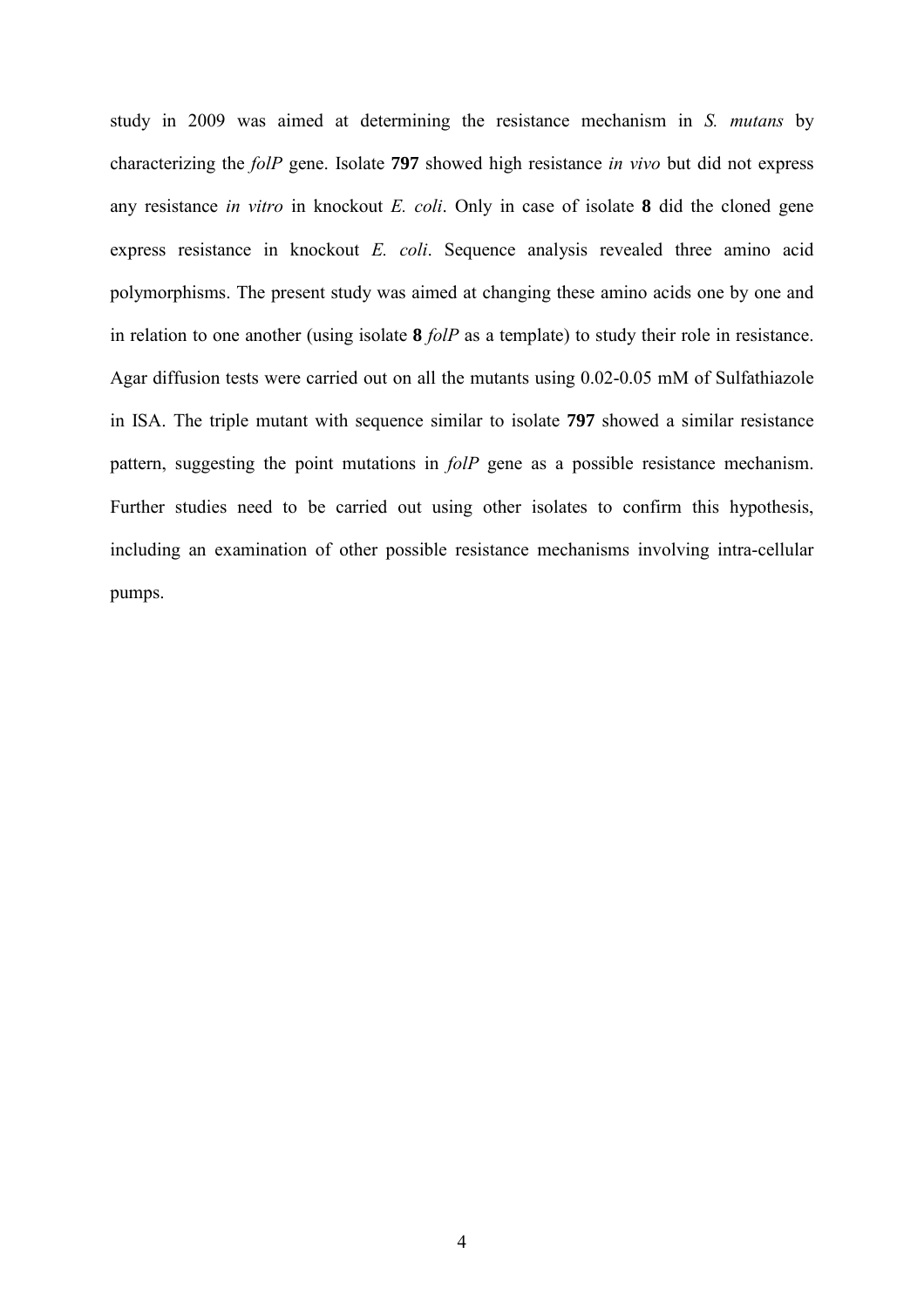## <span id="page-5-0"></span>*2. Introduction:*

A class of drugs that have been highly successful as antibiotics and antiprotozoal agents are Antifolates. The drugs target various enzymes of the folate biosynthesis pathway, which is essential for the survival. Folates are necessary co-factors for various life processes like DNA synthesis, RNA repair. Humans are unable to synthesise folate de novo, unlike most microbes and parasites, which makes the folate biosynthesis an attractive target for antibiotics. Antifolates like pyrimethamine (PYR) and proguanil target the enzyme dihydrofolate reductase (DHFR), while sulfadoxine (SDX) and other sulfonamides target dihydropteroate synthase (DHPS).

The entire project has been divided into two parts. The first part of the project focuses on the DHPS enzyme in the Plasmodium parasite while the second part deals with the possible resistance mechanisms in Streptococcus mutans involving the dhps gene (folP).

# <span id="page-5-1"></span>**2.1 Introduction to the** *pf***PPPK-DHPS project**

#### <span id="page-5-2"></span>**2.1.1 Malaria**

The history of malaria predates the history of human evolution. Probably one of the oldest diseases, it remains one of the most widespread and lethal diseases in the developing world. WHO reported about 216 million documented cases, leading to  $655,000$  deaths in  $2010<sup>1</sup>$ , however, taking into account that many cases are unreported and undocumented, the estimated death toll is around 1.24 million<sup>1.2</sup>.

Malaria is endemic to a very broad region around the Equator; however, it is in Sub-Saharan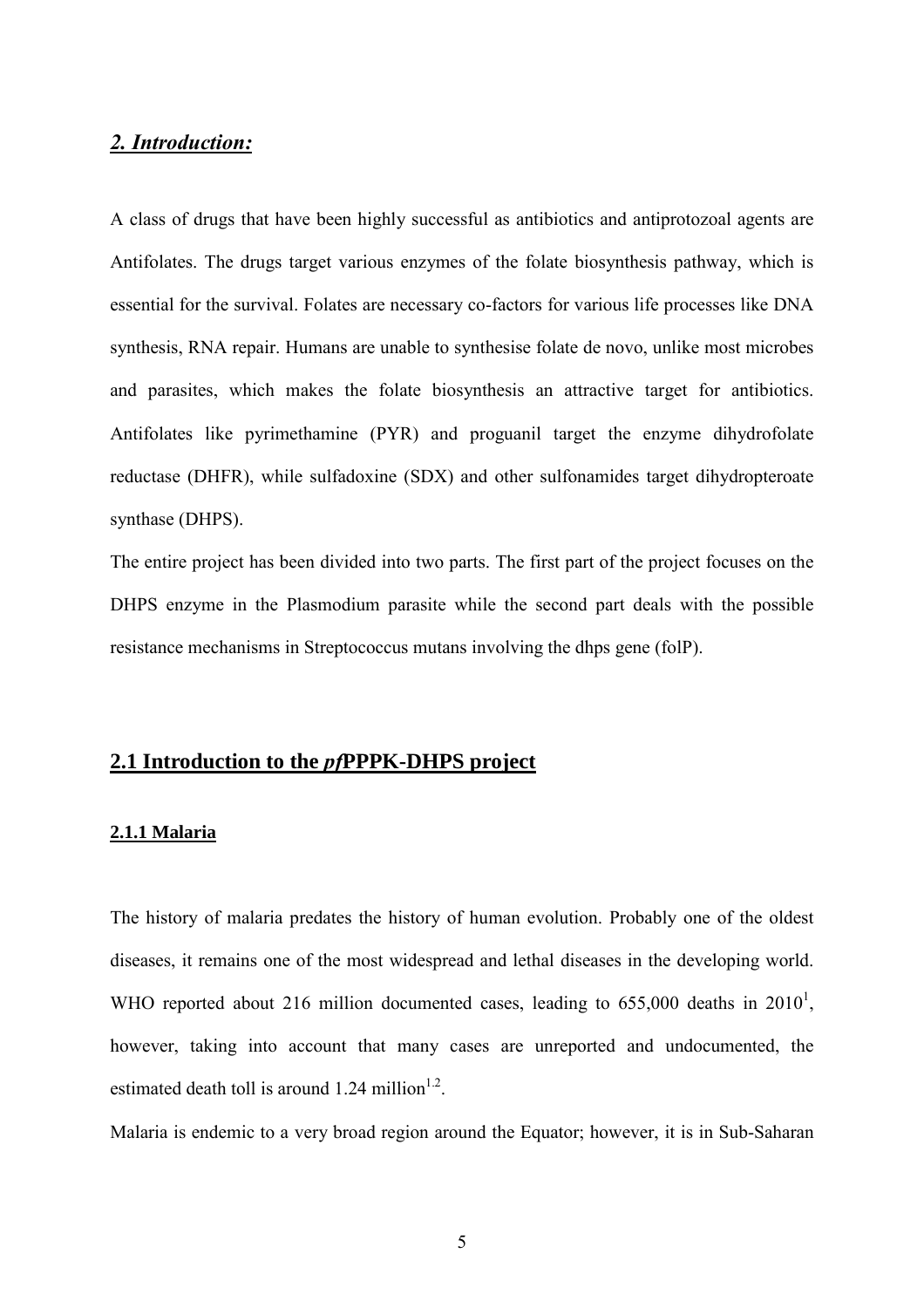Africa that most fatalities occur<sup>3,4,5</sup>. Children under 5 years of age<sup>6</sup>, pregnant females and HIV patients are most vulnerable to the disease.

### <span id="page-6-0"></span>**2.1.2 Vector Factor: Life cycle and Transmission**

Malaria is a parasitic disease caused by the *Plasmodium* genus. Five species have been identified as disease causing in humans: *P. falciparum*, *P. malariae*, *P. ovale*, *P. vivax* and *P. knowlesi*7,8*.* Amongst these, *P. falciparum* is the most common species identified and the cause of the majority of deaths<sup>9</sup>, while *P. vivax* is the second most common. Currently, *P. knowlesi* is the only zoonotic species identified that causes disease to spread from macaques to humans $^{10}$ .

Transmitted from the female *Anopheles* mosquitoes (Greek for 'good for nothing'), the signs and symptoms of malaria vary with the causative parasite. While in *P. vivax* and *P.ovale* infections, the symptoms cycle every 2-3 days, it can be as short as 36-48 hours in *P. falciparum* infections<sup>11</sup>. Also, severe malaria is restricted to the *falciparum* species<sup>12</sup>, and recurrent malaria to *vivax* and *ovale* species<sup>13</sup>.

Figure 1 illustrates the life cycle of the malaria parasite in the mosquito host and after infection, in the human host.

The life cycle of parasite can be divided into 2 parts:

*1.* The *Hepatic Stage of Infection*: During a blood meal, the mosquito injects the sporozoites into the blood stream of the human host. Sporozoites infect the liver, where they mature into schizonts in the hepatic cells and are released as merozoites upon rupture of the cells. The merozoites then invade red blood cells,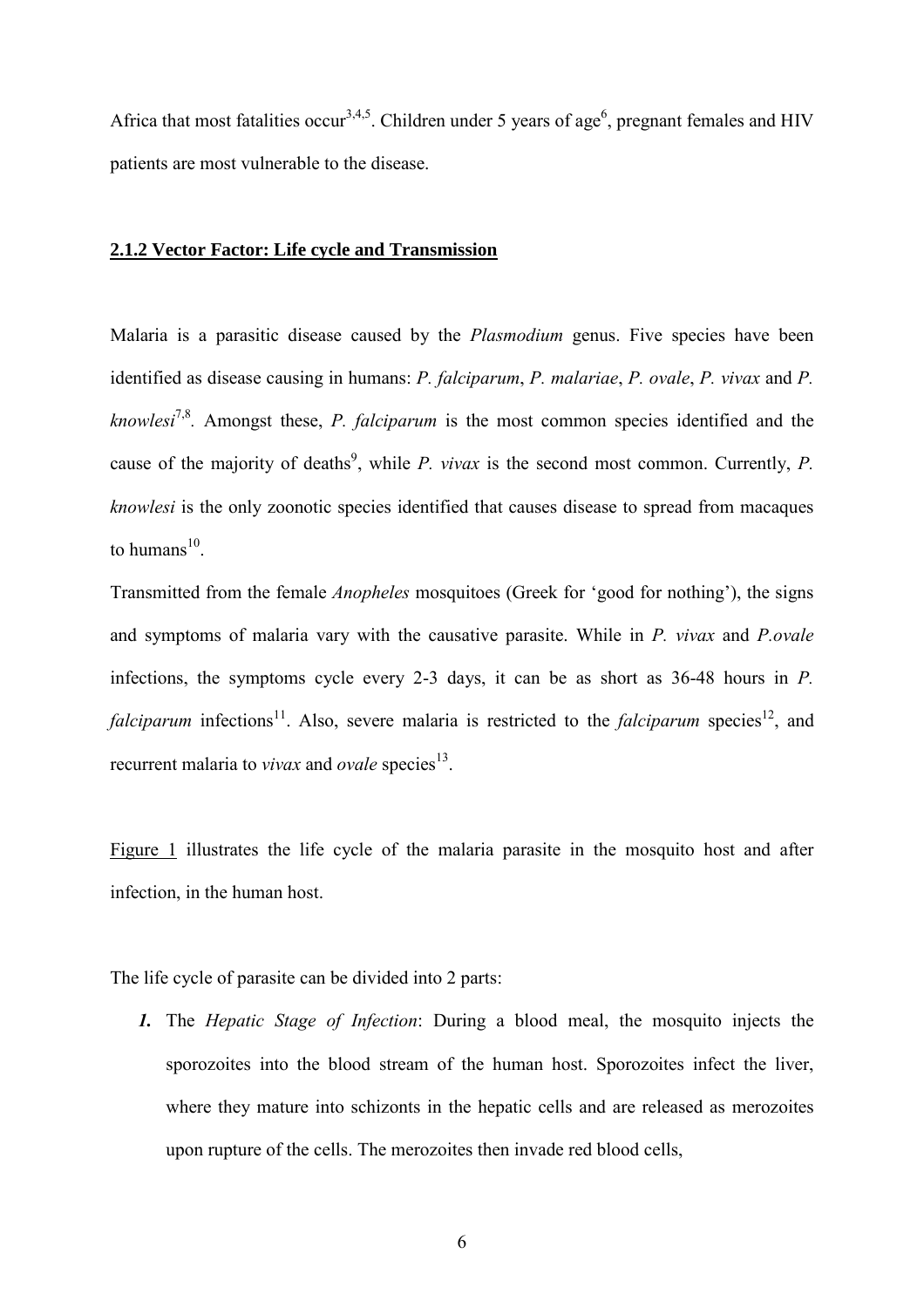*2.* Initiating the *Blood Stage of Infection*, which manifests into the disease. The progress of the parasite is similar as the hepatic stage, except that some merozoites upon release mature into gametocytes.

The gametocytes are ingested by the mosquito during a blood meal, in which they mate and form zygotes, which mature into sporozoites in the mid-gut of the mosquito and travel to the salivary gland, ready to be injected again, completing the cycle.

In *P. vivax* and *P. ovale*, dormant schizonts can persist in the liver and relapse after infecting the blood stream weeks, or in some cases, years after the initial infection.



**Figure 1: Life cycle of the** *Plasmodium* **parasite.**

(http://dpd.cdc.gov/dpdx/html/Malaria.htm, DPDx, Division of Parasitic Diseases and Malaria, Centre of Disease Control, USA. Last update:  $13<sup>th</sup>$  July 2009. Date visited:  $26<sup>th</sup>$  July 2012)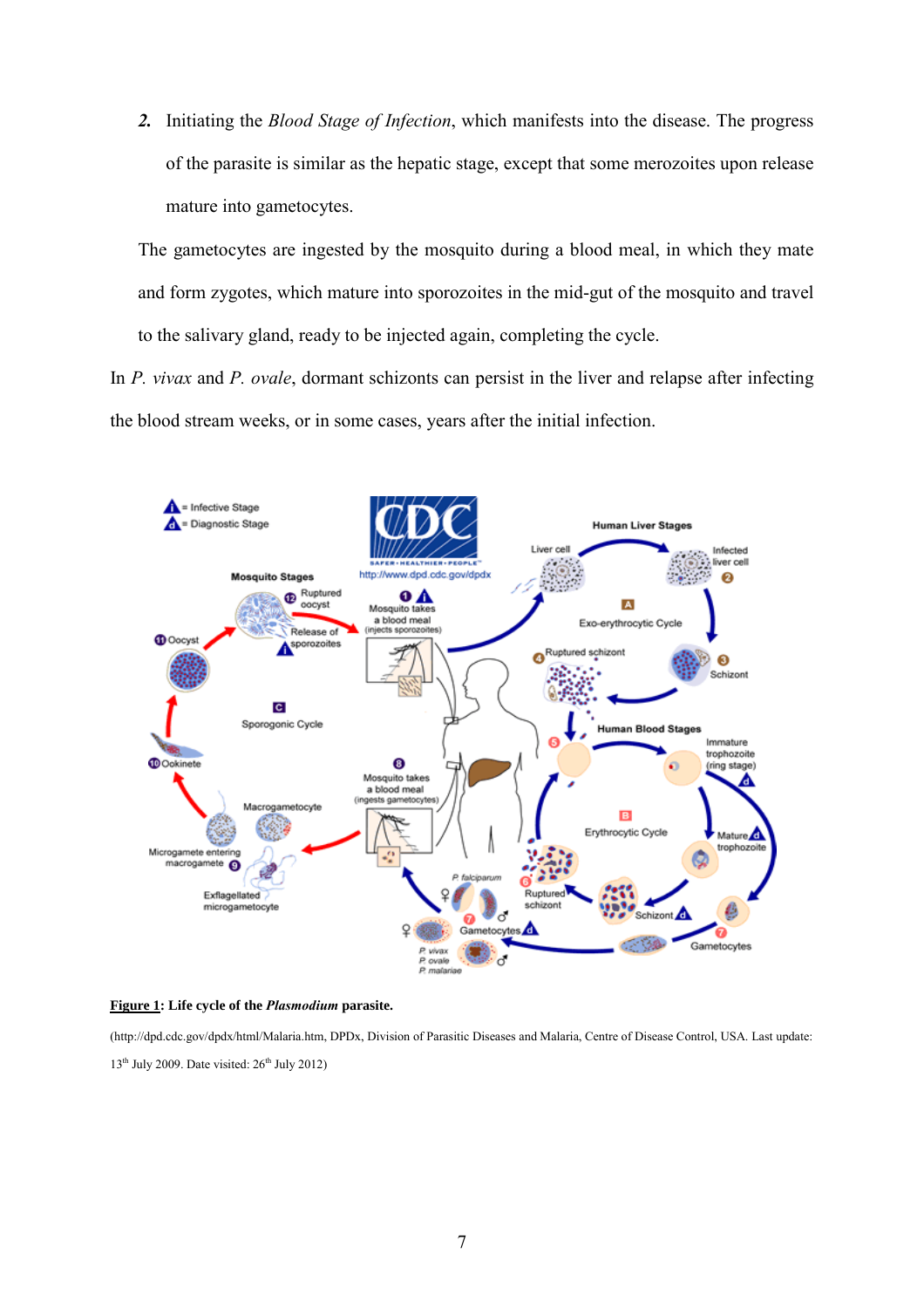#### <span id="page-8-0"></span>**2.1.3 Treatment: Past and Current Standards**

Traditional remedies included *Cinchona succiubra* (Quinine) and *Artemisia annua* (Artemisinin) extracts, which have been used for centuries<sup>14,15</sup>.

### <span id="page-8-1"></span>**2.1.3.1 Chloroquine**

The first synthetic antimalarial was chloroquine, which was synthesized as a substitute for quinine. It inhibits hemozoin production, which is a byproduct of hemoglobin proteolysis within the parasite. Since the drug target of chloroquine is host-derived, it took almost 19 years for *P. falciparum* to develop resistance against the drug<sup>16-20</sup>. It could also be that there are unknown mutations necessary to allow for resistance. The resistance is mostly related to mutations in the transporter genes (*pfcrt, pfmdr*) 16,21. The first case of resistance was detected in South Asia in 1950's, after which the resistance spread rapidly to Africa and other parts and therefore quinine, its derivatives and substitutes were rendered useless against *P. falciparum* infections<sup>22</sup>, although they still maintain some efficacy against *P. vivax* and *P. ovale* infections.

### <span id="page-8-2"></span>**2.1.3.2 Antifolates and the Folic Acid Biosynthesis**

Antifolates, which target the folate biosynthesis in the parasite, have also been highly successful antimalarials. Due to their selective action, low cost and ease of application, antifolates were very suitable for malaria endemic regions and were used extensively. Consequently, resistance to antifolates arose rapidly, after which they were successfully combined with sulfonamides (e.g. PYR-SDX). The result was targeting two different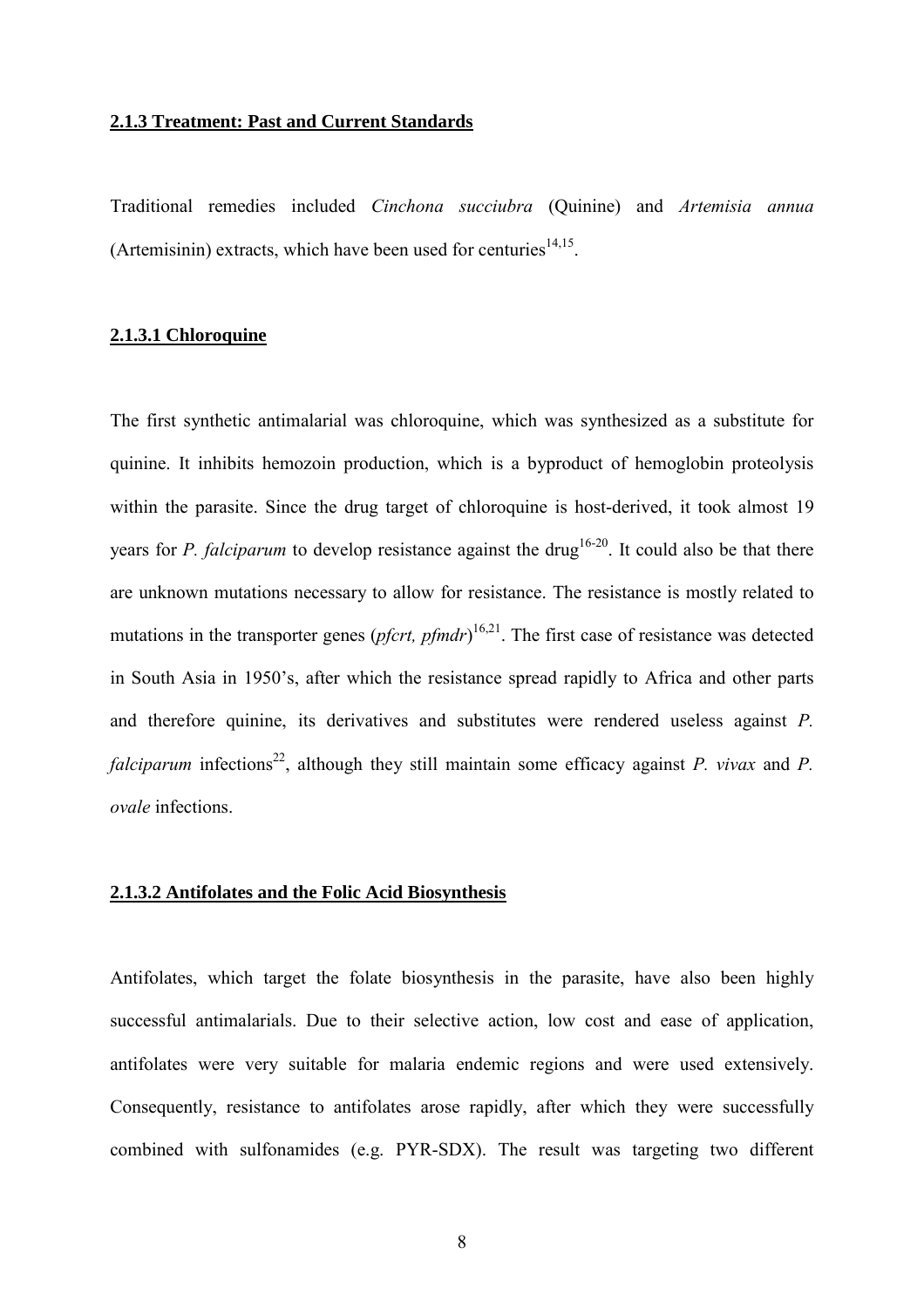enzymes of the pathway (DHFR and DHPS, respectively), which resulted in better clearing of the parasite<sup>23-26</sup>. The first cases of PYR-SDX resistance were detected in South-East Asia in 1960's, after which resistance spread rapidly, as in case of chloroquine. Resistance in *P. falciparum* is conferred mainly by key mutations in the *dhfr* gene (N51I, S108N/T, I164L) and the *dhps* gene (A437G, K540E, A581G)<sup>27</sup>.

Figure 2 shows the transmission of the parasite and effect of the antimalarials on each stage of parasite development.



#### **Figure 2: Transmission of Plasmodium falciparum and the effects of antimalarials.**

(\* When parasites are sensitive to the drug unless otherwise stated. Positive and negative arrows indicate the effect of the drug, enhancement (+) and suppression (-) respectively, on the parasite stage or its development.) (Guidelines for treatment of malaria,  $2<sup>nd</sup>$  Edition, 2010, World Health Organisation)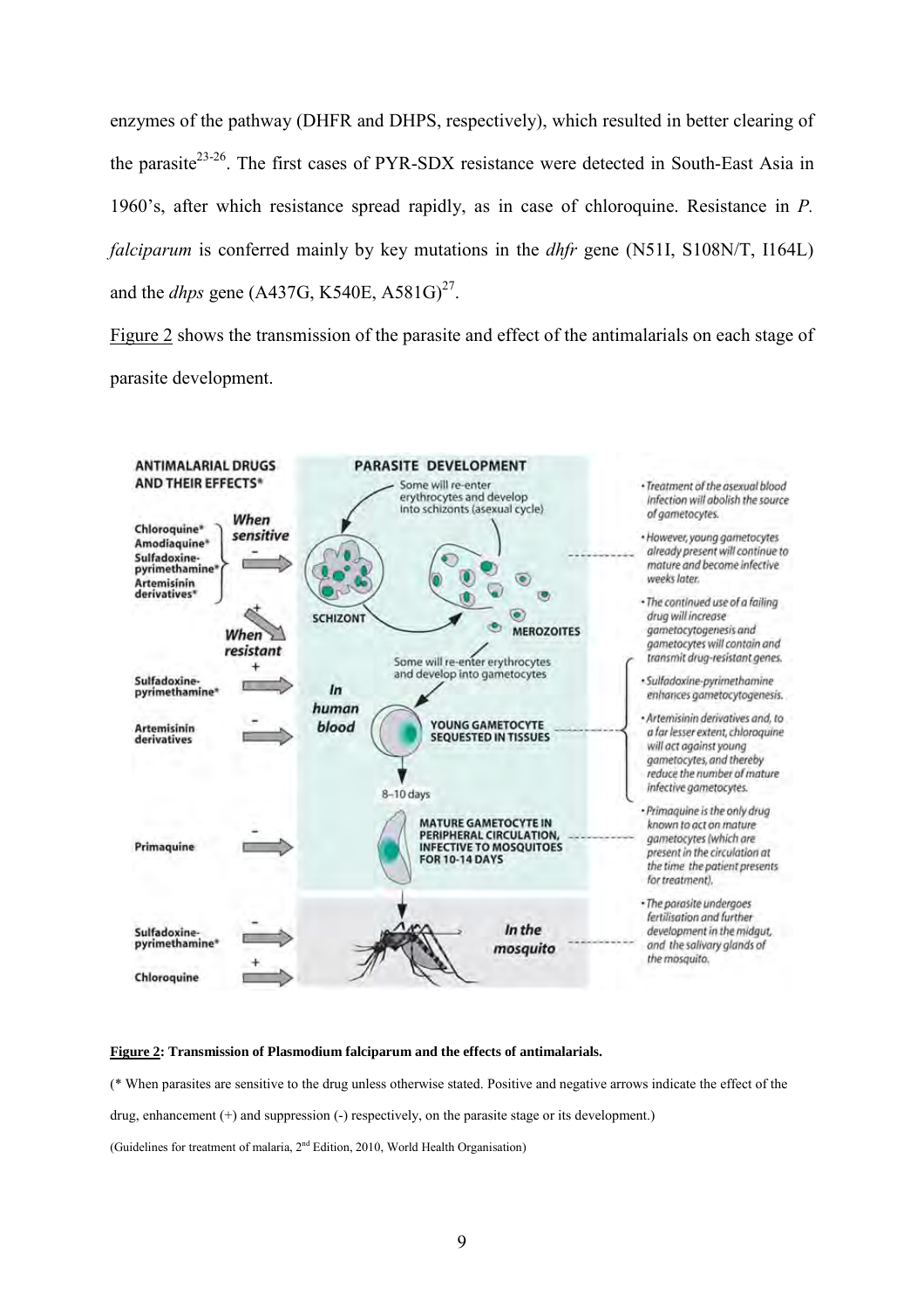Folates are necessary co-factors needed for the survival of the *Plasmodium* parasite. Unlike their human hosts, which derive folates from their dietary intake, *Plasmodium* species are capable of synthesizing folates *de novo*. Due to this, the enzymes involved have been very attractive targets for antimicrobials since over half a century<sup>23</sup>.

Most microorganisms synthesize folate by a simple pathway utilizing GTP (Guanosine-5' triphosphate), p-ABA (p-Aminobenzoicacid) and L-glutamate<sup>23</sup>. However, unlike most folate synthesizing organisms, *P. falciparum* is capable of utilizing both routes, utilizing folate salvaged from the host plasma, or *de novo* synthesis<sup>23,26,28</sup>, as shown in Figure 3.

Studies have shown that *in vitro*, the parasite is capable of depending almost completely on folate in culture medium, when the biosynthesis is blocked. However, the field data suggests that in normal infections, environmental folate cannot satisfy the parasite's requirements and it needs to rely on the biosynthetic pathway<sup>23,26,29,30</sup>.

Ever since the folate pathway was deciphered in the early 1960's, the enzymes have been of special interest as attractive drug targets. Of special interest, is a bi-functional enzyme PPPK-DHPS (hydroxymethylpterin pyrophosphokinase-dihydropteroate synthase), which catalyzes two reactions in the pathway. This bi-functional enzyme is not just *Plasmodium* specific and has been reported in other organisms too $31$ .

The PPPK part catalyzes the ATP-dependent phosphorylation of 6-hydroxymethyl-7, 8 dihydropterin to 6- hydroxymethyl-7, 8-dihydropterin pyrophosphate, while DHPS catalyzes the conversion to Dihydropteroate using pABA as a second substrate, as shown in Figure 3 and 4.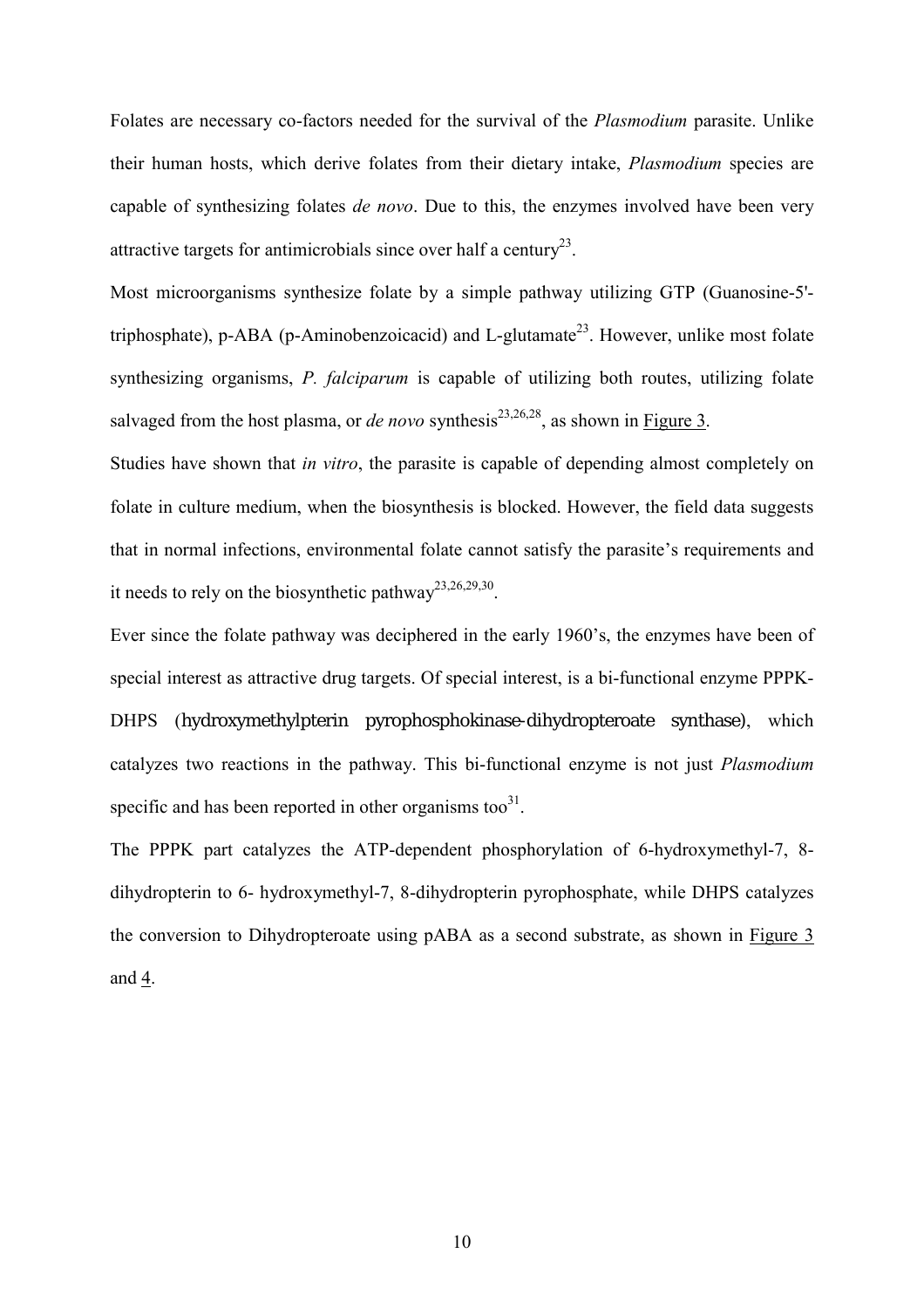

#### **Figure 3: The folate biosynthesis and salvage pathway.**

[(a) The folate biosynthetic pathway in *P. falciparum*. Conversion of GTP, *para*-aminobenzoate (pAB) and glutamate to dihydrofolate. (b) The thymidylate cycle. Enzyme activities in (a) and (b) that are encoded by a single bifunctional gene are indicated by boxes of the same color. Dashed arrows indicate multistep processes.] (adapted from Muller I.B., Hyde J.E., Wrenger C. 2010. Vitamin B metabolism in *Plasmodium falciparum* as a source of drug targets. *Trends in Parasitology* **26** :35-43)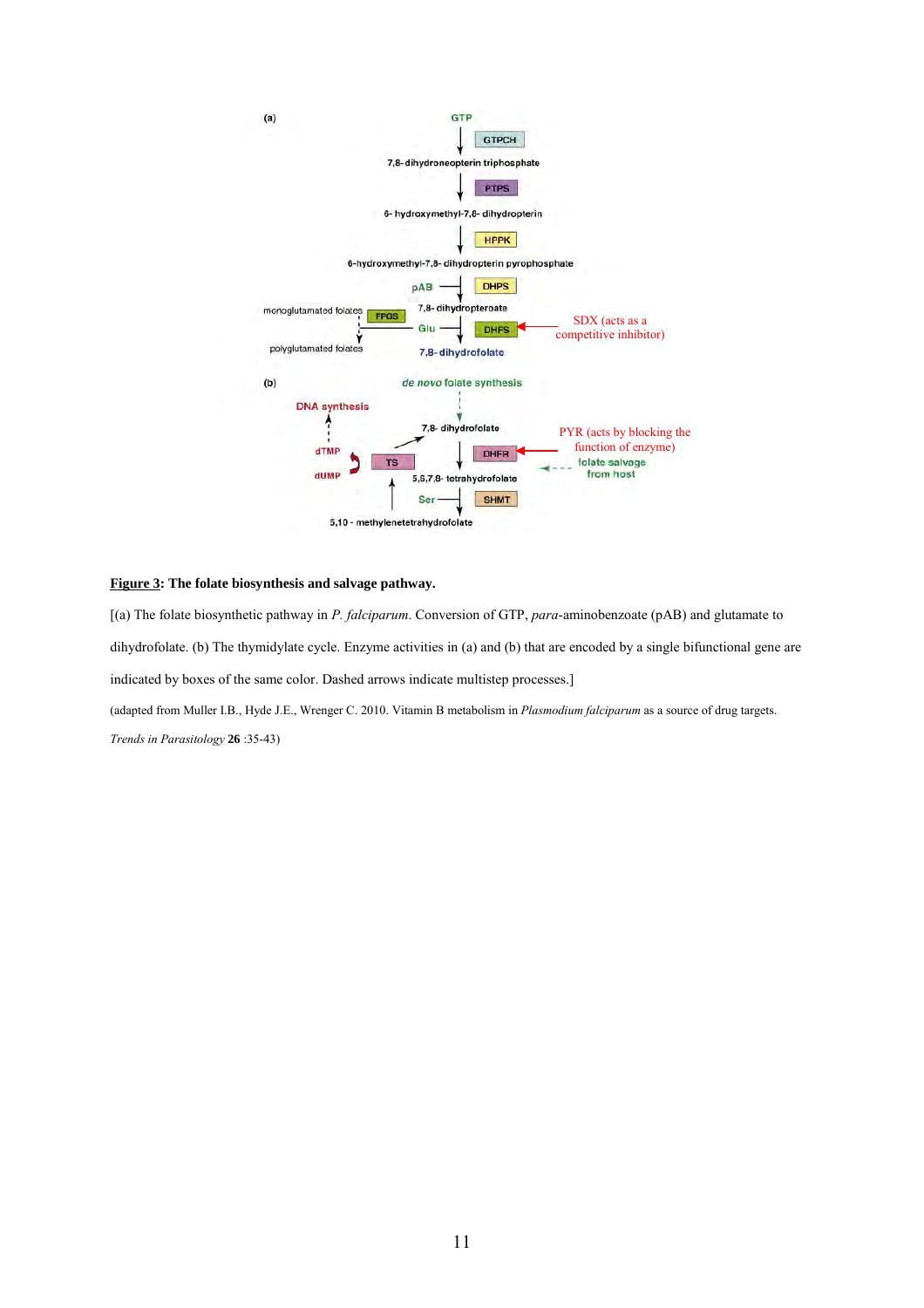

**Figure 4: The folate biosynthetic pathway and the sulphanilamide functional group of sulfonamides.**  (with permission from; Xiao B, Shi G, Chen X, Yan H, Ji X. 1997. Crystal structure of 6-hydroxymethyl-7, 8-dihydropterin pyrophosphokinase, a potential target for the development of novel antimicrobial agents. *Structure* **7**: 489–496.)

### <span id="page-12-0"></span>**2.1.4 The Bi-functional Target of Sulfonamides**

*pfpppk-dhps* is encoded on chromosome 8. The primary structure of *pf*PPPK-DHPS was discovered in 1994 by Triglia *et al.*<sup>31</sup> and contains two domains, which have homologues to the PPPK and DHPS of other organisms. The molecular weight of *pf*PPPK-DHPS is 83  $kDa<sup>31</sup>$ . Due to its large size, the crystal structure of the bi-functional enzyme has not been determined so far, but de Beer *et al.*<sup>32</sup> predicted the structure based on the crystal structure of *Saccharomyces cerevisiae* PPPK-DHPS (Figure 5)<sup>32</sup>.

The PPPK part contains two *Plasmodium* specific insertions. PPPK-1 is highly conserved in all the *Plasmodium* species, while PPPK-2 shows low sequence conservation between species. The DHPS part also contains two species-specific insertions when compared to other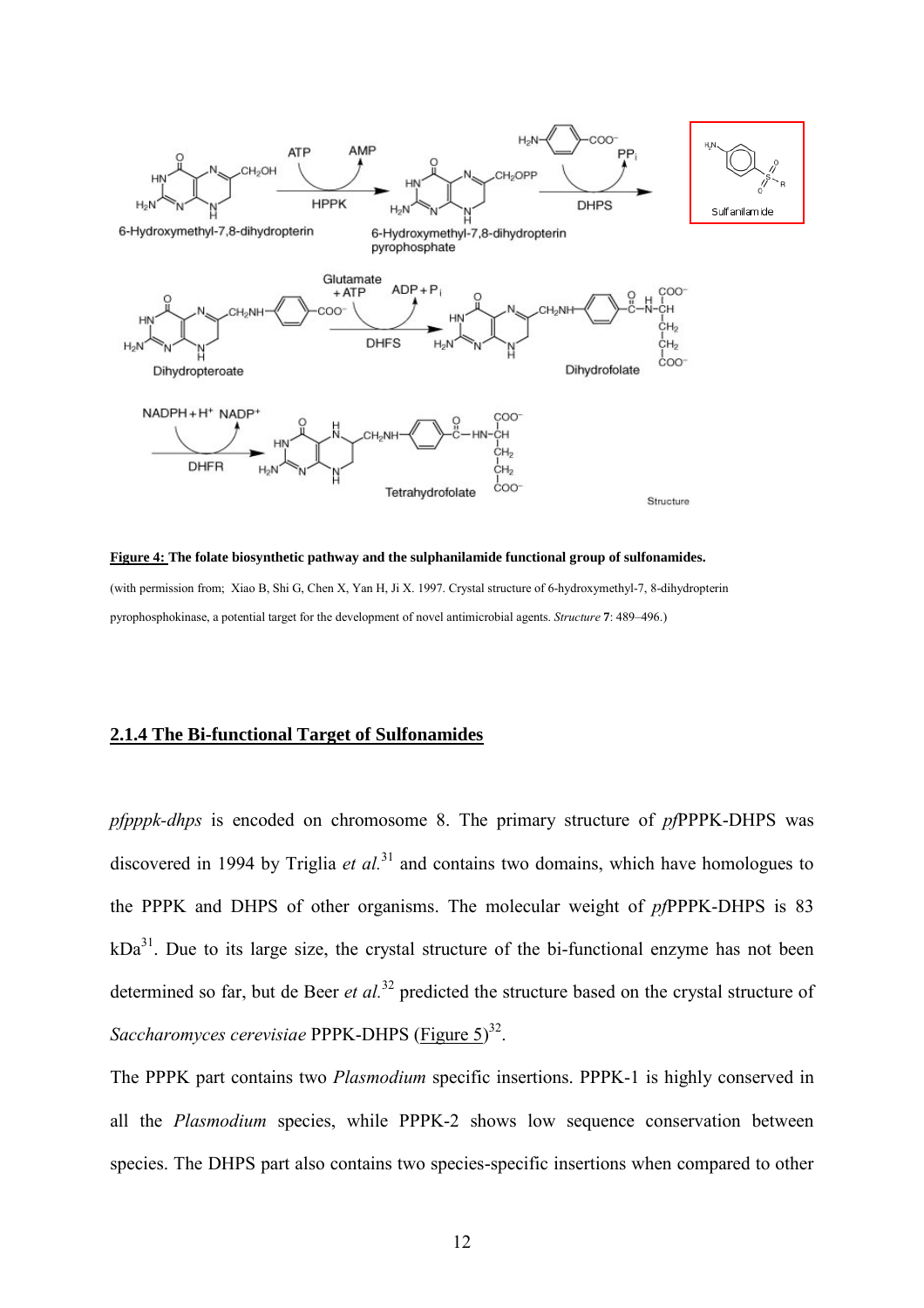organisms. DHPS-1 is not conserved in all the species and shows differences in length and sequence. DHPS-2, appears to be highly conserved among all species, especially at the Cterminal, while in *P. falciparum* it shows five extra residues at the N-terminal.

All the *Plasmodium* specific insertions are shown in yellow in Figure  $5^{32}$ .



DHPS-insert 1

#### **Figure 5: A steric view of the bifunctional** *Plasmodium falciparum* **PPPK–DHPS model.**

(DHPS is colored blue, PPPK is colored green, parasite-specific inserts and locations are indicated in yellow, yeast specific inserts are colored orange, and the linker region is colored red. The substrates are shown in the active site with the metal ion colored gray. The yeast-specific insert was superimposed on the *P. falciparum* model to indicate its relative position.) (with permission from; de Beer, T.A.P., Louw, A.I., Joubert, F. 2006. Elucidation of sulfadoxine resistance with structural models of the bifunctional Plasmodium falciparum dihydropterin pyrophosphokinase-dihydropteroate synthase. *Bioorganic and Medicinal Chemistry* **14:**  4433-4443)

#### <span id="page-13-0"></span>**2.1.5 Antimalarial therapy - Current standards and practices**

The rapid resistance to antifolates made it necessary to look for alternate therapies. It was in 1972 that Artemisinin was 're-'discovered' by a Chinese researcher, Tu Touyou, in the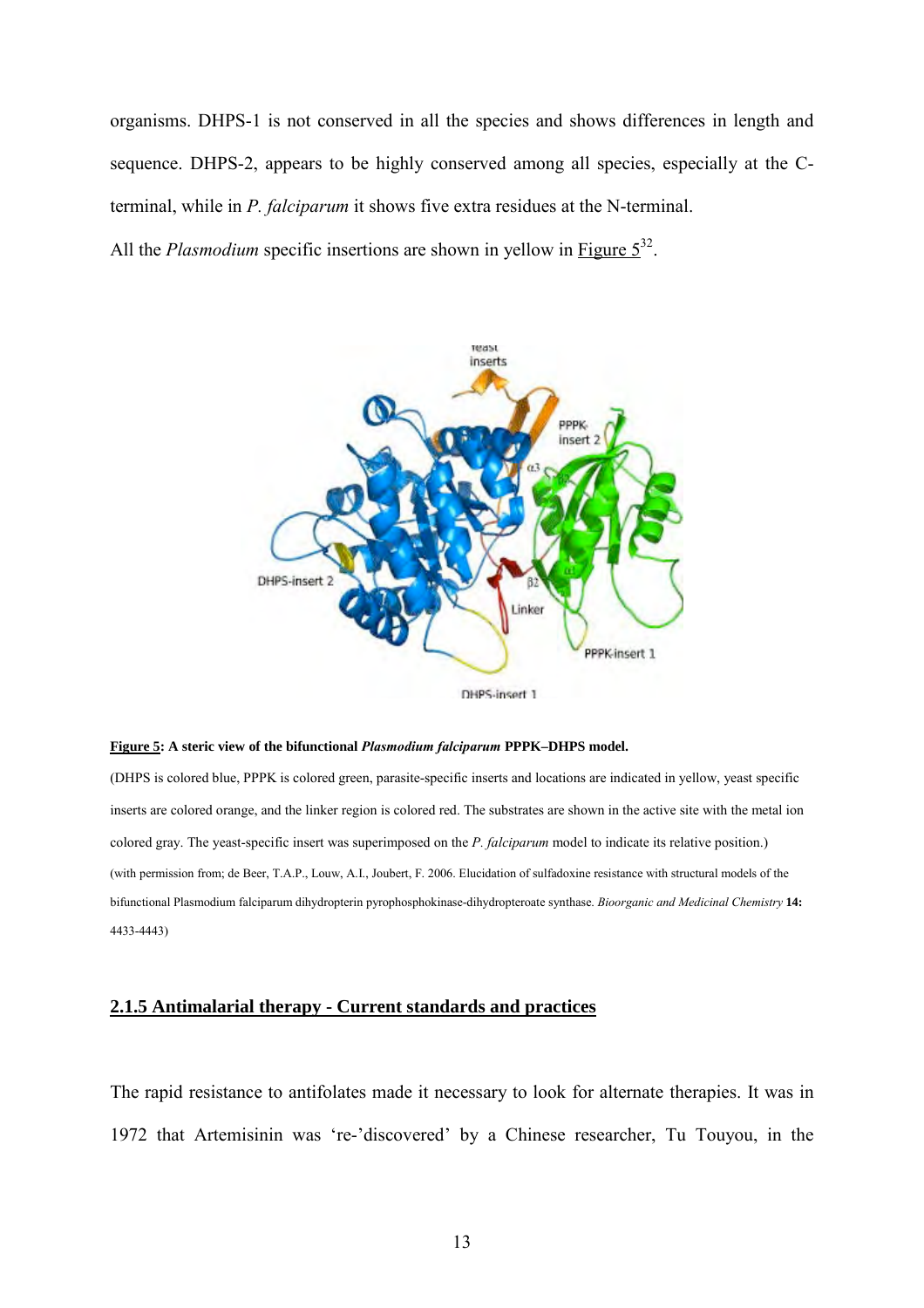extracts of *Artemisia annua* (annual worm-wood)<sup>33</sup>. It took almost 34 years for Artemisinin to become the treatment choice of WHO, but with the condition that it would be administered in a combination therapy to reduce the risk of development of resistance<sup>34</sup>. The basic idea behind this remains the same as always: two drugs with different drug targets would, in a way, 'confuse' the parasite and thereby, delay (if not prevent) the generation of resistant mutants. Artemisinin is now combined with various drugs like Lumefantrine, Piperaquine and Pyronaridine<sup>33</sup>.

Artemisinin is a very broad acting drug that acts on all the stages of parasite development (including the  $P$ . falciparum gametocytes, which only respond to  $Prima$ quine<sup>16</sup> and it is active against all *Plasmodium* species.

However due to its reckless and widespread use, it only took about 2 years for the parasite to develop resistance to the 'wonder drug'. The first case of resistance was reported and confirmed in a study in Cambodia in  $2008^{35,36}$ . It took another 4 years for the resistance to spread to neighboring Thailand<sup>37</sup>. The mechanisms for resistance are not clear as of yet.

### <span id="page-14-0"></span>**2.1.6 Previous Investigation and Aim of the study**

Despite the widespread resistance to antifolates, the folic acid biosynthesis pathway is one of the very few clinically proven targets in the parasite. Also, very little is known about the component enzymes, which makes it necessary to have a detailed evaluation of the pathway to identify new drug targets.

Previous studies on the bi-functional enzyme PPPK-DHPS, described the properties of the enzyme system by expressing the *Plasmodium* enzyme in a knockout bacteria strain and examining the enzyme kinetics<sup>38</sup>. During a previous study<sup>38</sup>, mutants were created by deleting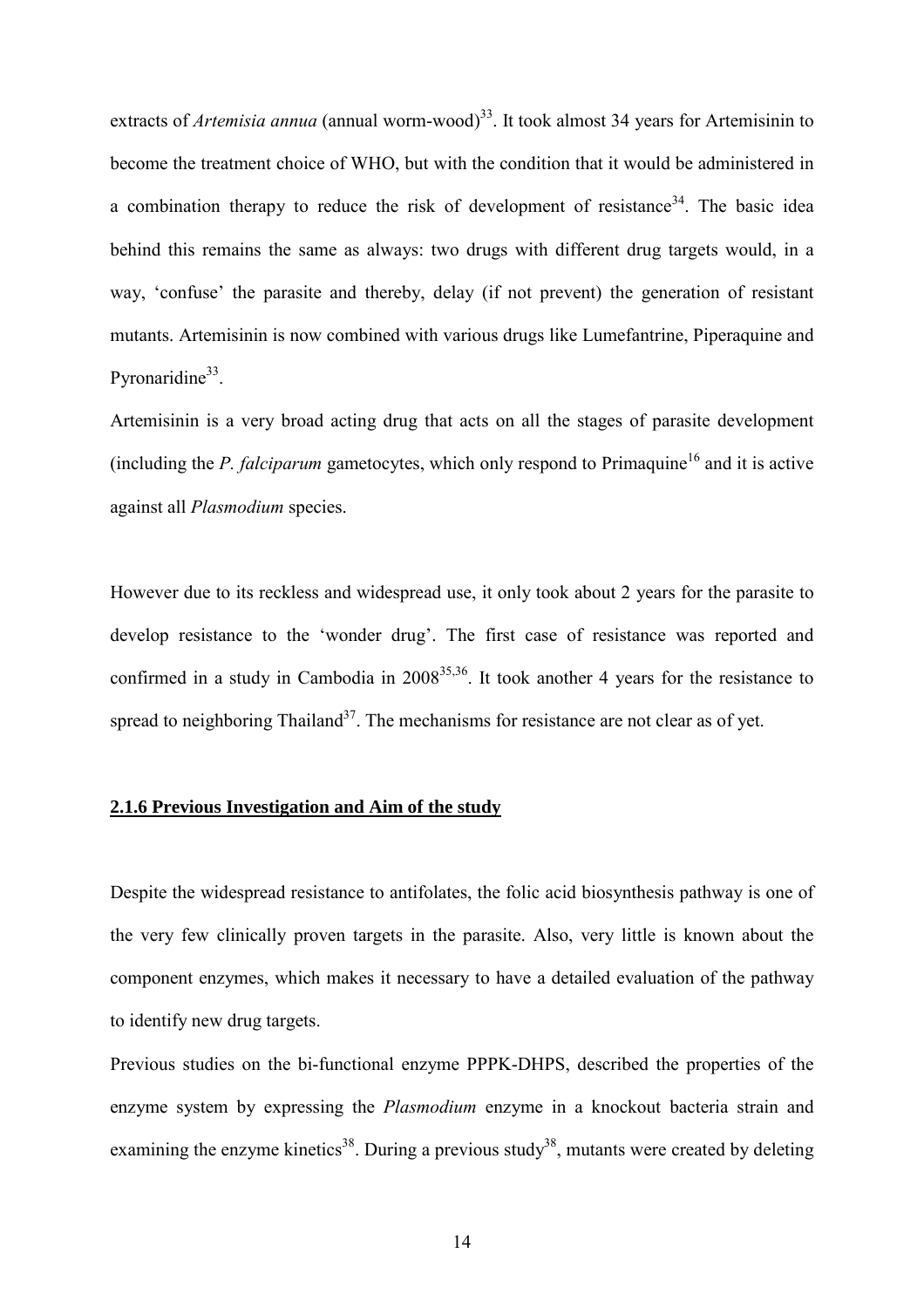amino acids in the *Plasmodium* specific inserts. Even very small deletions in PPPK-1 led to loss of PPPK activity, while the DHPS activity remained. Large deletions, however, resulted in complete inactivation of the enzyme. In PPPK-2, the entire *P. falciparum* sequence could be deleted without any effects. As for the DHPS insertions, it has been observed that DHPS-1 is crucial for enzyme activity and only a few amino acids could be deleted without the loss of enzyme activity. DHPS-2, on the other hand, seems dispensable and could be removed without damaging enzyme activity. Initial studies have also been performed on the 42 amino acid long linker region, where a small part (5 amino acids) could be deleted without the loss of any enzyme activity.

The present study was aimed at further defining the limits of amino acids that are essential for the enzyme activity. The deletions in the DHPS-2 were to be combined with DHPS-1 and the linker region. As the ∆247-306 deletion in the PPPK-2 insert did not disturb the enzyme function in Rattanachuen's study<sup>38</sup>, this mutant named HD2A was used as a template for mutagenesis PCR (polymerase chain reaction) as well as for a positive control during the enzyme studies. The resulting mutants were to be analyzed by complementation experiments in knockout bacteria and by determining the enzyme activity. To date, a crystal structure of *pf*PPPK-DHPS has not been possible to elucidate because of its large size. Determination of a 'minimal enzyme' may therefore also help in crystallization studies.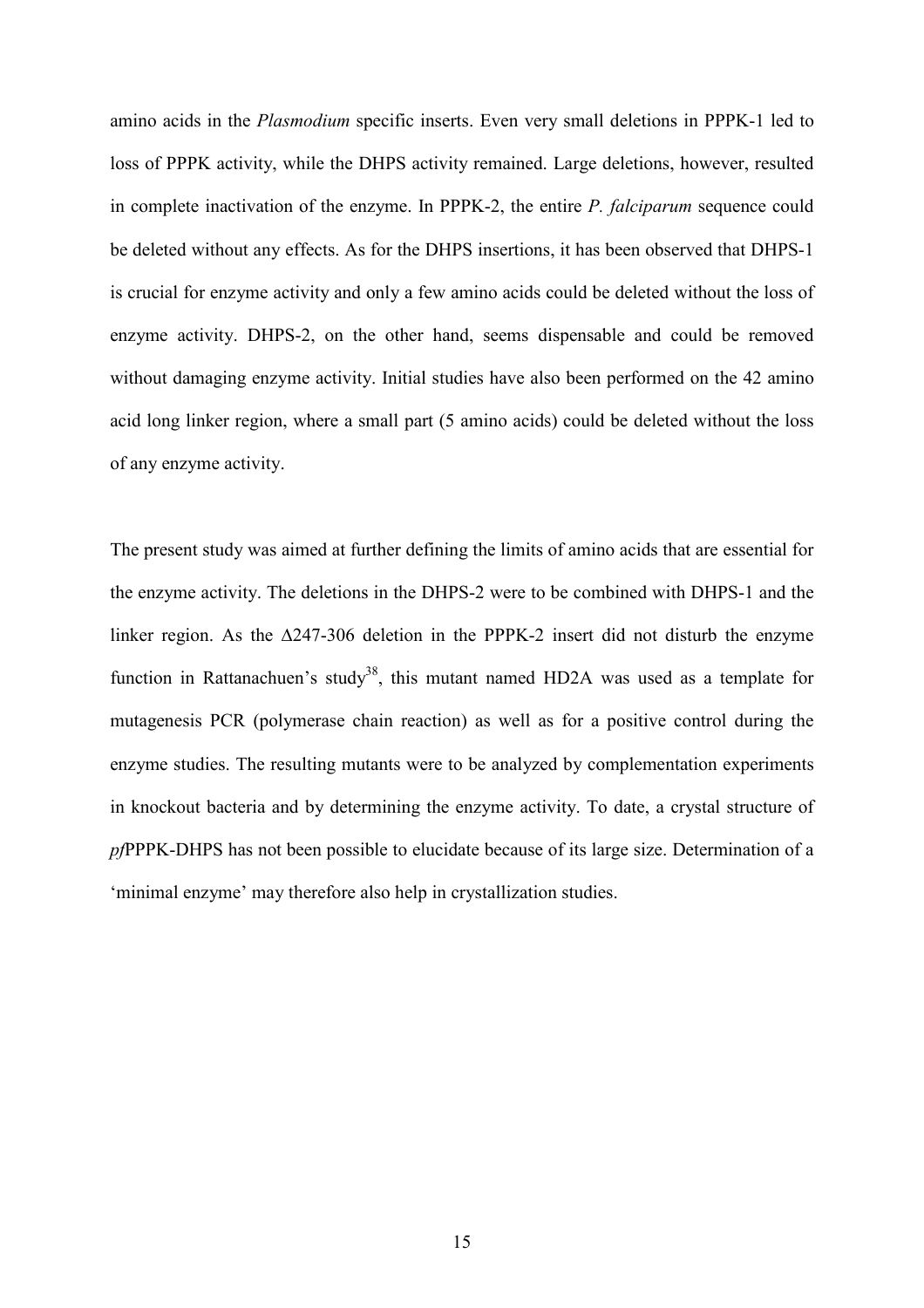# <span id="page-16-0"></span>**2.2 Introduction to** *S. mutans folP* **project**

The nasooropharynx is the first line of defense, microflora of which is established during the first week of life<sup>39</sup>. The dominant flora in the two cavities consists of *Staphylococci* and *Streptococci* (Viridans Group Streptococci [VGS]), respectively<sup>39</sup>. Out of the 18 recognized species of VGS, the Mitis group comprises the largest number of species<sup>40</sup>. These are commensal organisms that play a role in resistance of oral cavity to colonization by other bacterial species and are generally non-pathogenic. *S. mutans* is the cause of dental caries. They also act as a potential reservoir of antibiotic resistance determinants. These determinants could be selected in patients taking antibiotic prophylaxis and be transferred to related pathogenic species like *S. pneumoniae*, leading to emergence of resistant strains<sup>41,42</sup>. *S. pneumoniae* causes diseases like pneumonia and meningitis, resulting in death of more than 1 million children per year worldwide<sup>43,44</sup>.

Cotrimoxazole (SXT) is recommended by UNAIDS and WHO for HIV/AIDS prophylaxis in Africa<sup>43,45</sup>. Apart from this, in Africa, SXT is also prescribed regularly in dental practice and for integrated management of childhood illness (IMCI). SXT is a combination of Trimethoprim and Sulfamethoxazole (sulfonamide), and is used as a broad spectrum antimicrobial. Due to the considerable side effects, its use is largely restricted to specific areas of the world where its efficacy has been sufficiently documented<sup>45</sup>. The combined therapy is considered to be more effective as it targets two successive enzymes in the folic acid biosynthesis, as shown in the Figure 6. This was based on a similar principle as the PYR-SDX combination for treatment of malaria (**2.1.3.2**). Sulfamethoxazole acts as a competitive inhibitor of DHPS, by competing with pABA, the secondary substrate and Trimethoprim acts by interfering the DHFR enzyme.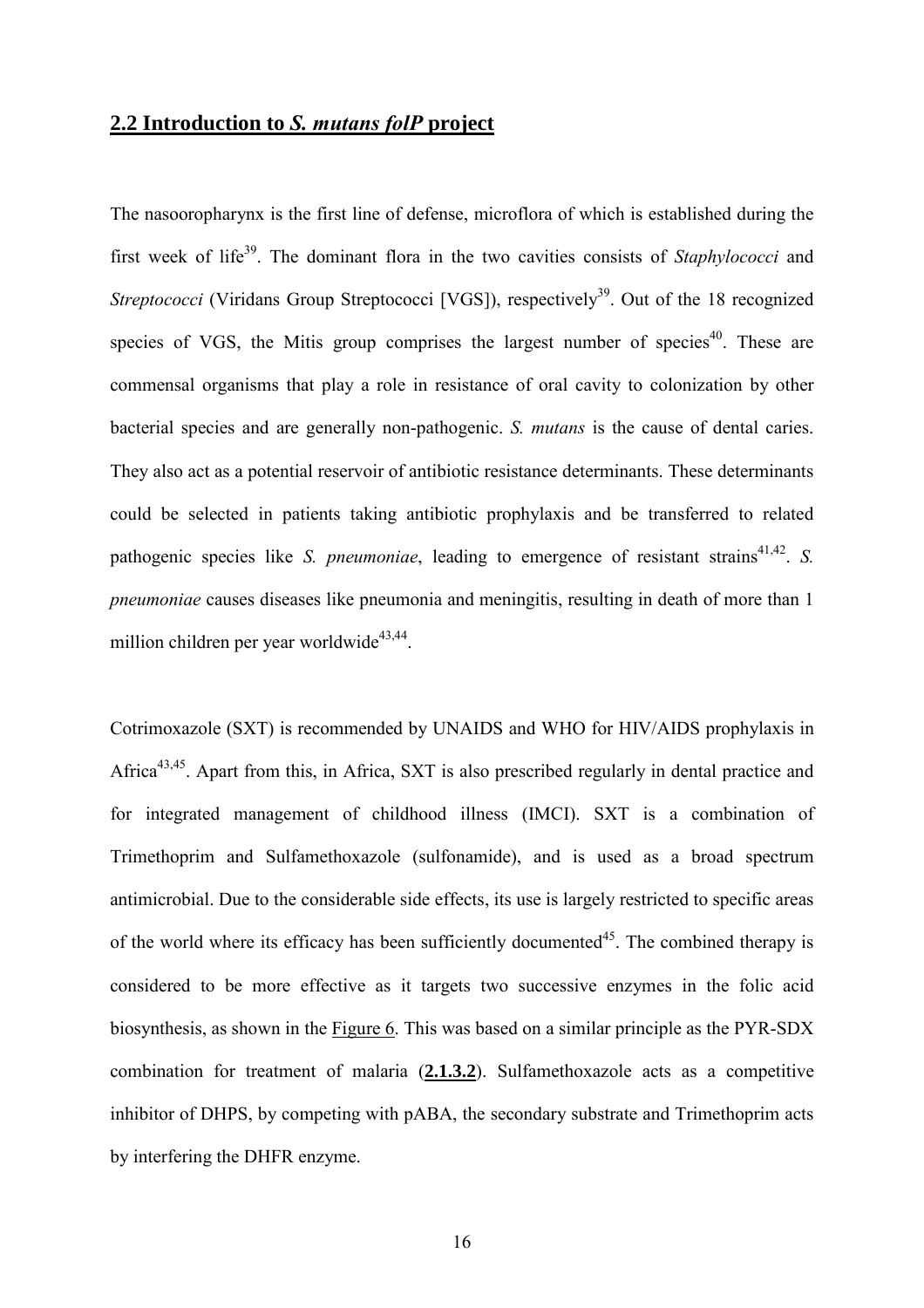

**Figure 6**: Drug targets for SXT combination therapy. Sulfonamides act as competitive inhibitors of DHPS, while Trimethoprim acts on the DHFR enzyme.

(http://www.onlinepharmacycatalog.com/co-trimoxazole-trimethoprim-sulfamethoxazole/, Last updated  $26<sup>th</sup>$  June 2007, Date visited  $7<sup>th</sup>$ August 2012)

As with all antibiotics, increasing use of SXT has lead to emergence of resistance globally $43$ . Today, about 20-30% of *S. pnuemoniae* is multi-drug resistant, often to both SXT and penicillin43,47,48. Much higher levels of resistance are reported in Africa. In Uganda, for example, SXT has been shown to be highly prescribed in dental practice, and also to select for resistance in *S. mutans* among HIV/AIDS patients on SXT prophylaxis<sup>49,50</sup>. A clinical survey revealed resistance as high as 80% of *S. pneumoniae* to SXT<sup>51</sup>. Sequence analysis has revealed polymorphisms in the *folP* gene of *S. pneumoniae* and related commensals, suggesting a possible role of mutations in *folP* gene for the resistance in these organisms. There is, therefore, an urgent need for the characterization of the resistance mechanisms, not only due to reduced susceptibility to SXT and thus reduced usefulness of the drug among HIV patients<sup>43</sup>, but also because of the risk of microbial cross-resistance<sup>43,52</sup>. It has also been reported that long term use of SXT may lead to increased resistance to antifolates among oral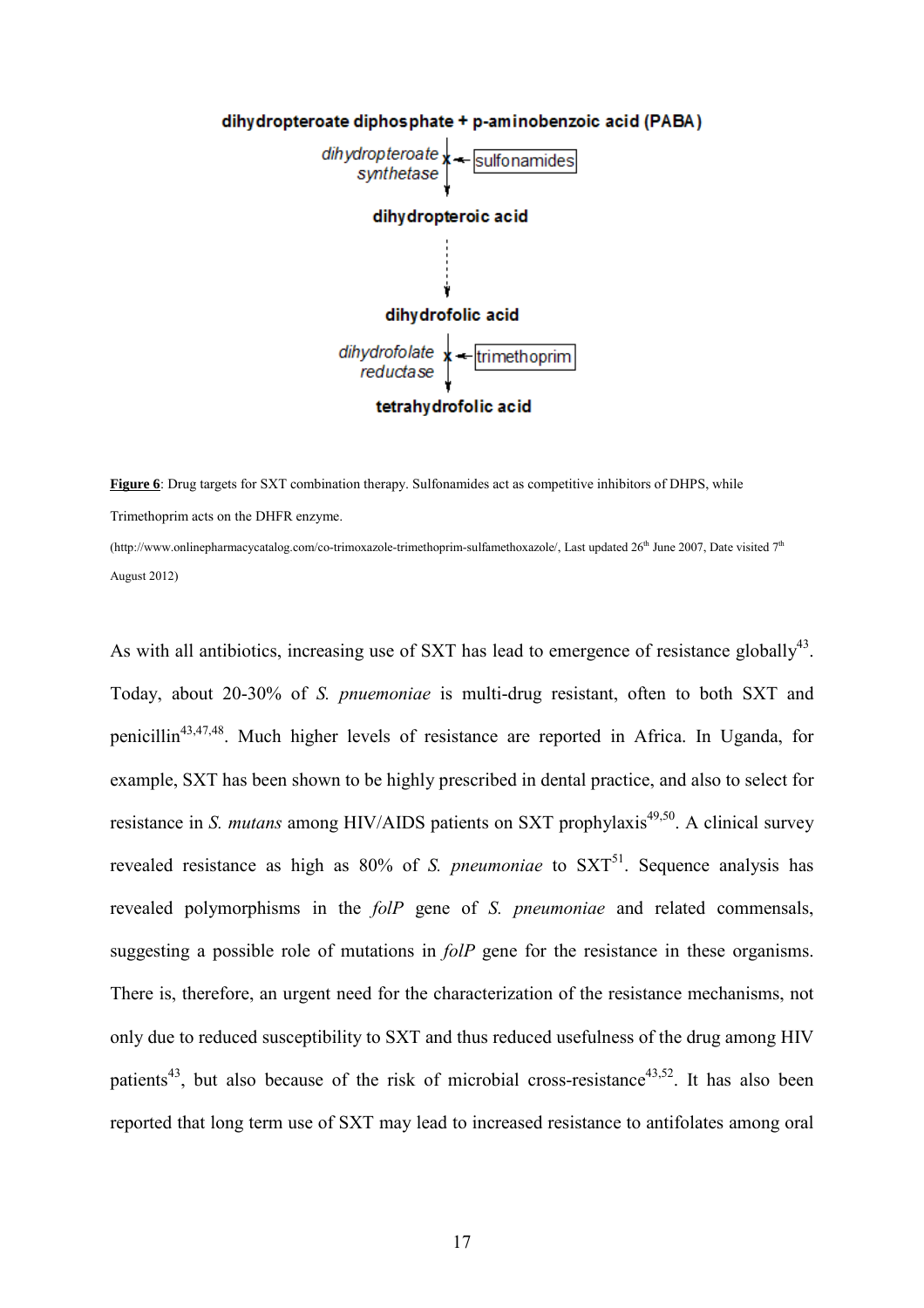bacterial flora<sup>43,53</sup>. Although extensive resistance in commensal *Streptococci* is clinically recognized<sup>54</sup>, little or no data has been published on the mechanisms of resistance<sup>43</sup>.

A study was conducted in 2009 to determine the mechanism of sulfonamide resistance in *Streptococcus mutans* by characterizing the *folP* gene encoding the DHPS enzyme, involved in the folate biosynthesis pathway<sup>43</sup>. The study was performed on a clinical isolate named **797**, which showed a high level of sulfonamide resistance *in vitro*. However, when the *folP* gene from the isolate was cloned into a plasmid vector, sulfonamide resistance was not expressed, despite the clone producing sufficient amount of active enzyme to complement the *E. coli* strain's lack of DHPS activity. Further sequence comparisons between different *S. mutans* isolates revealed large variations in the *folP* gene. Only in one case, isolate **8**, did the cloned gene express sulfonamide resistance. Sequence comparison showed that isolate **8** differed in three positions from isolate **797** suggesting the role of point mutations in generation of resistance (Figure 7). In order to gain more insight into the resistance mechanism of *S. mutans*, the project plan was to change these three amino acids one by one and in combination with each other to determine their role in resistance. The plasmid from isolate **797** was used as template for all mutagenesis reactions as well as control for the susceptibility tests.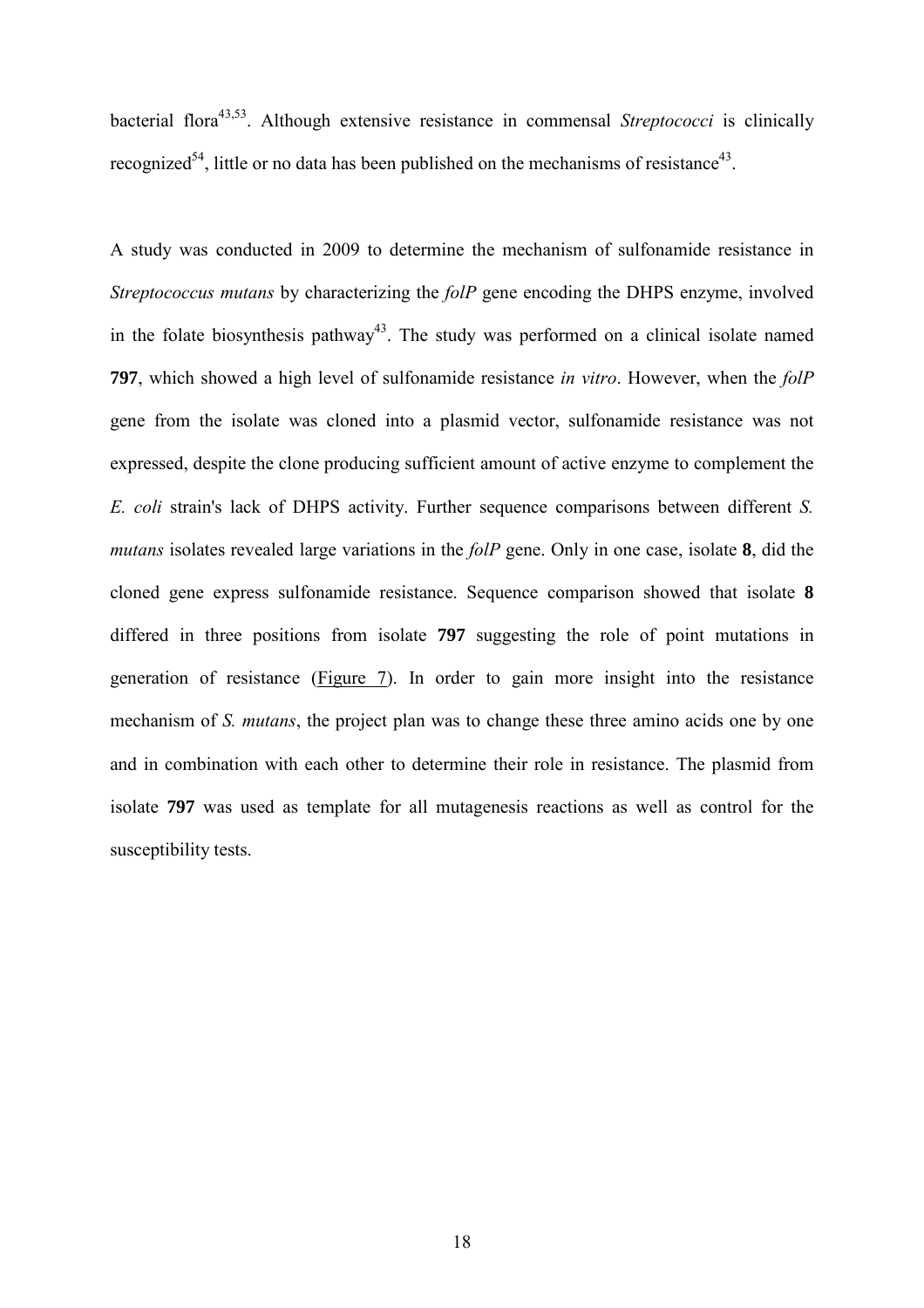1. MKIGKYDVAGKAAIMGILNVTPDSFSDGGQYETIDOAIKQVEAMLAAGAAIIDIGGESTRPGAAFVSAEDEIKRI  $\mathcal{L}$  $3.$  $V \mathcal{L}_{V}$  $4.$ all to have the first 5. Sec. -------------------The country of the first of the state of the country of the country of the 6. ニュウエミュー ka da wasan kacamatan ing Kabupatèn Ka . . . . . . . . 7.  $\overline{U}$  $\dot{8}$ 9, 10.  $-v$ 1. VPIVEAISEKFNCLISIDTYKTETARVALAAGAHILNDVWSGLYDGOMFOLAAETGAPIILMHNOCEEVYGNVTE  $2.$  $-8-$ 3. **Side of**  $4.$ 5. 6.  $---S--$ the project of the project to the project that the field from the field of the 7.  $11 - 5 - 12$  $\mathbf{x}$  $\mathbf{Q}$ 10. ī. DVCQFLLERADLAQKTGVKKENDWLDPGFGFAKNVEQNMELLRQLAEVTKLGYPVLFGISRKRVVDSLLGGHTKP  $\overline{2}$ 3.  $4.$  $\left( \mathbb{D}\right)$ fo-5,  $-$ LF Ĭ 6. 7. 8. to allow at one come to be to serve to be 9, نعمن كتنبذ 10.

1. OERDMATAALSGYAISKGCKIVRVHNVAANKDIVKVSSOLA

**Figure 7**: Variations in *S. mutans* DHPS amino acid sequence among various clinical isolates from Uganda. The circled positions represent the polymorphisms between isolate **797** and **8**. *folP* from isolate **8** is used as template for all mutagenesis reactions. The primers are designed so as to revert the polymorphisms in *folP* from isolate **8** to **797**. (with permission from; William B, Rwenyonyi CM, Swedberg G, Kironde F. 2011, Cotrimoxazole prophylaxis specifically selects for Cotrimoxazole resistance in *Streptococcus mutans* and *Streptococcus sobrinus* with varied polymorphisms in the target genes *folA* and *folP*. *International Journal of Microbiology* **2012**: 1-10)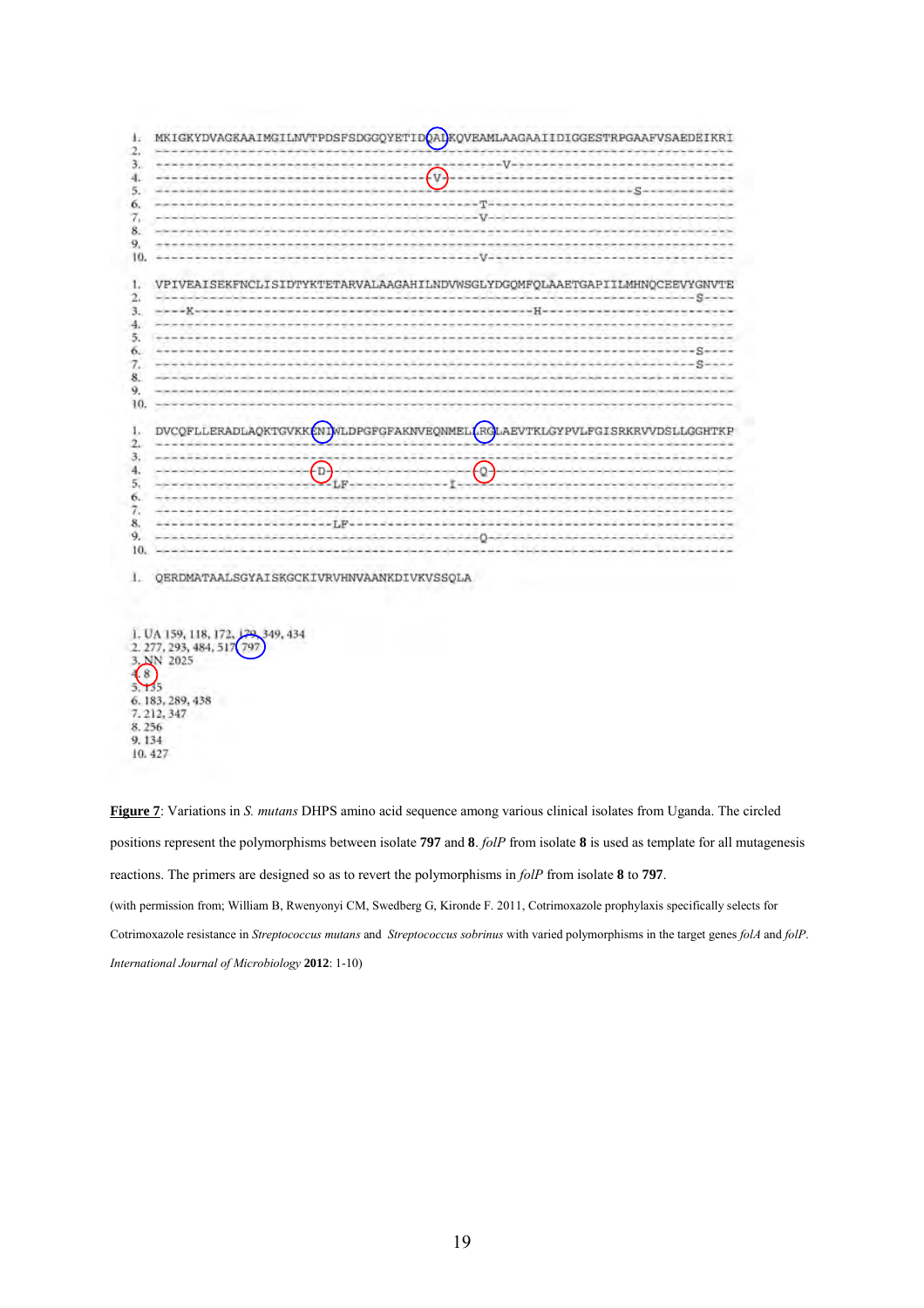# <span id="page-20-0"></span>*3. Materials and Methods*

# <span id="page-20-1"></span>**3.1 Bacterial Strains**

### *DH5*<sup>α</sup>

The DH5 $\alpha$  strain was obtained from Invitrogen and used for routine cloning and transformation to obtain large copies of mutated plasmid.

The genotype of the cells was: F– Φ80*lac*ZΔM15 Δ(*lac*ZYA-*arg*F) U169 *rec*A1 *end*A1 *hsd*R17 (rK–, mK+) *pho*A *sup*E44 λ– *thi*-1 *gyr*A96 *rel*A1.

DH5α was cultured on ISA plates without antibiotics and grew very well at 37ºC.

# *BL21(DE3)∆folP::KmR*

To eliminate the background activity of E. coli *dhps*, a knockout strain was used. This strain was previously created by Fermér and Swedberg and carries Kanamycin resistance for selection<sup>56</sup>.

# *C600∆folP::KmR*

To eliminate the background activity of E. coli *dhps*, a knockout strain was used. This strain was previously created by Fermér and Swedberg and carries Kanamycin resistance for selection<sup>56</sup>.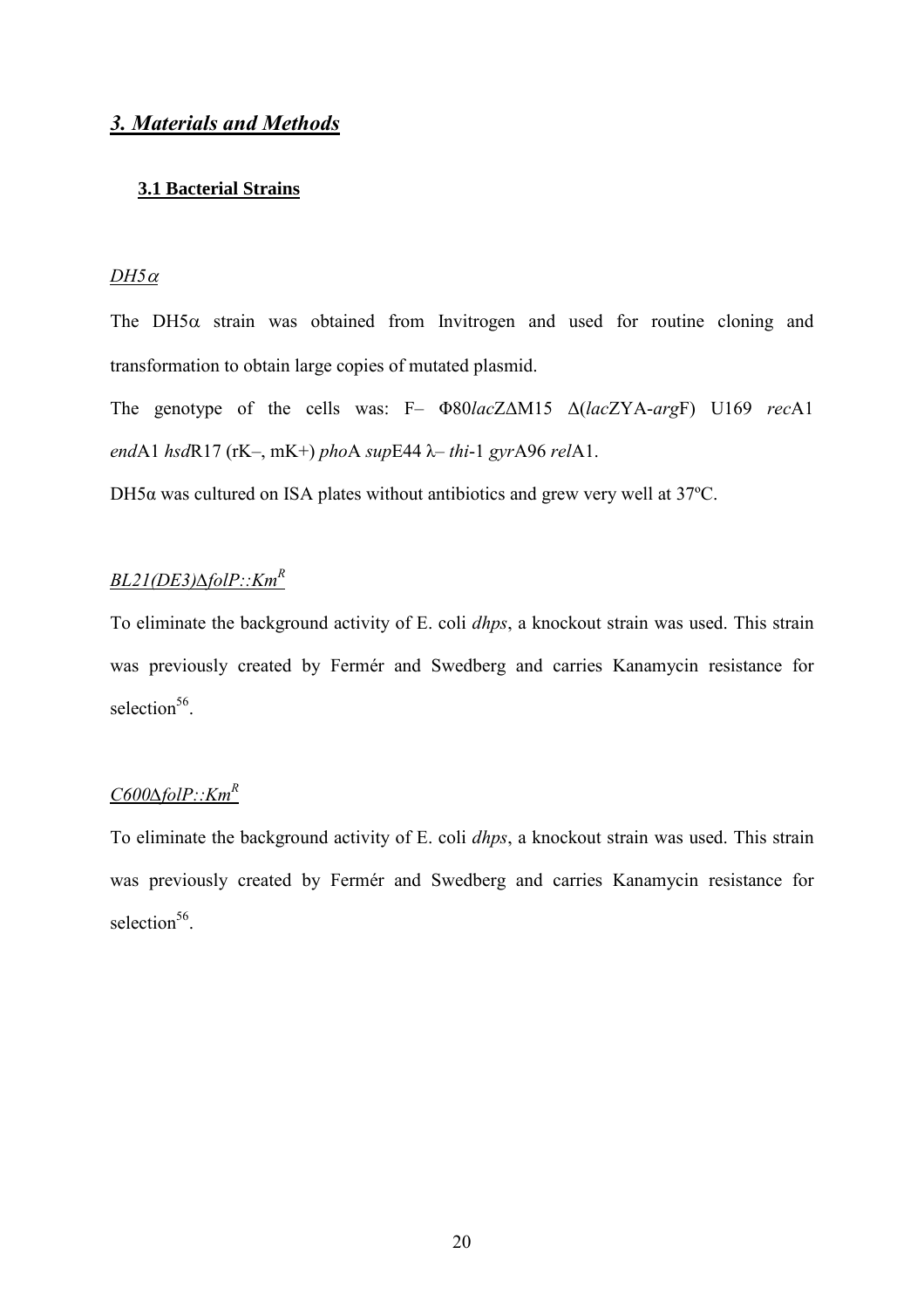# <span id="page-21-0"></span>**3.2 Culture Media and Supplements**

| <b>LB</b> Broth             | 12.0 g LB broth (Sigma)             |                         |
|-----------------------------|-------------------------------------|-------------------------|
|                             |                                     |                         |
| LB Agar                     | $21.0$ g LB Agar (Oxoid)            |                         |
| <b>Brain Heart Infusion</b> |                                     |                         |
|                             | 28.2 g BHI broth (Oxoid)            |                         |
| <b>Broth</b>                |                                     |                         |
| <b>Brain Heart Infusion</b> |                                     | to 600 ml demineralised |
|                             | 28.2 g BHI Agar (Oxoid)             |                         |
| <u>Agar</u>                 |                                     | water.                  |
| <b>ISO-Sensitest Broth</b>  | 14.04 g ISO-Sensitest Broth (Oxoid) |                         |
|                             |                                     |                         |
| <b>ISO-Sensitest Agar</b>   | 14.04 g ISO-Sensitest Agar (Oxoid)  |                         |
|                             | 12.0 g Tryptone (Sigma)             |                         |
|                             |                                     |                         |
|                             | 3.0 g Yeat Extract (Sigma)          |                         |
|                             |                                     | to 600 ml demineralised |
| <b>SOC</b> Broth            | 0.3 g Sodium chloride (Merck)       |                         |
|                             | 0.11 g Potassium chloride (Merck)   | water                   |
|                             |                                     |                         |
|                             | 0.57 g Magnesium chloride (Merck)   |                         |
|                             | 1.44 g Magnesium sulphate (Merck)   |                         |
|                             |                                     |                         |

# **Table 1:** Composition of Culture Media

**Table 2:** Composition of Culture Supplements

| Ampicillin 50 mg/ml          | 500 mg Doxtacillin (Meda AB)            | 9.5 ml sterile                       |
|------------------------------|-----------------------------------------|--------------------------------------|
| Kanamycin 50mg/ml            | 250 mg Kanamycin Monosulfate<br>(Sigma) | demineralised water                  |
| Thymidine $20 \text{ mg/ml}$ | 400 mg Thymidine (Sigma)                | 20 ml sterile demineralised<br>water |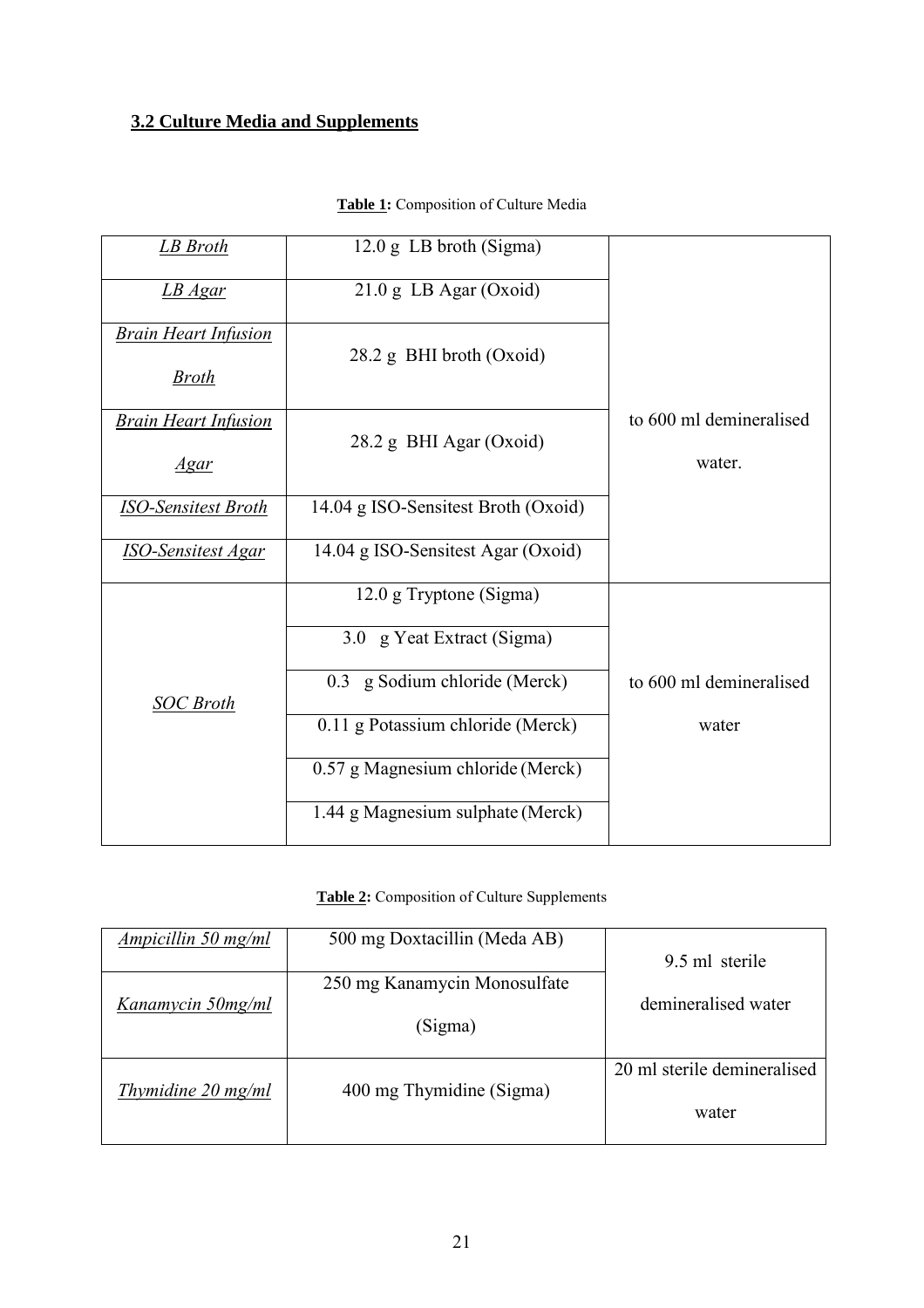|            |                                  | 50 ml sterile demineralised |
|------------|----------------------------------|-----------------------------|
| Glucose 2M | 18.0 g D-Glucose Anhydrous (VWR) | water                       |
|            |                                  |                             |

- All culture media (broth and solid) was autoclaved at 121°C and 2 bar pressure for 20 minutes. Broth media was stored at 4ºC until needed and the supplements were added just before use. Solid media was prepared a day before and stored at 55ºC. The supplements were added before pouring onto the plates. The plates were allowed to solidify overnight in the laminar airflow and then left at room temperature for 2 days before being stored at 4ºC. The plates with antibiotics were viable for about 6 weeks, and the ones without any supplements were viable for about 2 months.
- All the antibiotics were stored at -20°C. Thymidine and Glucose were stored at 4°C until needed.
- The antibiotics were used in the concentration of 50  $\mu$ g/ml for all the experiments, unless specified otherwise.

<span id="page-22-0"></span>For SOC medium, the medium was prepared and autoclaved without any glucose in it (SOB medium). 5 ml of glucose was added just before use by filter sterilising using a 0.2  $\mu$ m syringe filter.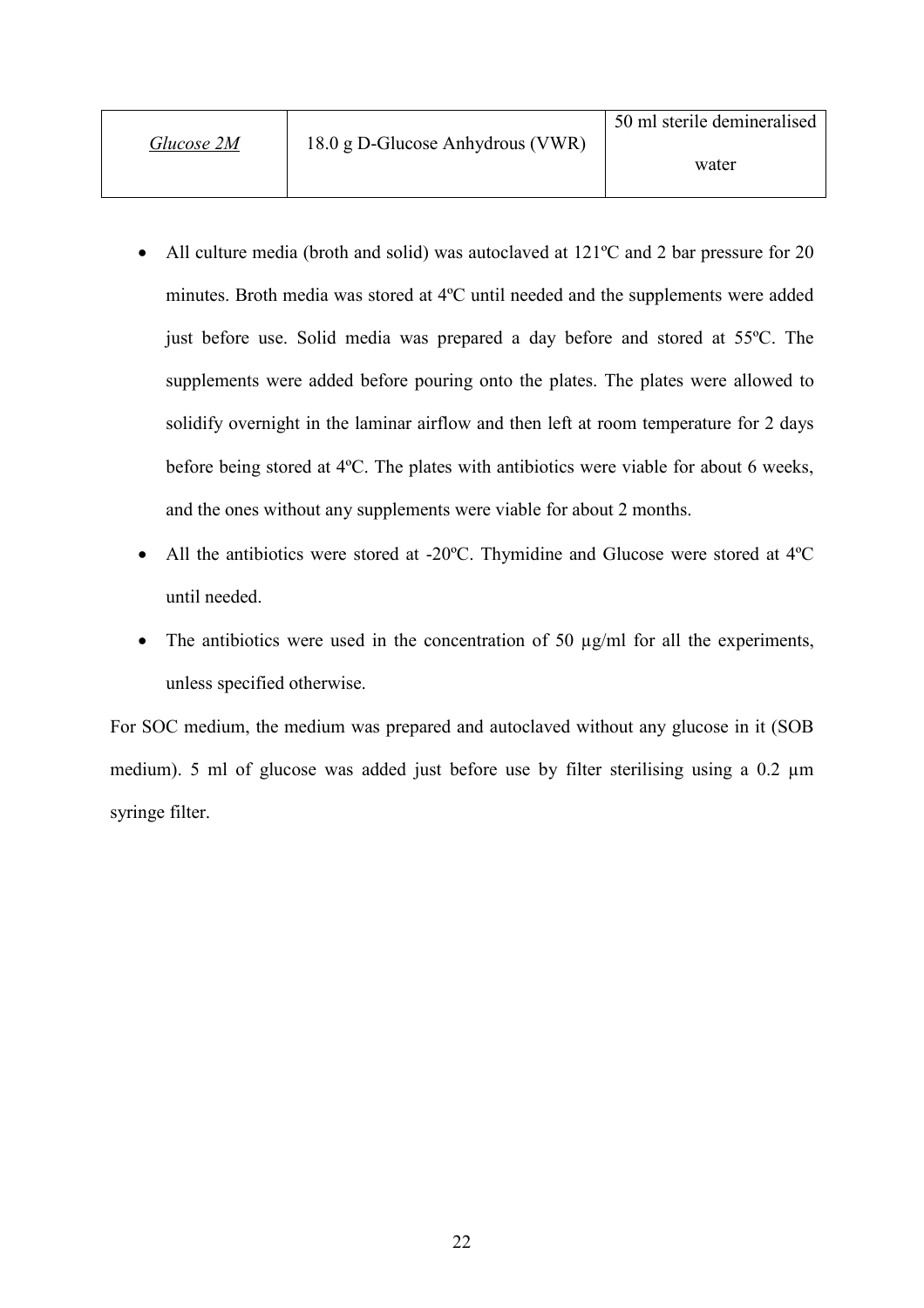#### **3.3 Vectors**

The *pfpppk-dhps* was previously cloned into a pET-19b expression vector from Novagen, AMS Biotechnology, Oxford. pET-19b is an expression vector with a T7 promoter from bacteriophage T7, which is transcribes at a very high rate, due to which within few hours of induction, the gene product downstream becomes the dominant product in the culture. Also, the vector introduces a 6X N-terminal His tag on the protein, which enables the purification of the protein using Nickel-NTA affinity chromatography. The vector map of pET-19b is shown in Figure 8. *pfpppk-dhps* was cloned in the MCS (shown in black arrow) with NdeI and BamHI restriction enzymes.

The *folP* from *S. mutans* was previously cloned into a pUC19 vector, which is amongst the most commonly used vectors for routine molecular biology work. It contains one *amp*<sup>R</sup> gene, which is used for selection of transformants. The vector map of pUC19 is shown in Figure 9. After the generation of mutants, *folP* was to be introduced into an expression vector. For this a pET-19b vector system was used.

The pLATE bacterial expression vector used for Ligation Independent cloning was provided in the cloning kit. pLATE vector has similar features as a pET-19b expression vector (viral T7 promoter, *lac* operators for blue-white screening) but additionally, it also employs additional elements that control the basal expression of the cloned gene, providing a tight control of gene expression. The vector map of pLATE51 vector is shown in Figure 10.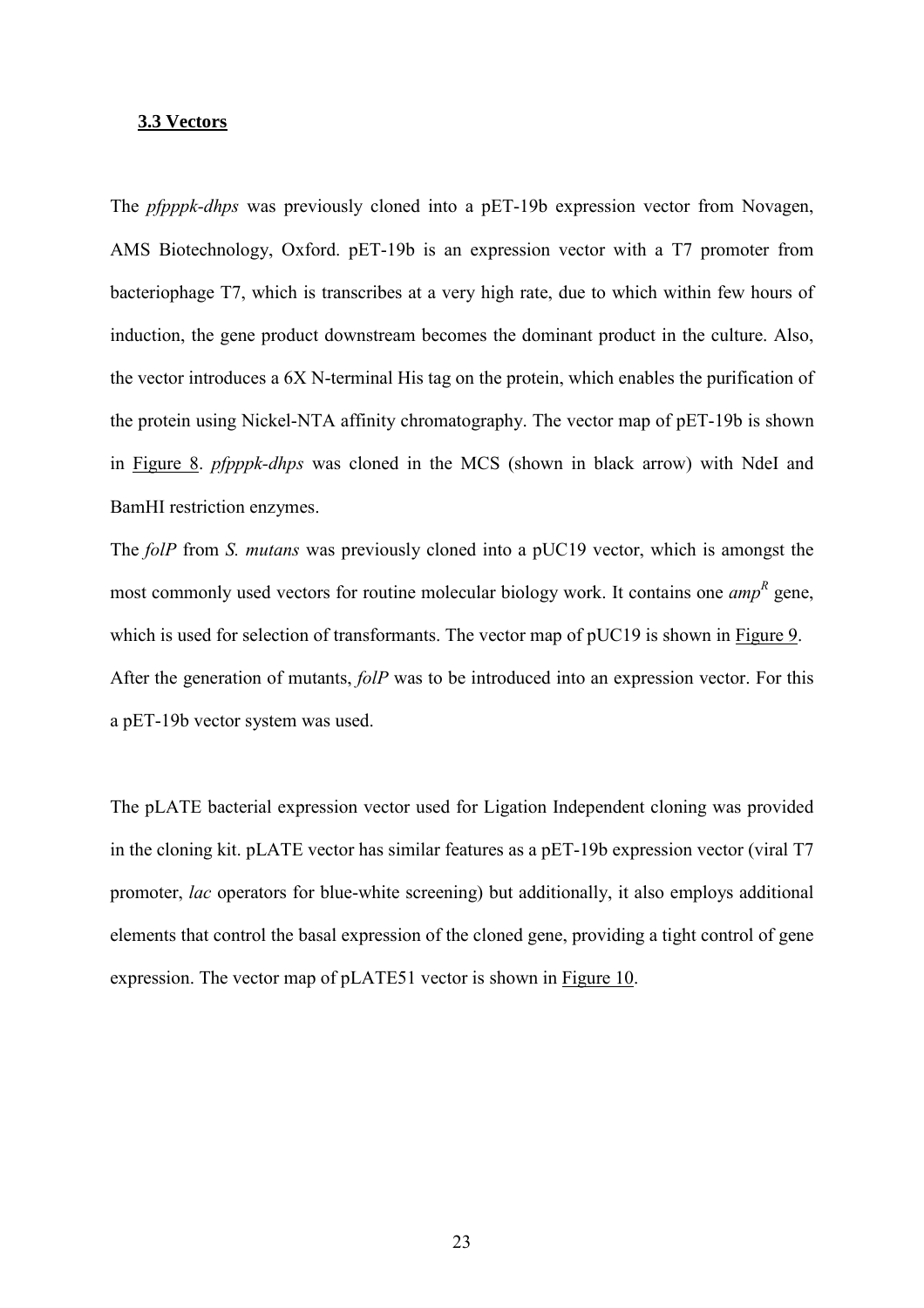

**Figure 8**: Vector map of pET-19b (Novagen)



**Figure 9**: Vector map of pUC19 (Lofstrand)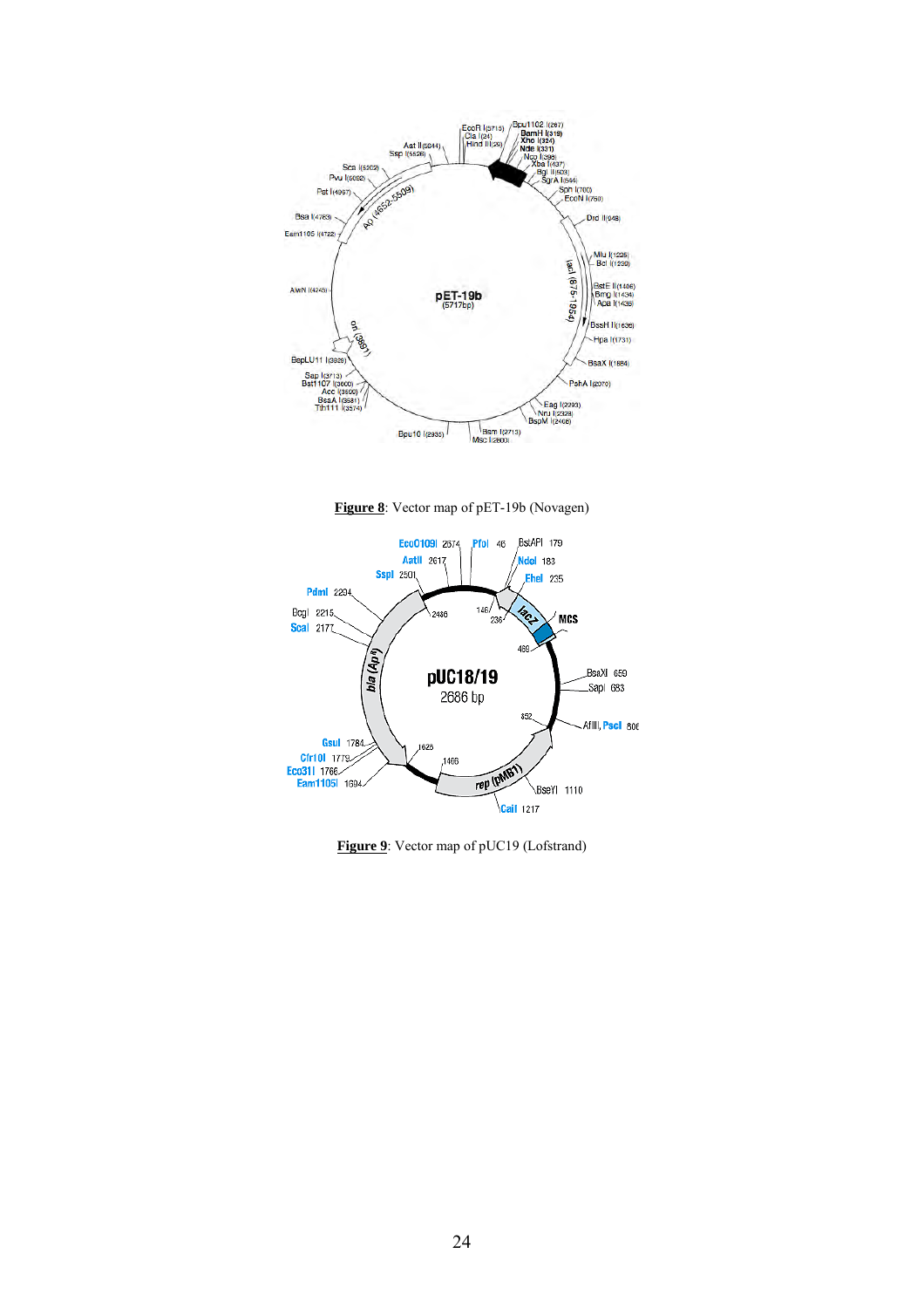

<span id="page-25-0"></span>**Figure 10**: Vector map of pLATE51 (Fermentas)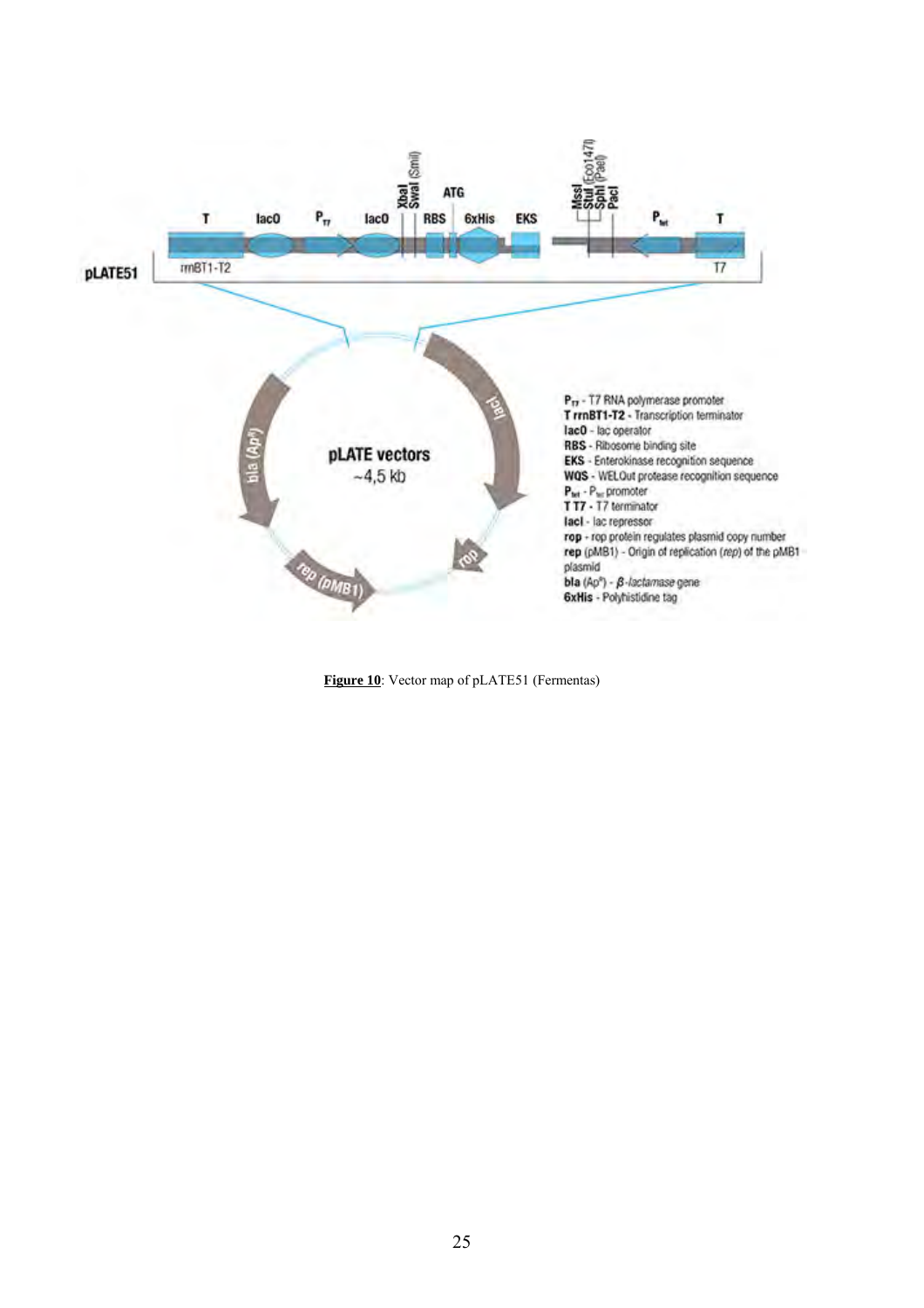# **3.4 Primers**

The primer details used for two projects are given in Table 3 and Table 4 respectively. All the primers were synthesised by Eurofins MWG Operon, Ebersberg, Germany and were delivered in a lyophilised form, which was reconstituted with sterile demineralised water prior to use.

| <b>Primer</b>   | Sequence $(5'-3')$                | <b>Comments</b>         |
|-----------------|-----------------------------------|-------------------------|
|                 | TTATTGCCCATTGCATGAATGGATTAGCAATTG |                         |
| $del6c$ fw      | <b>CTTCCTA</b>                    | 52 amino acid           |
|                 |                                   | deletion of DHPS-2      |
| <i>del6crev</i> | TAGGAAGCAATTGCTAATCCATTCATGCAATGG | in <i>pf</i> PPPK-DHPS. |
|                 | <b>GCAATAA</b>                    |                         |
| $T7$ fw         | <b>TAATACGACTCACTATAGG</b>        | pET-19b vector          |
|                 |                                   | specific primers.       |
| T7rev           | <b>GCTAGTTATTGCTCAGCGG</b>        | The rev was also        |
|                 |                                   | used in sequencing.     |
|                 |                                   | Used to sequencing      |
| $P7f_{W}$       | TGACGAAATAATGAAAAATAATTTAAG       | of samples with 4e      |
|                 |                                   | template.               |

**Table 3:** Primer sequences used for *pfpppk-dhps* mutagenesis and sequencing.

**Table 4:** Primer sequences used in the determination of role of point mutations of *folP* in conferring resistance to *S. mutans.* 

| <b>Primer</b> | Sequence $(5'-3')$                     | <b>Comments</b>             |
|---------------|----------------------------------------|-----------------------------|
| $V37A$ fw     | AAACAATCGATCAGGCTCTAAAACAGGTTGA        | Used for generation         |
| V37Arev       | <b>TCAACCTGTTTTAGAGCCTGATCGATTGTTT</b> | of point mutations in       |
| D172Nf w      | GGAGTTAAAAAAGAAAATATTTGGCTTGATC        | <i>folP</i> from Isolate 8. |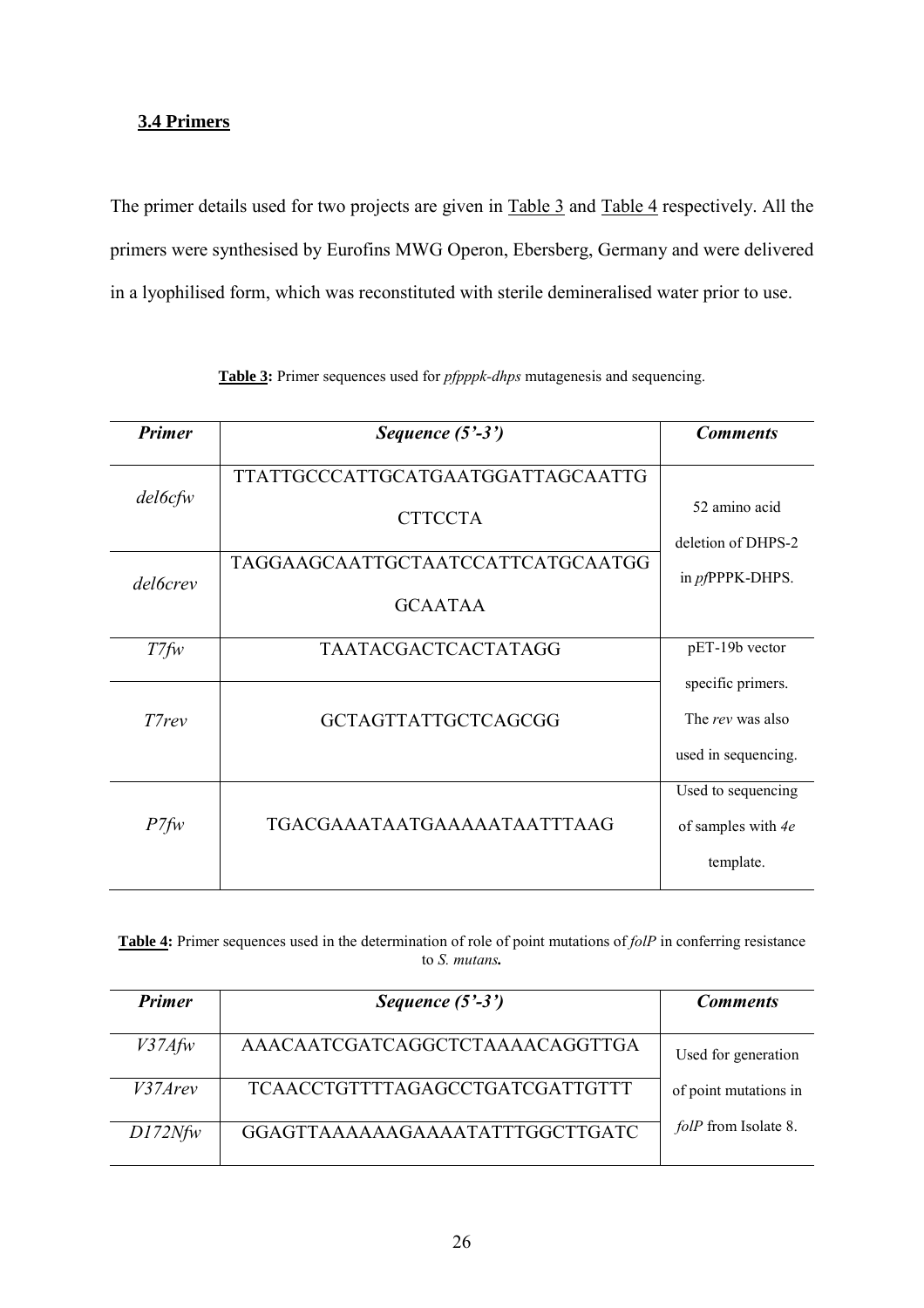| D172Nrev                                              | GATCAAGCCAAATATTTTCTTTTTTAACTCC                 | The number                                                                                                             |
|-------------------------------------------------------|-------------------------------------------------|------------------------------------------------------------------------------------------------------------------------|
| $Q$ 193 $R$ fw                                        | ACATGGAACTTCTACGAGGCTTAGCGGAGGT                 | represents the                                                                                                         |
| $Q$ 193 $R$ rev                                       | ACCTCCGCTAAGCCTCGTAGAAGTTCCATGT                 | position of amino<br>acid and the<br>alphabets represent<br>the mutation (e.g.:<br>change of V to A at<br>position 37) |
| Universal<br>$f_{\mathcal{W}}$                        | <b>GTAAAACGACGGCCAGT</b>                        | Used for<br>amplification of the<br>mutant folP.                                                                       |
| M13rev                                                | AGCGGATAACAATTTCACACAGGA                        | Universal primers<br>flank the pUC vector<br>carrying folP gene.                                                       |
| mutdhpssph                                            | GATCGATCGCATGCACATCATAACTAGGGAGCA<br><b>AGC</b> | Used for sequencing<br>of the mutant folP.                                                                             |
| mutansdhps<br>nde                                     | GGAGCACATATGAAAATTGGTAAATATG                    | Used for generation<br>of restriction sites on                                                                         |
| mutansdhps                                            | GATCGATCGGATCCAAAATAATCTTATCCATAA               | the <i>S. mutans folP</i> for                                                                                          |
| bam                                                   | <b>CACCCTCA</b>                                 | pET cloning.                                                                                                           |
| pJET1.2<br>Forward<br>Sequencing<br>Primer<br>pJET1.2 | CGACTCACTATAGGGAGAGCGGC                         | Used for testing the<br>pJET clones. The                                                                               |
| Reverse<br>Sequencing                                 | AAGAACATCGATTTTCCATGGCAG                        | primers flank the<br>pJET1.2/blunt vector.                                                                             |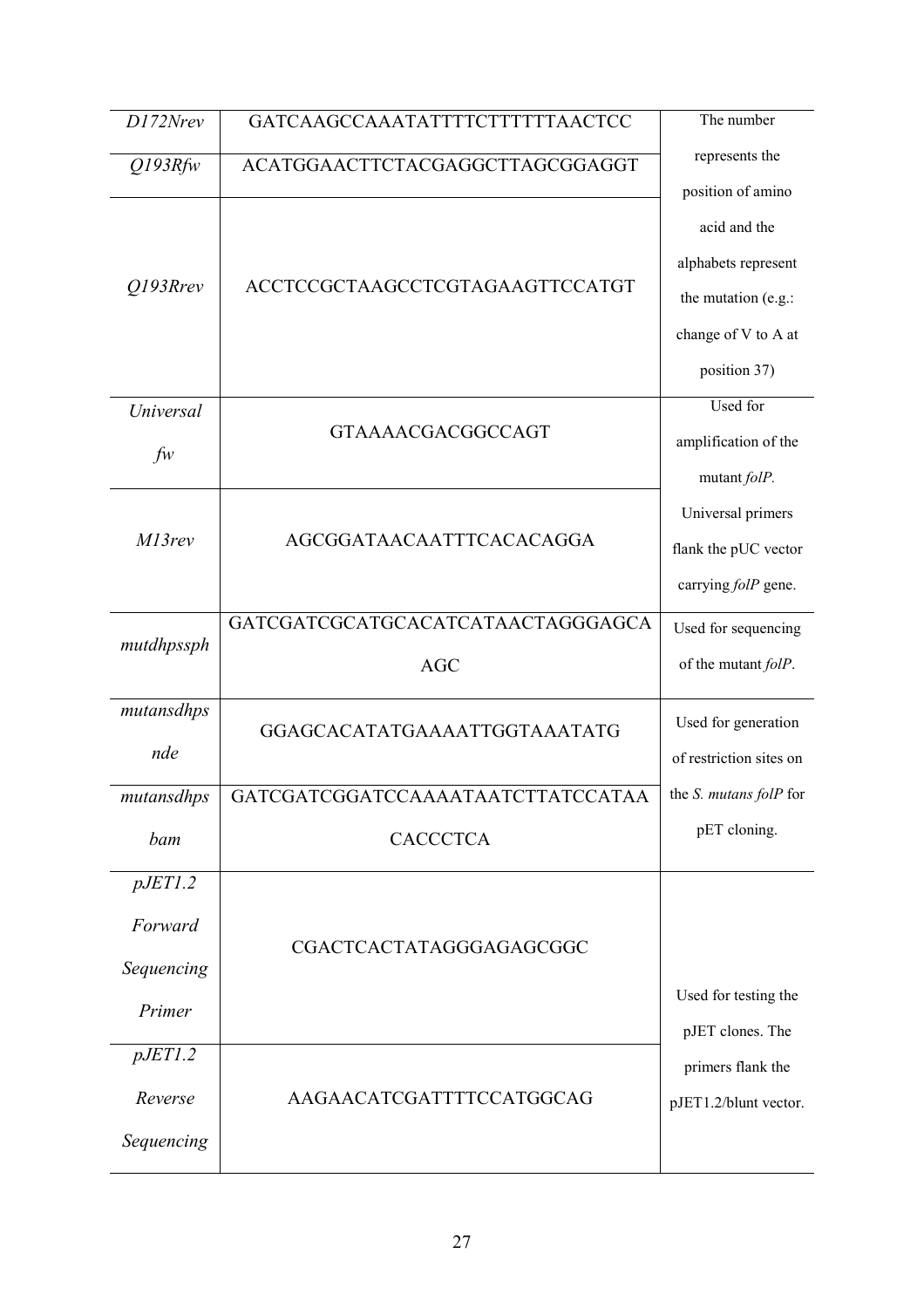<span id="page-28-0"></span>

| Primer                                     |                                                                                                     |                                                                                                             |
|--------------------------------------------|-----------------------------------------------------------------------------------------------------|-------------------------------------------------------------------------------------------------------------|
| mutfolPfw<br>mutfolPrev                    | GGTGATGATGATGACAAGATGAAAATTGGTAA<br><b>ATATG</b><br>GGAGATGGGAAGTCATTATACTAACTGGCTGCT<br><b>GAC</b> | Used for generating<br>overhangs on the S.<br>mutans folP for LIC.                                          |
| LIC<br>Forward<br>Sequencing<br>Primer     | <b>TAATACGACTCACTATAGGG</b>                                                                         | Used for testing LIC<br>clones. The primers<br>flank the pLATE51<br>vector and the<br>expected product size |
| <b>LIC</b> Reverse<br>Sequencing<br>Primer | GAGCGGARSSCAATTTCACACAGG                                                                            | is around 1166bp<br>(900bp insert+266bp<br>vector).                                                         |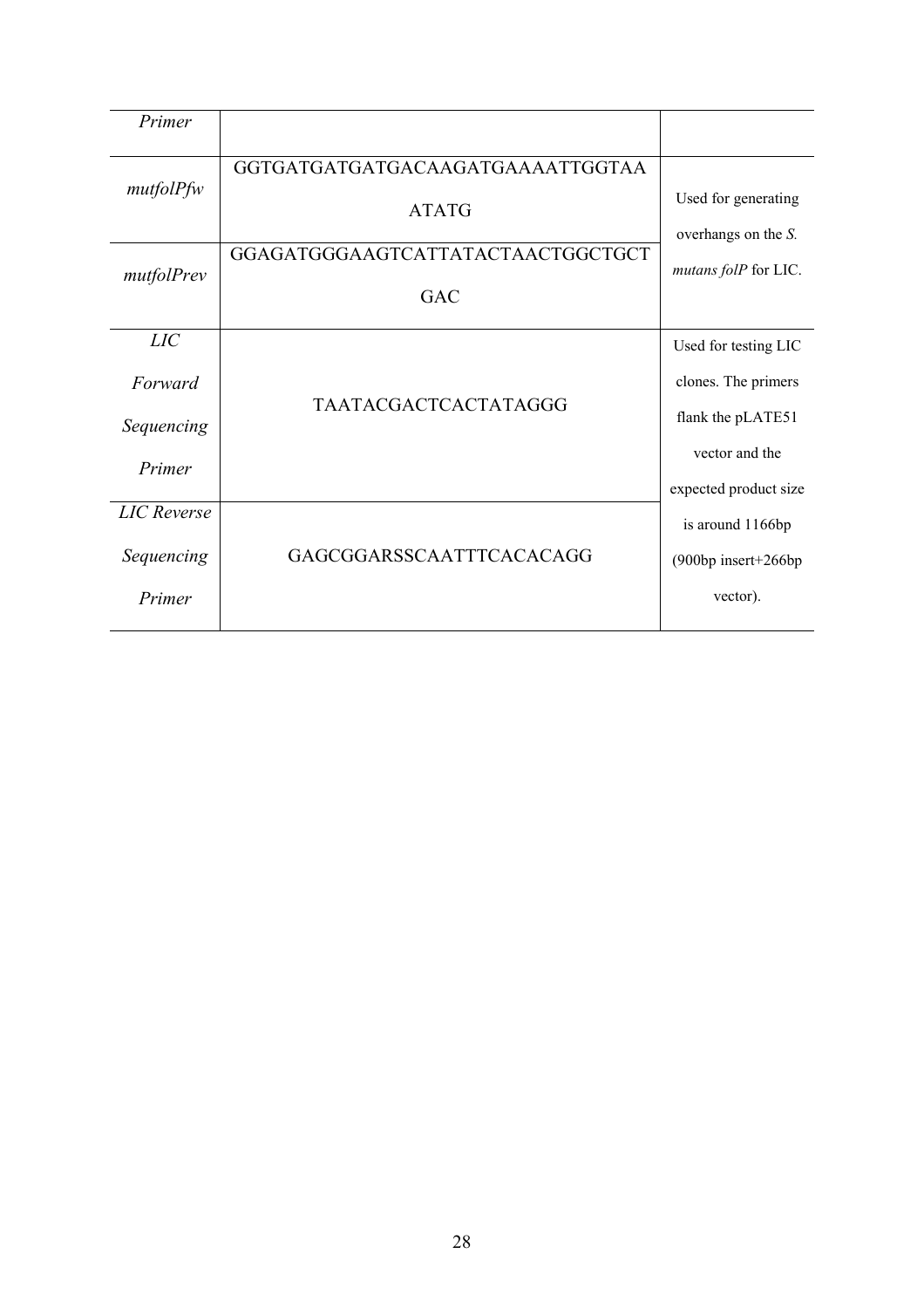# **3.5 Buffers and Solutions**

|                         |                 | Di-sodium                |               |
|-------------------------|-----------------|--------------------------|---------------|
|                         | 186.1 g         | ethylenediamine tetra-   |               |
| $0.5M$ EDTA (pH $8.0$ ) |                 | acetate (Merck)          |               |
|                         |                 | Sodium Hydroxide         | to 1000 ml    |
|                         | $24.6\text{ g}$ |                          | demineralised |
|                         |                 | (Merck)                  |               |
|                         |                 |                          | water         |
|                         | 108.0 g         | Tris base (Sigma)        |               |
| <b>10X TBE</b>          | 55.0 g          | Boric Acid (Merck)       |               |
|                         | 40.0 ml         | $0.5M$ EDTA (pH $8.0$ )  |               |
|                         |                 | <b>Ultrapure Agarose</b> |               |
| 0.8% Agarose Gel        | 2.0 g           | (Invitrogen)             |               |
|                         | 200 ml          | 1X TBE                   |               |

#### **Table 5:** Agarose Gel Electrophoresis

• Agarose heated at 800W in a microwave for about 4 minutes till the agarose dissolved, giving a clear solution. About 4 drops of Ethidium Bromide 0.07% solution (Applichem) were added to the solution and it was stored at 55ºC.

## **Table 6:** *KAPA HiFi™ PCR Mix*

| $14.0 \mu l$ | nuclease free water (Qiagen) |
|--------------|------------------------------|
| $5.0 \mu l$  | 5X KAPA HiFi Fidelity Buffer |
| $0.75 \mu l$ | KAPA dNTP Mix(10mM each)     |
| $0.75 \mu l$ | Forward Primer $(10\mu M)$   |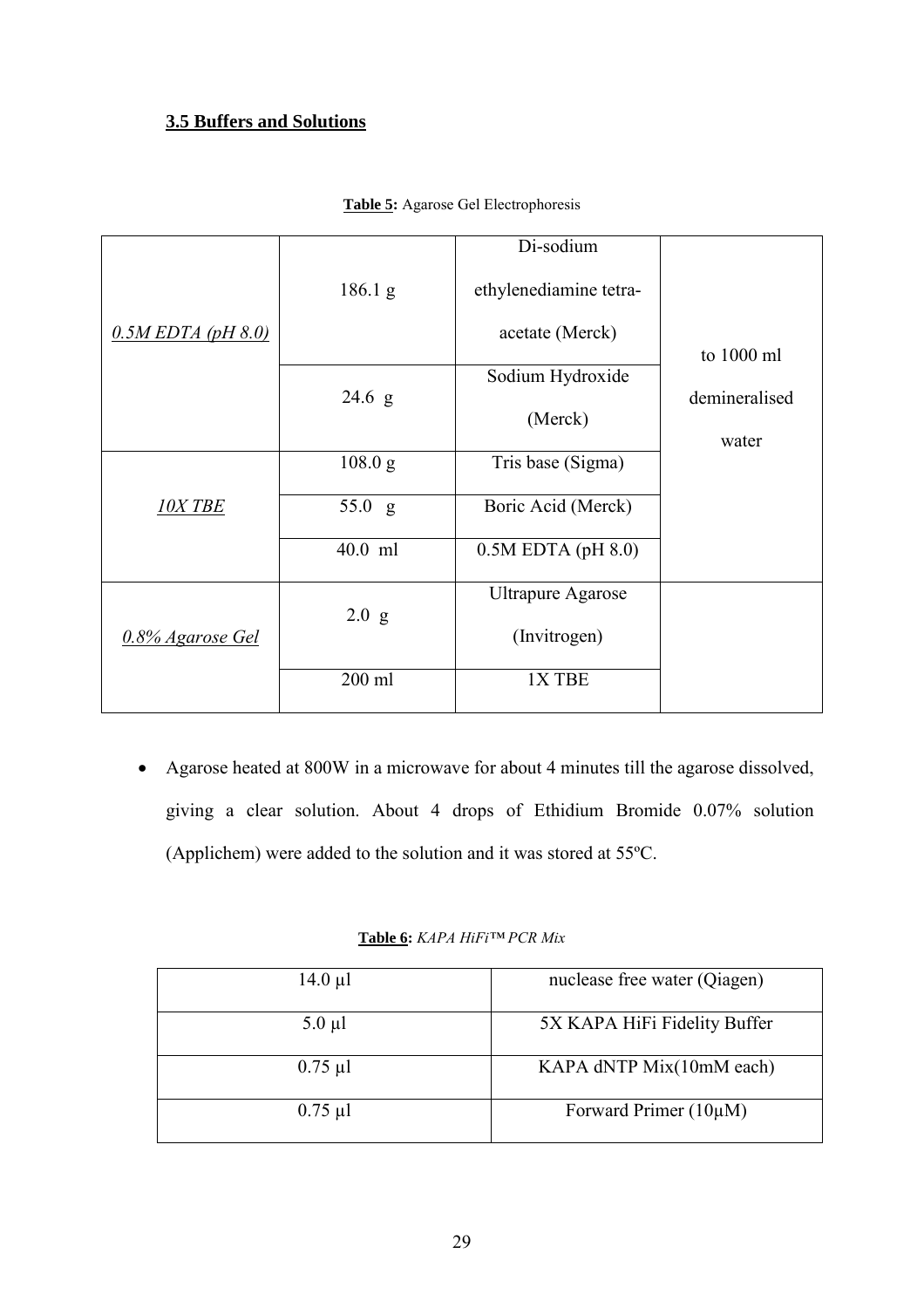| $0.75 \mu l$ | Reverse Primer $(10\mu M)$ |
|--------------|----------------------------|
| $1.25 \mu l$ | $DMSO(100\%)$              |
| $0.50 \mu l$ | KAPA HiFi DNA Pol (1 U/µl) |
| $2.0 \mu l$  | Template DNA               |

# **Table 7: DpnI Digestion Mix**

| $25.0 \mu l$              | PCR product                                    |
|---------------------------|------------------------------------------------|
| $1.0 \text{ }\mu\text{l}$ | DpnI enzyme $(10 \text{ U}/\mu l)$ (Fermentas) |

## **Table 8**: *dNTP-Mix*

| $10.0 \mu l$ | $ATP 100 \mu M$ (Fermentas) |                        |
|--------------|-----------------------------|------------------------|
|              |                             |                        |
| $10.0 \mu l$ | GTP $100 \mu M$ (Fermentas) | 960.0 µl nuclease free |
|              |                             |                        |
| $10.0 \mu l$ | CTP 100 $\mu$ M (Fermentas) | water (Qiagen)         |
|              |                             |                        |
| $10.0 \mu l$ | TTP $100 \mu M$ (Fermentas) |                        |
|              |                             |                        |

# **Table 9:** *DreamTaq™/Colony PCR mix*

| $17.25 \mu$ l | nuclease free water (Qiagen)                   |
|---------------|------------------------------------------------|
| $2.5 \mu l$   | 10X DreamTaq <sup>™</sup> Green Buffer         |
|               | (Fermentas)                                    |
| 2.5<br>  µl   | dNTP Mix (10mM each dNTP)                      |
| $1.25 \mu l$  | Forward Primer $(10\mu M)$                     |
| $1.25 \mu l$  | Reverse Primer $(10\mu M)$                     |
| $0.25 \mu l$  | DreamTaq <sup>TM</sup> DNA Polymerase (5 U/µl) |
|               | (Fermentas)                                    |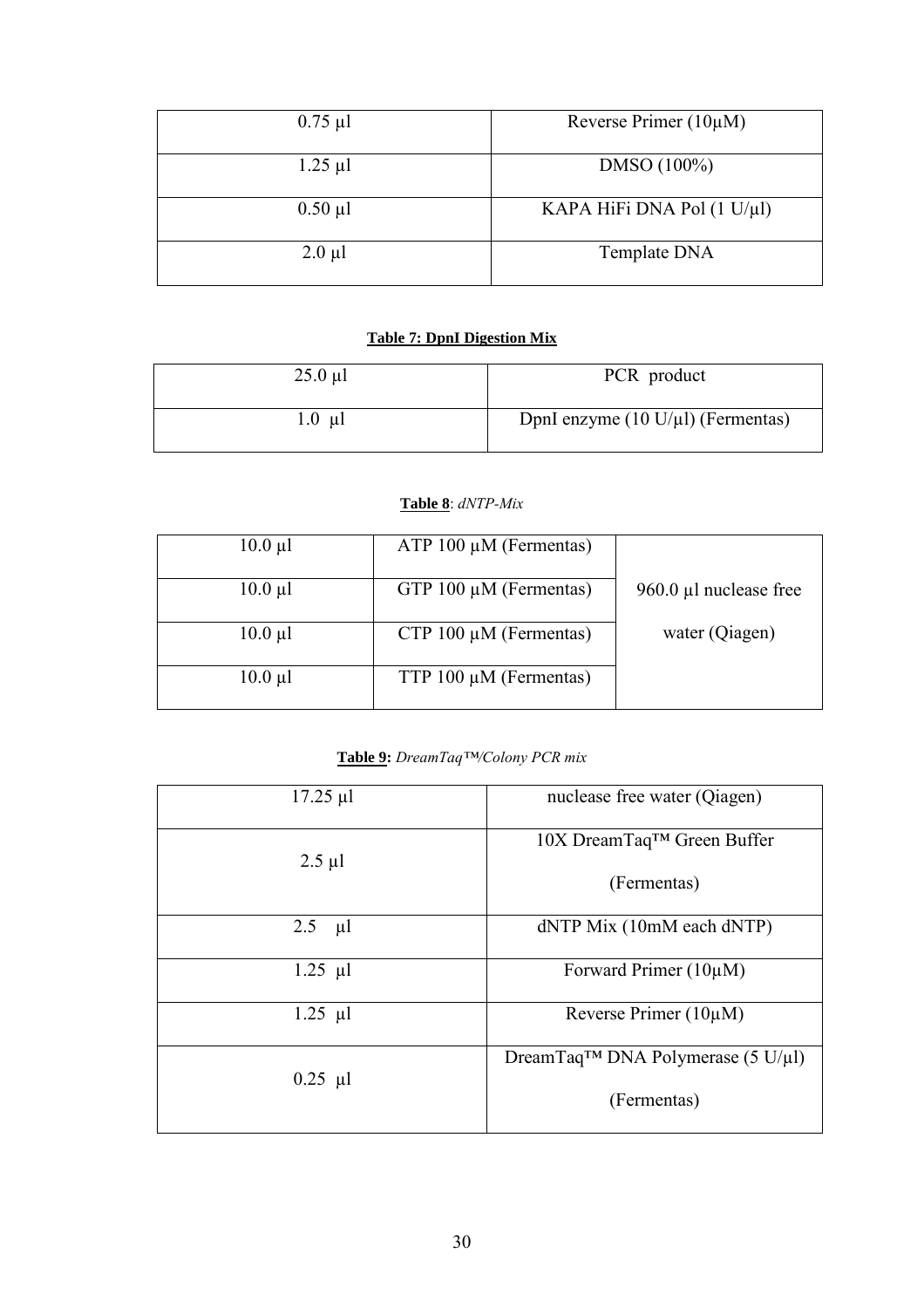#### **Table 10:** Sequencing Mix

| $25-75$ ng | DNA                            | to 18 µl nuclease free water |  |
|------------|--------------------------------|------------------------------|--|
| 1.0<br>ul  | Sequencing primer $(10 \mu M)$ | (Qiagen)                     |  |

# **Table 11:** Double Digestion Mix

| $11.0 \mu l$ | Cleaned PCR product          |
|--------------|------------------------------|
| $6.0$ µl     | 10X Buffer Tango (Fermentas) |
| $1.5$ µl     | Nde I (Fermentas)            |
| $1.5$ µl     | BamH I (Fermentas)           |
| $10.0 \mu l$ | nuclease free water (Qiagen) |

# **Table 12:** Protein Purification

|                       |                   | Potassium        |               |                   |
|-----------------------|-------------------|------------------|---------------|-------------------|
|                       | 6.89 <sub>g</sub> | dihydrogen       |               |                   |
|                       |                   | phosphate        |               |                   |
|                       |                   | (50mM)(Merck)    |               |                   |
|                       |                   |                  | to 1000 ml    | pH was adjusted   |
| <b>Binding Buffer</b> |                   | Sodium Chloride  |               |                   |
| (pH 8.0)              | 29.2 g            | (500mM)(Merck)   | demineralised | with 2M Sodium    |
|                       |                   |                  | water         | hydroxide (Merck) |
|                       |                   | Imidazole        |               |                   |
|                       | $0.68$ g          | (10mM)(VWR)      |               |                   |
|                       |                   | Glycerol         |               |                   |
|                       | $100$ ml          | $(10\%)$ (Merck) |               |                   |
| <b>Washing Buffer</b> |                   | Potassium        | to 1000 ml    | pH was adjusted   |
| (pH 6.0)              | $6.89$ g          | dihydrogen       | demineralised | with concentrated |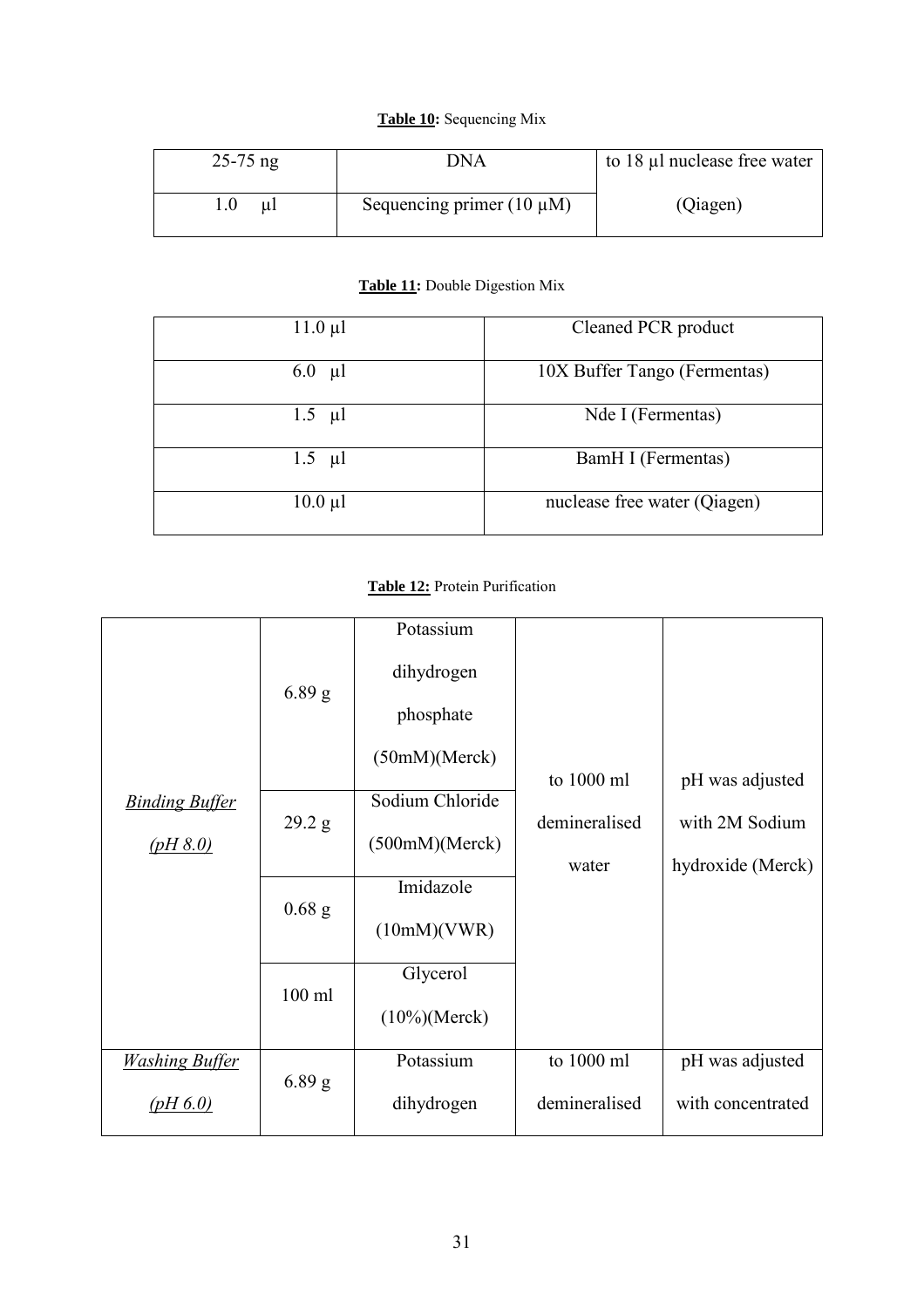|                           |          | phosphate        | water                  | Hydrochloric Acid                   |
|---------------------------|----------|------------------|------------------------|-------------------------------------|
|                           |          | (50mM)(Merck)    |                        | (Merck)                             |
|                           |          | Sodium Chloride  |                        |                                     |
|                           | 58.4g    | (1M)(Merck)      |                        |                                     |
|                           |          | Imidazole        |                        |                                     |
|                           | 6.81 g   | (100mM)(VWR)     |                        |                                     |
|                           |          | Glycerol         |                        |                                     |
|                           | $100$ ml | $(10\%)$ (Merck) |                        |                                     |
|                           |          | Potassium        |                        |                                     |
|                           | $6.89$ g | dihydrogen       |                        |                                     |
|                           |          | phosphate        |                        |                                     |
|                           |          | (50mM)(Merck)    | to 1000 ml             | pH was adjusted                     |
| <b>Elution Buffer (pH</b> |          | Sodium Chloride  |                        |                                     |
| $8.0$ )                   | 29.2 g   | (500mM)(Merck)   | demineralised<br>water | with 2M Sodium<br>hydroxide (Merck) |
|                           |          | Imidazole        |                        |                                     |
|                           | 3.40 g   | (500mM)(VWR)     |                        |                                     |
|                           |          | Glycerol         |                        |                                     |
|                           | 200 ml   | $(20\%)$ (Merck) |                        |                                     |

# **Table 13:** SDS-PAGE Gel Electrophoresis

|                        | 30.0 g   | Tris base (Sigma) |               |  |
|------------------------|----------|-------------------|---------------|--|
|                        |          |                   | to 1000 ml    |  |
| <b>10X SDS Running</b> | 188.0 g  | Glycine (Sigma)   |               |  |
|                        |          |                   | demineralised |  |
| <b>Buffer</b>          |          | 10% SDS (Serva    |               |  |
|                        | $100$ ml |                   | water         |  |
|                        |          | Electrophoresis)  |               |  |
|                        |          |                   |               |  |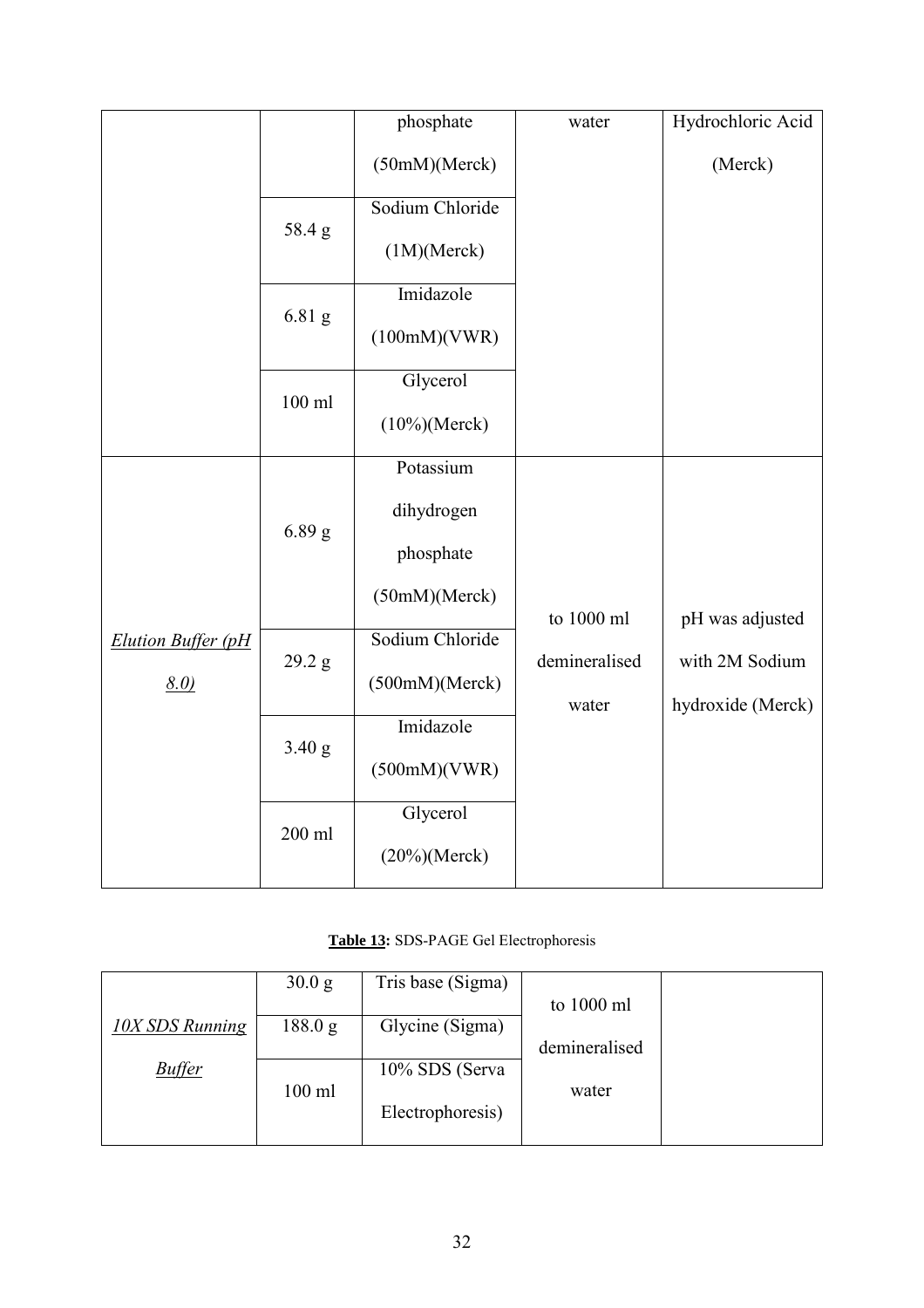|                                 | $0.1$ ml                              | Glycerol (Merck)                                                                                                 |                                    |                                                                       |
|---------------------------------|---------------------------------------|------------------------------------------------------------------------------------------------------------------|------------------------------------|-----------------------------------------------------------------------|
| 2X SDS Loading<br><b>Buffer</b> | $0.2$ ml<br>$0.0125$ mg<br>$0.125$ ml | 10% SDS (Serva<br>Electrophoresis)<br><b>Bromophenol Blue</b><br>(Merck)<br>0.5 M Tris-HCl<br>$(pH 6.8)$ (Merck) | to 50 ml<br>demineralised<br>water | $10\%$ ß-<br>merceptoethanol<br>(Merck) was added<br>just before use. |
|                                 | $2.3$ ml                              | sterile<br>demineralised                                                                                         |                                    | 4.0 µl TEMED<br>(USB Corporation,                                     |
|                                 |                                       | water                                                                                                            |                                    | Cleveland, USA)                                                       |
|                                 | 5.0 ml                                | 30%<br>Acrylamide/bis-                                                                                           |                                    | was added just                                                        |
|                                 |                                       | Acrylamide (Bio-                                                                                                 |                                    | before pouring the                                                    |
| 15% Running Gel                 |                                       | Rad)                                                                                                             |                                    | gel into the gel<br>cast, as the                                      |
|                                 | $2.5$ ml                              | 1.5 M Tris-HCl<br>(pH8.8)(Sigma)                                                                                 |                                    | polymerisation                                                        |
|                                 | $0.1$ ml                              | 10% SDS (Serva<br>Electrophoresis)                                                                               |                                    | reaction starts<br>immediately on the<br>addition of                  |
|                                 | $0.1$ ml                              | 10% Ammonium<br>persulfate (Sigma)                                                                               |                                    | TEMED.                                                                |
|                                 |                                       | sterile                                                                                                          |                                    | 3.0 µl TEMED                                                          |
| 5% Stacking Gel                 | $2.1$ ml                              | demineralised                                                                                                    |                                    | (USB Corporation,                                                     |
|                                 |                                       | water                                                                                                            |                                    | Cleveland, USA)                                                       |
|                                 | $0.5$ ml                              | 30%                                                                                                              |                                    | was added just                                                        |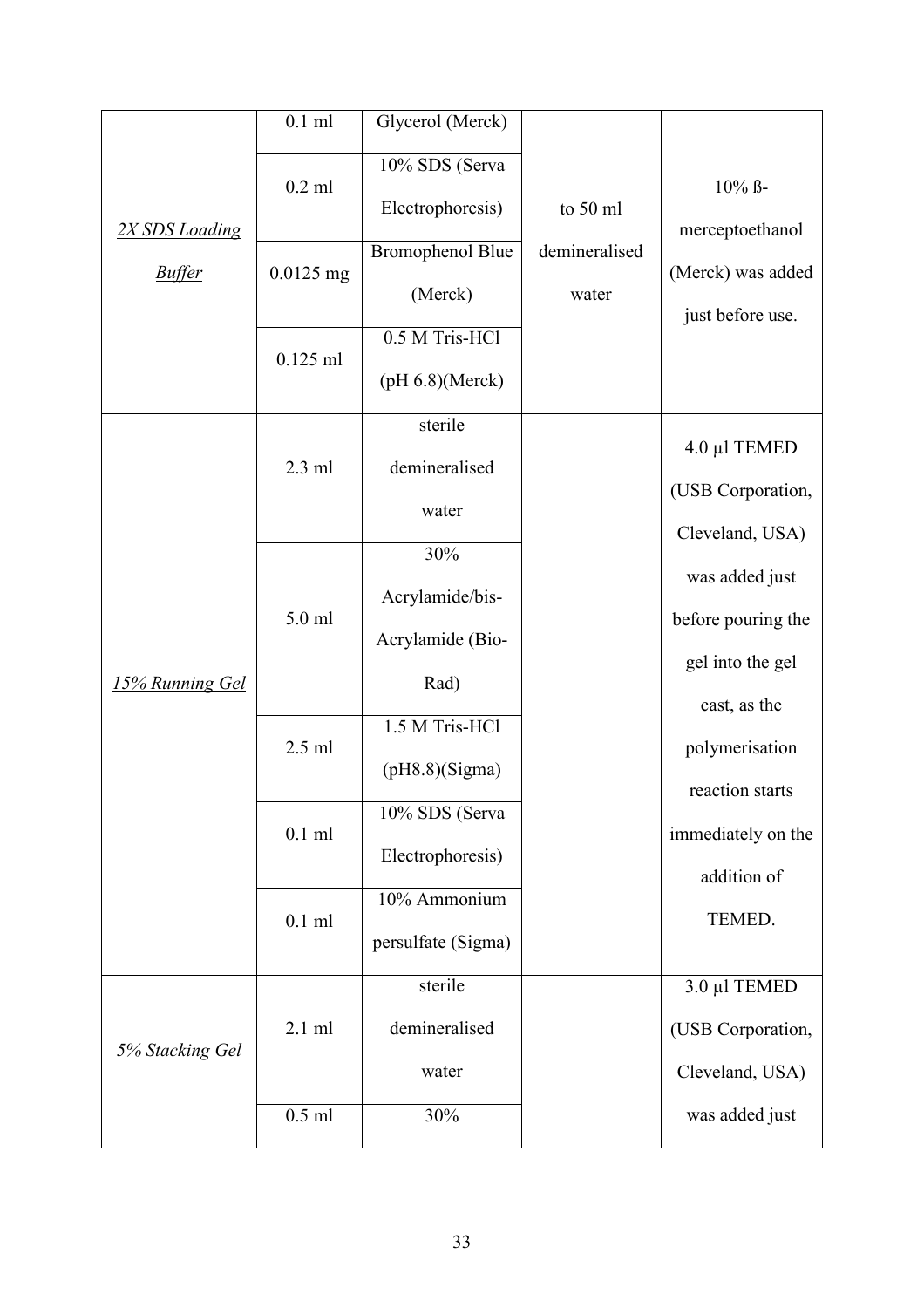|                   |                | Acrylamide/bis-          |                 | before pouring the |
|-------------------|----------------|--------------------------|-----------------|--------------------|
|                   |                | Acrylamide (Bio-         |                 | gel into the gel   |
|                   |                | Rad)                     |                 | cast, as the       |
|                   | $0.38$ ml      | 1.5 M Tris-HCl           |                 | polymerisation     |
|                   |                | (pH8.8)(Sigma)           |                 | reaction starts    |
|                   |                | 10% SDS (Serva           |                 | immediately on the |
|                   | $0.03$ ml      | Electrophoresis)         |                 | addition of        |
|                   | $0.03$ ml      | 10% Ammonium             |                 | <b>TEMED</b>       |
|                   |                | persulfate (Sigma)       |                 |                    |
|                   |                | Coomassie                |                 |                    |
|                   | 0.4 g          | <b>Brilliant Blue R-</b> |                 |                    |
|                   |                | 250 (Eastman             |                 |                    |
|                   |                | Kodak Co)                |                 |                    |
| Coomassie         | 50.0 ml        | demineralised            |                 |                    |
| <b>Solution</b>   |                | water                    | to 200 ml       |                    |
|                   | 15.0 ml        | <b>Glacial Acetic</b>    | demineralised   |                    |
|                   |                | Acid (Sigma)             | water           |                    |
|                   | $60.0$ ml      | 95% Ethanol              |                 |                    |
|                   |                | (Solveco)                |                 |                    |
| <b>Destaining</b> | $7 \text{ ml}$ | Glacial Acetic           | to 100 ml water |                    |
| Solution          |                | Acid (Sigma)             |                 |                    |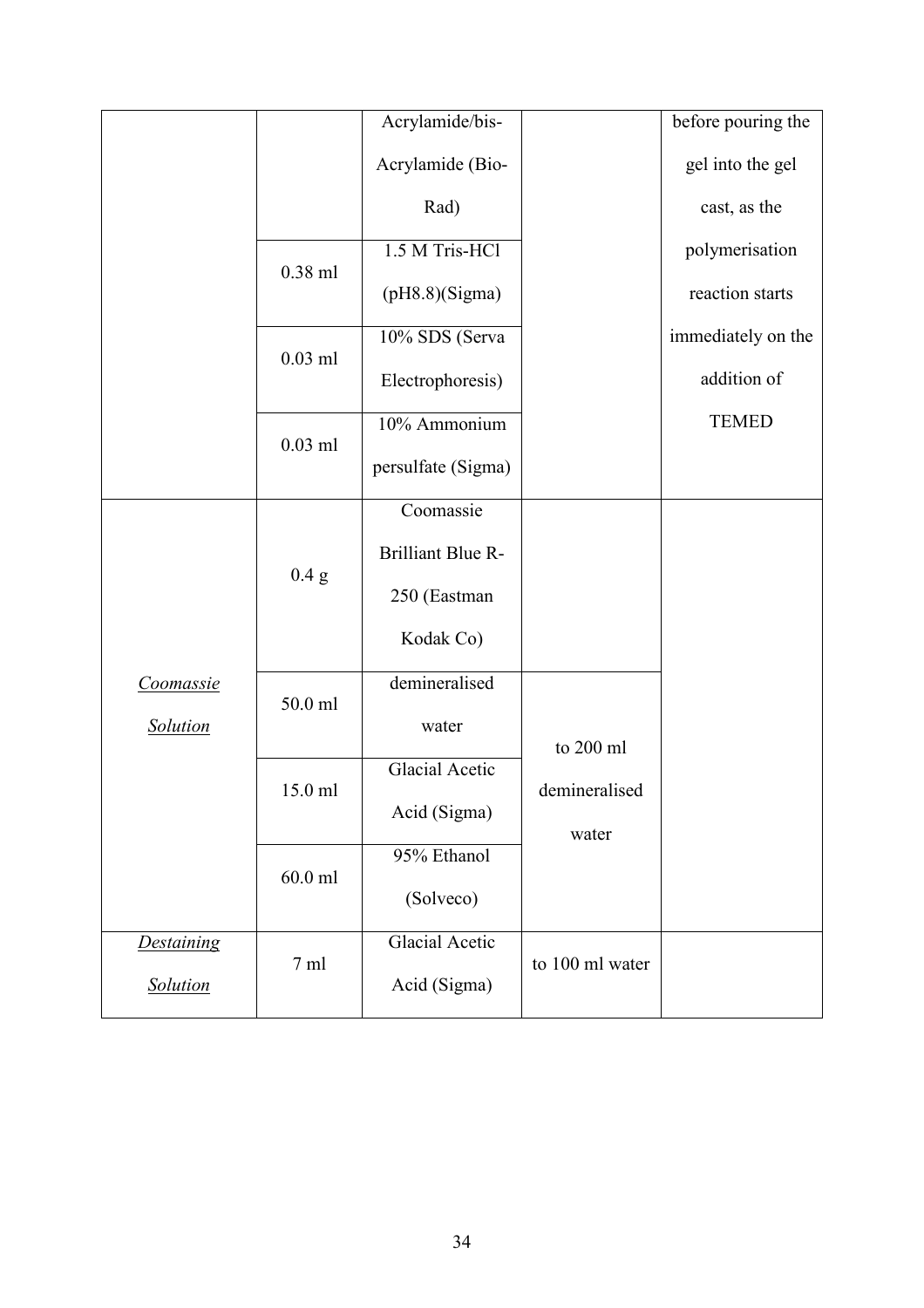# **Table 14:** Enzyme Assay

|                                   |                | sterile              |                                   |  |
|-----------------------------------|----------------|----------------------|-----------------------------------|--|
|                                   | 72.2 µl        | demineralised        |                                   |  |
|                                   |                | water                |                                   |  |
|                                   |                | para-                |                                   |  |
| <u>300 μM <sup>14</sup>C-pABA</u> | $24.8 \mu l$   | Aminobenzoic         |                                   |  |
|                                   |                | acid (Sigma)         |                                   |  |
|                                   |                | $^{14}$ C-pABA (1.0) |                                   |  |
|                                   | $3.0 \mu l$    | mCi) (Moravet        |                                   |  |
|                                   |                | Biochemicals)        |                                   |  |
|                                   |                | 1M Tris-HCl (pH      |                                   |  |
|                                   | $5.0 \mu l$    | $9.0)$ (Sigma)       |                                   |  |
|                                   |                | Magnesium            |                                   |  |
|                                   | $5.0 \mu l$    | chloride (100mM)(    |                                   |  |
|                                   |                | Merck)               |                                   |  |
|                                   | $5.0 \mu l$    | ß-Merceptoethanol    |                                   |  |
| Radioactive Assay                 |                | (1M)(Merck)          | to 50 µl sterile<br>demineralised |  |
| mixture                           | $5.0 \mu l$    | ATP (Sigma)          | water                             |  |
|                                   |                | $H_2$ -pteridine-    |                                   |  |
|                                   | $5.0 \mu l$    | phosphate            |                                   |  |
|                                   |                | $(200\mu M)$         |                                   |  |
|                                   | $5.0 \mu l$    | $^{14}$ C-pABA       |                                   |  |
|                                   |                | $(100\mu M)$         |                                   |  |
|                                   | 2 to 4 $\mu$ g | purified enzyme      |                                   |  |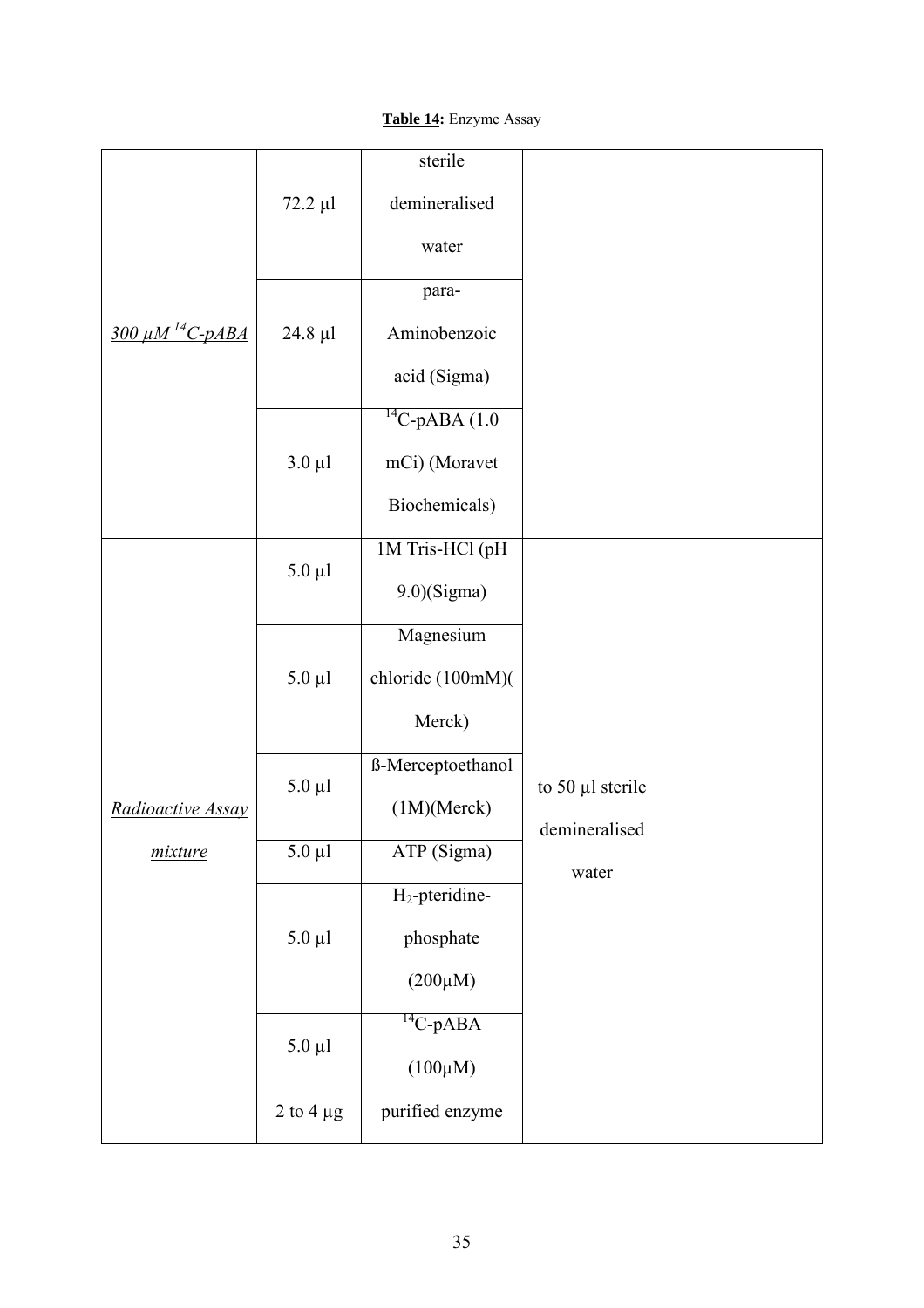|                         |           | extract           |               |                 |
|-------------------------|-----------|-------------------|---------------|-----------------|
|                         |           | Potassium         |               |                 |
|                         | $5.30$ g  | dihydrogen        | to 1000 ml    | pH was adjusted |
| <b>Phosphate Buffer</b> |           | phosphate (Merck) | demineralised | with 2M Sodium  |
| (pH 6.0)                |           | Sodium hydrogen   |               | hydroxide       |
|                         | $10.85$ g | phosphate         | water         | (Merck).        |
|                         |           | dihydrate (Merck) |               |                 |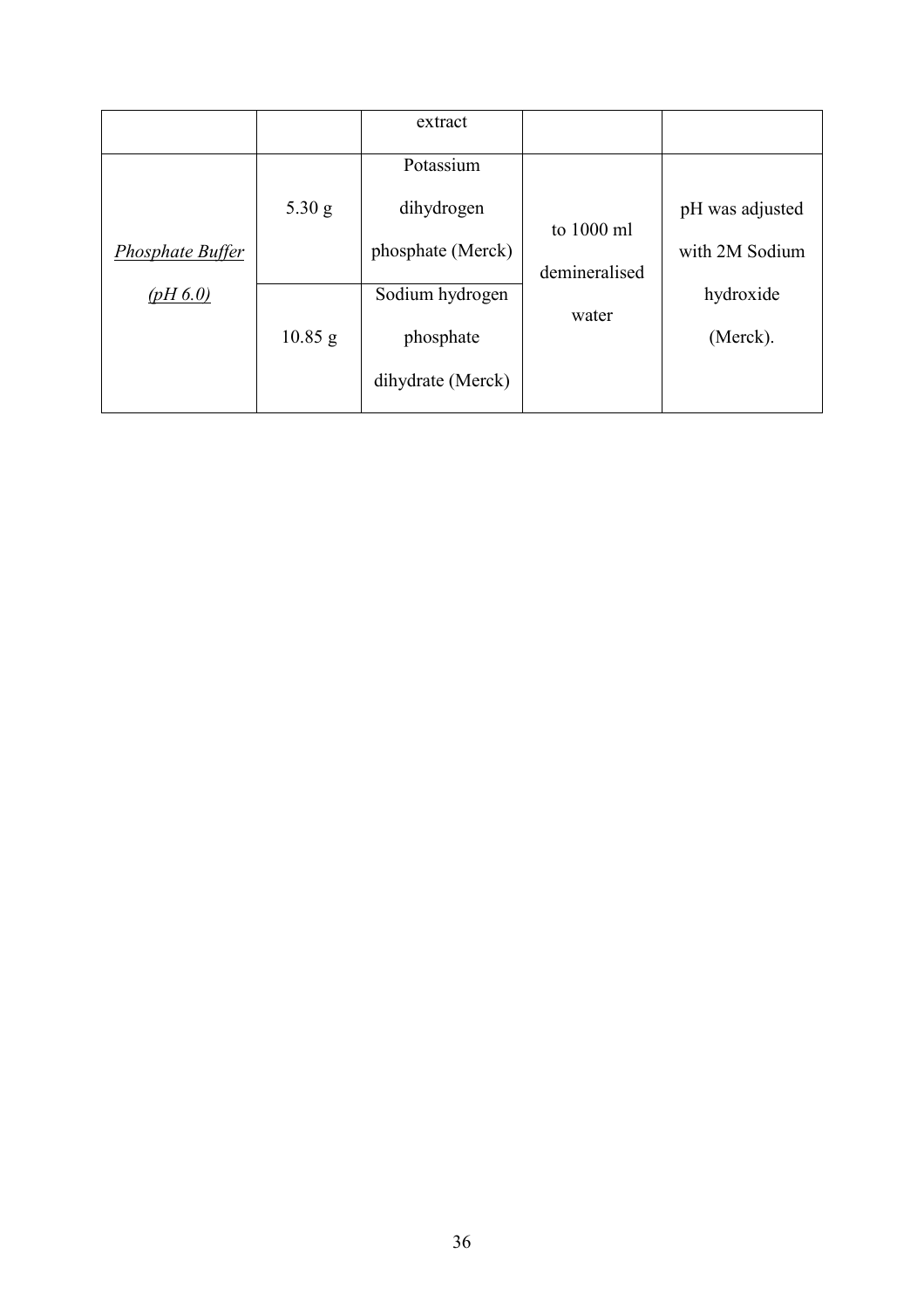## **3.6 Plasmid Isolation**

A single bacterial colony was suspended in 3 ml of medium and incubated over-night at 37 ºC with shaking. 1.5 ml of the over-night culture was transferred to an Eppendorf tube and centrifuged at 8000 rpm for 3 minutes. The supernatant was discarded and the remaining 1.5 ml of over-night culture was added to the resulting pellet, followed by another centrifugation step. Further steps were carried out using the GeneJet™ Plasmid Miniprep Kit (Fermentas) according to the manufacturer's protocol. The details of the culture media and supplements are given in Table 1 and 2.

For examining the purity of the plasmid, the samples were run on 0.8% agarose gel (Table 5) at 90 V for 50 minutes.

# **3.7 Mutagenesis PCR**

## **3.7.1 for** *pf***PPPK-DHPS:**

Mutagenesis PCR was carried out with the *del6c* primers and different strains of HD2A single mutants. These included: ∆4e (previously introduced with a single mutation in the linker region by deleting 10 amino acids); ∆5a, ∆5b, ∆5d, ∆5f (with deletions in the *pf*DHPS-1 region spanning 10, 8, 8, 9 amino acids respectively).

The deletion primer pair was designed such that it would anneal partly to the template. This would result in a loop which would not be amplified and thus, deleted in the product.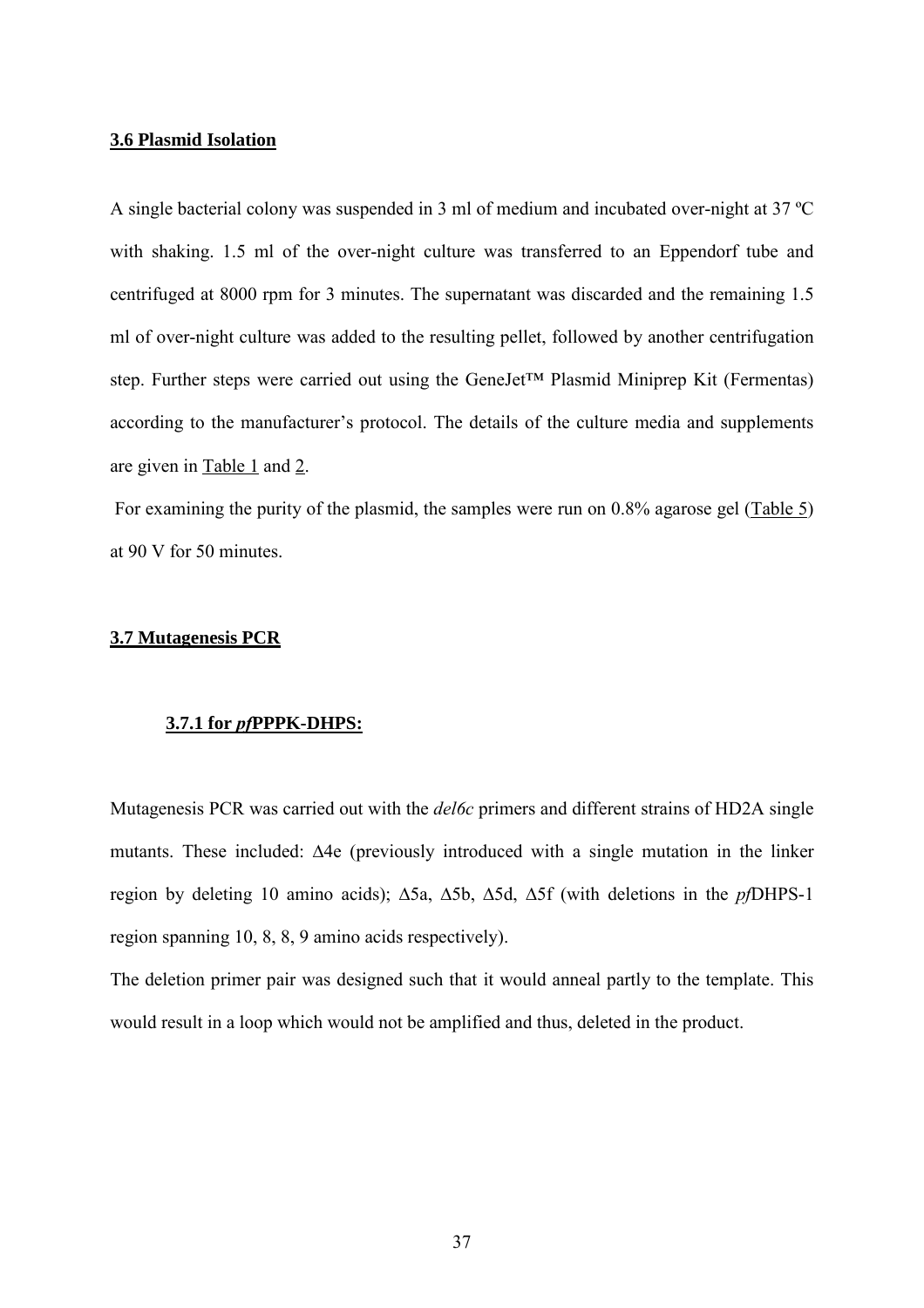| <b>Template</b> |                                          | <b>Deletion</b>        |
|-----------------|------------------------------------------|------------------------|
| $\Delta$ 5a     | DHPS-1 insertion.                        | 10 amino acid deletion |
|                 | Previous studies have                    | (IKNKIVKCDA)           |
| $\Delta 5b$     | shown that this region is                | 8 amino acid deletion  |
|                 | important for enzyme                     | (NKIVKCDA)             |
| $\Delta$ 5d     | activity and only a few                  | 8 amino acid deletion  |
|                 | amino acids can be<br>deleted before the | (NDIKNKIV)             |
| $\Delta 5f$     | enzyme starts to loose                   | 9 amino acid deletion  |
|                 | activity.                                | (NDIKNKIVK)            |
| $\Delta 4e$     | Linker region.                           | 10 amino acid deletion |
|                 |                                          | (YVSRMKEQYN)           |

**Table 15**: Template details for the mutagenesis PCR.

Primer details are given in Table 3 and the complete *pf*PPPK-DHPS sequence is shown in appendix  $(6.1)$ . The mutagenesis PCR was carried out with the KAPA HiFi<sup>TM</sup> PCR Kit, following the manufacturer's guidelines with regards to both, the reaction mixture  $(Table 6)$ and the reaction conditions (initial denaturation at 95 ºC for 2 minutes; followed by 20 cycles of denaturation at 98 ºC for 20 seconds, annealing at 60 ºC for 30 seconds, extension at 72 ºC for 2 minutes; and a final extension step of 5 minutes at 72º C).

The PCR products were analyzed on 0.8% agarose gel.

# **3.7.2 for** *S. mutans dhps***:**

Mutagenesis PCR was also carried out for introducing point mutations in the Isolate **8** *dhps*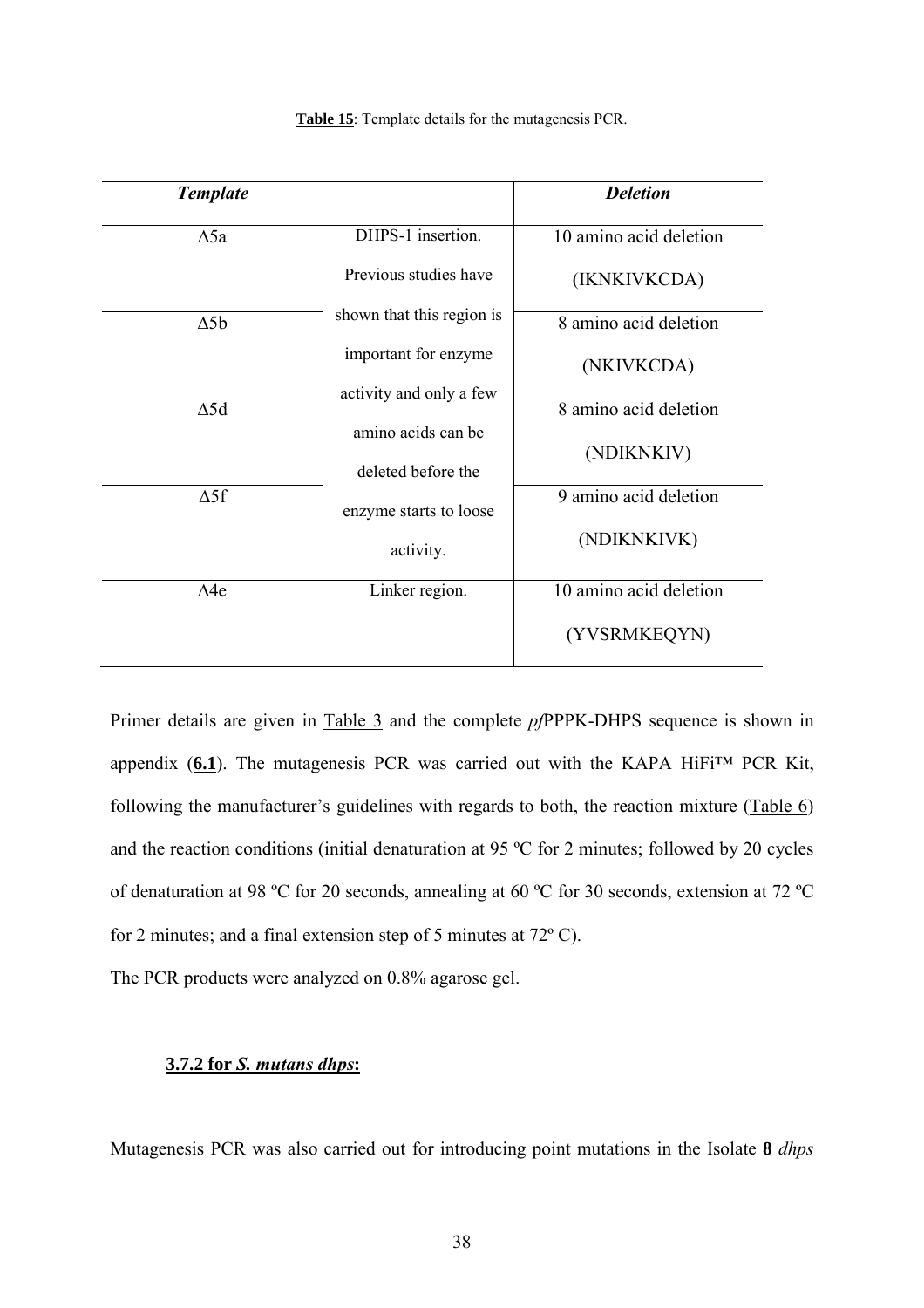gene, which served as the template for all the mutagenesis reactions. For this, three primer sets; *37*, *172* and *193* (named for the position of the amino acid to be mutated in the Isolate 8) were used, generating mutants that were labeled by similar names. Primer details are given in Table 4 and the sequence of *S. mutans dhps* is shown in the appendix (**6.2**). The mutagenesis PCR was carried out with KAPA HiFi™ PCR Kit, following the manufacturer's guidelines with regards to both, the reaction mixture (Table 6) and the reaction conditions (initial denaturation at 95ºC for 2 minutes; followed by 20 cycles of denaturation at 98ºC for 20 seconds, annealing at 60ºC for 30 seconds, extension at 72ºC for 2 minutes; and a final elongation step of 5 minutes at 72ºC). To analyze the PCR products, they were run on 0.8% agarose gel at 90V for 50 minutes and Generuler™ 1kb Plus DNA ladder (Fermentas) was used for size determination.

# **3.8 Digestion of PCR Products**

The PCR products were digested with DpnI restriction endonuclease (Fermentas), which specifically digests methylated DNA (template) and thereby reduces the chances of false positives during transformation (which contain the template DNA). DpnI has proved to be just as efficient, without the use of a standard digestion mixture containing the buffer specified in the manufacturer's protocol. 1  $\mu$ l of the enzyme was mixed with the 25  $\mu$ l of PCR reaction mixture (Table 7) and was incubated at 37 ºC for 75 minutes.

# **3.9 Chemical Transformation**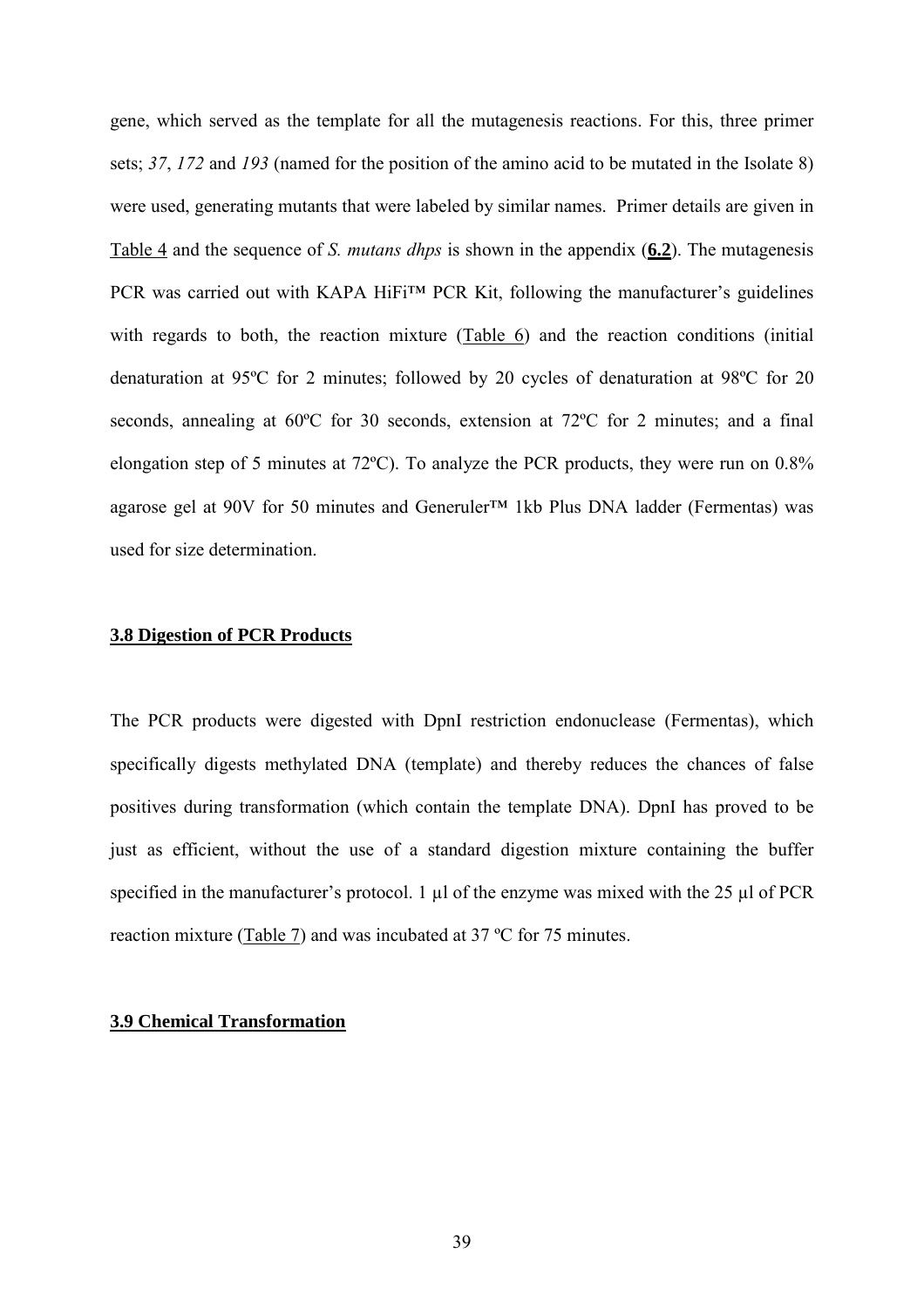The PCR products or the plasmid was transformed into competent  $DH5\alpha$  cells to obtain multiple copies of the mutated plasmid, while BL21(DE3)*∆folP::KmR* cells were used for protein expression. For antibiotic susceptibility testing, C600Δ*folP::Km<sup>R</sup>* cells were used.

## **3.9.1 Preparation of Competent Cells**

For preparation of DH5α cells, a single cell was suspended in 3 ml of LB broth medium and incubated over-night at 37 ºC with shaking. 1 ml of the culture was inoculated into 20 ml of LB broth medium the next day and the culture was grown at 37  $^{\circ}$ C with shaking till OD<sub>600</sub> reached 0.35-0.40. The suspension was then centrifuged at 4500 rpm for 7 minutes at 4 ºC. The supernatant was discarded and the resulting pellet was resuspended in 10 ml ice-cold 50 mM CaCl<sub>2</sub> solution, followed by incubation on ice for 5 minutes. After another centrifugation step, the pellet was resuspended in 2 ml of ice-cold 50 mM CaCl<sub>2</sub>. The resulting cells were viable for 2 days when stored at 4 ºC. For stock preparation and long term storage, 15% glycerol was added to the 50mM CaCl<sub>2</sub> and care was taken to store the cells at -80  $^{\circ}$ C immediately.

In preparation of BL21(DE3)∆*folP::Km<sup>R</sup>* and C600∆*folP::Km<sup>R</sup>*, a similar procedure was followed except that the cells were grown in BHI broth containing Kanamycin and 200  $\mu$ g/ml of Thymidine.

## **3.9.2 Transformation Protocol**

For transforming the plasmids, 5 µl of plasmid was mixed with 200 µl of competent cells, and incubated on ice for 30 minutes; followed by heat-shock at 42 ºC for 2 minutes. The cells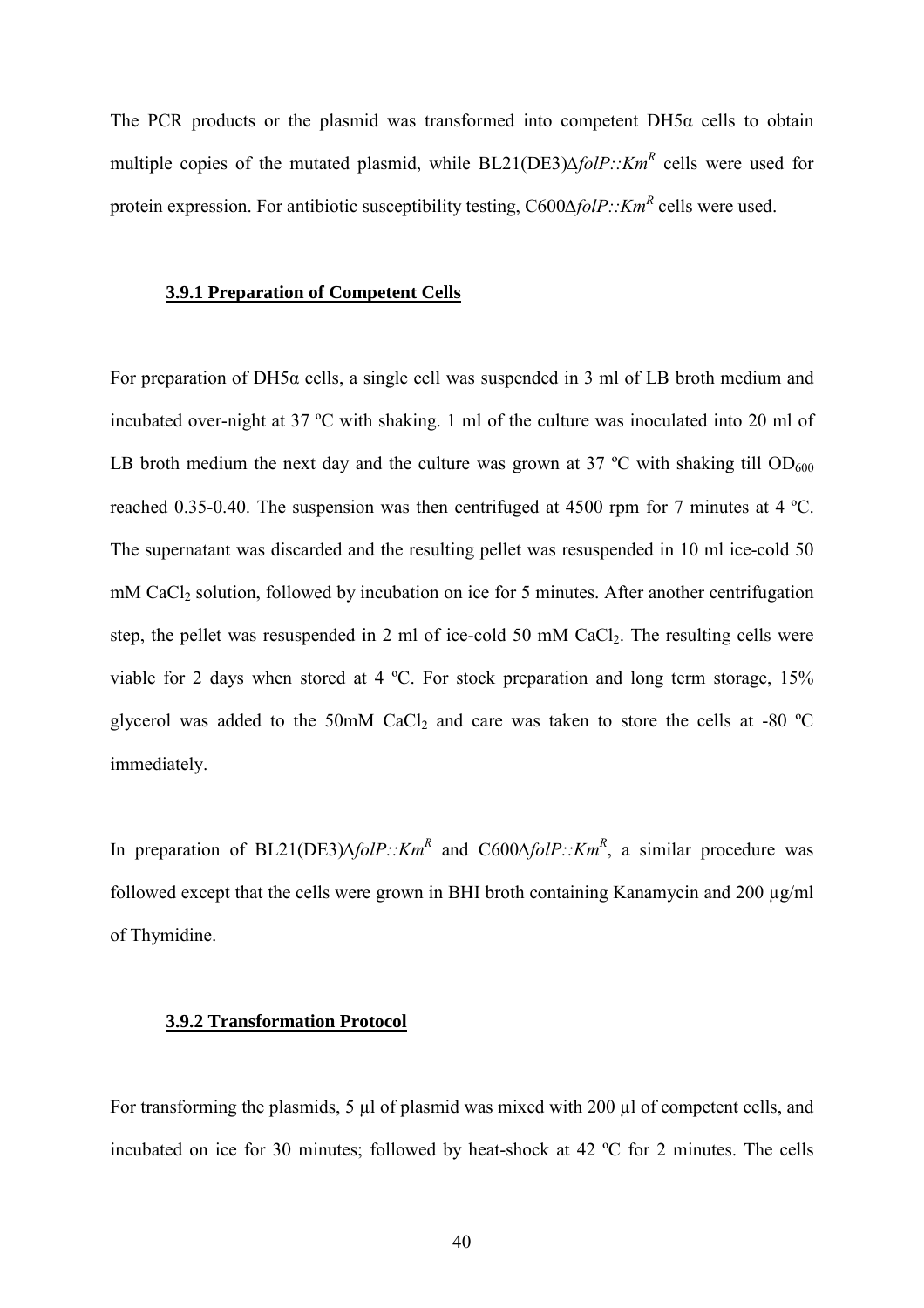were then placed on ice for 2 minutes. Then 500 µl of SOC medium was added and the cells were incubated at 37 ºC with shaking to allow them to recover. After incubation for 60 minutes, the cells were centrifuged at 6000 rpm for 3 minutes. The resulting pellet was resuspended in 100 µl of SOC medium and plated on LA+Amp plates. The plates were incubated over-night at 37 ºC. The resulting colonies were re-streaked on LA+Amp plates to eliminate the chances of false positives and analyse the growth pattern.

For transforming the digested PCR products, a similar protocol was used, except that the entire 26  $\mu$ l of the reaction mixture (25  $\mu$ l of PCR mixture+1  $\mu$ l enzyme) was used for transformation with 200 µl of cells.

# **3.10 Electroporation**

For plasmids that could not be successfully transformed with the chemical method, electroporation was used.

# **3.10.1 Preparation of Competent Cells**

For preparation of competent cells, a single cell was suspended in 3 ml of appropriate broth medium and incubated over-night at 37 ºC with shaking. 1 ml of the culture was inoculated into 20 ml of broth medium the next day and the culture was grown at 37 ºC with shaking until the  $OD_{600}$  reached 0.3-0.4. The suspension was then centrifuged at 4500 rpm for 15 minutes at 4 ºC. The supernatant was discarded and the resulting pellet was re-suspended in 10 ml ice-cold de-ionized water. After another centrifugation step, the washing step was repeated 3 more times. After the final washing, the cells were re-suspended in 200 µl water.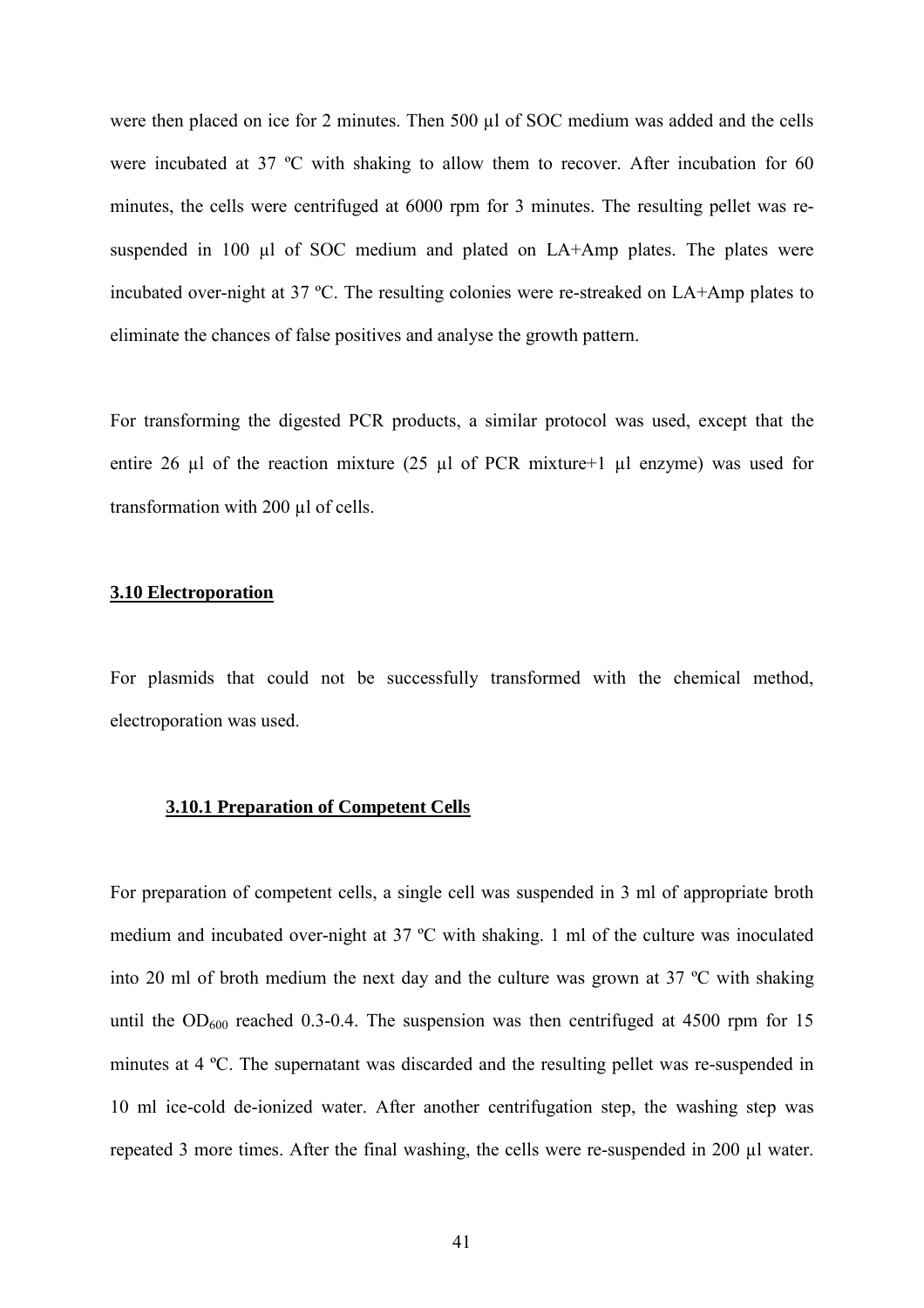The cells were used the same day. For stock preparation and long term storage, water with 15% glycerol was used for washing. After the final re-suspension in 200 µl water and glycerol solution, care was taken to store the cells at -80ºC immediately.

## **3.10.2 Transformation**

The electroporation cuvettes (2 mm) were chilled on ice prior to use and care was taken to keep everything ice-cold until needed. 1 ml of SOC media per sample and LA+Amp selection plates were pre-warmed at 37°C. 1 µl of the plasmid was carefully placed on the inside of the cuvette and 40 µl of competent cells were added on the top. The cuvette was gently tapped to ensure that there were no bubbles and the cells were in a thin layer. The mixture was electroporated using the following conditions for BTX ECM 630 and Bio-Rad GenePulser electroporators: 2.5 kV, 200  $\Omega$  and 25  $\mu$ F; with a time constant of about 4.6 milliseconds.

Immediately after electroporation, 1 ml of pre-warmed SOC was added to the cells and the suspension was transferred to a fresh Eppendorf tube and incubated at 37 ºC with shaking to allow them to recover. After incubation for 60 minutes, the cells were centrifuged at 6000 rpm for 3 minutes. The resulting pellet was re-suspended in 100 µl of SOC medium and plated on LA+Amp plates. The plates were incubated over-night at 37 ºC. The resulting colonies were re-streaked on LA+Amp plates to eliminate the probability of false positives and to analyse the growth vigour.

## **3.11 Sequencing**

Following transformation, it was necessary to confirm the presence of the deletion mutation, for which sequencing reactions were prepared. A single colony of the transformants was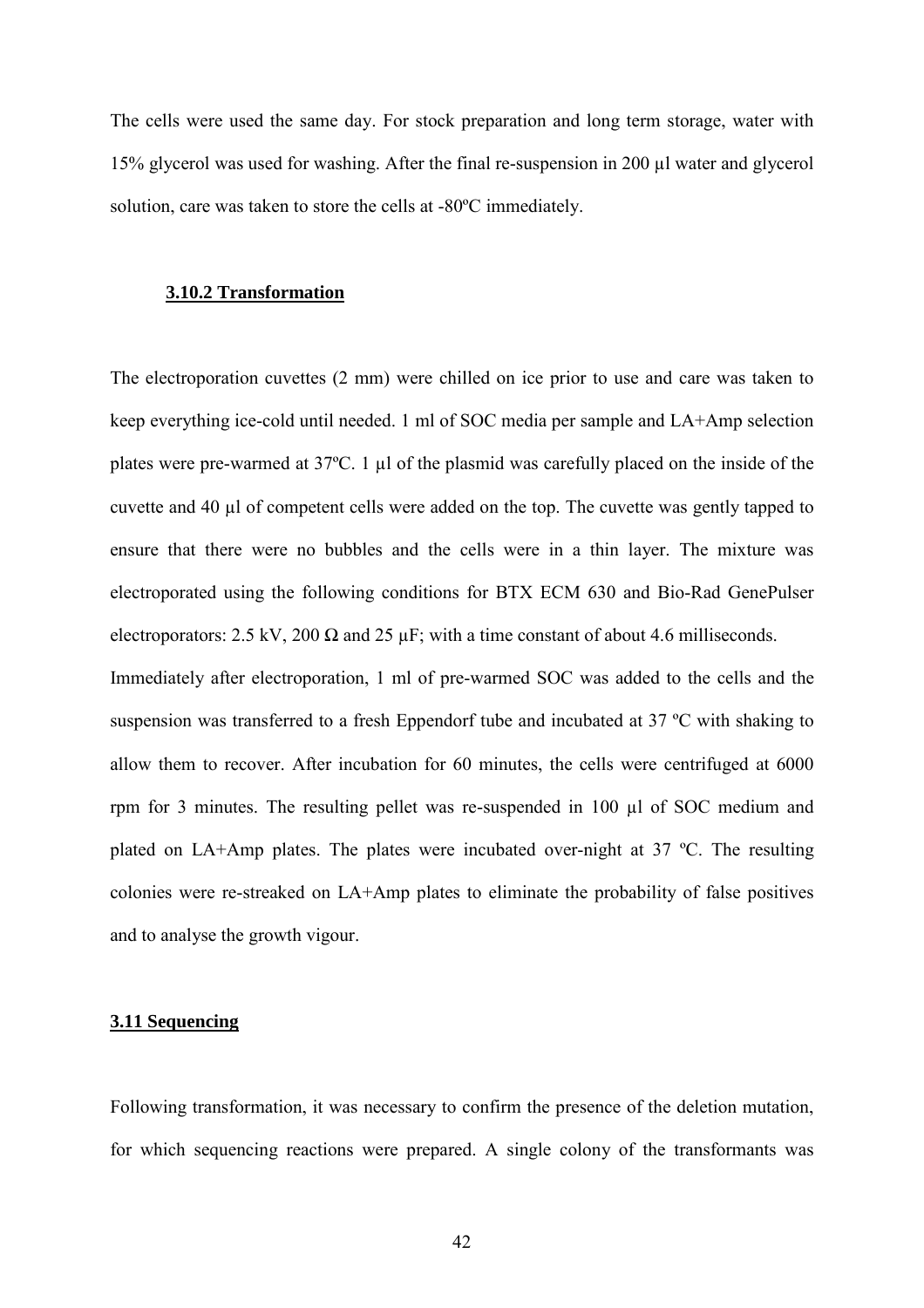suspended in a standard PCR reaction mixture containing DreamTaq™ polymerase (Fermentas) (Table 8 and 9) and the PCR reaction was carried out with an initial denaturation step of 2 minutes at 94 ºC; followed by 30 cycles of denaturation at 94 ºC for 30 seconds, annealing at 55 ºC for 30 seconds, extension at 72 ºC for 2 minutes; followed by a final extension step at 72 ºC for 5 minutes. The primers (*T7* primers and *mutdhpssh* respectively), flanking the DHPS gene were used for amplification. For each strain, the reaction was performed in quadruplets.

The products were analysed on a 0.8% agarose gel, which was followed by purification of the products using GeneJet® PCR Purification Kit (Fermentas) according to the manufacturer's guidelines, except that the product was eluted in 20 µl of Elution Buffer instead of 50 µl as specified in the kit. The concentration of the purified product was measured using Nanodrop 1000 Spectrophotometer (Thermo Scientific, Wilmington, USA) and water as blank. The sequencing mixture was prepared as described and the primer *T7rev* was used. For ∆4e mutants, an additional sample was prepared with primer *P7fw* (Table 10). The sequencing was performed at the Uppsala Genome Centre, Rudbeck Laboratories, using the Sanger Sequencing method. The resulting sequences were aligned and analysed using 4Peaks Bio-Edit Sequence Alignment Editor, from Tom Hall Ibis Biosciences (Carlsbad, USA).

# **3.12 Antibiotic Susceptibility Testing**

To measure the susceptibility of the *folP* mutants to sulfonamides and for comparison with the wild type clinical isolate (Isolate 8), the Kirby-Bauer disk-diffusion test was carried out with Sulphamethoxazole 100 ug discs (Oxoid). However, the test did not give reproducible results, and therefore the Agar Dilution Test was carried out as well. The Agar Dilution Test is generally a preferred method for testing as it reports the susceptibilities in terms of Minimal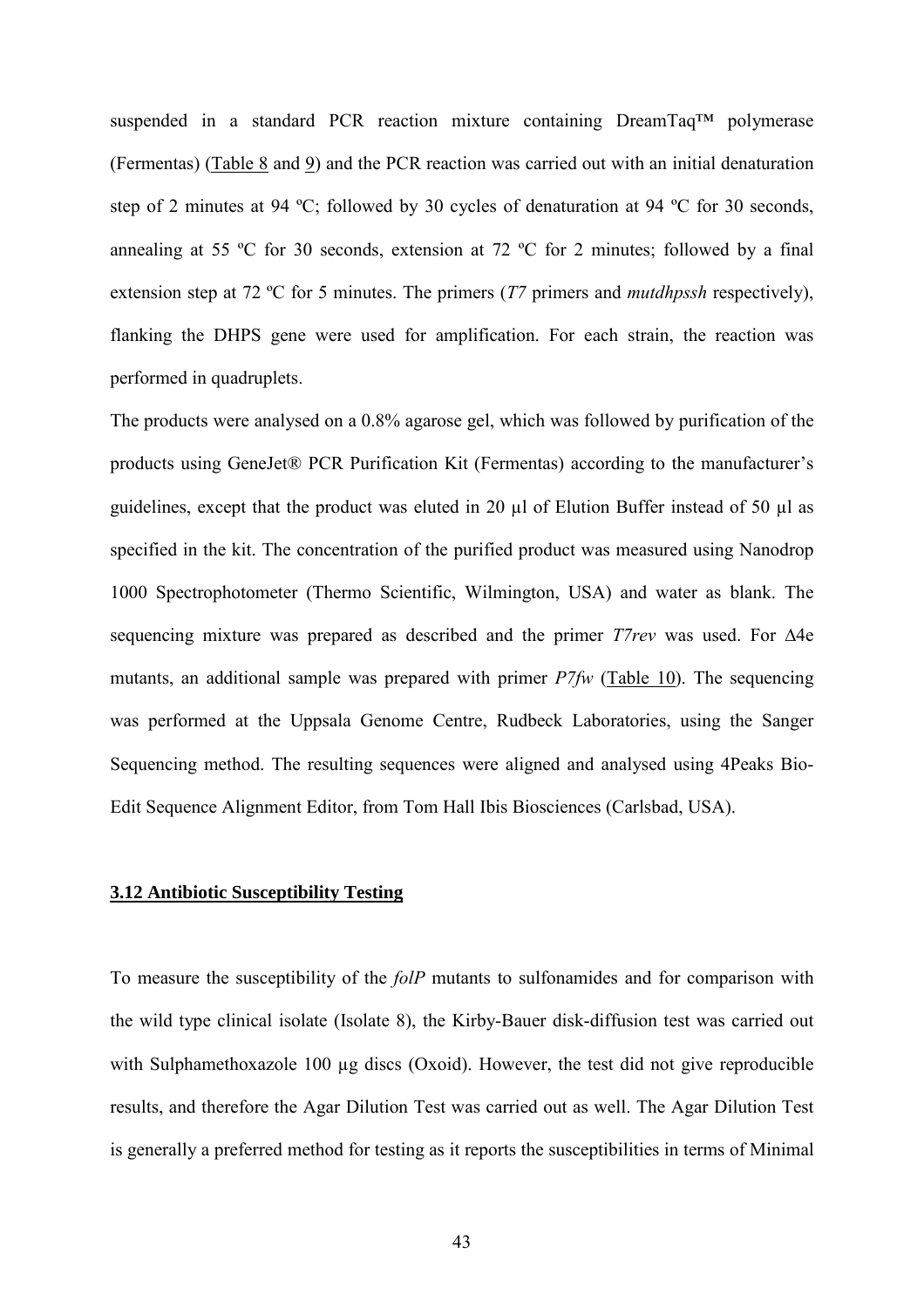Inhibitory Concentrations (MIC) (as opposed to zone of inhibition value from the Disc Diffusion method) and is more reproducible.

# **3.12.1 Kirby-Bauer Disk-Diffusion Test**

Competent C600∆*folP::Km<sup>R</sup>* were transformed with plasmids isolated from the single mutants of *folP* generated before. A single colony of each transformed strain was suspended in 3 ml sterile water. A pre-warmed ISA+Amp plate was inoculated with the suspension using a sterile cotton swab. This step was repeated three times, rotating the plate by an angle of 90º and 45º each time. The plate was dried for about 5 minutes, before placing an antibiotic disc in the centre of the plate using a pair of sterile forceps. Care was taken to ensure that the disc did not move after it touched the surface of the plate as the antibiotic starts diffusing into the agar immediately. The plate was sealed with parafilm and incubated over-night at 37ºC. The Zone of Inhibition (ZOI) was measured the following day, by measuring the diameter of the clear zone surrounding the disc to the nearest millimetre.

# **3.12.2 Agar Dilution Test**

Transformed C600∆*folP::Km<sup>R</sup>* was cultured overnight in 5 ml of ISB with ampicillin. 100 µl of the overnight culture was plated on ISA plates with different concentrations of antibiotic. The antibiotic used was Sulfathiazole, which is a short acting sulfonamide. The antibiotic was incorporated in the concentrations 0.02, 0.03, 0.04 and 0.05 mM. The plates were incubated overnight at 37ºC and the resulting colonies were analysed the following day. The highest concentration of antibiotic that gave no colonies was reported as the Minimal Inhibitory Concentration (MIC) for the concerned strain.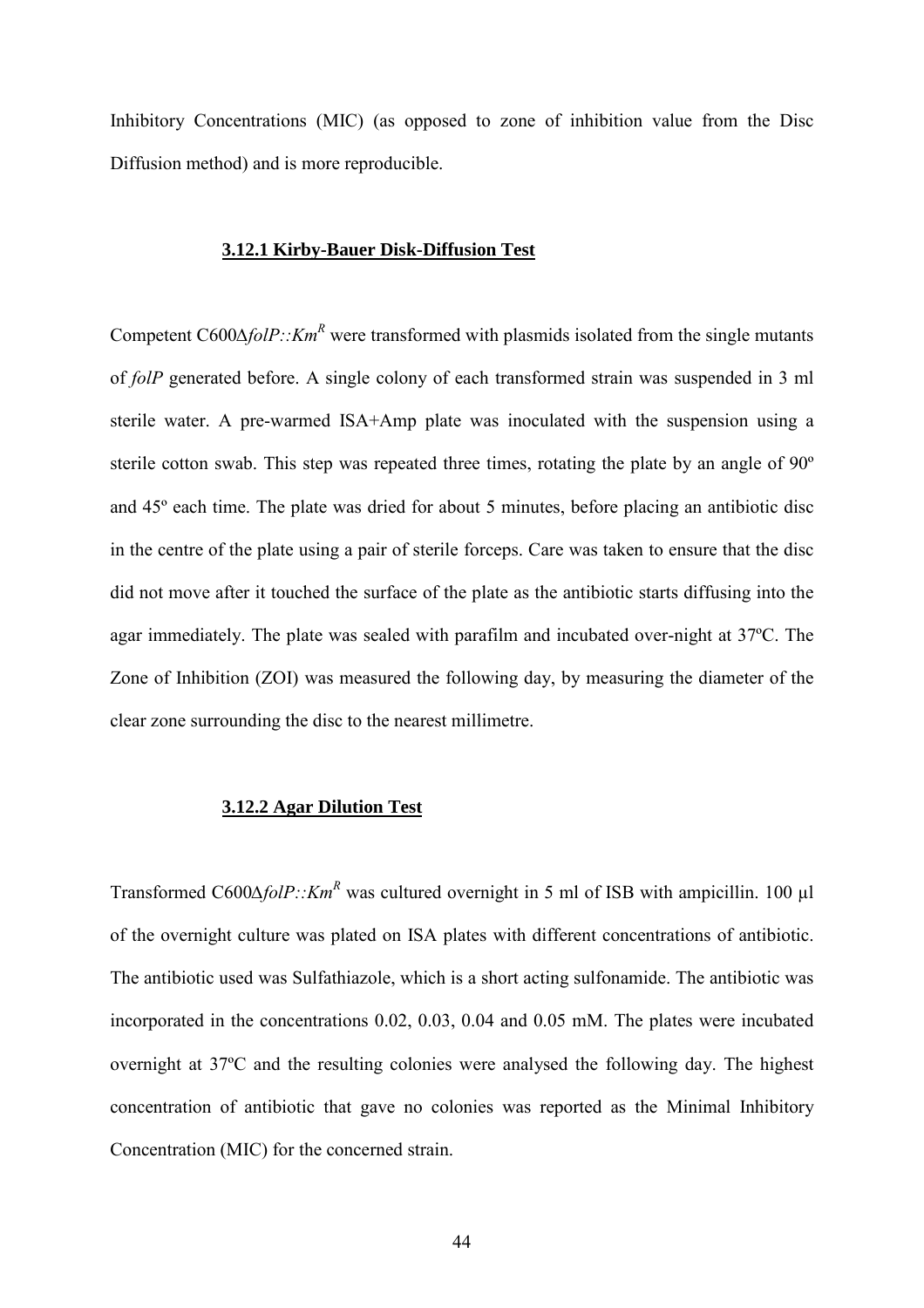## **3.13 Generation of Double and Triple Mutants**

Plasmids isolated from the single mutants were used as template for generation of double mutants in various combinations of template and primer pair (37+172, 37+193, and 172+193). All the steps were similar as before. Following the generation of double mutants and antibiotic susceptibility testing, the entire procedure was repeated with double mutant acting as the template for the mutagenesis reaction.

#### **3.14 Cloning of the mutated gene into expression vector**

To check for the activity of the mutated enzyme, the *folP* gene had to be cloned into an expression vector, which would enable the expression of the mutated protein at a large concentration. For this, the pET19b vector was to be used, which contains a T7 promoter for expression of the protein (Vector map is shown in **3.3**). Furthermore, it also expresses the protein with a N-terminal 6x-His tag, which enables the purification of expressed protein by Nickel-NTA column affinity chromatography. The gene was to be cloned in between the NdeI and BamHI restriction sites on the pET vector.

# **3.14.1 Generation of restriction sites on the S. mutans folP**

*S. mutans folP* was amplified with suitable primers to generate restriction sites. The primers used were: *mutansNdeI* and *dhpsbam*, the primer details are given in Table 5. Colony PCR was carried out by mixing a single colony of the mutant in PCR mix (Table 9). DreamTaq™ (Fermentas) kit with PCR conditions as specified in the manufacturer's guidelines was used (initial denaturation at 94ºC for 2 minutes, followed by 30 cycles of denaturation at 94ºC for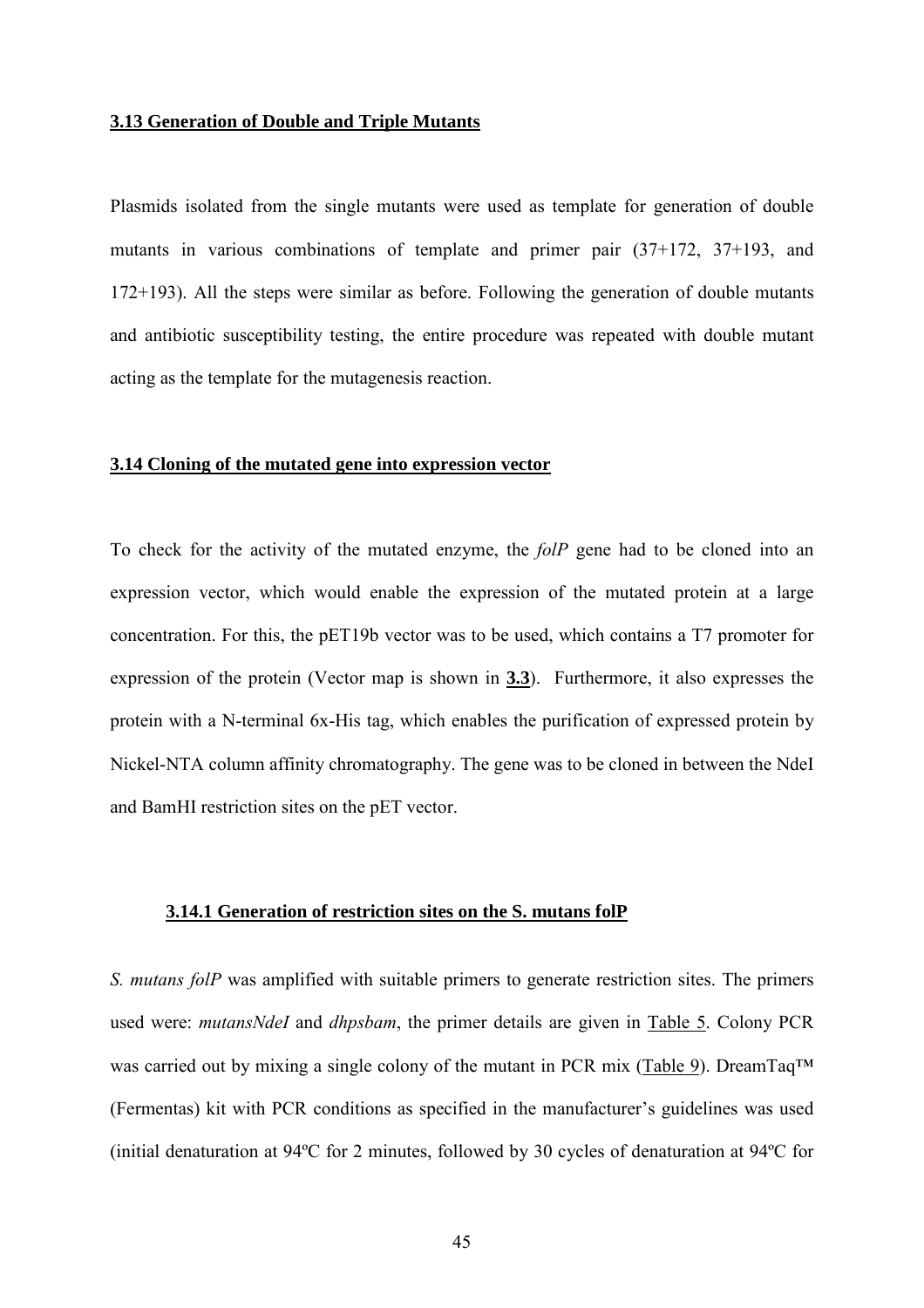30 seconds, annealing at 50ºC for 30 seconds and extension at 72ºC for 90 seconds; ending with a final extension at 72<sup>o</sup>C for 5 minutes)

The products were analysed on a 0.8% agarose gel as before.

# **3.14.2 pJET Ligation**

The PCR products were cloned into a pJET1.2/blunt-cloning vector prior to cloning into pET19b vector. Previous experience in the lab has shown that it is easier to do a two step cloning for pET19b vectors than a single step direct cloning protocol which drastically reduces the probability of generating clones. DreamTaq™ kit generates PCR products with sticky ends and pJET is a blunt-end cloning vector. Because of this it was necessary to cleave the overhangs. The entire protocol was carried out according to the CloneJET™ PCR Cloning Kit (Fermentas). The only additional step was cleaning the PCR products prior to the start of cloning. The cleaning was done using GeneJet™ PCR Purification Kit (Fermentas) as before. After the ligation reaction, the mixture was transformed into competent  $DH5\alpha$  cells as before. (The manufacturer specifies using 25  $\mu$ l of commercially available DH5 $\alpha$  cells)

To check for the presence of the ligated gene in the pJET vector and for amplification prior to cloning in the pET vector, colony PCR was run on the transformants with primers specific for the pJET vector (included in the cloning kit). The reaction was carried out with DreamTaq™ under the following conditions: initial denaturation at 94ºC for 2 minutes; followed by 25 cycles of denaturation at 94ºC for 30 seconds, annealing at 60ºC for 30 seconds, extension at 72ºC for 3 minutes; ending with a final extension step at 72ºC for 5 minutes. The products were analysed on 0.8% agarose gel as before. The PCR products were cleaned using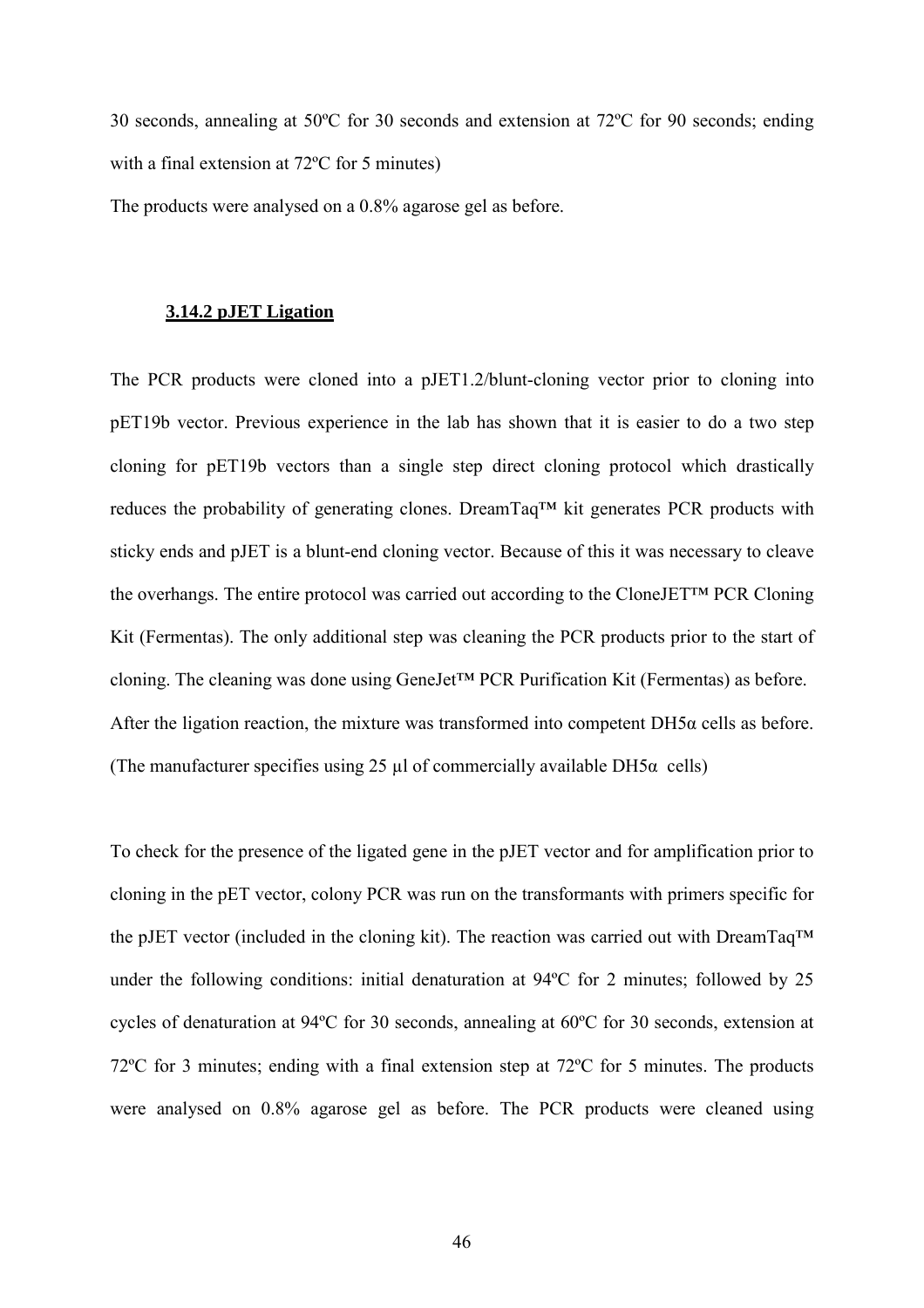GeneJet™ PCR Purification Kit (Fermentas) as before and the concentration measured using Nanodrop 1000 Spectrophotometer.

# **3.14.3 pET Cloning**

For cloning into pET19b vector, both the PCR product and vector were digested with the same restriction endonucleases so as to have compatible sticky ends on both, which would make it easier to ligate. The restriction endonucleases were chosen such that:

- 1. they generated sticky ends,
- 2. the restriction sites were not present on the *S. mutans folP* i.e. the restriction sites would be primer generated sites, flanking the gene and

3. the restriction sites were present on the multiple cloning site (MCS) of the pET vector. Two endonucleases, Nde1 and BamH1, were chosen. The digestion mix was prepared as described (Table 11) and was incubated at 37ºC for 2 hours and 15 minutes. The digested PCR products were incubated on ice, while the vector was dephosphorylated to remove any 5'-phosphate group from the vector, thus, reducing the chances for re-circularisation of the vector. Dephosphorylation was carried with FastAP™ Thermosensitive Alkaline Phosphatase (Fermentas) according to the manufacturer's guidelines. The dephosphorylated, digested vector and the digested PCR products were run on 0.8% agarose gel and purified from the gel using the GeneJET™ Gel Extraction Kit according to the manufacturer's guidelines, except that the product was eluted in 20 µl of elution buffer, as opposed to 50 µl specified in the kit. The concentration of the purified product was measured using the Nanodrop 1000 Spectrophotometer. Ligation reaction was set up using the Rapid DNA Ligation Kit (Fermentas) and the manufacturer's guidelines were strictly adhered to. Post ligation, the entire mixture was used for transformation into competent DH5α cells as described before.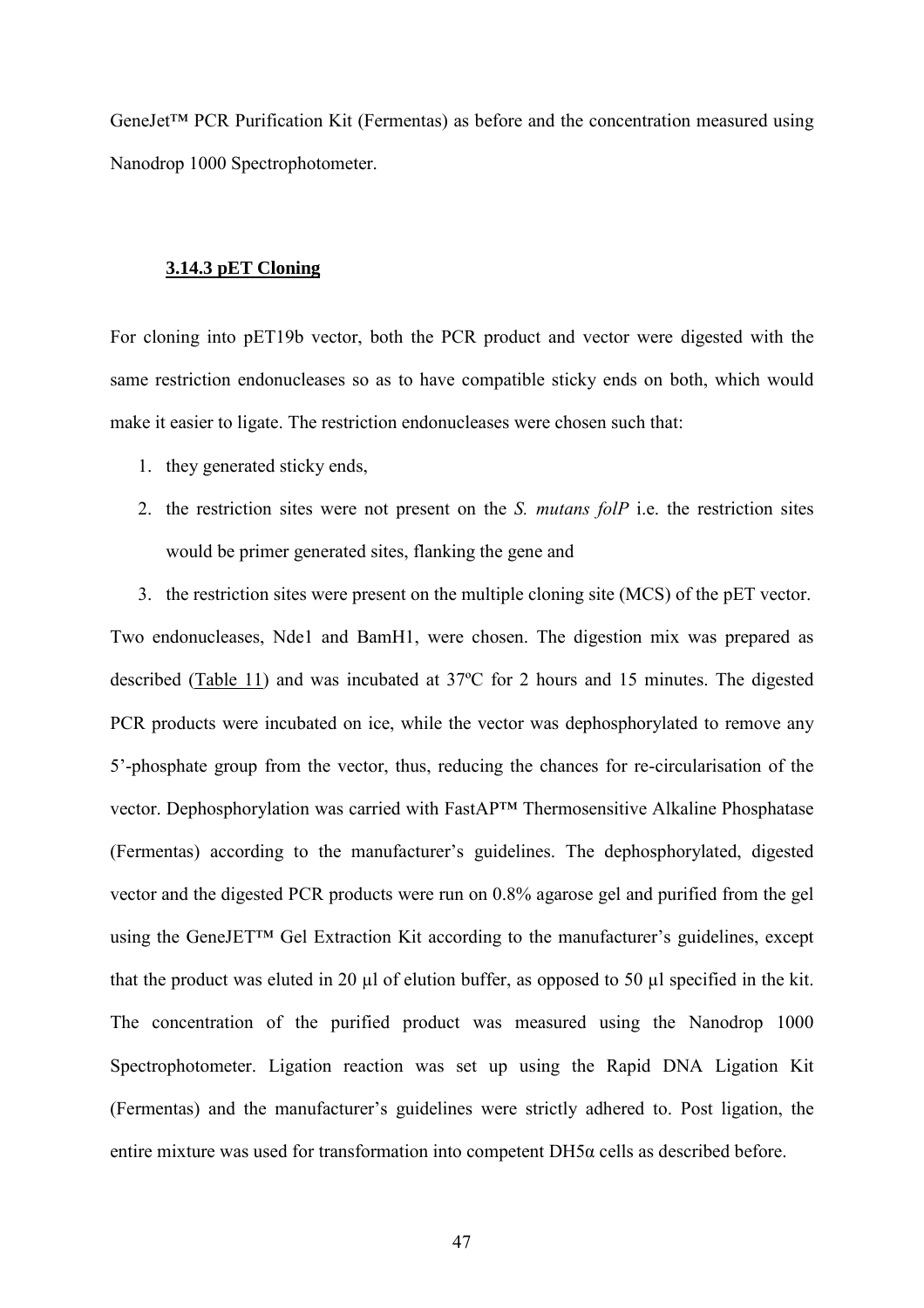To check if the ligation reaction was successful, a colony PCR of the transformants was carried out using two sets of primers: *mutansNdeI* and *dhpsbam* (specific for the insert); and *T7 fw* and *T7 rev* (specific for the pET19b vector). DreamTaq<sup>™</sup> and the following conditions were used: (for *mutansNdeI* and *dhpsbam* primers) initial denaturation at 94ºC for 2 minutes, followed by 30 cycles of denaturation at 94ºC for 30 seconds, annealing at 50ºC for 30 seconds and extension at 72ºC for 90 seconds; ending with a final extension at 72ºC for 5 minutes; (for *T7* primers) initial denaturation at 94°C for 2 minutes; followed by 30 cycles of denaturation at 94ºC for 30 seconds, annealing at 55ºC for 30 seconds, extension at 72ºC for 2 minutes; ending with a final extension step at 72ºC for 5 minutes.

## **3.15 Ligation Independent Cloning (LIC)**

When after repeated trials with the Rapid DNA Ligation Kit no results were obtained, we switched to aLICator™ Ligation Independent Cloning and Expression System (Fermentas). The kit contains a pLATE51 bacterial expression vector with a T7 promoter, a 6x N-terminal His tag and uses directional ligation independent cloning (LIC) cloning which does not depend on restriction and ligation steps.

The ligation was carried out strictly according to the manufacturer's guidelines. The original plasmids were used as template (diluted to 5 times with water) and were amplified using a new set of primers: *mutfolP*, which were designed according to the guidelines. The PCR reaction was carried out using KAPA HiFi™ PCR Kit with the following reaction conditions: initial denaturation at 95ºC for 2 minutes; followed by 20 cycles of denaturation at 98ºC for 20 seconds, annealing at 60ºC for 30 seconds, extension at 72ºC for 2 minutes; and a final extension step of 5 minutes at 72ºC. The PCR products were run on 0.8% agarose gel,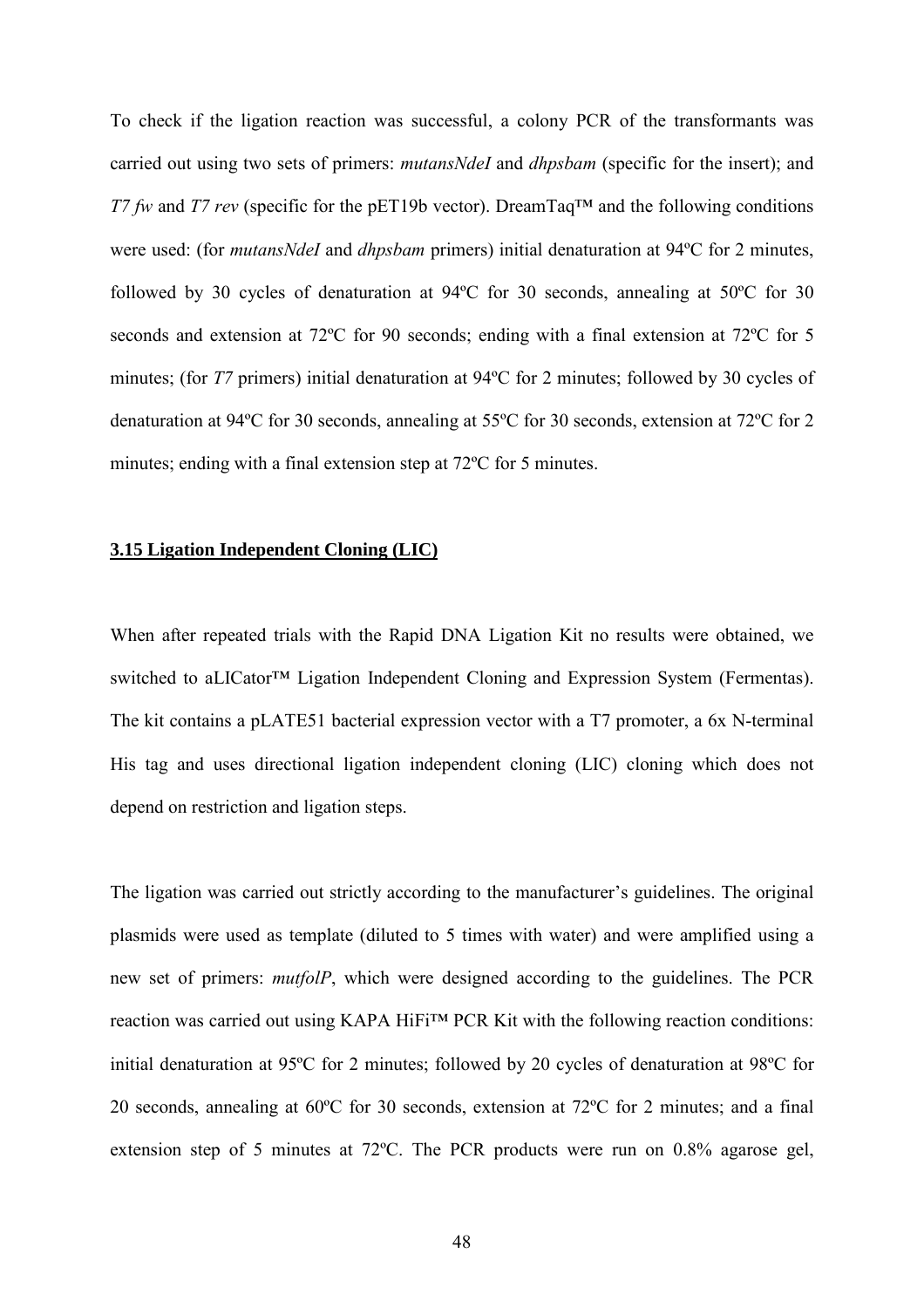purified from the gel as before and the concentration measured on Nanodrop. The reaction mixture was set up to generate the necessary 5' and 3' overhangs on the purified PCR product, followed by the annealing reaction as described in the manufacturer's protocol. The annealed mixture was directly used for transformation as described before. To check for the presence of the insert, colony PCR was run according to the kit's guidelines with *LIC Forward* and *Reverse Sequencing* primer pair and DreamTaq™ kit. The PCR products were analysed on 0.8% agarose gel as before and the expected size was 1166 bp (900 bp of insert + 266 bp of pLATE51 vector).

# **3.16 Enzyme Purification**

To determine the activity of mutated enzyme, the crude extract was harvested using sonication and was then purified using Ni-NTA column, which enabled the isolation of the His-tagged enzyme from the crude extract.

## **3.16.1 Crude Extract Preparation**

The strain to be analysed was grown over-night in 5 ml LB broth medium with 50  $\mu$ g/ml Ampicillin at 37 ºC. This was then used to inoculate 600 ml LB broth medium with antibiotic. The culture was induced with IPTG at the final concentration of 1mM after it reached the  $OD_{600}$  of 0.5 and it was incubated over-night at 30 °C with shaking. The culture was then centrifuged at 3000 rpm for 15 minutes at 4 ºC and the resulting pellet was re-suspended in 30 ml Binding Buffer. The suspension was transferred to a 50 ml centrifugation tubes and subjected to a similar centrifugation step as before. The pellet was re-suspended in 2 ml Binding Buffer. The suspension was then sonicated using a pulse mode with 13 cycles of 30 seconds sonication followed by 30 seconds of cooling, with the Biorupter UCD 3000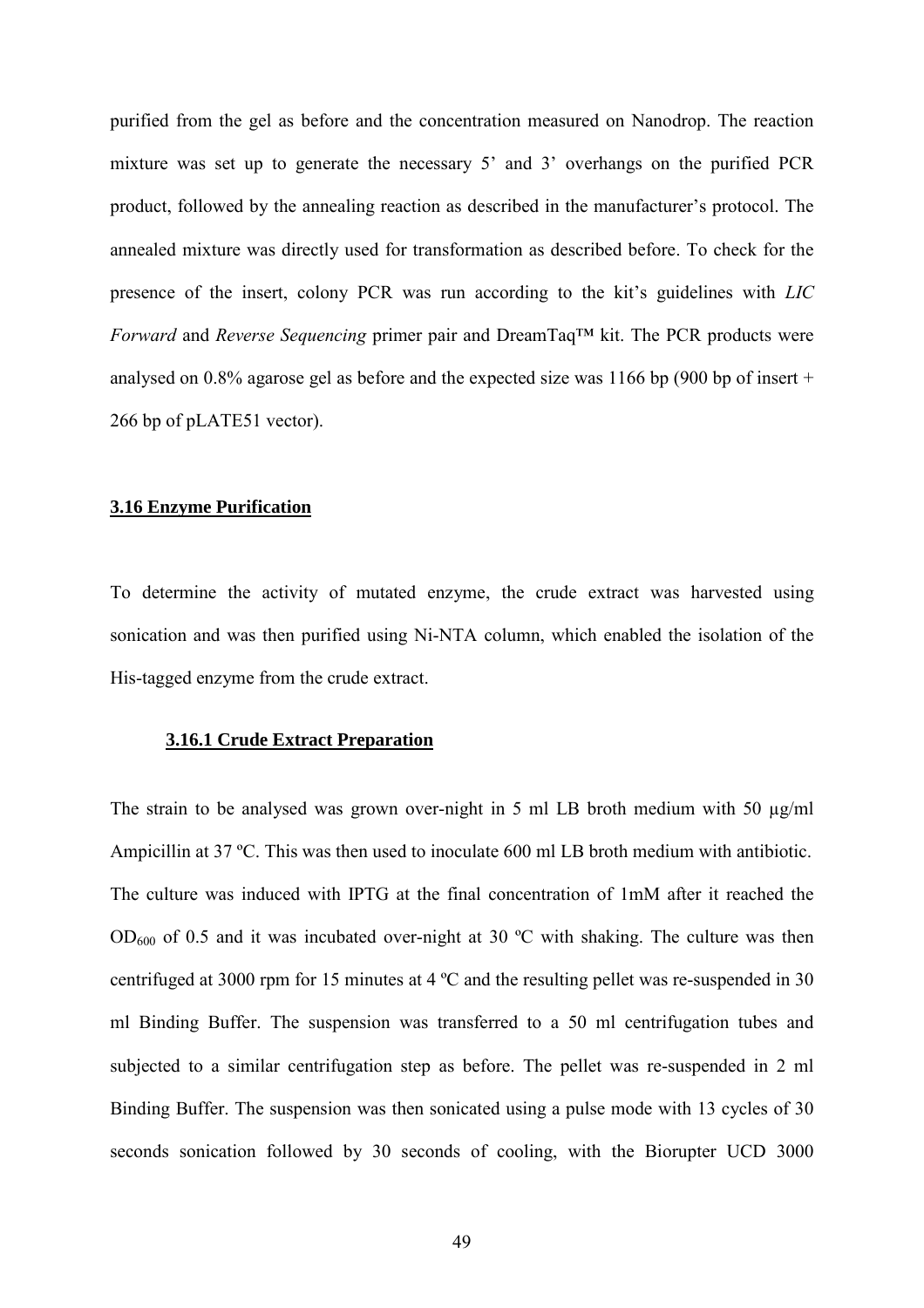(Diagenode, Denville, USA). After the sonication, the suspension was transferred to 1.5 ml centrifugation tubes and centrifuged at 15,000 rpm for 30 minutes at 4 ºC. Supernatant was collected as crude extract and stored at -80 ºC until further use. (The composition of buffers has been listed in Table 12)

# **3.16.2 Enzyme Purification**

Since the enzyme has an N-terminal 6x His-tag, after previously being cloned into the pET expression vector, it was possible to purify it by the principle of Affinity Chromatography using Nickel-NTA column. During this process, the tagged protein molecule binds to the Nickel ions in the column and after washing to remove the unspecific molecules, is eluted using an elution buffer with high concentration of Imidazole, which competes with the protein for Nickel ions. All the steps were carried out using the QIA*expressionist*™ system from Qiagen and at 4 ºC to ensure the stability of the protein

The frozen crude extract was thawed on ice and added to 0.5 ml of Ni-NTA Agarose and gently shaken for 30 minutes at 4 ºC to enable the protein-ion interaction. Subsequently, the agarose was pelleted by centrifuging at 2300 rpm for 10 seconds. Supernatant with the unbound proteins was collected in a fresh tube and 1 ml of Washing Buffer was added to the pellet. After a similar centrifugation step, the supernatant was collected and the pellet was resuspended in Washing Buffer. The washing step was repeated 5 times. After the  $6<sup>th</sup>$  wash, the pellet was re-suspended in 0.5 ml Elution Buffer, centrifuged and the supernatant was collected. The elution step was repeated twice. (The composition of buffers has been listed in Table 12)

For analysing the purity of the eluted protein, all the samples collected during the purification were run on 15% polyacrylamide gel. 10 µl of sample was mixed with 10 µl of SDS-loading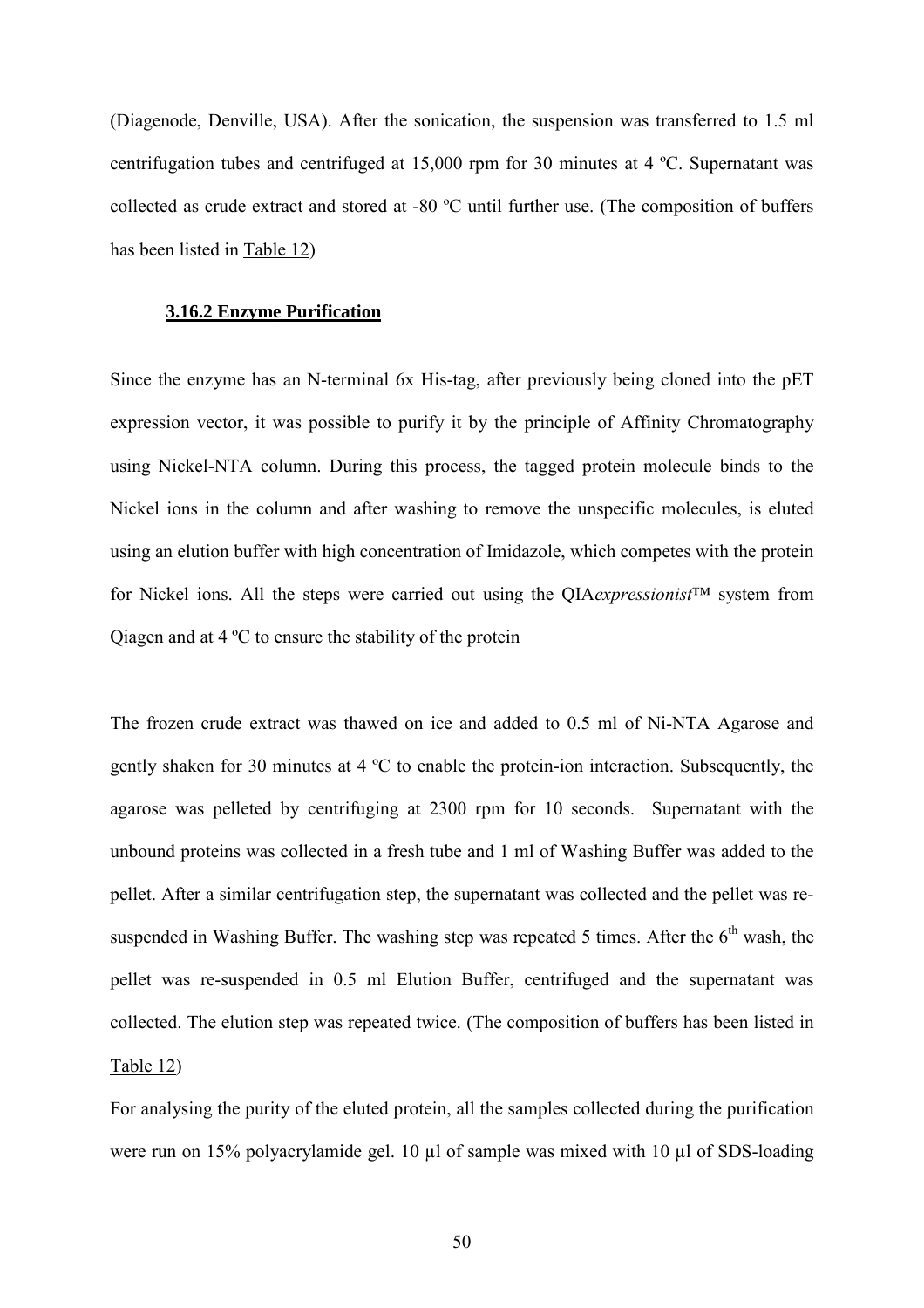buffer containing 10% β-mercaptoethanol, boiled at 95 ºC for 5 minutes and loaded on the gel. PageRuler Prestained Protein ladder (Fermentas) was used for size determination (Table 13). The gel was run for 60 minutes at 200 V, after which it was stained over-night using Coomasine Blue staining solution and destained the following day for 4 hours using 7% acetic acid as destaining solution. The gel was stored in demineralised water when needed.

## **3.16.3 Measurement of Protein Concentration**

The concentration of eluates was measured using Nanodrop 1000 Spectrophotometer and was performed in triplets using Elution Buffer as blank. According to the Beer-Lambert Law, the protein concentration was calculated using the average of the three measured values of the molar extinction coefficient, which was calculated using ExPASy Bioinformatics Resource Portal (Swiss Institute of Bioinformatics).

**Table 16**: Molar extinction coefficient and molecular weight of HD2A, calculated using ExPASy Bioinformatics Resource Portal, Swiss Institute of Bioinformatics.

| Enzyme                        | HD <sub>2</sub> A |
|-------------------------------|-------------------|
| <b>Extinction Coefficient</b> | 0.932             |
| Molecular Weight (kDa)        | 77 1              |

## **3.17 Enzyme Assay**

To determine the specific activity of the DHPS enzyme, an enzyme assay was carried out based on the reaction shown in blue: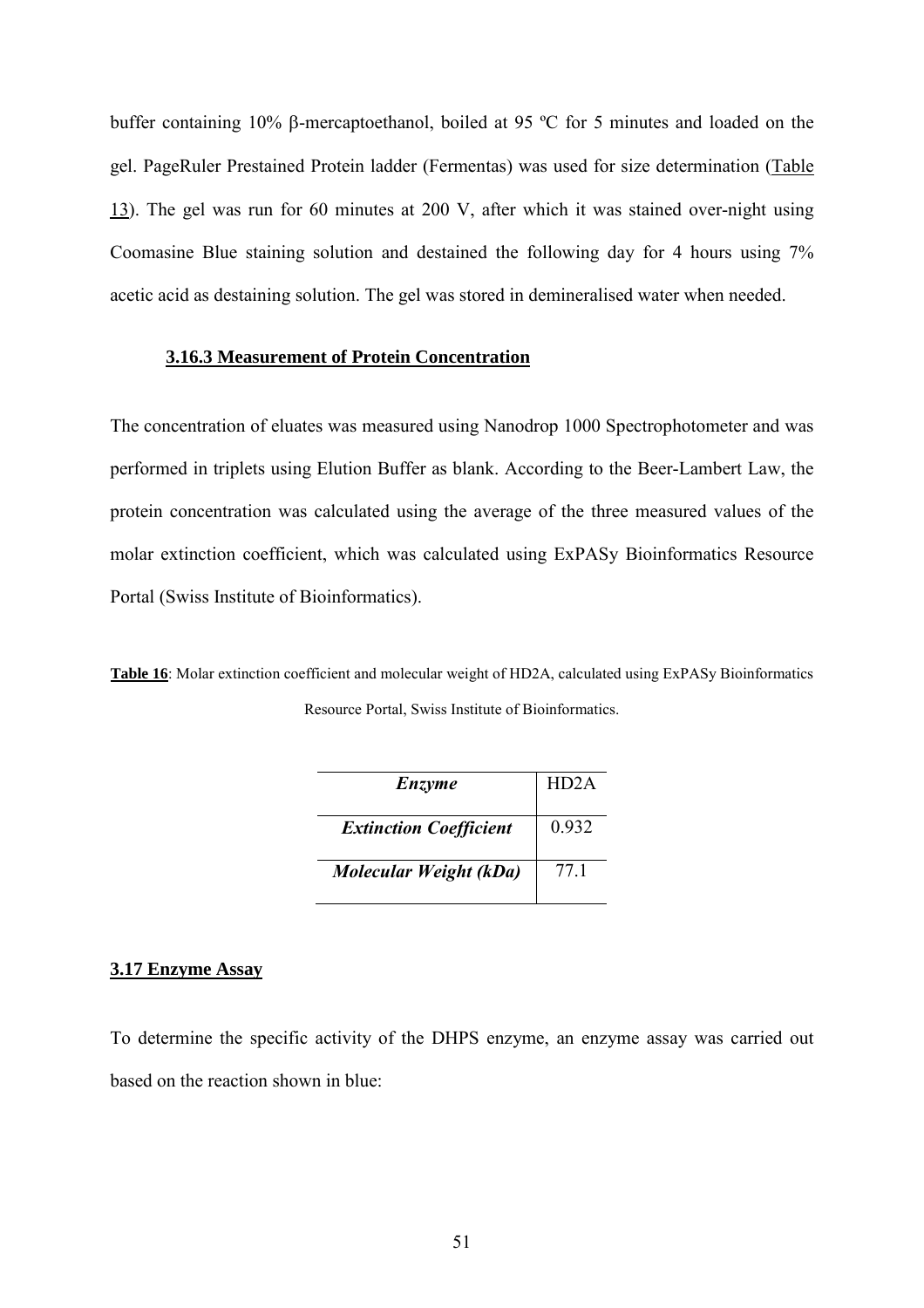

**Figure 11**: Folate biosynthetic pathway. The multidomain (trifunctional) enzyme referred to as FAS includes: DHNA (dihydroneopterin aldolase), PPPK (hydroxymethyldihydropterin pyrophosphokinase) and DHPS (dihydropteroate synthase). Substrate abbreviations are: H<sub>2</sub>neoPt (2-amino-4-hydroxy-6-(d-erythro)-trihydroxypropyl-dihydropteridine), H<sub>2</sub>Pt (2-amino-4-hydroxy-6-hydroxy-methyl-dihydropteridine), H2PtPP (2-amino-4-hydroxy-6-hydroxy-methyl-dihydropteridine pyrophosphate), and DHP (dihydropteroate). (adapted from Iliades P, Walker DJ, Castelli L, Satchell J, Meshnick SR, Macreadie IG (2004b) Cloning of the *Pneumocystis jirovecii* trifunctional FAS gene and complementation of its DHPS activity in *Escherichia coli. Fungal Genetics and Biology* 41:1053**–**1062.)

Dihydropteridine pyrophosphate was used as the primary substrate for the enzyme and  $^{14}C$ pABA as the secondary substrate. The enzyme, DHPS, catalyzes the reaction using ATP, converting one molecule of  ${}^{14}C$ -pABA into one molecule of dihydropteroate, releasing the  ${}^{14}C$ which could be detected by a scintillation counter. Thus, the radioactivity detected per molecule is equal to one molecule of the reaction product formed, which gives a direct correlation to the enzyme activity.

A defined amount of enzyme (2 to 4 µg) was added to the standard reaction mixture (Table 14) and was incubated at 37 ºC for 10, 20 or 30 minutes. Water was used instead in the negative control and each reaction was performed in triplets. After the incubation, the reaction was stopped by boiling the mixture at 95 °C for 1 minute, followed by centrifugation at 8000 rpm for 3 minutes.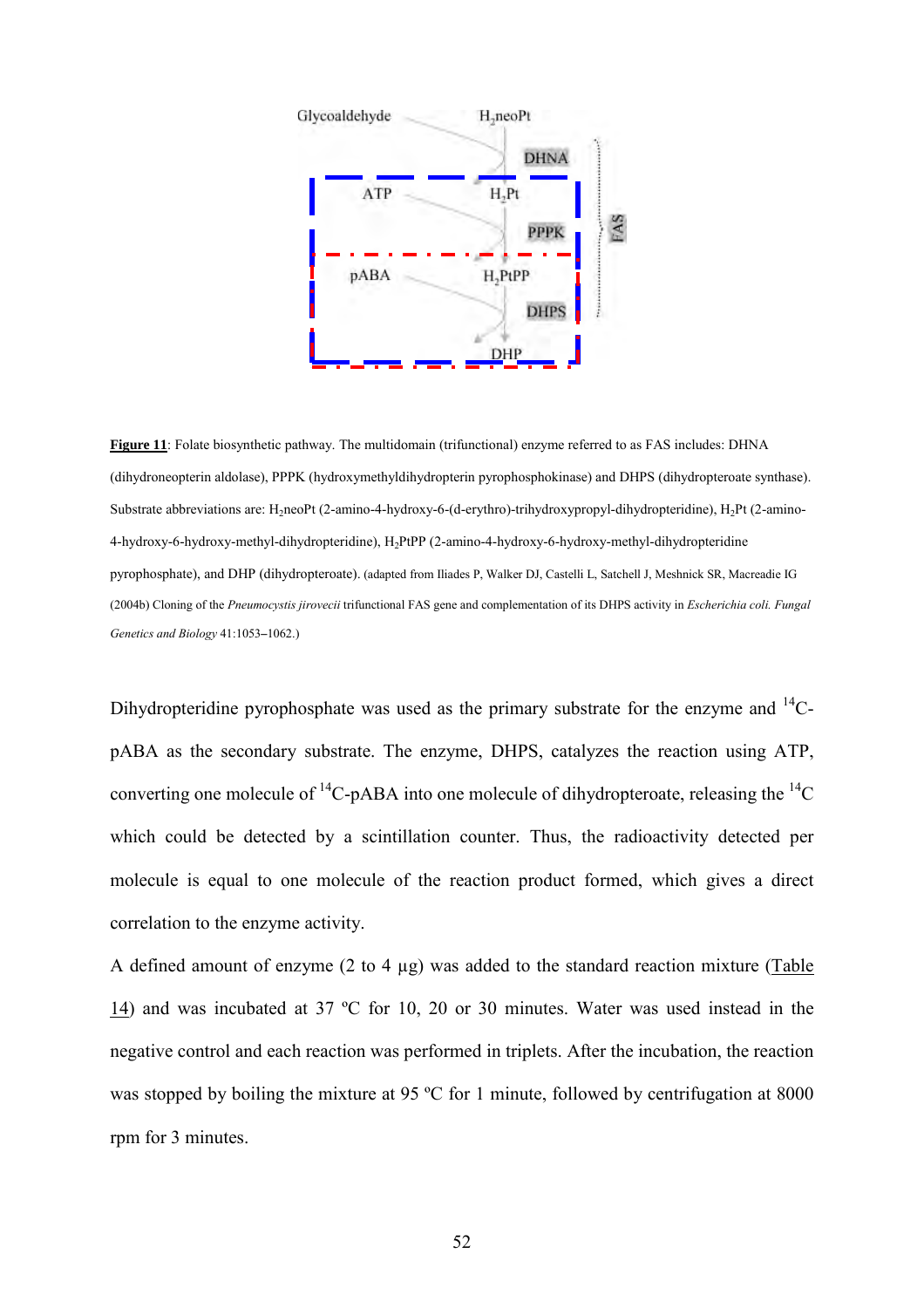The supernatant was spotted onto a 3M Whatman Chromatography paper in a 1.5 cm x 1.5 cm square. After drying the spots, descending paper chromatography was performed for 90 minutes using phosphate buffer (pH 6) as the mobile phase. After drying the chromatography paper at 43 ºC, the squares were excised and transferred to 1.5 ml tubes and 2 ml of Optiphase 3 scintillation liquid (Perkin Elmer, Waltham, USA) was added. The radioactivity was detected by Beckman LS6500 scintillation counter (Beckman Coulter).

# **3.18 Determination of Growth Rates**

To examine the effect of the deletions on the growth of *pf*DHPS mutants, the doubling time of the transfected knockout bacteria was measured using BioScreen C and EzExperiment program (Oy Growth Curves Ab Ltd, Finland).

The mutated plasmid was transformed into BL21(DE3)∆*folP::Km<sup>R</sup>* as described before. One of the transformed colonies was inoculated in 1.5 ml ISB containing Kanamycin and incubated over-night at 37 °C. The over-night culture was diluted 1000 times (2  $\mu$ l culture + 1998 µl fresh ISB without antibiotics). 300 µl of the diluted culture was transferred to one well of a BioScreen Honeycomb plate. For each mutant strain, four wells were used. The plate was incubated at 37 °C for 16 hours with continuous shaking and the  $OD<sub>600</sub>$  was measured every 4 minutes. 300 µl of ISB in two wells served as blank for each plate measured. The data was analyzed using Microsoft® Excel® 2004 for Mac. The average of the values from the blank wells was reduced from values of the sample wells and only the values between 0.04 and 0.08 were used for creating a XY Scatter plot, with a logarithmic time scale (Y-axis). The equation resulting from the exponential trend-line ( $y=a*e^{bx}$ ) was used for calculating the generation time, by substituting in the formula:  $(t=ln (2)/b)$ , where t, is the generation time. HD2A was treated as wild type for all the runs and the generation time calculated was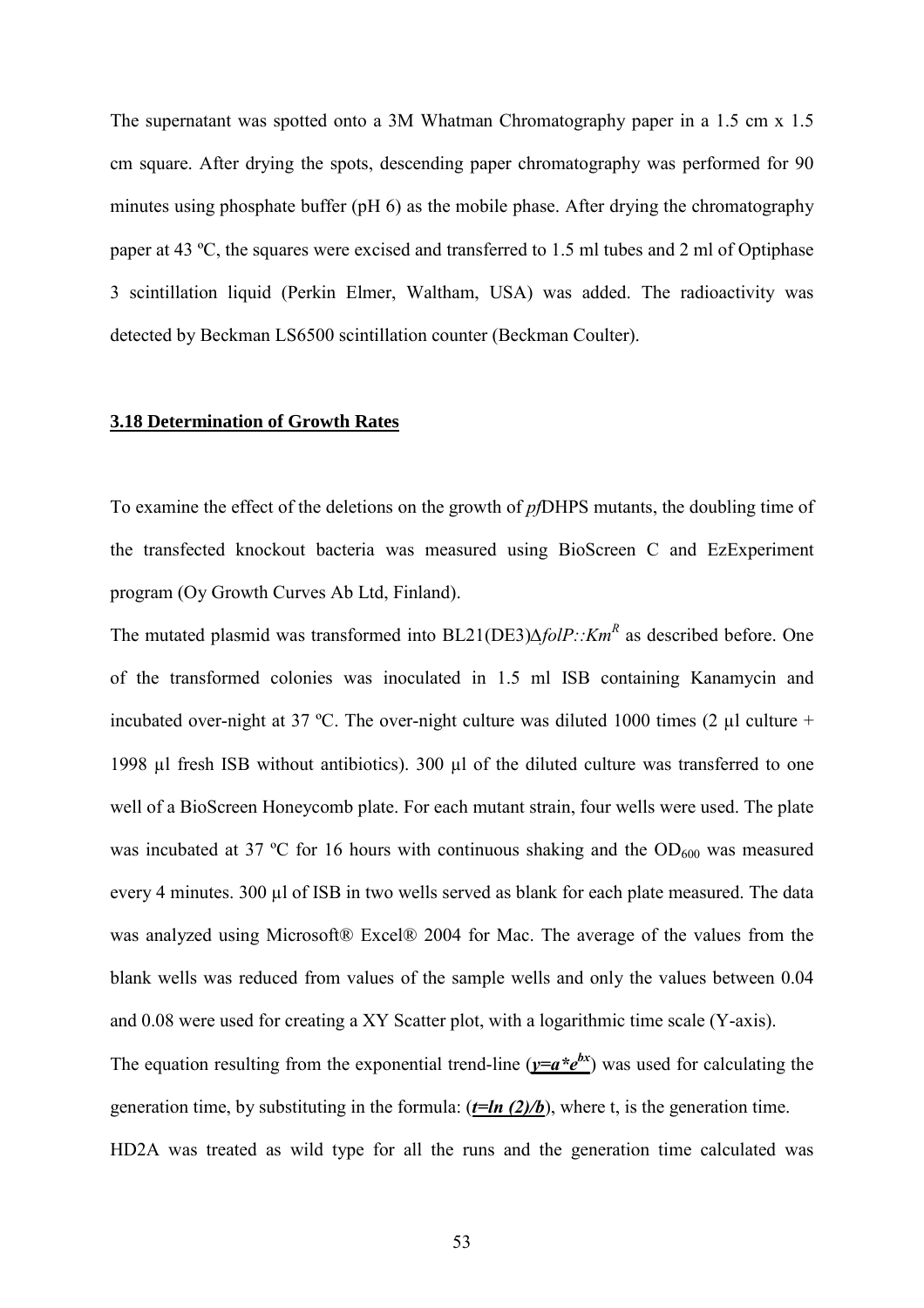converted to relative generation time with respect to the wild-type generation time. A bar graph was plotted with all the values to analyze the growth rate.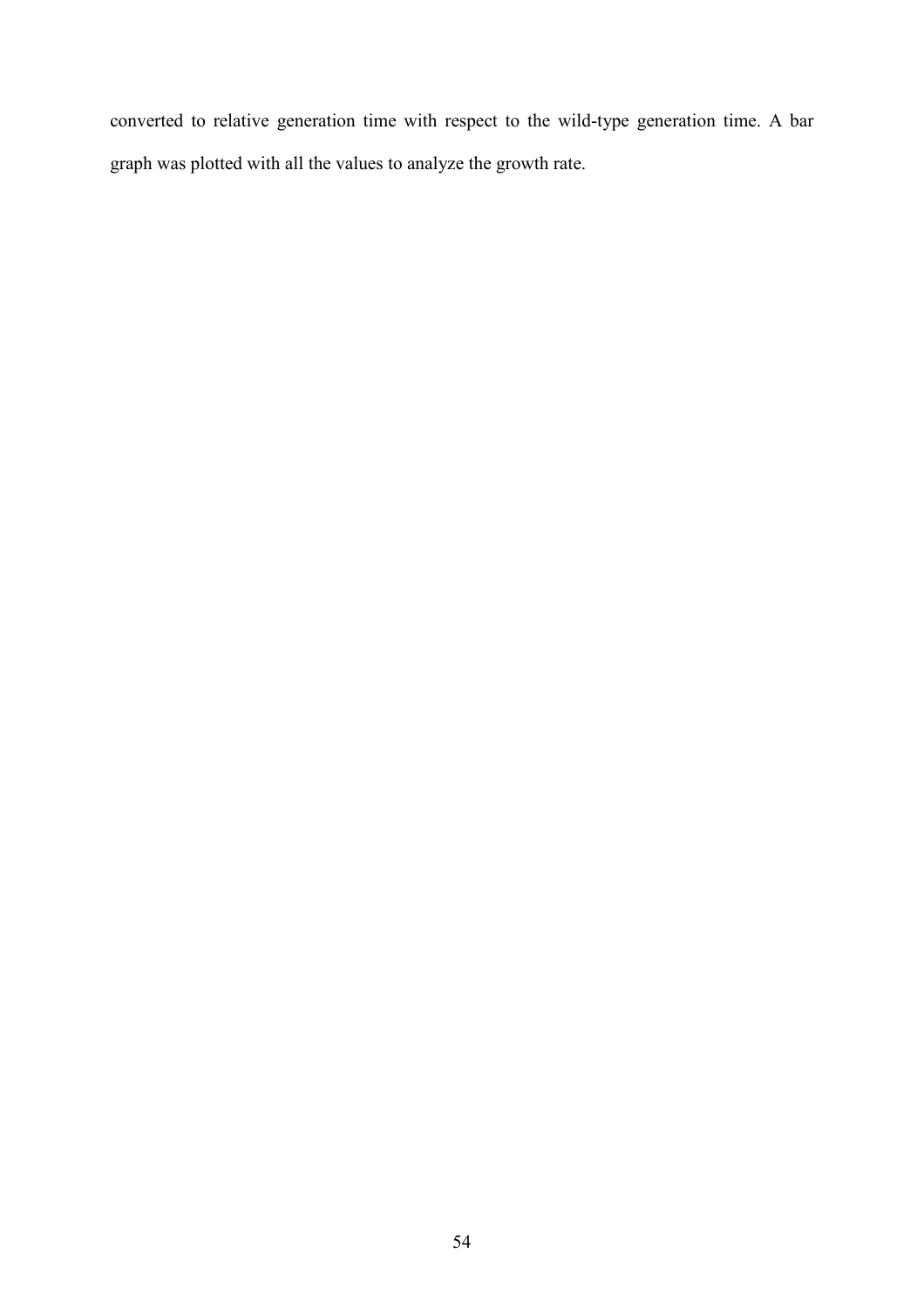# *4. Results*

# *4.1Results for the pf***PPPK-DHPS** *project*

# **4.1.1 Protein Purification using Nickel-NTA Agarose**

The project was started with the plasmid isolation and determining of the enzyme activity of mutants ∆6a and ∆6c, containing deletions in the DHPS-2 insertion. These mutants had been generated by previous students. ∆6c was also to serve as one of the controls of future mutagenesis experiments. The mutant plasmids were extracted and transformed into competent BL21 (DE3) ∆*folP*::*Km*<sup>*R*</sup> cells for expression of mutated protein. The expression of the protein was induced in a 600 ml LB broth culture with IPTG as described in section **3.16.1**. The resulting cells were harvested and the protein was extracted by lysis and sonication. The protein extract was purified using Nickel-NTA affinity chromatography (**3.16.2**). The mass and purity of the resulting eluate was verified on a SDS-PAGE gel.

Figure 12 shows the results of the protein purification. The first supernatant well and the first wash show multiple bands of unbound protein, which get clearer with consecutive washes. The three wells after the protein ladder show the three elutions. One sharp band can be observed at the size of 70 kDa, which corresponds to the expected size of the protein. Faint bands are also seen around the protein band.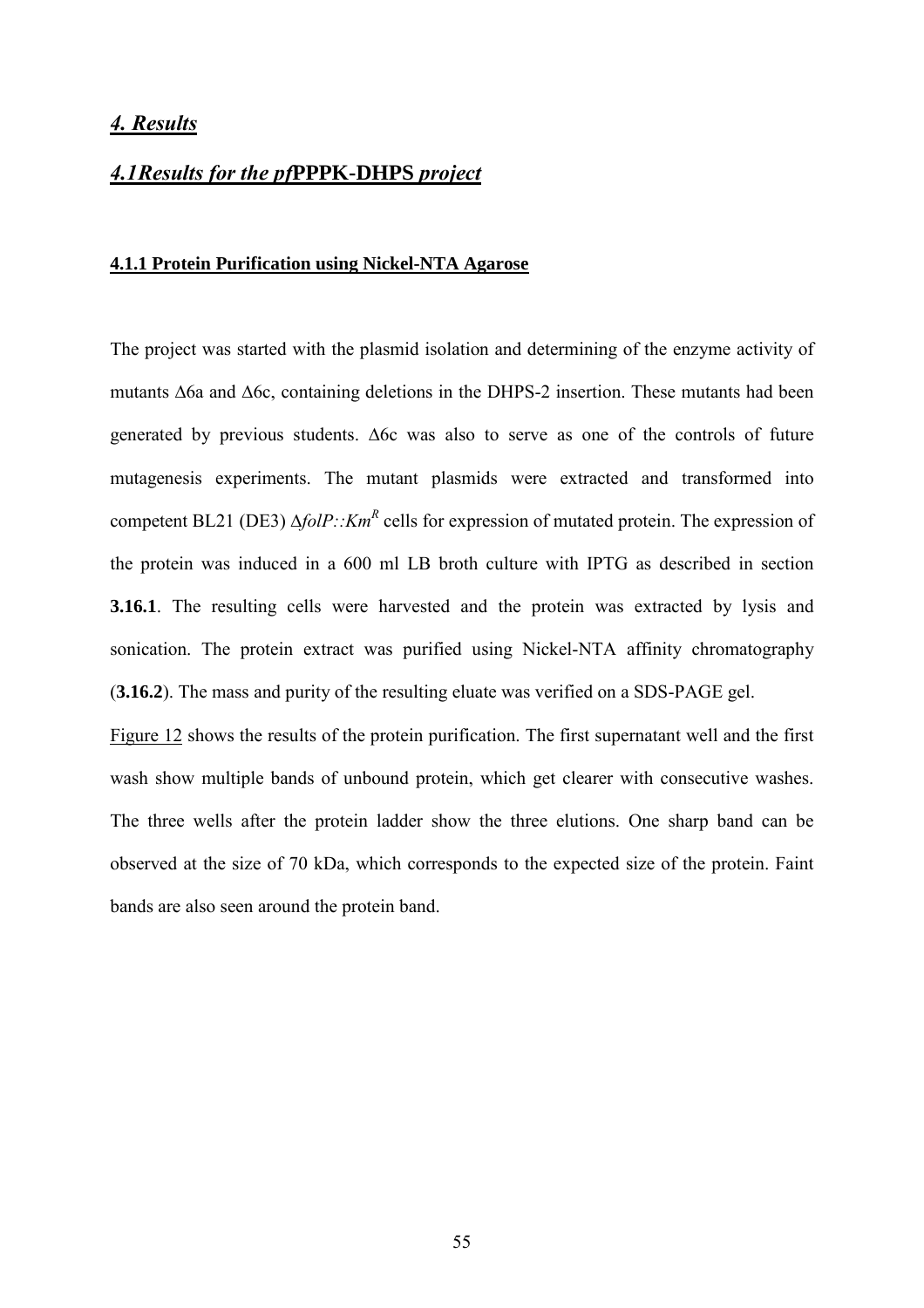

**Figure 12**: Purification profile of HD2A after Ni-NTA affinity chromatography. (The first well from the marker represents the supernatant with all the unbound proteins (S), the five wells after that show the 5 washes with Washing Buffer (W1-W5) and the last three wells show the elutes after elution with Elution Buffer)

# **4.1.2 Determination of Enzyme Activity using radioactive substrate**

The eluates were tested for specific enzyme activity of the purified DHPS, the details of which are given in section **3.17**. Radioactive  ${}^{14}C$ -pABA was used as secondary substrate, along with Dihydropteridine pyrophosphate. The reaction equation is shown in blue in Figure 11 (**3.17**). Radioactive <sup>14</sup>C-pABA is soluble in Phosphate buffer, due to which it was possible to separate the unused  $^{14}$ C-pABA from the insoluble reaction products by descending paper chromatography. The results from the scintillation counting would thus, correspond to amount of reaction product formed and which would allow for the calculation of the specific activity of the enzyme. However, when the assay was carried out, samples showed scintillation count as low as the negative control. The assay was carried out numerous times using various conditions (incubation for shorter/longer time, incubation at a lower temperature, duplicates, and triplicates) with no results. Each time, the readings would be as low as the negative control (which contained water and no enzyme) or slightly more.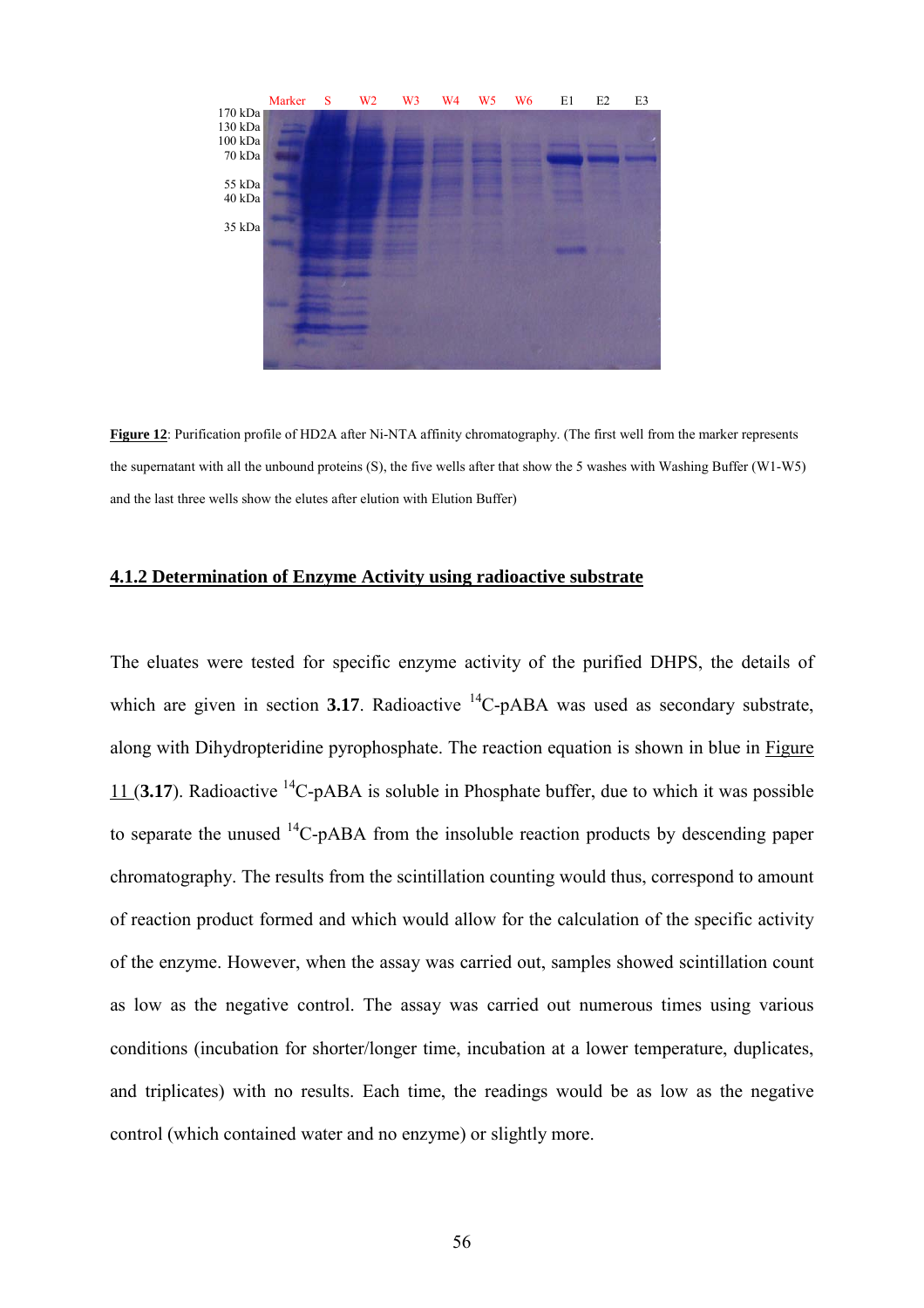It was then decided to try the assay with a stored and pre-tested extract from HD2A to check if all the reaction components were still active. The results from the assay showed that the enzyme had lost considerable activity, which could either be because of storage or because some reagent was limiting the reaction. The assay was then repeated once more with a fresh extract of HD2A, and the values obtained were as much as the negative control, while the positive control (5  $\mu$ l of <sup>14</sup>C-pABA) was almost 110 folds more. The next trial was done with preparing a fresh stock of the substrate and using Sodium dithionate as a reducing agent. Further, all the other reagents were also prepared fresh, with no results from the assay. Eventually, a fresh batch of 6-hydroxymethylpterindiphosphate was ordered, which took about 2 months to arrive. Enzyme assay was carried out with it under various conditions, with no results. The reaction is shown in red in Figure 11(**3.17**). The enzyme assay was then disregarded in the favor of growth rate experiments in which the mutants would be grown in a nutritionally poor medium like ISB. This would directly correlate to how active the mutated enzyme was (see below).

## **4.1.3 Generation of mutants using deletion PCR**

Mutagenesis PCR was carried out to generate double mutants. Four mutants with deletions in the DHPS-1 insertion and one with a deletion in the linker region were selected as templates and a deletion was to be introduced in the DHPS-2 insertion, which previously has been shown to be dispensable. The primer pair was *6c* and five mutants were selected to act as templates, as shown in Table 15.

Mutagenesis was carried out using KAPA HiFi™ PCR kit and the manufacturer's guidelines were followed in setting up the PCR reaction. The PCR products were analysed on a 0.8% agarose gel and digested with DpnI to remove any trace of template DNA. The digested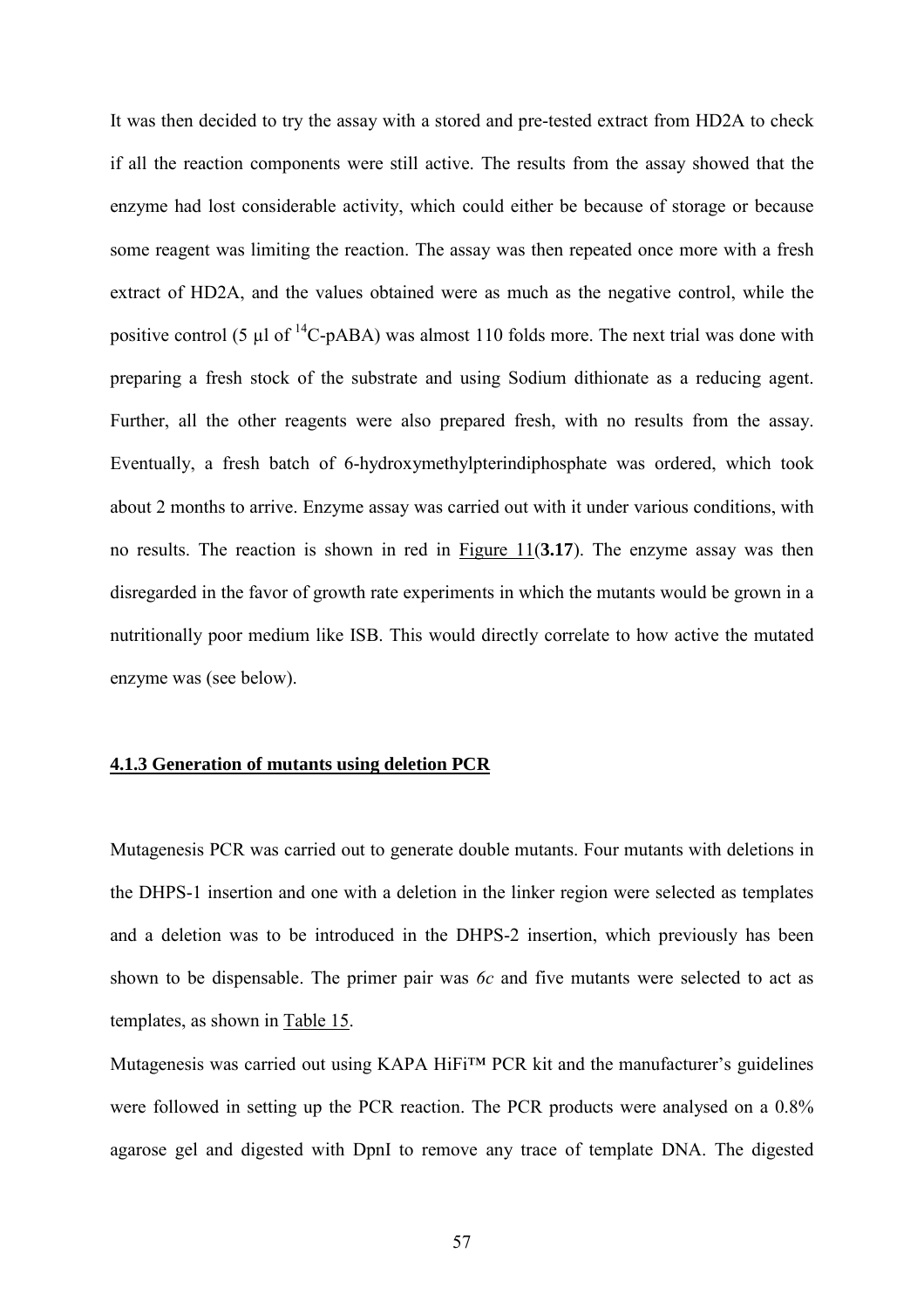products were transformed into competent DH5α cells and LA+Amp plates were used for selection. Colony PCR was done on the resulting colonies with *T7* primers that flank the pET-19b vector. The product was sent for sequencing using *T7rev* primer. For the (∆4e+∆6c) mutant, an additional sequencing reaction was set up using *P7fw* primer, since *T7rev* primer was not able to read too deep into the *pfpppk-dhps*. In this manner it was possible to construct the double mutants (Figure 13).

#### **∆5a+∆6c**

|         | Query 853 YLKEKTNIVGILNVNYDSFSDGGIFVEPKRAVQRMFEMINEGASVIDIGGESSAPFVIPN<br>YLKEKTNIVGILNVNYDSFSDGGIFVEPKRAVORMFEMINEGASVIDIGGESSAPFVIPN | 674 |
|---------|----------------------------------------------------------------------------------------------------------------------------------------|-----|
| Sbict   | 48 YLKEKTNIVGILNVNYDSFSDGGIFVEPKRAVORMFEMINEGASVIDIGGESSAPFVIPN                                                                        | 107 |
|         | Ouery 673 PKISERDLVVPVLOLFOKEWND----------KPIISIDTINYNVFKECVDNDLVDILND                                                                 | 524 |
|         | PKISERDLVVPVLOLFOKEWND KPIISIDTINYNVFKECVDNDLVDILND                                                                                    |     |
|         | Sbict 108 PKISERDLVVPVLQLFQKEWNDIKNKIVKCDAKPIISIDTINYNVFKECVDNDLVDILND                                                                 | 167 |
|         | Ouery 523 ISACTNNPEIIKLLKKKNKFYSVVLMHKRGNPHTMDKLTNYDNLVYDIKNYLEORLNFLV                                                                 | 344 |
|         | ISACTNNPEIIKLLKKKNKFYSVVLMHKRGNPHTMDKLTNYDNLVYDIKNYLEORLNFLV                                                                           |     |
|         | Sbjct 168 ISACTNNPEIIKLLKKKNKFYSVVLMHKRGNPHTMDKLTNYDNLVYDIKNYLEORLNFLV                                                                 | 227 |
|         | Ouery 343 LNGIPRYRILFDIGLGFAKKHDOSIKLLONIHVYDEYPLFIGYSRKRFIAHCMN------                                                                 | 182 |
|         | LNGIPRYRILFDIGLGFAKKHDOSIKLLONIHVYDEYPLFIGYSRKRFIAHCMN                                                                                 |     |
|         | Sbjct 228 LNGIPRYRILFDIGLGFAKKHDQSIKLLQNIHVYDEYPLFIGYSRKRFIAHCMNDQNVVI                                                                 | 287 |
|         |                                                                                                                                        | 140 |
|         | GLAIASYSYYKKVD                                                                                                                         |     |
|         | Sbjct 288 NTOOKLHDEQONENKNIVDKSHNWMFOMNYMRKDKDOLLYOKNICGGLAIASYSYYKKVD                                                                 | 347 |
|         | Query 139 LIRVHDVLETKSVLDVLTKIDQV<br>71                                                                                                |     |
|         | LIRVHDVLETKSVLDVLTKIDOV                                                                                                                |     |
|         | Sbjct 348 LIRVHDVLETKSVLDVLTKIDOV<br>370                                                                                               |     |
|         |                                                                                                                                        |     |
| ∆5Ъ+∆6с |                                                                                                                                        |     |
|         | Ouery 799 GGIFVEPKRAVORMFEMINEGASVIDIGGESSAPFVIPNPKISERDLVVPVLOLFOKEWN                                                                 | 620 |

|              |       | GGIFVEPKRAVORMFEMINEGASVIDIGGESSAPFVIPNPKISERDLVVPVLOLFOKEWN           |     |
|--------------|-------|------------------------------------------------------------------------|-----|
|              |       | Sbjct 69 GGIFVEPKRAVORMFEMINEGASVIDIGGESSAPFVIPNPKISERDLVVPVLOLFOKEWN  | 128 |
|              |       | Ouery 619 DIK--------KPIISIDTINYNVFKECVDNDLVDILNDISACTNNPEIIKLLKKKNKFY | 464 |
|              |       | DIK KPIISIDTINYNVFKECVDNDLVDILNDISACTNNPEIIKLLKKKNKFY                  |     |
|              |       | Sbjct 129 DIKNKIVKCDAKPIISIDTINYNVFKECVDNDLVDILNDISACTNNPEIIKLLKKKNKFY | 188 |
|              |       | Ouery 463 SVVLMHKRGNPHTMDKLTNYDNLVYDIKNYLEORLNFLVLNGIPRYRILFDIGLGFAKKH | 284 |
|              |       | SVVLMHKRGNPHTMDKLTNYDNLVYDIKNYLEORLNFLVLNGIPRYRILFDIGLGFAKKH           |     |
|              |       | Sbjct 189 SVVLMHKRGNPHTMDKLTNYDNLVYDIKNYLEORLNFLVLNGIPRYRILFDIGLGFAKKH | 248 |
|              |       | Query 283 DQSIKLLQNIHVYDEYPLFIGYSRKRFIAHCMN--------------------------- | 185 |
|              |       | DOSIKLLONIHVYDEYPLFIGYSRKRFIAHCMN                                      |     |
|              |       | Sbjct 249 DOSIKLLONIHVYDEYPLFIGYSRKRFIAHCMNDONVVINTOOKLHDEOONENKNIVDKS | 308 |
|              |       | Ouery 184 ----------------------GLAIASYSYYKKVDLIRVHDVLETKSVLDVLTKID    | 80  |
|              |       | GLAIASYSYYKKVDLIRVHDVLETKSVLDVLTKID                                    |     |
|              |       | Sbjct 309 HNWMFOMNYMRKDKDOLLYOKNICGGLAIASYSYYKKVDLIRVHDVLETKSVLDVLTKID | 368 |
| Ouery        | 79 OV | 74                                                                     |     |
|              |       | <b>OV</b>                                                              |     |
| Sbict 369 OV |       | 370                                                                    |     |
|              |       |                                                                        |     |

#### **∆5d+∆6c**

|  | Ouery 971 NNTIRCLYNKYVSRMKEOYNINIKENNKRIYVLKDRISYLKEKTNIVGILNVNYDSFSDG 792 |     |
|--|----------------------------------------------------------------------------|-----|
|  | NNTIRCLYNKYVSRMKEOYNINIKENNKRIYVLKDRISYLKEKTNIVGILNVNYDSFSDG               |     |
|  | Sbjct 10 NNTIRCLYNKYVSRMKEOYNINIKENNKRIYVLKDRISYLKEKTNIVGILNVNYDSFSDG      | 69  |
|  | Ouery 791 GIFVEPKRAVORMFEMINEGASVIDIGGESSAPFVIPNPKISERDLVVPVLOLFOKEW--     | 618 |
|  | GIFVEPKRAVORMFEMINEGASVIDIGGESSAPFVIPNPKISERDLVVPVLOLFOKEW                 |     |
|  | Sbict 70 GIFVEPKRAVORMFEMINEGASVIDIGGESSAPFVIPNPKISERDLVVPVLOLFOKEWND      | 129 |
|  |                                                                            |     |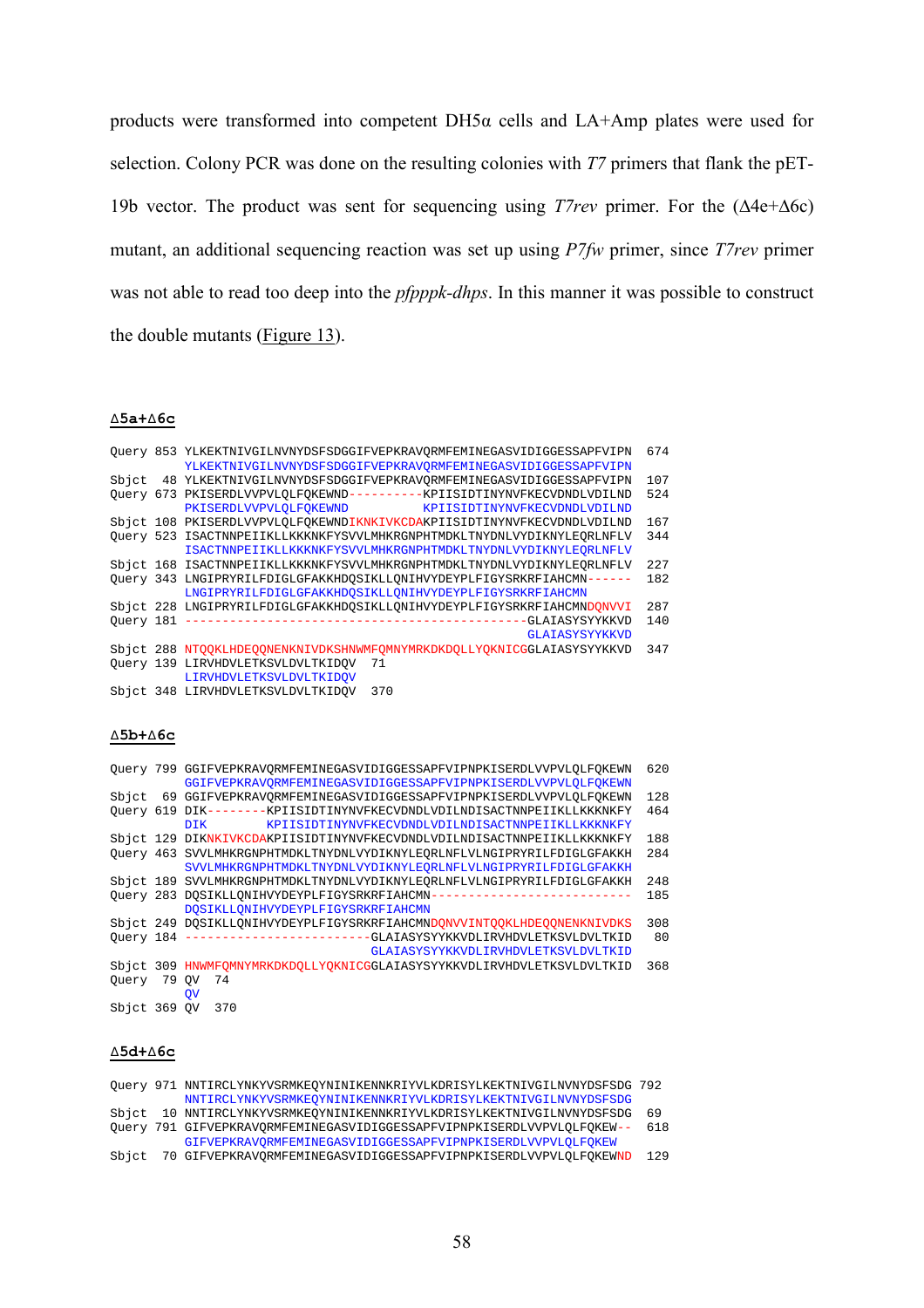| Ouery | 617 | ------KCDAKPIISIDTINYNVFKECVDNDLVDILNDISACTNNPEIIKLLKKKNKFYS           | 456 |
|-------|-----|------------------------------------------------------------------------|-----|
|       |     | KCDAKPIISIDTINYNVFKECVDNDLVDILNDISACTNNPEIIKLLKKKNKFYS                 |     |
|       |     | Sbjct 130 IKNKIVKCDAKPIISIDTINYNVFKECVDNDLVDILNDISACTNNPEIIKLLKKKNKFYS | 189 |
|       |     | Ouery 455 VVLMHKRGNPHTMDKLTNYDNLVYDIKNYLEORLNFLVLNGIPRYRILFDIGLGFAKKHD | 276 |
|       |     | VVLMHKRGNPHTMDKLTNYDNLVYDIKNYLEORLNFLVLNGIPRYRILFDIGLGFAKKHD           |     |
|       |     | Sbjct 190 VVLMHKRGNPHTMDKLTNYDNLVYDIKNYLEORLNFLVLNGIPRYRILFDIGLGFAKKHD | 249 |
|       |     | Ouery 275 OSIKLLONIHVYDEYPLFIGYSRKRFIAHCMN---------------------------- | 180 |
|       |     | OSIKLLONIHVYDEYPLFIGYSRKRFIAHCMN                                       |     |
|       |     | Sbjct 250 OSIKLLONIHVYDEYPLFIGYSRKRFIAHCMNDONVVINTOOKLHDEOONENKNIVDKSH | 309 |
|       |     | Ouery 179 ---------------------GLAIASYSYYKKVDLIRVHDVLETKSVLDVLTKXXX    | 72  |
|       |     | GLAIASYSYYKKVDLIRVHDVLETKSVLDVLTK                                      |     |
|       |     | Sbjct 310 NWMFOMNYMRKDKDOLLYOKNICGGLAIASYSYYKKVDLIRVHDVLETKSVLDVLTKIDO | 369 |
|       |     |                                                                        |     |
|       |     |                                                                        |     |

#### **∆5f+∆6c**

|       | Ouery 864 ISYLKEKTNIVGILNVNYDSFSDGGIFVEPKRAVORMFEMINEGASVIDIGGESSAPFVI | 685 |
|-------|------------------------------------------------------------------------|-----|
|       | ISYLKEKTNIVGILNVNYDSFSDGGIFVEPKRAVORMFEMINEGASVIDIGGESSAPFVI           |     |
| Sbict | 46 ISYLKEKTNIVGILNVNYDSFSDGGIFVEPKRAVORMFEMINEGASVIDIGGESSAPFVI        | 105 |
|       | Ouery 684 PNPKISERDLVVPVLOLFOKEW---------CDAKPIISIDTINYNVFKECVDNDLVDIL | 532 |
|       | PNPKISERDLVVPVLQLFQKEW CDAKPIISIDTINYNVFKECVDNDLVDIL                   |     |
|       | Sbict 106 PNPKISERDLVVPVLQLFQKEWNDIKNKIVKCDAKPIISIDTINYNVFKECVDNDLVDIL | 165 |
|       | Query 531 NDISACTNNPEIIKLLKKKNKFYSVVLMHKRGNPHTMDKLTNYDNLVYDIKNYLEQRLNF | 352 |
|       | NDISACTNNPEIIKLLKKKNKFYSVVLMHKRGNPHTMDKLTNYDNLVYDIKNYLEORLNF           |     |
|       | Sbjct 166 NDISACTNNPEIIKLLKKKNKFYSVVLMHKRGNPHTMDKLTNYDNLVYDIKNYLEORLNF | 225 |
|       | Ouery 351 LVLNGIPRYRILFDIGLGFAKKHDOSIKLLONIHVYDEYPLFIGYSRKRFIAHCMN---- | 184 |
|       | LVLNGIPRYRILFDIGLGFAKKHDOSIKLLONIHVYDEYPLFIGYSRKRFIAHCMN               |     |
|       | Sbjct 226 LVLNGIPRYRILFDIGLGFAKKHDOSIKLLONIHVYDEYPLFIGYSRKRFIAHCMNDONV | 285 |
|       |                                                                        | 148 |
|       | <b>GLAIASYSYYKK</b>                                                    |     |
|       | Sbjct 286 VINTOOKLHDEOONENKNIVDKSHNWMFOMNYMRKDKDOLLYOKNICGGLAIASYSYYKK | 345 |
|       | Ouery 147 VDLIRVHDVLETKSVLDVLTKIXOV<br>73                              |     |
|       | VDLIRVHDVLETKSVLDVLTKI OV                                              |     |
|       | Shict 346 VDLIPVHOVLFTKSVLDVLTWADOV<br><b>270</b>                      |     |

#### Sbjct 346 VDLIRVHDVLETKSVLDVLTKIDQV 370

### **∆4e+∆6c**

|  | Query1034 THRYSILLCLNDMIPEYKHNVLNNTIRCLYNK---------INIKENNKRIYVLKDRIS 885 |     |
|--|---------------------------------------------------------------------------|-----|
|  | <b>INIKENNKRIYVLKDRIS</b><br>THRYSILLCLNDMIPEYKHNVLNNTIRCLYNK             |     |
|  | Sbjct 324 THRYSILLCLNDMIPEYKHNVLNNTIRCLYNKYVSRMKEOYNINIKENNKRIYVLKDRIS    | 383 |
|  | Ouery 884 YLKEKTNIVGILNVNYDSFSDGGIFVEPKRAVORMFEMINEGASVIDIGGXSSAPFVIPN    | 705 |
|  | YLKEKTNIVGILNVNYDSFSDGGIFVEPKRAVORMFEMINEGASVIDIGG SSAPFVIPN              |     |
|  | Sbjct 384 YLKEKTNIVGILNVNYDSFSDGGIFVEPKRAVORMFEMINEGASVIDIGGESSAPFVIPN    | 443 |
|  | Query 704 PKISERDLVVPVLQLFQKEWNDIKNKIVKCDAKPIISIDTINYNVFKECVDNDLVDILND    | 525 |
|  | PKISERDLVVPVLOLFOKEWNDIKNKIVKCDAKPIISIDTINYNVFKECVDNDLVDILND              |     |
|  | Sbjct 444 PKISERDLVVPVLOLFOKEWNDIKNKIVKCDAKPIISIDTINYNVFKECVDNDLVDILND    | 503 |
|  | Ouery 524 ISACTNNPEIIKLLKKKNKFYSVVLMHKRGNPHTMDKLTNYDNLVYDIKNYLEORLNFLV    | 345 |
|  | ISACTNNPEIIKLLKKKNKFYSVVLMHKRGNPHTMDKLTNYDNLVYDIKNYLEORLNFLV              |     |
|  | Sbjct 504 ISACTNNPEIIKLLKKKNKFYSVVLMHKRGNPHTMDKLTNYDNLVYDIKNYLEORLNFLV    | 563 |
|  | Ouery 344 LNGIPRYRILFDIGLGFAKKHDOSIKLLONIHVYDEYPLFIGYSRKRFIAHCMN------    | 183 |
|  | LNGIPRYRILFDIGLGFAKKHDOSIKLLONIHVYDEYPLFIGYSRKRFIAHCMN                    |     |
|  | Sbjct 564 LNGIPRYRILFDIGLGFAKKHDOSIKLLONIHVYDEYPLFIGYSRKRFIAHCMNDONVVI    | 623 |
|  |                                                                           | 141 |
|  | GLAIASYSYYKKVD                                                            |     |
|  | Sbjct 624 NTOOKLHDEOONENKNIVDKSHNWMFOMNYMRKDKDOLLYOKKIWGGLAIASYSYYKKVD    | 683 |
|  | Ouery 140 LIRVHDVLETKSVLDVLTKXDOV<br>72                                   |     |
|  | LIRVHDVLETKSVLDVLTK DOV                                                   |     |
|  | Sbjct 684 LIRVHDVLETKSVLDVLTKIDOV<br>706                                  |     |

Figure 13: Sequencing results of the mutant plasmids. The query line shows the detected sequence, the subject line shows the wild type sequence, and the middle line (blue) is the agreement between the subject and the query. The deleted amino acids are shown in red. The sequencing was performed at Uppsala Genome Centre, Rudbeck Laboratory and the chromatograms were analysed by 4 Peaks Bio-Edit sequence editor (Mekentosj B.V., Aalsmeer, The Neatherlands).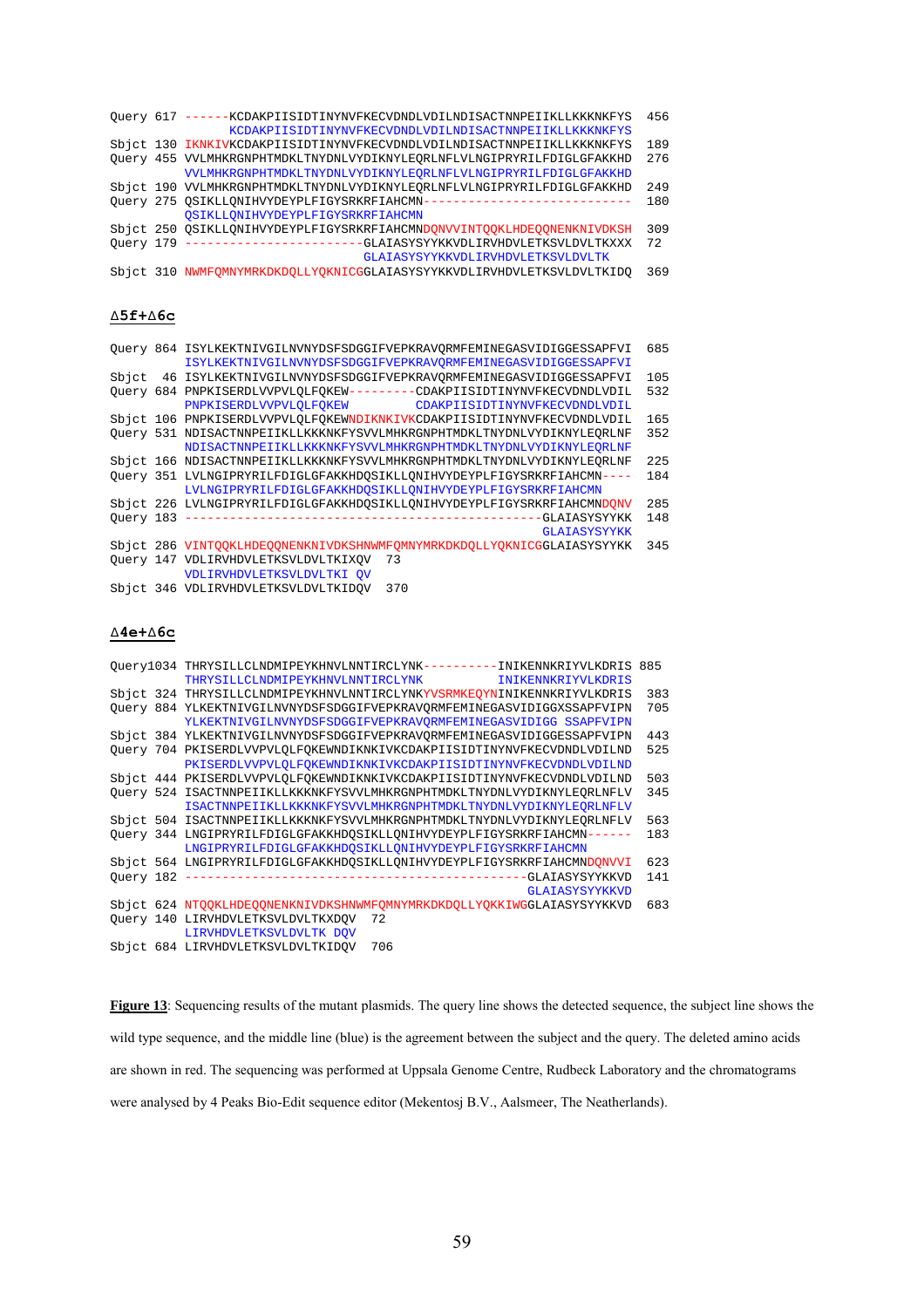## **4.1.4 Growth complementation in knock-out bacteria**

The mutated plasmids were transformed into bacterial cells lacking a functional *dhps* gene to see if the protein produced by the plasmid was active enough to compensate for the lack of a functional protein in the bacterial cell. The plasmids were transformed into BL21(DE3)∆*folP::Km<sup>R</sup>* cells. The transformed cells were plated on ISA+Amp plates to check for growth. ISA lacks Thymidine, because of which cells have to rely on the biosynthetic pathway to compensate for the lack of the same. The transformation of the cells was carried out using the standard chemical transformation protocol. It was not possible to transform (∆5a+∆6c) by chemical transformation, and hence electroporation was used. The transformants were plated on LA+Amp plates just after transformation to let them recover. All the transformants showed very good growth on LA plates. A single colony from each was re-streaked on ISA+Amp plates to check for the growth vigour. The resulting colonies showed good growth, although they were slightly smaller in size than the colonies on LA plates.

# **4.1.5 Measuring the generation time of the mutants**

Since the enzyme assay did not give any results, it was decided to measure the growth rate of the transformed bacteria in a nutritionally poor medium to check for the activity of enzyme. The transformants were grown in ISB and the  $OD_{600}$  was measured every four minutes for 16 hours at 37 ˚C. All cultures were analyzed in quadruplets. The entire run was repeated twice and the average of the two runs was used to calculate the 'Relative Generation Time' with respect to HD2A. Figure 14 shows the average generation times of all the strains with respect to the wild type.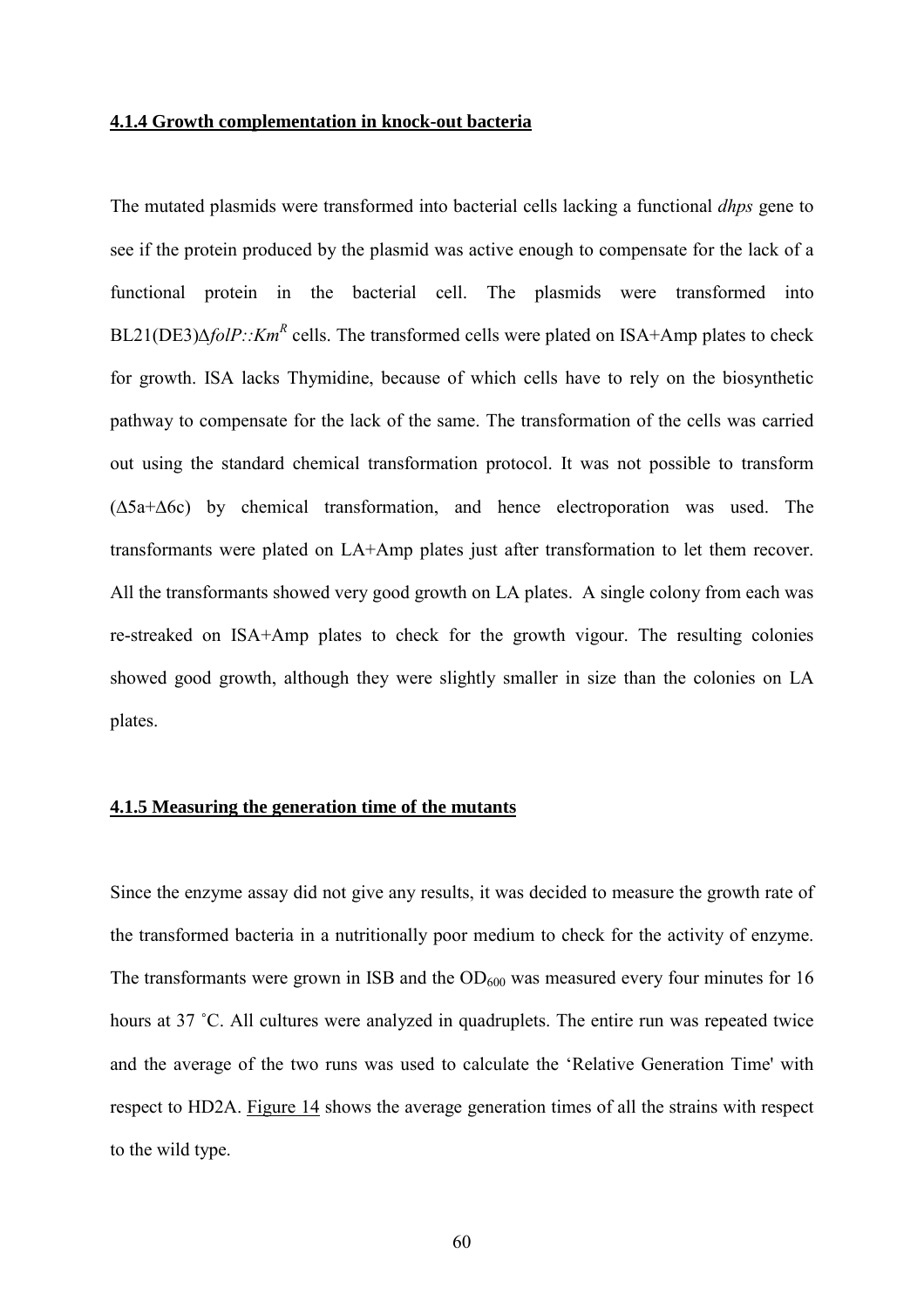From analyzing the  $OD_{600}$  values for each well, one basic observation was that most of the strains had reached the same final  $OD_{600}$  values as HD2A (0.9). ∆5a showed a slightly lower final growth of around  $0.7 \text{ OD}_{600}$ , but as shown in Figure 14, the generation time was considerably lower than the wild type (25.46 and 23.51 minutes), which was quite surprising. Similar pattern was observed for (∆5a+∆6c), which had generation time as low as 26.40 and 24.15 minutes.

(∆5b+∆6c) seems to have had considerable effect on growth and showed the highest generation time (although with a significant standard deviation) (51.47 and 53.69 minutes). Taking the average of two runs, it can be seen that most mutants, in general, had similar generation time as that of HD2A, albeit there were quite large differences between the two runs.



**Figure 14**: Average Relative Generation Times of all the mutants when compared to the generation time of HD2A (1). The error bars show the standard deviation between the two runs. The average of generation time for all the mutants from two Bioscreen runs was converted to Relative Generation Time with respect to HD2A as described in **3.18**.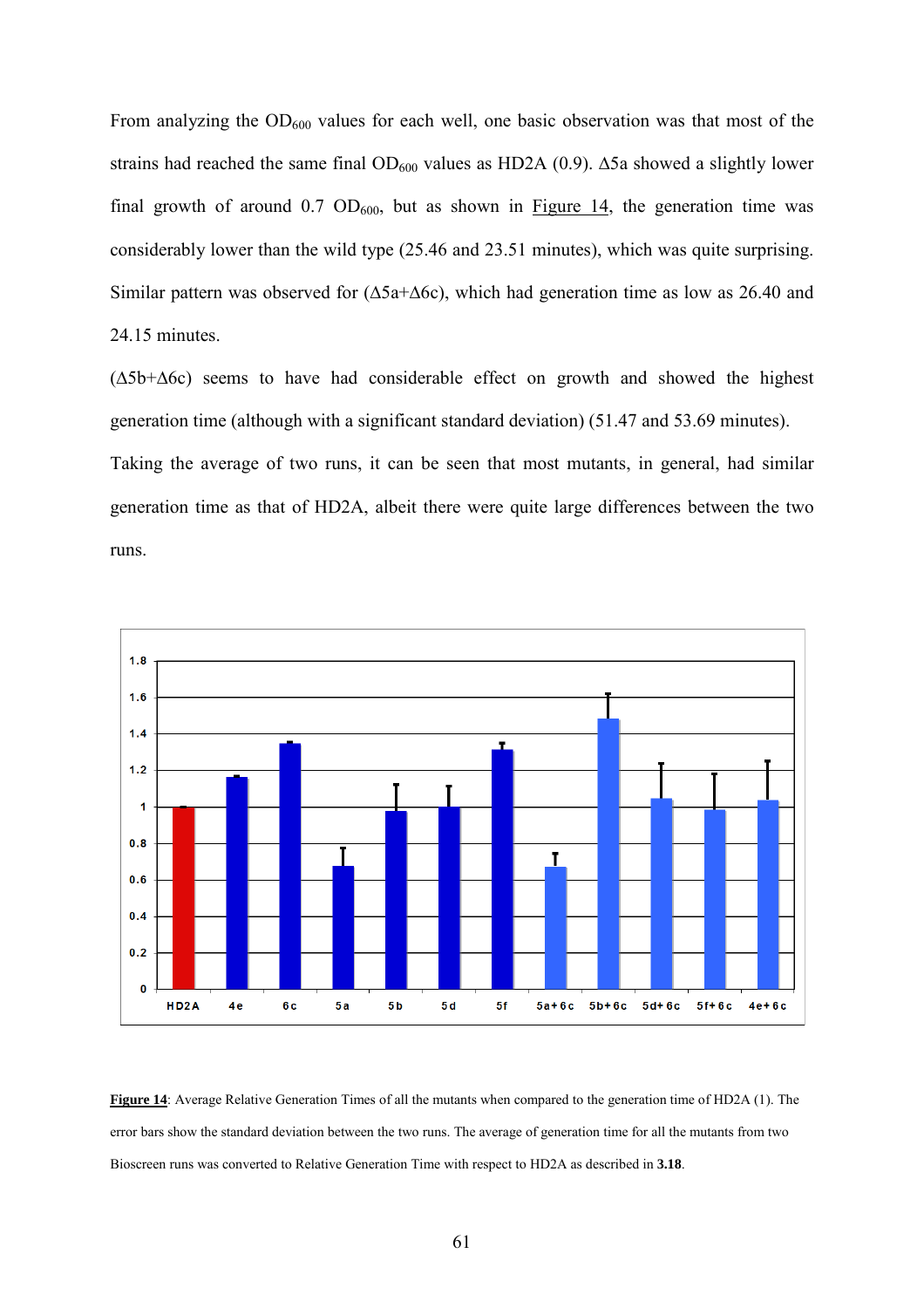# *4.2. Results for S. mutans folP project*

# **4.2.1 Generation of mutants by mutagenesis PCR**

In a previous study it was suspected that there were three amino acids that could be determinants of sulphonamide resistance in *S. mutans*. In order to decipher the role of these amino acids, mutants were to be generated with mutations in the 3 amino acids, one by one and in combination to each other. Mutagenesis PCR was carried out with primers designed to introduce single point mutations in the *folP* gene from isolate **8**. It was possible to create mutants with various combinations of changes in amino acids 37, 172 and 193 by using the KAPA HiFi™ PCR kit . Primer set *193* proved to be most difficult to generate mutants with. On several trials, the sequencing chromatograms showed double peaks at the position, due to which the mutagenesis had to be repeated several times. On some trials, there were no transformants on the plates, but when the remaining over-night culture was plated, several colonies with the concerned mutations were obtained. This was mostly attributed to the fact that the DH5 $\alpha$  cells used were frozen stock, which markedly decreases their transformation efficiency and thereby the cells need a longer recovery time even in SOC media. The sequences of the mutants and template are shown in Figure 15.

#### **37 AV**

| Query | 23  | VAGKAAIMGILNVTPDSFSDGGOYETIDOALKOVEAMLaaqaaiidiqqxSTRPGAAFVS     | 202 |
|-------|-----|------------------------------------------------------------------|-----|
|       |     | VAGKAAIMGILNVTPDSFSDGGOYETIDOALKOVEAMLAAGAAIIDIGGESTRPGAAFVS     |     |
| Sbict | 8   | VAGKAAIMGILNVTPDSFSDGGOYETIDOALKOVEAMLAAGAAIIDIGGESTRPGAAFVS     | 67  |
| Ouery | 203 | AEDEIKRIVPIVEAISEKFNCLISIDTYKTETARVALAAGAHILNDVWSGLYDGOMFOLA     | 382 |
|       |     | AEDEIKRIVPIVEAISEKFNCLISIDTYKTETARVALAAGAHILNDVWSGLYDGOMFOLA     |     |
| Sbict | 68  | AEDEIKRIVPIVEAISEKFNCLISIDTYKTETARVALAAGAHILNDVWSGLYDGOMFOLA     | 127 |
| Ouery | 383 | AETGAPIILMHNOCEEVYGNVTEDVCOFLLERADLAOKTGVKKENIWLDPGFGFAKNVEO 562 |     |
|       |     | AETGAPIILMHNOCEEVYGNVTEDVCOFLLERADLAOKTGVKKENIWLDPGFGFAKNVEO     |     |
| Sbict | 128 | AETGAPIILMHNOCEEVYGNVTEDVCOFLLERADLAOKTGVKKENIWLDPGFGFAKNVEO     | 187 |
| Ouery | 563 | NMELLOGLAEVTKLGYPVLFGISRKRVVDSLLGGHTKPOERDMATAALSGYAISKGCKIV 742 |     |
|       |     | NMELLOGLAEVTKLGYPVLFGISRKRVVDSLLGGHTKPOERDMATAALSGYAISKGCKIV     |     |
| Sbict | 188 | NMELLOGLAEVTKLGYPVLFGISRKRVVDSLLGGHTKPOERDMATAALSGYAISKGCKIV     | 247 |
| Ouery | 743 | RVHNVAANKDIVKVSSOL 796                                           |     |
|       |     | RVHNVAANKDIVKVSSOL                                               |     |
|       |     |                                                                  |     |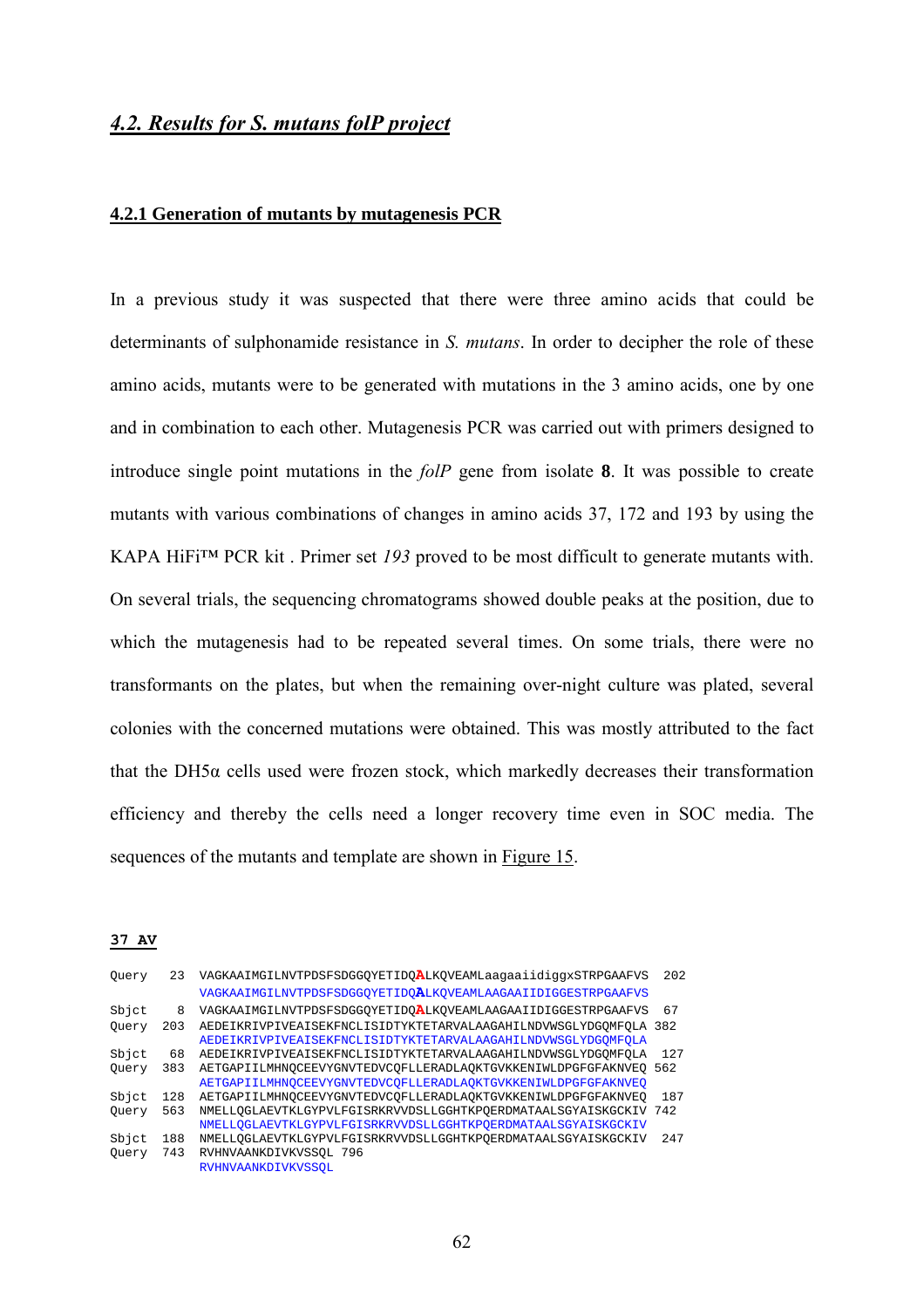# **172 ND**

| Query | 26  | AGKAAIMGILNVTPDSFSDGGOYETIDOALKOVEAMLaaqaaiidiqqxSTRPGAAFVSA 205 |     |
|-------|-----|------------------------------------------------------------------|-----|
|       |     | AGKAAIMGILNVTPDSFSDGGOYETIDOALKOVEAMLAAGAAIIDIGGESTRPGAAFVSA     |     |
| Sbict | 9   | AGKAAIMGILNVTPDSFSDGGOYETIDOALKOVEAMLAAGAAIIDIGGESTRPGAAFVSA     | 68  |
| Ouery | 206 | EDEIKRIVPIVEAISEKFNCLISIDTYKTETARVALAAGAHILNDVWSGLYDGOMFOLAA 385 |     |
|       |     | EDEIKRIVPIVEAISEKFNCLISIDTYKTETARVALAAGAHILNDVWSGLYDGOMFOLAA     |     |
| Sbjct | 69  | EDEIKRIVPIVEAISEKFNCLISIDTYKTETARVALAAGAHILNDVWSGLYDGOMFOLAA     | 128 |
| Ouery | 386 | ETGAPIILMHNOCEEVYGNVTEDVCOFLLERADLAOKTGVKKENIWLDPGFGFAKNVEON 565 |     |
|       |     | ETGAPIILMHNOCEEVYGNVTEDVCOFLLERADLAOKTGVKKENIWLDPGFGFAKNVEON     |     |
| Sbict | 129 | ETGAPIILMHNOCEEVYGNVTEDVCOFLLERADLAOKTGVKKENIWLDPGFGFAKNVEON     | 188 |
| Ouery | 566 | MELLOGLAEVTKLGYPVLFGISRKRVVDSLLGGHTKPOERDMATAALSGYAISKGCKIVR 745 |     |
|       |     | MELLOGLAEVTKLGYPVLFGISRKRVVDSLLGGHTKPOERDMATAALSGYAISKGCKIVR     |     |
| Sbict | 189 | MELLOGLAEVTKLGYPVLFGISRKRVVDSLLGGHTKPOERDMATAALSGYAISKGCKIVR     | 248 |
| Ouery | 746 | VHNVXANKDIVKVSXOLV<br>799                                        |     |
|       |     | VHNV ANKDIVKVS OLV                                               |     |
| Sbict | 249 | 266<br>VHNVAANKDIVKVSSOLV                                        |     |
|       |     |                                                                  |     |
|       |     |                                                                  |     |

# **193 RQ**

| Ouery | 26  | VAGKAAIMGILNVTPDSFSDGGOYETIDOVLKOVEAMLaaqaaiidiqqxSTRPGAAFVS     | 205 |
|-------|-----|------------------------------------------------------------------|-----|
|       |     | VAGKAAIMGILNVTPDSFSDGGOYETIDO LKOVEAMLAAGAAIIDIGG STRPGAAFVS     |     |
| Sbict | 8   | VAGKAAIMGILNVTPDSFSDGGOYETIDOALKOVEAMLAAGAAIIDIGGESTRPGAAFVS     | 67  |
| Ouery | 206 | AEDEIKRIVPIVEAISEKFNCLISIDTYXTXTARVALAAGAHILNDVXSGLYDGOMFOLA     | 385 |
|       |     | AEDEIKRIVPIVEAISEKFNCLISIDTY T TARVALAAGAHILNDV SGLYDGOMFOLA     |     |
| Sbict | 68  | AEDEIKRIVPIVEAISEKFNCLISIDTYKTETARVALAAGAHILNDVWSGLYDGOMFOLA     | 127 |
| Ouery | 386 | AETGAPIILMHNOCEXVYGNVTXDVCOFLLERADLAOKTGVKKENIWLDPGFGFAKNVXO     | 565 |
|       |     | AETGAPIILMHNOCE VYGNVT DVCOFLLERADLAOKTGVKKENIWLDPGFGFAKNV O     |     |
| Sbjct | 128 | AETGAPIILMHNOCEEVYGNVTEDVCOFLLERADLAOKTGVKKENIWLDPGFGFAKNVEO     | 187 |
| Ouery | 566 | NMELLRGLAEVTKLGYPVLFGISRKRVVDSLLGGHTKPOERDMATAALSGYAISKGCKIV 745 |     |
|       |     | NMELLRGLAEVTKLGYPVLFGISRKRVVDSLLGGHTKPOERDMATAALSGYAISKGCKIV     |     |
| Sbict | 188 | NMELLRGLAEVTKLGYPVLFGISRKRVVDSLLGGHTKPOERDMATAALSGYAISKGCKIV     | 247 |
| Ouery | 746 | RVHNVAANKDIVKVSSOLV 802                                          |     |
|       |     | <b>RVHNVAANKDIVKVSSOLV</b>                                       |     |
| Sbict | 248 | RVHNVAANKDIVKVSSOLV<br>266                                       |     |

# **37+172**

| Ouery | 25  | VAGKAAIMGILNVTPDSFSDGGOYETIDOALKOVEAMLaaqaaiidiqqxSTRPGAAFVS          | 204 |
|-------|-----|-----------------------------------------------------------------------|-----|
|       |     | VAGKAAIMGILNVTPDSFSDGGOYETIDOALKOVEAMLAAGAAIIDIGG STRPGAAFVS          |     |
| Sbict | 8   | VAGKAAIMGILNVTPDSFSDGGOYETIDO <b>A</b> LKOVEAMLAAGAAIIDIGGESTRPGAAFVS | 67  |
| Ouery | 205 | AEDEIKRIVPIVEAISEKFNCLISIDTYXTXTARVALAAGAHILNDVXSGLYDGOMFOLA          | 384 |
|       |     | AEDEIKRIVPIVEAISEKFNCLISIDTY T TARVALAAGAHILNDV SGLYDGOMFOLA          |     |
| Sbjct | 68  | AEDEIKRIVPIVEAISEKFNCLISIDTYKTETARVALAAGAHILNDVWSGLYDGOMFOLA          | 127 |
| Ouery | 385 | AETGAPIILMHNOCEEVYGNVTEDVCOFLLERADLAOKTGVKKENIWLDPGFGFAKNVEO          | 564 |
|       |     | AETGAPIILMHNOCEEVYGNVTEDVCOFLLERADLAOKTGVKKENIWLDPGFGFAKNVEO          |     |
| Sbict | 128 | AETGAPIILMHNOCEEVYGNVTEDVCOFLLERADLAOKTGVKKENIWLDPGFGFAKNVEO          | 187 |
| Ouery | 565 | NMELLOGLAEVTKLGYPVLFGISRKRVVDSLLGGHTKPOERDMATAALSGYAISKGCKIV 744      |     |
|       |     | NMELLOGLAEVTKLGYPVLFGISRKRVVDSLLGGHTKPOERDMATAALSGYAISKGCKIV          |     |
| Sbict | 188 | NMELLOGLAEVTKLGYPVLFGISRKRVVDSLLGGHTKPOERDMATAALSGYAISKGCKIV          | 247 |
| Ouery | 745 | RVHNVXANKDXVKVSSOLV<br>801                                            |     |
|       |     | RVHNV ANKD VKVSSOLV                                                   |     |
| Sbict | 248 | RVHNVAANKDIVKVSSOLV<br>266                                            |     |

## **37+172+193**

| Ouery | 28  | VAGKAAIMGILNVXPDSFSDGGQYETIDQALKQVEAMLaagaaiidiggxSTRPGAAFVS     | 207 |
|-------|-----|------------------------------------------------------------------|-----|
|       |     | VAGKAAIMGILNV PDSFSDGGOYETIDOALKOVEAMLAAGAAIIDIGG STRPGAAFVS     |     |
| Sbict | 8   | VAGKAAIMGILNVTPDSFSDGGOYETIDOALKOVEAMLAAGAAIIDIGGESTRPGAAFVS     | 67  |
| Ouery | 208 | AEDEIKRIVPIVEAISEKFNCLISIDTYXTXTARVALAAGAHILNDVXSGLYDGOMFOLA     | 387 |
|       |     | AEDEIKRIVPIVEAISEKFNCLISIDTY T TARVALAAGAHILNDV SGLYDGOMFOLA     |     |
| Sbict | 68  | AEDEIKRIVPIVEAISEKFNCLISIDTYKTETARVALAAGAHILNDVWSGLYDGOMFOLA     | 127 |
| Ouery | 388 | AETGAPIILMHNOCEEVYGNVTEDVCOFLLERADLAOKTGVKKENIWLDPGFGFAKNVEO 567 |     |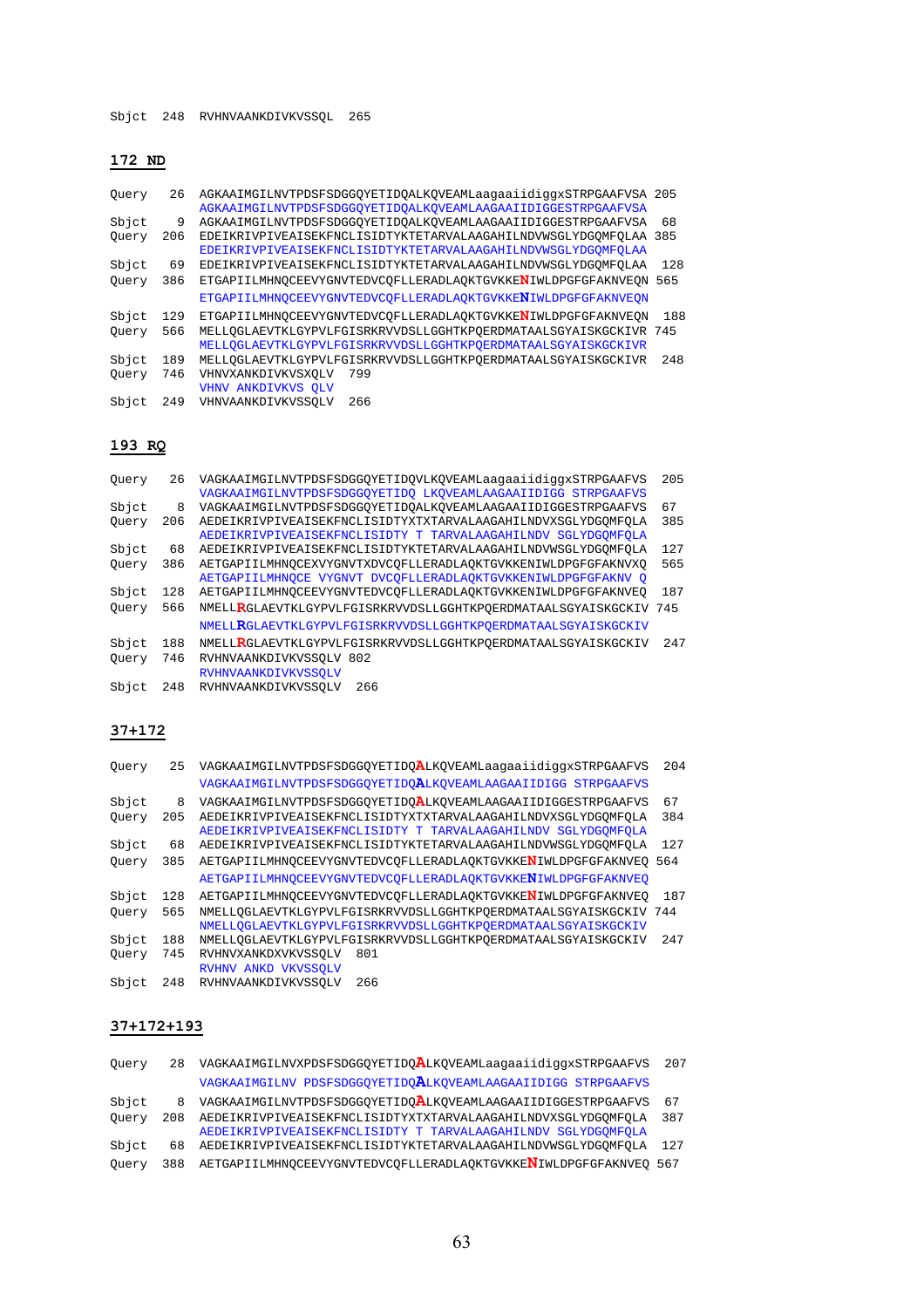|       |     | AETGAPIILMHNOCEEVYGNVTEDVCOFLLERADLAOKTGVKKENIWLDPGFGFAKNVEO          |     |
|-------|-----|-----------------------------------------------------------------------|-----|
| Sbict | 128 | AETGAPIILMHNOCEEVYGNVTEDVCOFLLERADLAOKTGVKKE <b>N</b> IWLDPGFGFAKNVEO | 187 |
| Ouery | 568 | NMELLRGLAEVTKLGYPVLFGISRKRVVDSLLGGHTKPOERDMATAALSGYAISKGCKIV 747      |     |
|       |     | NMELLRGLAEVTKLGYPVLFGISRKRVVDSLLGGHTKPOERDMATAALSGYAISKGCKIV          |     |
| Sbict |     | 188 NMELLRGLAEVTKLGYPVLFGISRKRVVDSLLGGHTKPOERDMATAALSGYAISKGCKIV      | 247 |
| Ouery |     | 748 RVHNVXANKXXVKVXSOL<br>801<br>RVHNV ANK VKV SOL                    |     |
| Sbict |     | 248 RVHNVAANKDIVKVSSOL<br>265                                         |     |
|       |     |                                                                       |     |
|       |     |                                                                       |     |

#### **Isolate 8**

| Ouery | 445  | VKIGKYDVAGKAAIMGILNVTPDSFSDGGOYETIDOVLKOVEAMLaaqaaiidiqqESTR | 624  |
|-------|------|--------------------------------------------------------------|------|
|       |      | +KIGKYDVAGKAAIMGILNVTPDSFSDGGOYETIDO LKOVEAMLAAGAAIIDIGGESTR |      |
| Sbjct | 1    | MKIGKYDVAGKAAIMGILNVTPDSFSDGGOYETIDOALKOVEAMLAAGAAIIDIGGESTR | 60   |
| Ouery | 625  | PGAAFVSAEDEIKRIVPIVEAISEKFNCLISIDTYKTETARVALAAGAHILNDVWSGLYD | 804  |
|       |      | PGAAFVSAEDEIKRIVPIVEAISEKFNCLISIDTYKTETARVALAAGAHILNDVWSGLYD |      |
| Sbjct | 61   | PGAAFVSAEDEIKRIVPIVEAISEKFNCLISIDTYKTETARVALAAGAHILNDVWSGLYD | 120  |
| Ouery | 805  | GOMFOLAAETGAPIILMHNOCEEVYGNVTEDVCOFLLERADLAOKTGVKKEDIWLDPGFG | 984  |
|       |      | GOMFOLAAETGAPIILMHNOCEEVYGNVTEDVCOFLLERADLAOKTGVKKE+IWLDPGFG |      |
| Sbjct | 121  | GOMFOLAAETGAPIILMHNOCEEVYGNVTEDVCOFLLERADLAOKTGVKKENIWLDPGFG | 180  |
| Ouery | 985  | FAKNVEONMELLOGLAEVTKLGYPVLFGISRKRVVDSLLGGHTKPOERDMATAALSGYAI | 1164 |
|       |      | FAKNVEONMELL GLAEVTKLGYPVLFGISRKRVVDSLLGGHTKPOERDMATAALSGYAI |      |
| Sbict | 181  | FAKNVEONMELLRGLAEVTKLGYPVLFGISRKRVVDSLLGGHTKPOERDMATAALSGYAI | 240  |
| Ouery | 1165 | 1230<br>SKGCKIVRVHNVAANKDIVKVS                               |      |
|       |      | <b>SKGCKIVRVHNVAANKDIVKVS</b>                                |      |
| Sbict | 241  | 262<br>SKGCKIVRVHNVAANKDIVKVS                                |      |

**Figure 15**: Sequencing results of the point mutations. The mutated amino acids are shown in bold, red. The query line shows the detected sequence, the subject line shows the wild type sequence, and the middle line (blue) is the agreement between the subject and the query. The deleted amino acids are shown in red. The sequencing was performed at Uppsala Genome Centre, Rudbeck Laboratory and the chromatograms were analysed by 4 Peaks Bio-Edit sequence editor (Mekentosj B.V., Aalsmeer, The Neatherlands)

# **4.2.2 Antibiotic susceptibility testing and determination of MIC of mutants**

The mutant sequences generated, were transformed into *E. coli* cells lacking a functional *dhps* gene. For this purpose, the C600Δ*folP::Km<sup>R</sup>* cell line was chosen. C600 is a standard cell line used in routine molecular biology work and the cell line used in this project has a Kanamycin resistance gene for selection. The resistance gene has been inserted into the bacterial *dhps* gene, creating a knock-out. The susceptibility of the transformed cells was measured by Kirby-Bauer disk-diffusion test. However, the results from the disc diffusion tests were not reproducible. It was previously thought that it could be because the discs were old or they had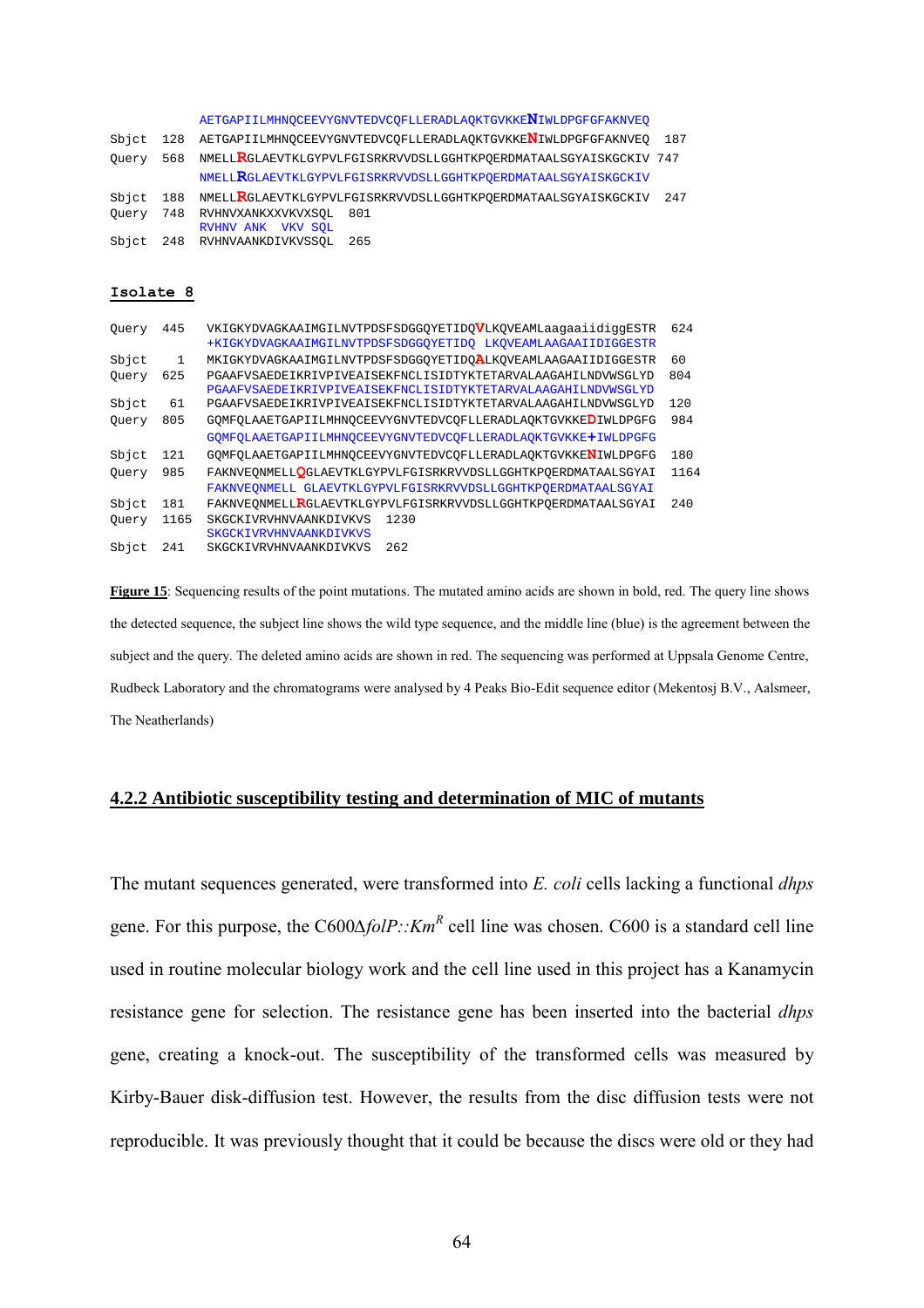been exposed to air for too long (which according to the manufacturer's guidelines degrades the antibiotics). However, upon testing with new discs, a similar pattern was observed. The results from 2 consecutive experiments are list in Table 17.

Susceptibility testing was then done with Agar Dilution method. ISA agar plates were made with different concentrations of antibiotics and a bacterial suspension was plated on to it. The highest concentration, at which no colonies were obtained on overnight incubation, was considered to be the Minimal Inhibitory Concentration (MIC) of the antibiotic for the organism. The results from the tests are shown in Table 18.

**Table 17**: Sulfathiazole susceptibility conferred by cloned *folP* gene, expressed in C600*∆folP::Km<sup>R</sup>* as determined by Kirby-Bauer Disk-Diffusion Test. A disc containing 100 µg of Sulphamethoxazole was placed on an ISA+Amp plate inoculated with bacterial suspension. The clear zone around the disc was measured after over-night incubation. The table shows values from two trials.

| <b>Origin of cloned DHPS gene</b> | <b>Changes introduced</b>          | <b>ZOI</b> for Sulphamethoxazole |
|-----------------------------------|------------------------------------|----------------------------------|
|                                   |                                    | (mm)                             |
| S. mutans 8                       | No change                          | 1.7, 2.2                         |
| S. mutans 8                       | 37 AV                              | 1.8, 2.0                         |
| S. mutans 8                       | 172 ND                             | 2.2, 1.7                         |
| S. mutans 8                       | 193 RQ                             | 1.7, 1.5                         |
| S. mutans 8                       | $37 \text{ AV} + 172 \text{ ND}$   | 2.2, 1.5                         |
| S. mutans 8                       | $37 \text{ AV} + 172 \text{ ND} +$ | 2.8, 1.8                         |
|                                   | 193 RQ                             |                                  |
| S. mutans 797                     | No change                          | 2.6, 2.0                         |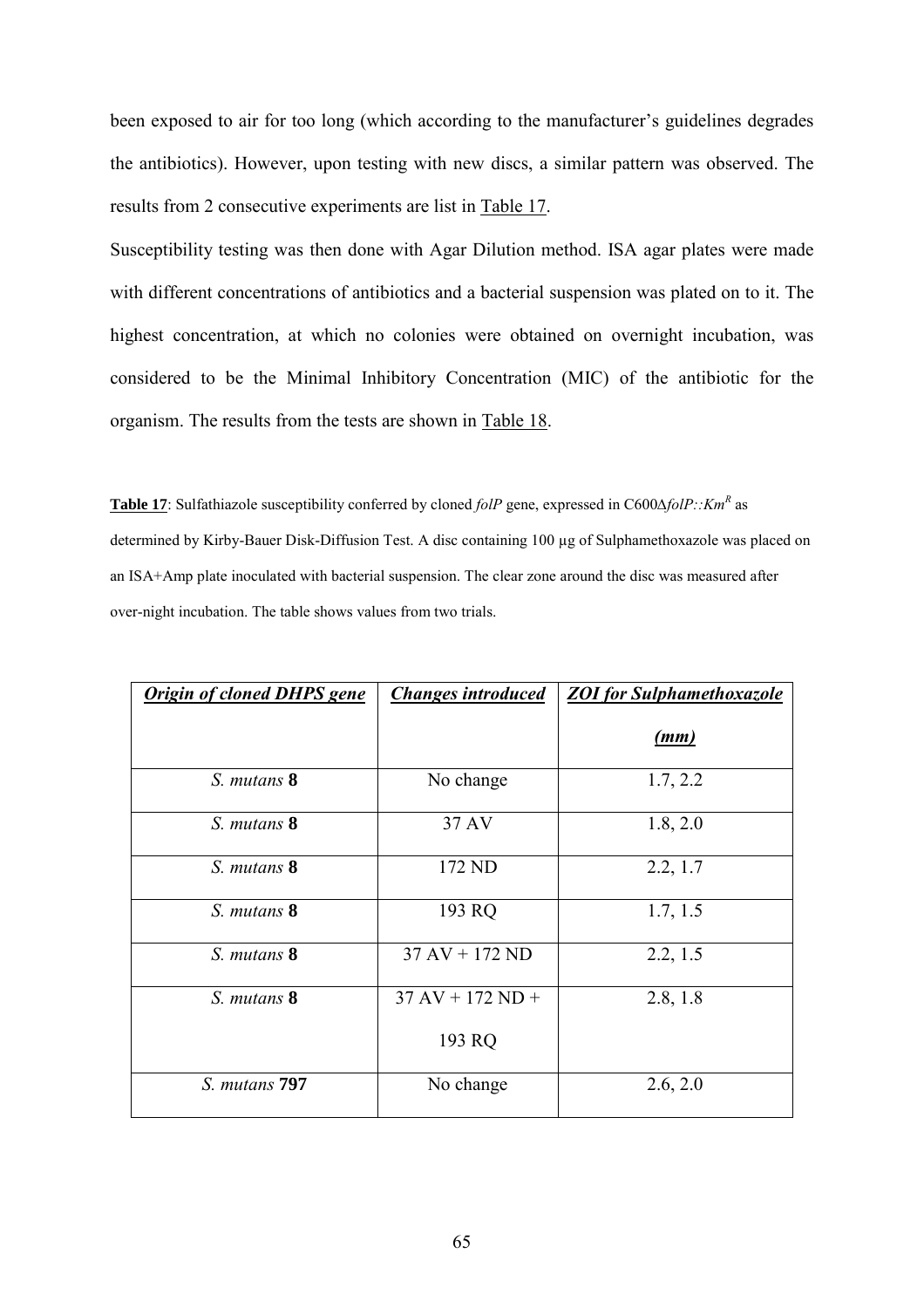**Table 18**: Sulfathiazole susceptibility conferred by cloned *folP* gene, expressed in *C600∆folP::Km<sup>R</sup>* as determined by Agar Diffusion Test. 100 µl of over-night bacterial suspension was plated on ISA plates containing 0.02, 0.03, 0.04, 0.04 and 0.05 mM of Sulfathiazole. The highest concentration that showed single colonies after over-night incubation was considered as the MIC of the strain.

| <b>Origin of cloned DHPS gene</b> | <b>Changes introduced</b>          | <b>MIC</b> for sulfathiazole |
|-----------------------------------|------------------------------------|------------------------------|
|                                   |                                    | (mM)                         |
| S. mutans 8                       | No change                          | >0.05                        |
| S. mutans 8                       | 37 AV                              | 0.03                         |
| S. mutans 8                       | 172 ND                             | 0.03                         |
| S. mutans 8                       | 193 RQ                             | 0.03                         |
| S. mutans 8                       | $37 \text{ AV} + 172 \text{ ND}$   | 0.02                         |
| S. mutans 8                       | $37 \text{ AV} + 172 \text{ ND} +$ | 0.02                         |
|                                   | 193 RQ                             |                              |
| S. mutans 797                     | No change                          | 0.02                         |

# **4.2.3 Growth Complementation in C600***∆folP::Km<sup>R</sup>* **on minimal media**

All the mutants were transformed into knock-out bacterial cells lacking a functional *dhps* to see if the *S. mutans folP* could compensate for the gene activity. The transformed bacteria were grown on poor medium (in this case, ISA) without any Thymidine supplement. All the mutants were able to grow on minimal plates, suggesting that the *S. mutans folP* can compensate for the lack of bacterial *dhps*.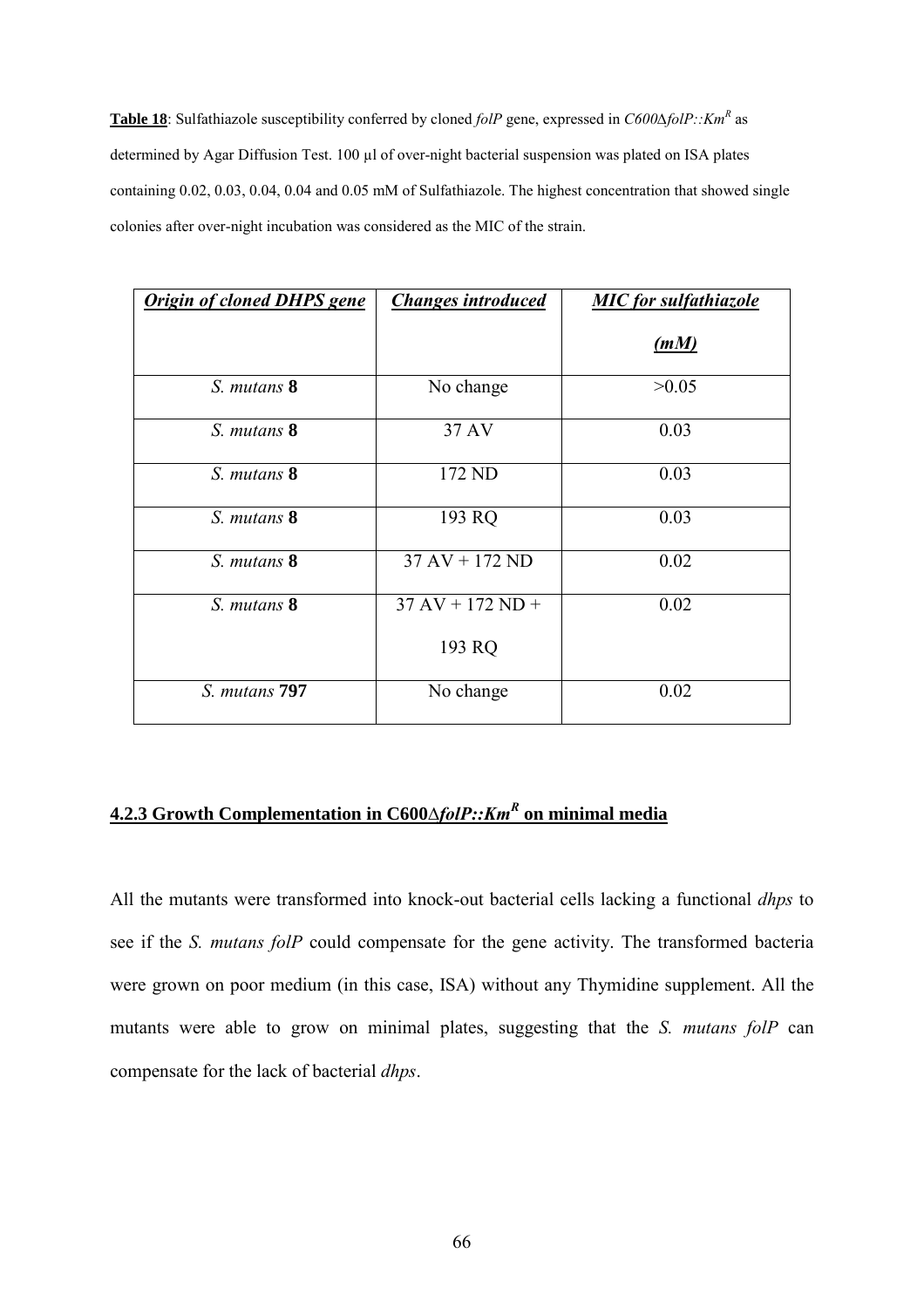## **4.2.4 Cloning mutant sequences into a pJET vector**

After introducing the mutations at all the three positions, the mutants were to be transformed into a pET expression vector to assess for the activity of the protein produced by the cells. For this, the gene was first cloned into a pJET vector. The entire protocol was followed as specified in the manufacturer's guidelines and it was fairly easy to generate pJET clones.

# **4.2.5 Cloning mutant sequences into an expression vector (pET 19b)**

pET cloning, on the other hand, proved to be quite difficult. Different approaches were used for ligation with little success. The details of the protocol are described in section **3.14.3**. All the trials of ligation into pET vector resulted in about 5 colonies per sample and upon colony PCR with *T7* primers; no results were obtained. However, when colony PCR was run with *pJET* primers, sharp bands could be observed on the agarose gel, suggesting that the insert had re-ligated into the pJET vector. After the first few trials (which involved heat inactivation of enzymes at 80°C for 10 minutes and no gel extraction), gel extraction was carried out assuming that the single band excised from the gel would mean no contamination from previous vector (in this case pJET) or other sources. However, no results were obtained then either. It was then decided to use a third restriction enzyme for digestion of the pJET clones. The restriction enzyme was chosen such that it would cleave pJET vector once but not cut the *S. mutans folP*. Two restriction enzymes were chosen: Nco1 and Pst1. The pJET clones were cleaved with three restriction enzymes and the pET cloning protocol was repeated again, with no results again. Eventually various controls were set up to help determine the cause of problem, if any. Three controls were prepared, the details of which are given in Table 19.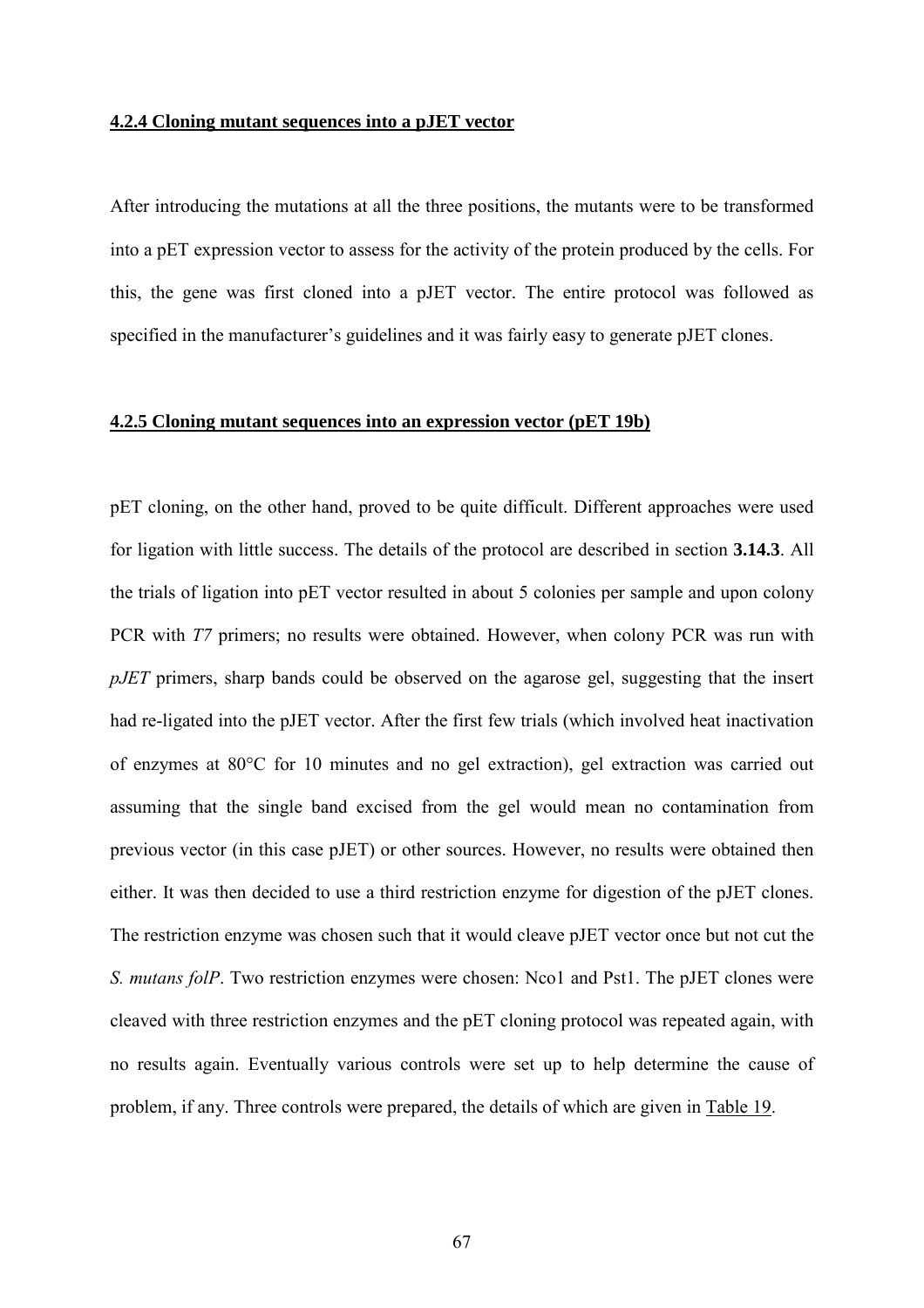Apart from the various controls, four different vector : insert ratios were also tested; 1:3, 1:6, 3:1, 1:1. During one trial, a new vial of ligation buffer was used (the manufacturer's guidelines specify that the ATP in the buffer tends to degrade upon repeated freeze-thaw cycles.

**Table 19**: Details of the controls used for pET ligation reaction. When several trials with Rapid Ligation Kit (Fermentas) gave no results, various controls were set up to identify the possible cause of failure.

| <b>Control</b> | <b>Details</b>           | <b>Shows</b>                               |
|----------------|--------------------------|--------------------------------------------|
|                | Vector+Ligase+Water      | Serves as the negative control, quantifies |
|                |                          | the un-digested and re-ligated vector.     |
| $\overline{2}$ | Undigested               | Verifies the transformation procedure,     |
|                | Vector+Competent cells.  | antibiotic and cell competency.            |
| 3              | Pre-validated            | Similar reasons as Control 2.              |
|                | plasmid+Competent cells. |                                            |

All controls seem to work fine (Control 1 gave very few scattered colonies suggesting religated vector, Control 2 and Control 3 gave numerous colonies suggesting that the transformation worked fine); however, no results were obtained from the ligation samples.

# **4.2.6 Ligation Independent Cloning (LIC)**

Eventually, the pET ligation was disregarded in favour of Ligation Independent Cloning (LIC). LIC depends on generating 3' over-hangs on the insert, which are complementary to the over-hangs already present on the vector, which is included in the kit. The ligation takes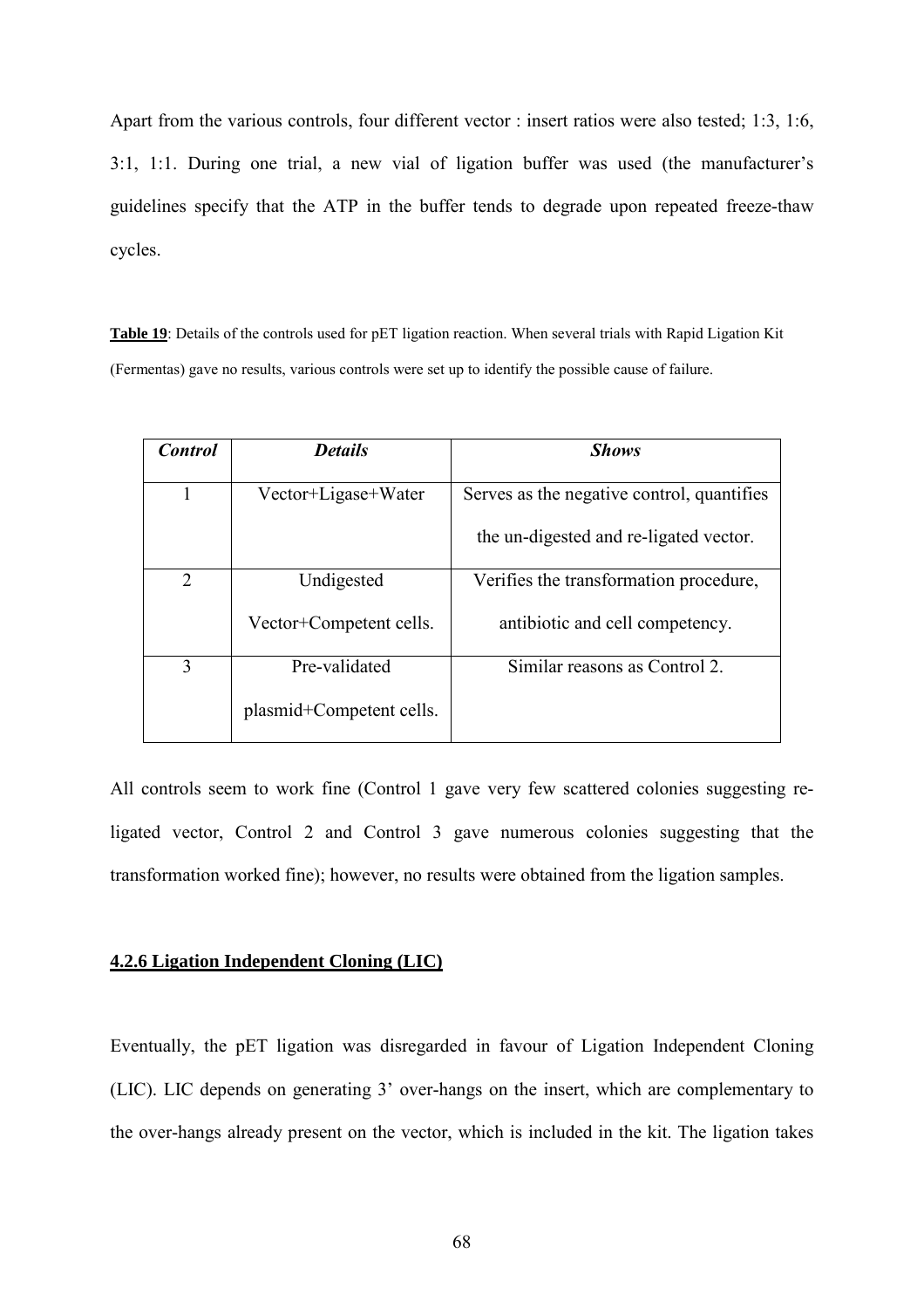place in the cell to generate a circular plasmid. This eliminates the need for a T4 DNA Ligase and restriction endonucleases, which represent the main bottleneck in a ligation experiment. The manufacturer's guidelines were followed to the word, after which it took two trials to have the mutated *folP* in an expression vector (pLATE51). The clones were streaked on fresh plates and stored at 4˚C. It was decided to make the determination of enzyme activity as a separate project in the future.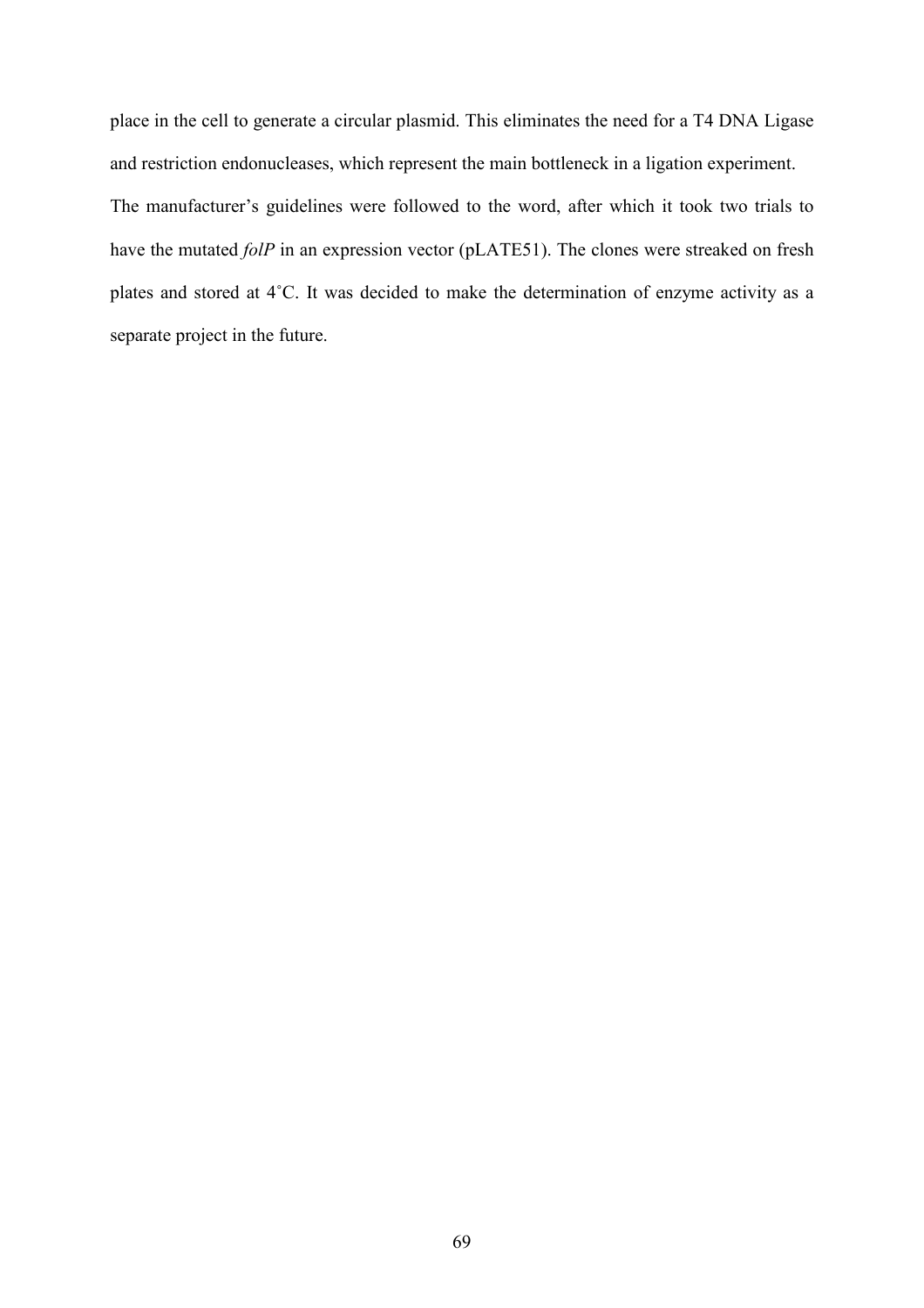# *5. Discussion*

# *5.1 pf***PPPK-DHPS and search of better drug targets**

In order to determine the limits of amino acids that are necessary for a functional PPPK-DHPS enzyme, deletions in the various *Plasmodium* specific insertions were constructed. Four double mutants were generated with deletions in the two DHPS insertions (∆5a+∆6c, ∆5b+∆6c, ∆5d+∆6c, ∆5f+∆6c) and one with a deletion in the linker region (∆4e) and DHPS-2 insertion. It was possible to generate the mutants by mutagenesis PCR using a primer specific for the DHPS-2 insertion (*∆6c*). From previous investigations it is known that this is a dispensable insertion. The primers were so designed that they would loop out the specific region, which would then be deleted in the amplification product. The mutagenesis PCR was not as tricky to perform, as it was to transform the mutated plasmids into competent cells. On various trials, the transformation gave no results on the first attempt. This is mostly attributed to the fact that frozen stocks of cells were being used for transformation, which lose considerable efficiency during storage and even more while thawing. Also, it could be that one hour of recovery was not enough for the cells. This was a likely scenario for  $DH5\alpha$ transformation, as it was possible to get transformants from the overnight culture. However, for BL21(DE3)∆*folP::Km<sup>R</sup>* transformation with ∆5a and (∆5a+∆6c) plasmids, electroporation had to be used, which was successful at the first trial.

At the start of the project, radioactive enzyme assay was carried out with single mutants: ∆6a and ∆6c. The protein was extracted by lysis and sonication and the resulting extracted purified by affinity chromatography using Nickel-NTA resin. While running the SDS-gel to check for the quality of the purified protein, faint bands around the expected protein band were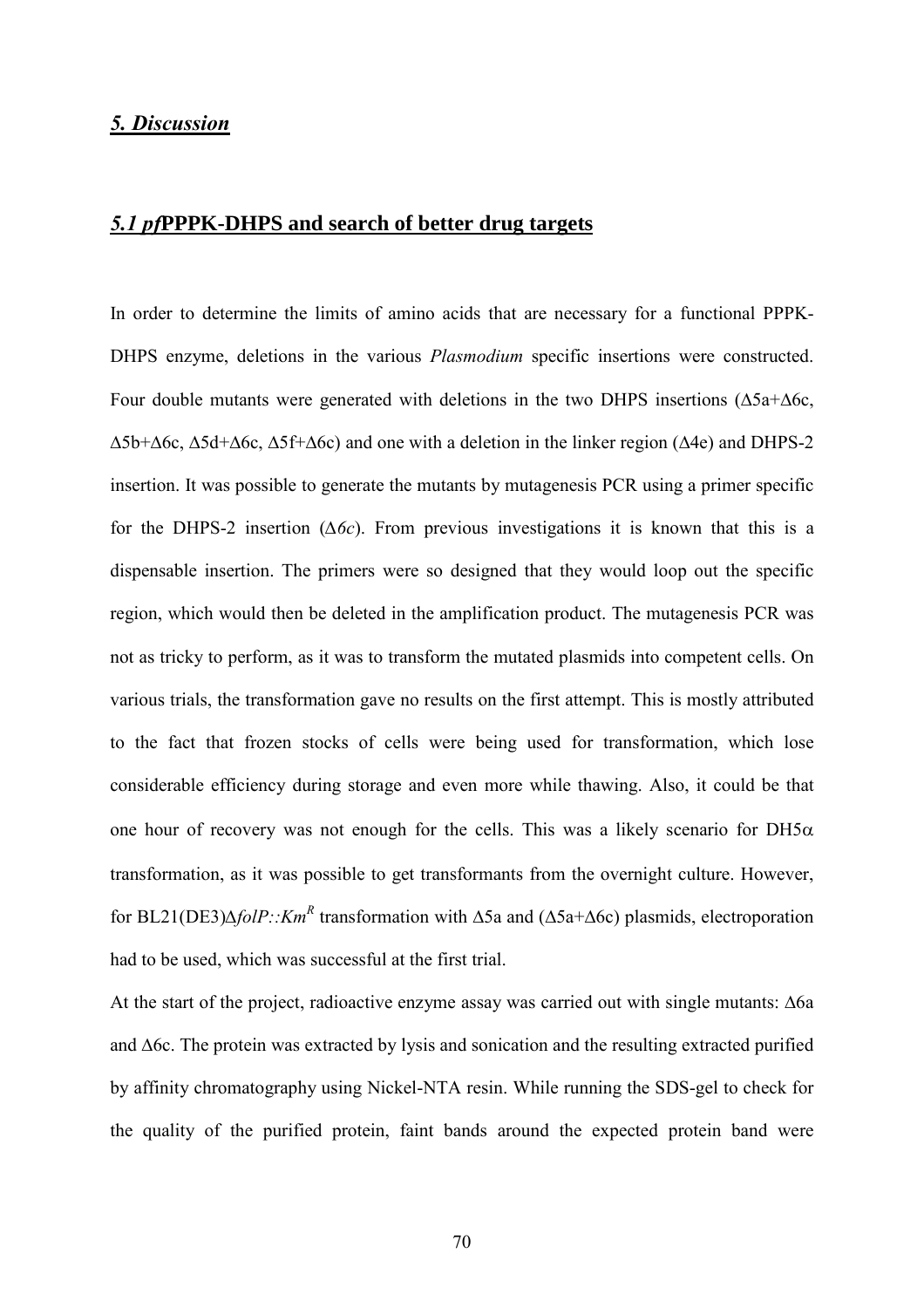observed. These could either be contaminant bands resulting from unspecific binding or protein degradation bands. Unspecific binding can be disregarded due to the fact that the Nickel-NTA resin would only bind to His-tagged proteins. The only explanation thus, was that these were protein aggregates or degradation products. Since the bands were quite faint with respect to the band of interest, this was not regarded much.

Radioactive assay was carried out using radio labeled substrate and the enzyme activity was to be calculated as a measure of the residual radioactivity. However, on multiple trials, samples showed scintillation count as low as the negative control. Various different approaches were tried, without any success. One possible explanation was that the enzyme was so sensitive, that it could not withstand the delay from the purification to the enzyme assay. It could also be that it was the degradation of the primary substrate (6-hydroxymethyl-7,8-dihydropterin pyrophosphate) that gave no results, but it seemed unlikely since Sodium dithionate was used as a reducing agent, as the reduced product is very stable.

Another possible explanation could be that since it is a *Plasmodium* enzyme complex, which has been transformed into a bacterial system, it just doesn't function there. To elaborate, it could be that either the enzyme complex doesn't fold well, or is degraded inside the cell once formed. However, complete degradation of the enzyme complex in the cell can be disregarded as the protein eluted after purification was of the expected size.

Eventually, it was decided to carry out growth rate measurements of the mutants. This was done in knock-out bacteria, which lack a functional *dhps* gene. This was based on the idea that in a poor media lacking Thymidine, the knock-out bacteria would have to reply on the biosynthetic pathway and thus, on the mutated *pf*PPPK-DHPS to fulfill its requirement. All the mutants showed good growth complementation in BL21(DE3)*∆folp::KmR* when plated on LA agar. The only difference observed on ISA plates was that the colony size was slightly smaller than the one on LA, which was expected.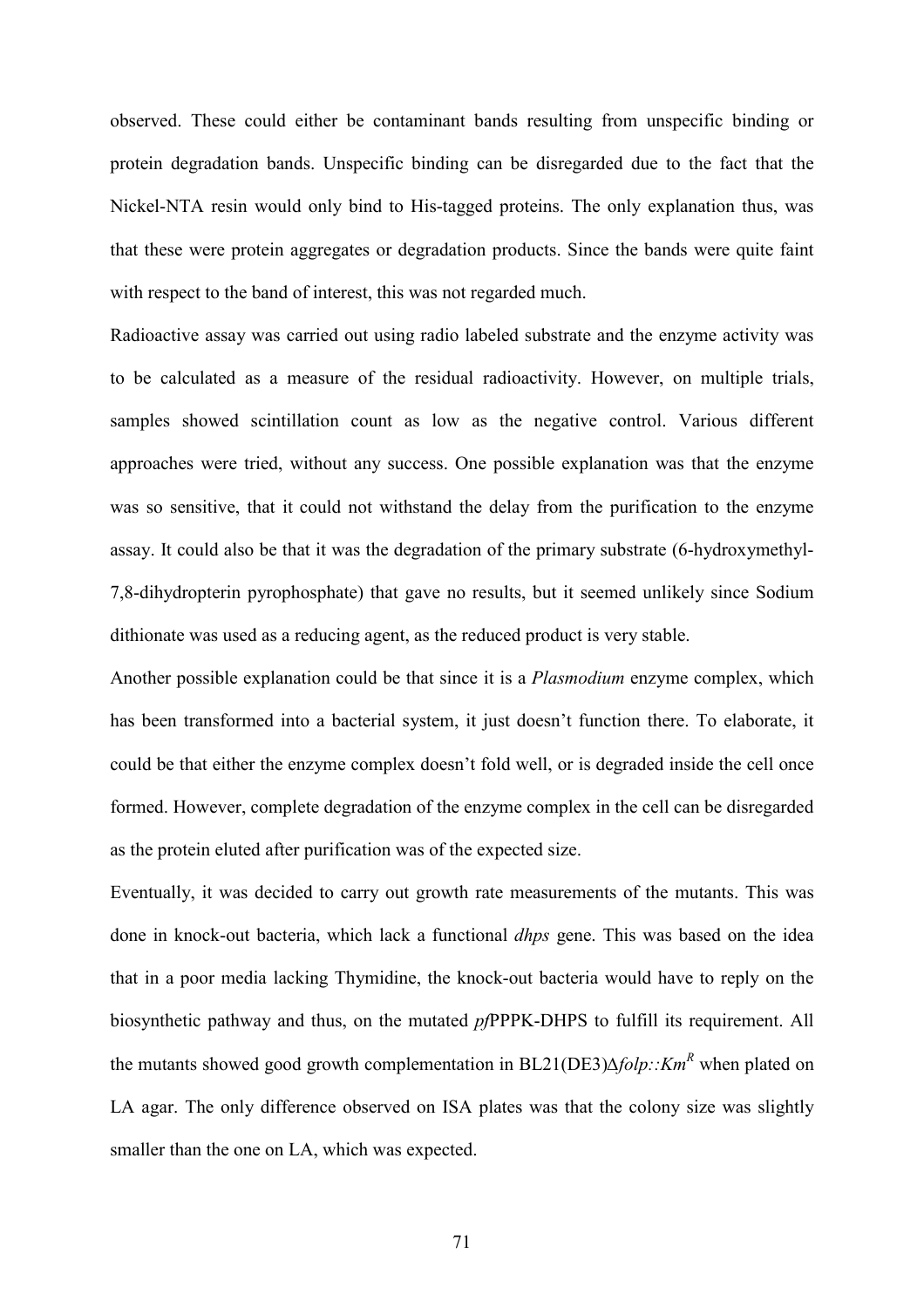Growth curve measurements were carried out using a Bioscreen C in ISB medium at 37 ˚C with continuous shaking for 16 hours. The results were analyzed using Microsoft Excel and a graph between the relative generation times for different strains was plotted. Significant differences between the two runs were found, but the only difference between the two was in the use of a different batch of medium.

All the cultures were observed to have grown as much as HD2A by the end of the run. ∆5a and (∆5a+∆6c) showed slightly less final growth but the generation time of the strains was much lower than that of HD2A. Except for (∆5b+∆6c), all double mutants showed a lower generation time than their single mutants. Considering the differences between the deletions, it can be observed that a smaller deletion (8 amino acids) seemed to be more pernicious than a longer one (10 amino acids).

Additional data from two more bioscreen runs would have probably given a better picture of the effects of deletions, but it was not possible because of lack of time. It would be interesting to continue this further so as to define the highest limits of the amino acid deletions that would result in the smallest, active bi-functional enzyme complex.

To date, it has not been possible to crystallize the *pf*PPPK-DHPS complex, mainly because of its large size. Defining the limits of essential amino acids, might also facilitate crystallization of the enzyme and help to determine the structure of the complex, giving greater insights into possible drug targets.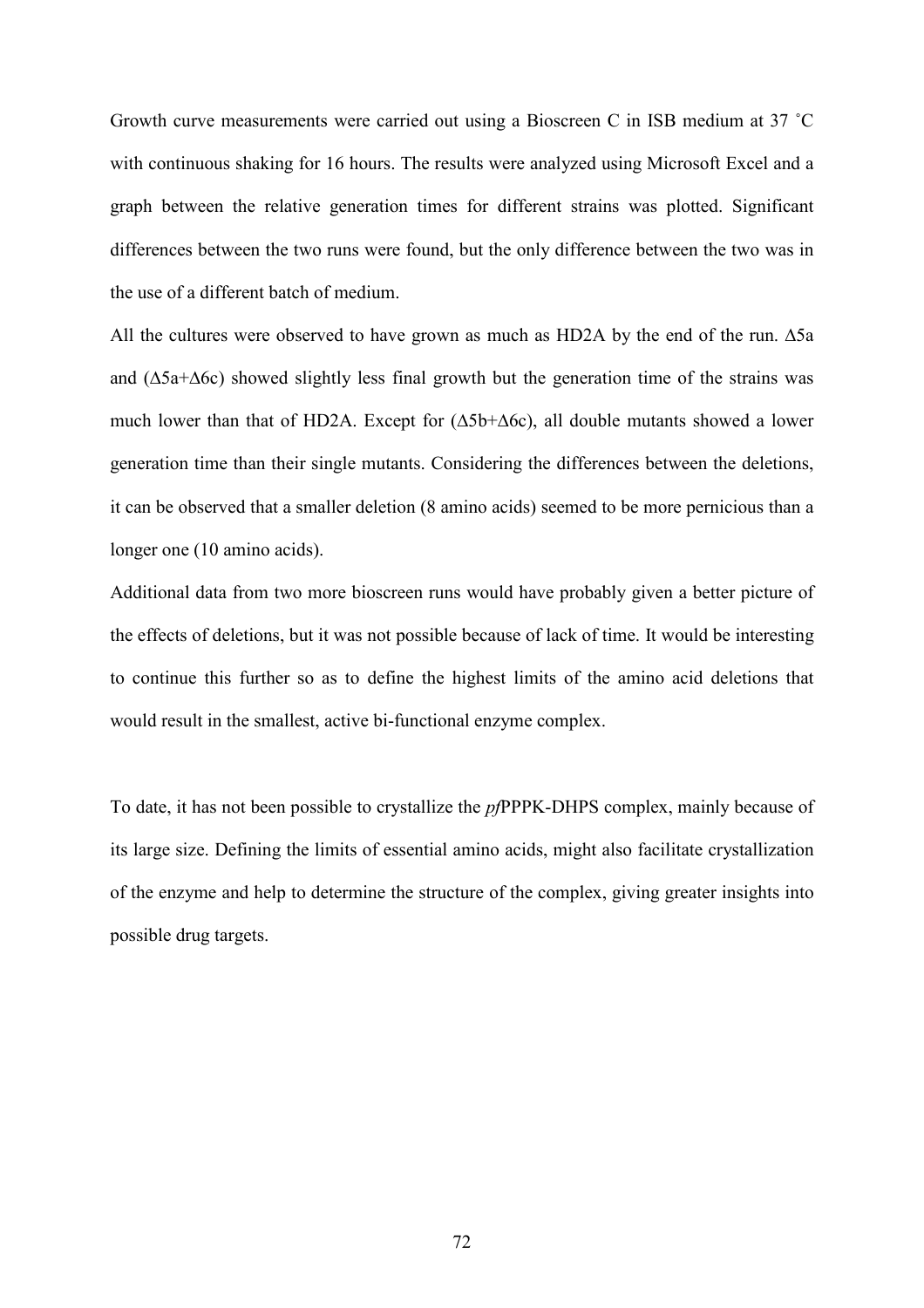#### *5.2 Dental caries: A potential storehouse of antibiotic resistance*

In order to better understand the resistance mechanism to sulfonamides in *S. mutans*, a clinical isolate from Uganda, isolate **797**, was investigated. It was noticed that **797** showed high resistance *in vitro*, but when cloned into a plasmid vector it did not express any resistance. Only in case of isolate **8**, did the cloned gene confer resistance to the bacteria. Sequence analysis revealed point mutations at three positions in the *folP* gene between the two isolates (A37V, N172D, R193Q). The project started with the reversion of the three amino acids to the original **797** sequence. It was possible to generate the mutants by PCR using primers specific for individual amino acid positions. Following the manufacturer's guidelines, it was quite easy to generate mutants with all the combinations of amino acid changes. Primer *193* was the most tricky to work with, but since we already had single mutant 193, it was not used for generating double and triple mutants. As with the previous project, there were some problems with transformation, which were circumvented by switching to SOC medium for recovery of cells and a longer recovery time (90 mins/overnight).

The transformation of the mutated gene in knock-out bacteria gave good complementation suggesting that the *folP* from *S. mutans* is able to compensate for the lack of bacterial *folP*. All mutants showed good growth on ISA plates. The mutated plasmids transformed in knockout C600*∆folP::KmR* were tested with 100 µg Sulphamethoxazole discs to test their antibiotic susceptibility. A very dilute bacterial suspension was inoculated on ISA+Amp plates and antibiotic disc was placed at the centre of the plate. After overnight incubation, the Zone of Inhibition was measured, which was to be used to calculate the MIC for the mutants. However, upon repeating the experiments, it was observed that there were significant differences between consecutive repeats. These were large enough to be disregarded as errors in measurements. It was first thought that the differences were due to the discs being old and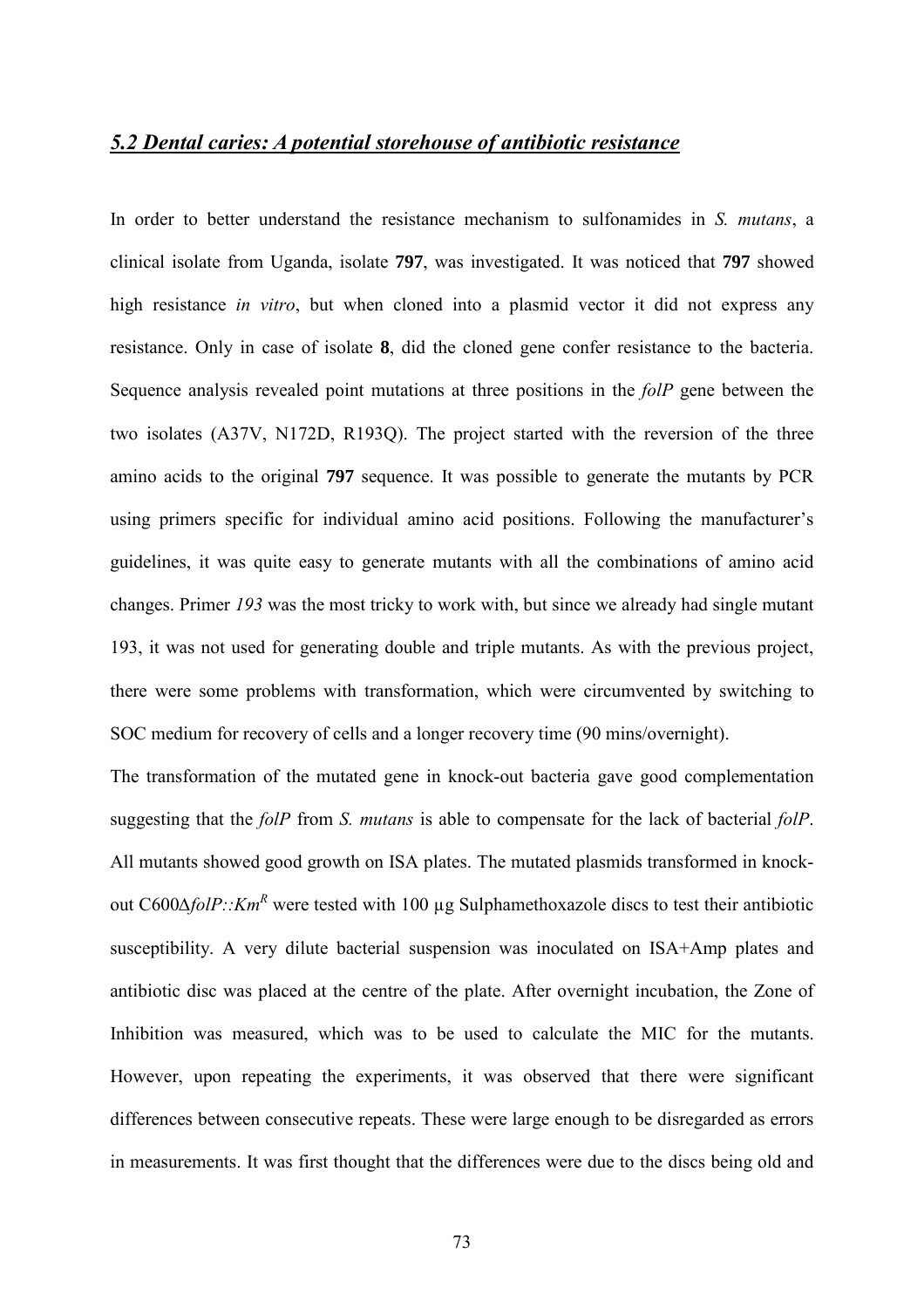exposed to air for too long, but a similar pattern was observed upon testing with fresh discs. Moreover, there is a general disagreement among scientists about correlating the ZOI values (which are in mm) to MIC values (which should be in mM).

Eventually it was decided to use agar dilution test, which gives a more stable value of MIC. Sulfathiazole was dissolved in ISA before plating on 0.02, 0.03, 0.04 and 0.05 mM concentrations and 100 µl of overnight culture was plated on different concentrations. The highest concentration at which no colonies were observed after extended overnight incubation was taken as the MIC for that strain. From the results obtained by the agar dilution test, it can be seen that, isolate **8** gives the highest MIC with several colonies obtained on concentration as high as 0.05 mM. The MIC decreases as the number of mutations increase, with single mutants showing higher MIC of 0.03 mM and triple mutants (sequence similar to **797**) showing MIC as low as 0.02 mM (same as **797**). This gives an indication that the resistance mechanism in *S. mutans* might be point mutations in *folP* gene. However, since a bacterial system is used for testing, there might be a slight bias in the results, as it is still not known if the enzymes from *S. mutans* would function the same way in *E. coli*. Further tests would be needed to elucidate the resistance mechanism more clearly.

The mutants were to be cloned into pET expression vector to test for the activity of the enzyme produced. Previous experience had proved a two step cloning to be more efficient than a single step cloning when it came to pET vectors. For this, the mutated *folP* gene was first cloned into a pJET1.2/blunt cloning vector (Fermentas). The second step of cloning into a pET-19b vector proved to be very tricky. Several trials were made with different combinations of reagents, vector:insert and controls. However, no results were obtained and the cause could not be deciphered either since all the controls seem to work fine.

LIC seemed like an easier way to generate clones in an expression vector and this was indeed found to be the case, as it took only one trial, following the manufacturer's guidelines, to get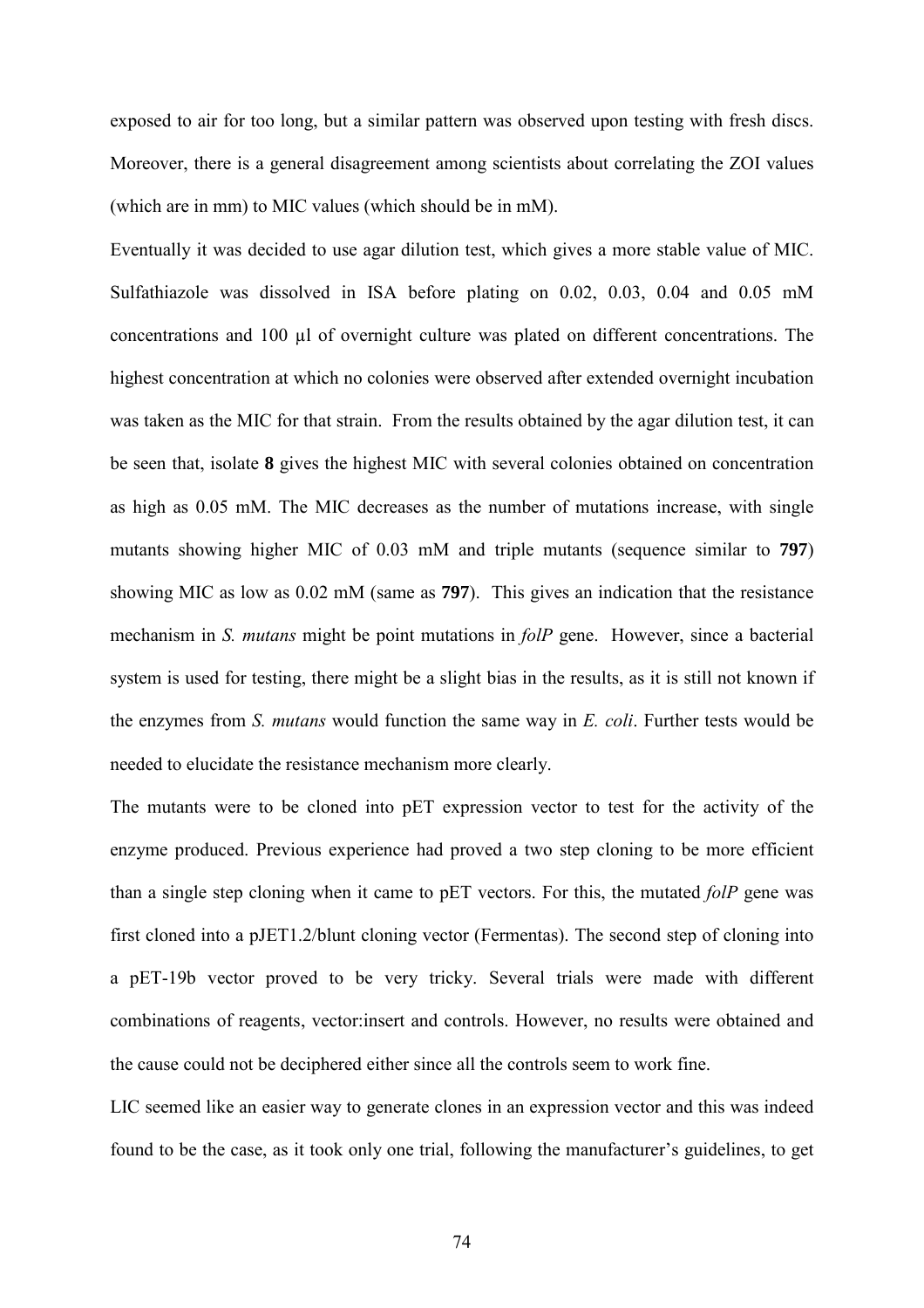all the clones, which were preserved as frozen stocks and plasmid extracts. It was decided that the measurement of enzyme activity would be made a separate project due to lack of time.

The project analyzed the possible resistance mechanism of *S. mutans*, which are important commensal species due to their ability of transfer their resistance determinants to pathogenic species. The results from the project suggest that *S. mutans* rely on generating point mutations of their drug targets to acquire the resistance. It would interesting to study this further by taking into account other isolates and test if there are any other possible mechanisms like intra-cellular pumps or longer mutations that confer resistance.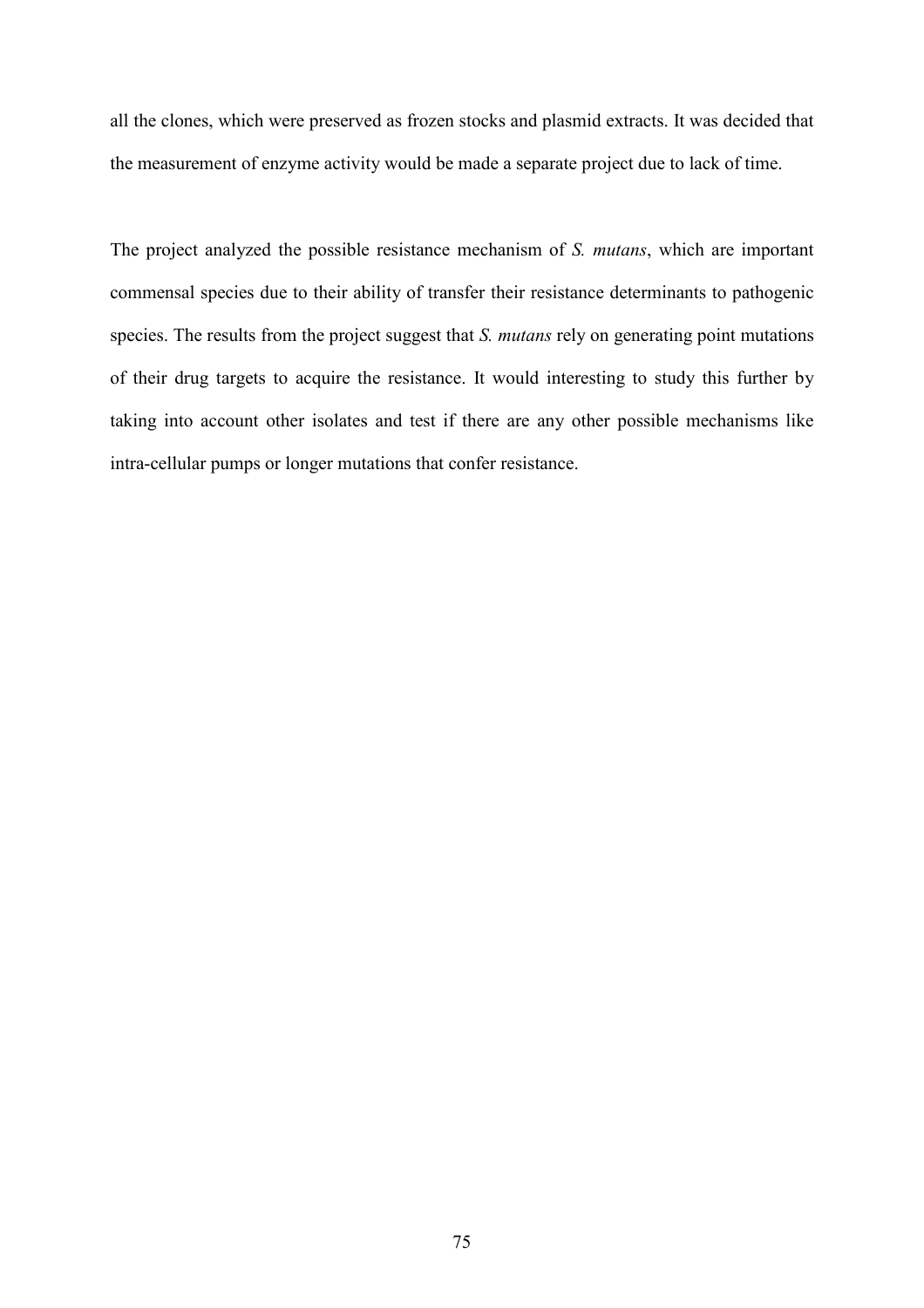# *6. Appendix*

## **6.1** *pf***PPPK-DHPS amino acid sequence**

|  |  |  |                                                                            |  |  |  |  |  |  |  |  |  |  |  | M E T I Q E L I L S E E N K T N I A V L N L G T N D R R N A V |
|--|--|--|----------------------------------------------------------------------------|--|--|--|--|--|--|--|--|--|--|--|---------------------------------------------------------------|
|  |  |  | LILETALHLVEKYLGKIINTSYLYETVPEYI                                            |  |  |  |  |  |  |  |  |  |  |  |                                                               |
|  |  |  | VLDKKES CELINKD CRIYD VNYINEL M Q N L E                                    |  |  |  |  |  |  |  |  |  |  |  |                                                               |
|  |  |  | E S K Y E E N K E L I D K C E E Y E T F L K N G K V D N S I L              |  |  |  |  |  |  |  |  |  |  |  |                                                               |
|  |  |  | K E V N V E N Y L L E C N N I I V K N D E I M K N N L S K Y K              |  |  |  |  |  |  |  |  |  |  |  |                                                               |
|  |  |  | D K Y Y T S Y F Y N L T V V V K T F V N D P L S M L V V I K Y              |  |  |  |  |  |  |  |  |  |  |  |                                                               |
|  |  |  | I E E L M K R E N V K E K E K F E N R I I D I D I L F F N D F              |  |  |  |  |  |  |  |  |  |  |  |                                                               |
|  |  |  | T I F M K N I K L E K N M I Y K I L S K Y I H L E R D I K N G              |  |  |  |  |  |  |  |  |  |  |  |                                                               |
|  |  |  | N D N M S <mark>K V N M D K D I N L N N N N N I K K K N N</mark> N D I D C |  |  |  |  |  |  |  |  |  |  |  |                                                               |
|  |  |  |                                                                            |  |  |  |  |  |  |  |  |  |  |  | D C V D Q K M N N H V N N K N Y I N S F R D P Q E I I N M V   |
|  |  |  | D N I E F L S I P H V Y T T H R Y S I L L C L N D M I P E Y K              |  |  |  |  |  |  |  |  |  |  |  |                                                               |
|  |  |  | H N V L N N T I R C L Y N K Y V S R M K E Q Y N I N I K E N N              |  |  |  |  |  |  |  |  |  |  |  |                                                               |
|  |  |  | KRIYVLKDRISYLKEKTNIVGILNVNYDSFS                                            |  |  |  |  |  |  |  |  |  |  |  |                                                               |
|  |  |  | D G GI F V E P K R A V Q R M F EM I N E G A S V I D I G G E S              |  |  |  |  |  |  |  |  |  |  |  |                                                               |
|  |  |  | S G P F V I P N P K I S E R D L V V P V L Q L F Q K E W <b>N D I</b>       |  |  |  |  |  |  |  |  |  |  |  |                                                               |
|  |  |  | KNKIVKCDAKPIISIDTINYNVFKECVDNDL                                            |  |  |  |  |  |  |  |  |  |  |  |                                                               |
|  |  |  | V D I L N D I S A C T N N P E I I K L L K K K K K F Y S V V L              |  |  |  |  |  |  |  |  |  |  |  |                                                               |
|  |  |  | M H K R G N P H T M D K L T N Y D N L V Y D I K N Y L E Q R L              |  |  |  |  |  |  |  |  |  |  |  |                                                               |
|  |  |  | N F L V L N G I P R Y R I L F D I G L G F A K K H D Q S I K L              |  |  |  |  |  |  |  |  |  |  |  |                                                               |
|  |  |  | L Q N I H V Y D E Y P L F I G Y S R K R F I A H C M N <b>D Q N V</b>       |  |  |  |  |  |  |  |  |  |  |  |                                                               |
|  |  |  | V I N T Q Q K L H D E Q Q N E N K N I V D K S H N W M F Q M N              |  |  |  |  |  |  |  |  |  |  |  |                                                               |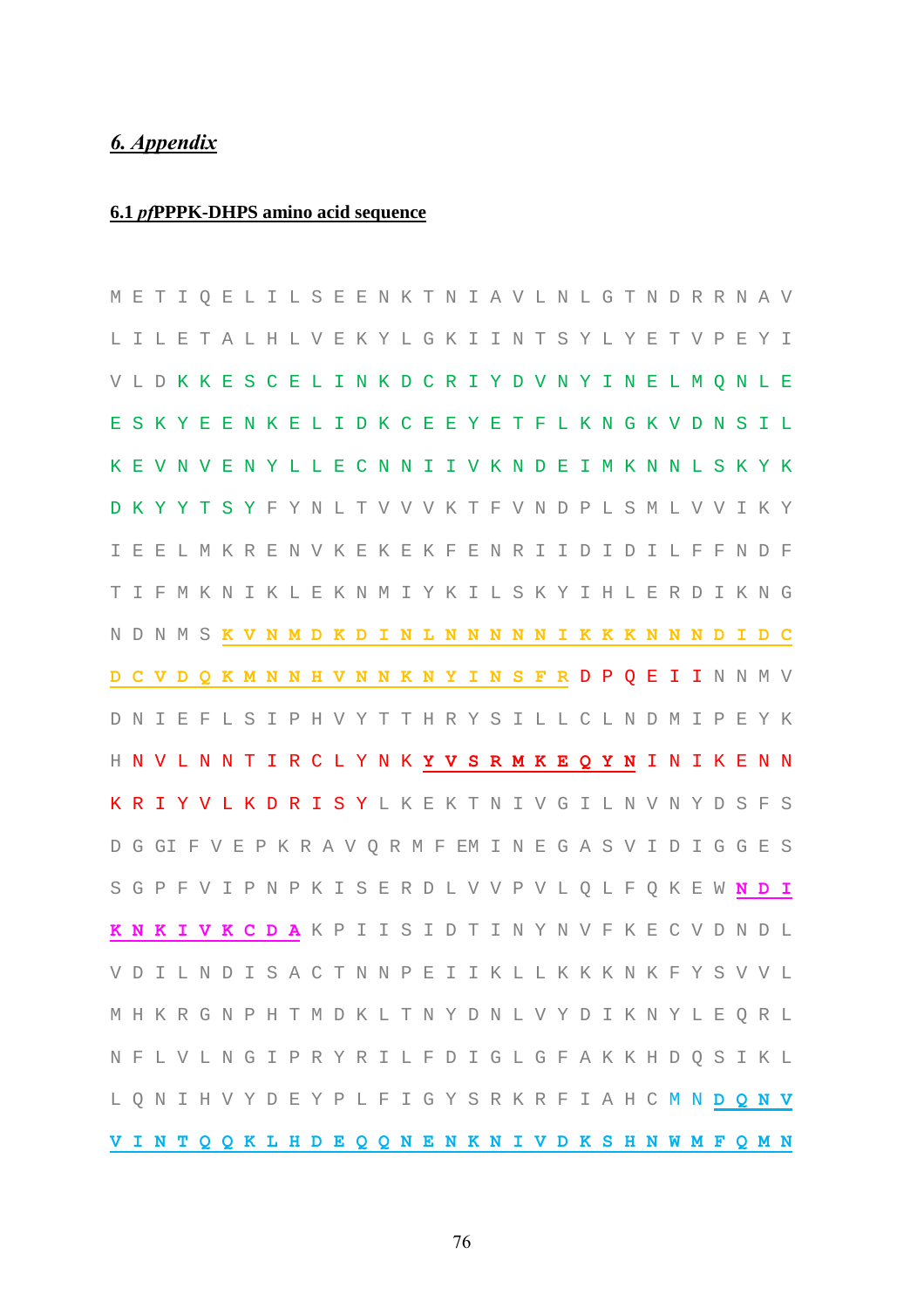# **Q M R K D K D Q L L Y Q K N I C G** G L A I A S Y S Y Y K K V D L I R V H D V L E T K S V L D V L T K I D Q

**Figure 16**: *pf*PPPK-DHPS amino acid sequence. The *Plasmodium* specific inserts of the bi-functional enzyme have been colour coded. PPPK-1 is shown in green, is highly conserved between all *Plasmodium* species, is essential for enzyme activity as previous investigation has shown that only a few amino acids can be deleted before the enzyme complex starts losing activity. PPPK-2 is shown in yellow, has low sequence conservation between species and is non-essential to an extent; about 100 amino acids can be deleted without any significant loss. HD2A has a deletion in PPPK-2 and was used as wild-type for all experiments. DHPS-1 is shown in pink, is not conserved between species and is essential, only a few amino acids can be deleted before the enzyme starts loosing activity. Various ∆5 deletions were in this part. DHPS-2 is shown in blue and is highly conserved between all *Plasmodium* species, although is non-essential; the entire insertion can be deleted without any loss of activity; ∆6c deletion. Red shows the Linker Region. The amino acids deleted have been made bold and underlined.)

#### **6.2** *S. mutans* **DHPS amino acid sequence**

#### **(a)**

| M K I G K Y D V A G K A A I M G I L N V T P D S F S D G G O Y |  |  |  |  |  |  |  |  |  |  |  |  |  |  |                                                               |
|---------------------------------------------------------------|--|--|--|--|--|--|--|--|--|--|--|--|--|--|---------------------------------------------------------------|
| ETIDQALKQVEAMLVAGAAIIDIGGESTRPG                               |  |  |  |  |  |  |  |  |  |  |  |  |  |  |                                                               |
|                                                               |  |  |  |  |  |  |  |  |  |  |  |  |  |  | A A F V S A E D E I K R I V P I V K A I S E K F N C L I S I D |
| TYKTETARVALAAGAHILNDVWSGLYDGHMF                               |  |  |  |  |  |  |  |  |  |  |  |  |  |  |                                                               |
| O L A A E T G A P I I L M H N O C E E V Y G N V T E D V C O F |  |  |  |  |  |  |  |  |  |  |  |  |  |  |                                                               |
| L L E R A D L A Q K T G V K K E N I W L D P G F G F A K N V E |  |  |  |  |  |  |  |  |  |  |  |  |  |  |                                                               |
| Q N M E L L R G L A E V T K L G Y P V L F G I S R K R V V D S |  |  |  |  |  |  |  |  |  |  |  |  |  |  |                                                               |
|                                                               |  |  |  |  |  |  |  |  |  |  |  |  |  |  | L L G G H T K P Q E R D M A T A A L S G Y A I S G C K I V R V |
| H N V A A N K D I V K V S S O L A                             |  |  |  |  |  |  |  |  |  |  |  |  |  |  |                                                               |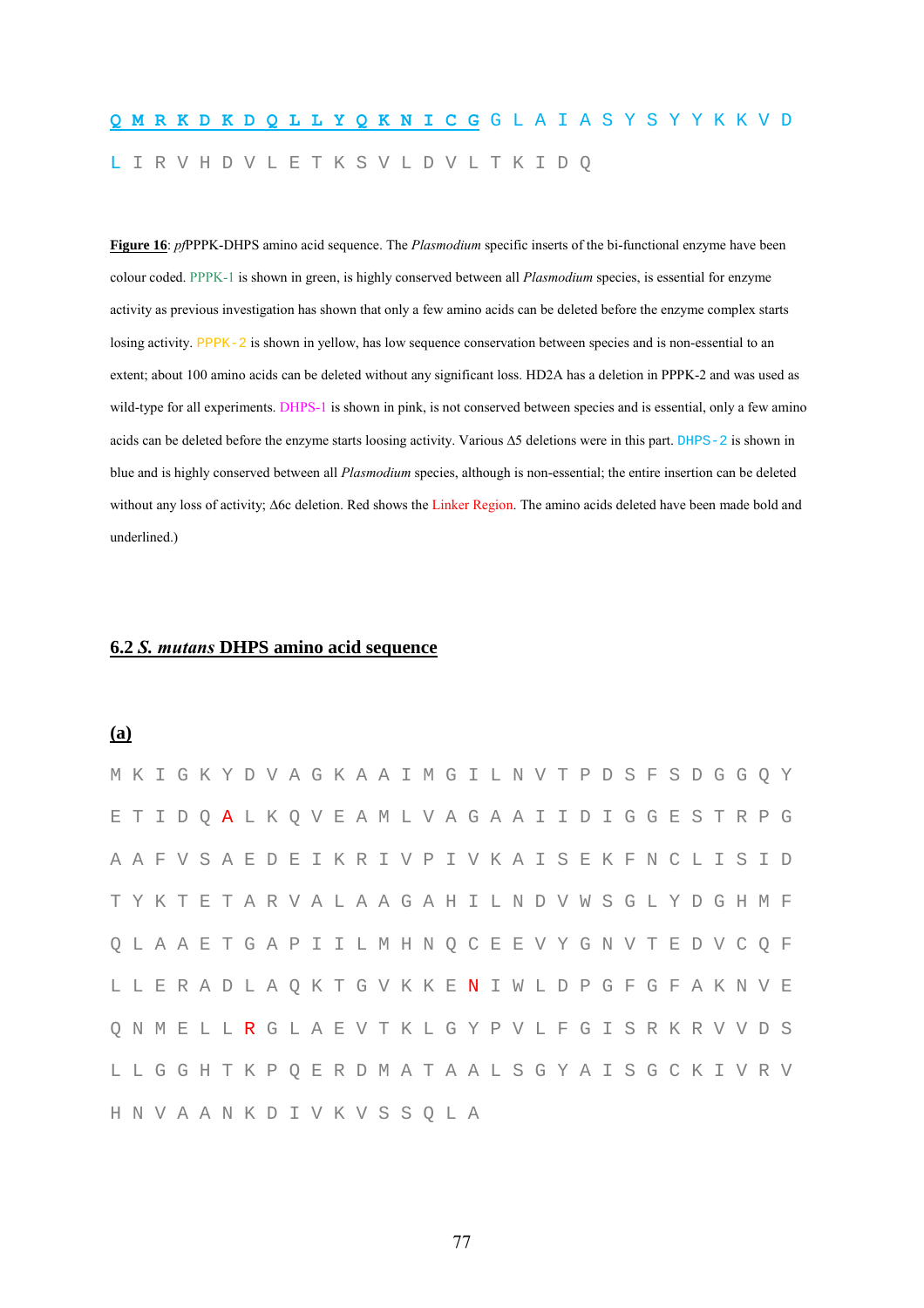|  |  | M K I G K Y D V A G K A A I M G I L N V T P D S F S D G G Q Y        |  |  |  |  |  |  |  |  |  |  |  |  |                                                               |
|--|--|----------------------------------------------------------------------|--|--|--|--|--|--|--|--|--|--|--|--|---------------------------------------------------------------|
|  |  | E T I D Q V L K Q V E A M L V A G A A I I D I G G E S T R P G        |  |  |  |  |  |  |  |  |  |  |  |  |                                                               |
|  |  |                                                                      |  |  |  |  |  |  |  |  |  |  |  |  | A A F V S A E D E I K R I V P I V K A I S E K F N C L I S I D |
|  |  | TYKTETARVALAAGAHILNDVWSGLYDGHMF                                      |  |  |  |  |  |  |  |  |  |  |  |  |                                                               |
|  |  | Q L A A E T G A P I I L M H N Q C E E V Y G N V T E D V C Q F        |  |  |  |  |  |  |  |  |  |  |  |  |                                                               |
|  |  | L L E R A D L A Q K T G V K K E <b>D</b> I W L D P G F G F A K N V E |  |  |  |  |  |  |  |  |  |  |  |  |                                                               |
|  |  | Q N M E L L Q G L A E V T K L G Y P V L F G I S R K R V V D S        |  |  |  |  |  |  |  |  |  |  |  |  |                                                               |
|  |  |                                                                      |  |  |  |  |  |  |  |  |  |  |  |  | L L G G H T K P Q E R D M A T A A L S G Y A I S G C K I V R V |
|  |  | H N V A A N K D I V K V S S O L A                                    |  |  |  |  |  |  |  |  |  |  |  |  |                                                               |

**Figure 17**: *S. mutans*DHPS amino acid sequence from clinical isolate **797** (a). The *folP* gene from clinical isolate **8** (b) was used as template for mutagenesis reaction. The polymorphisms between **797** and **8** are shown in red and blue respectively.)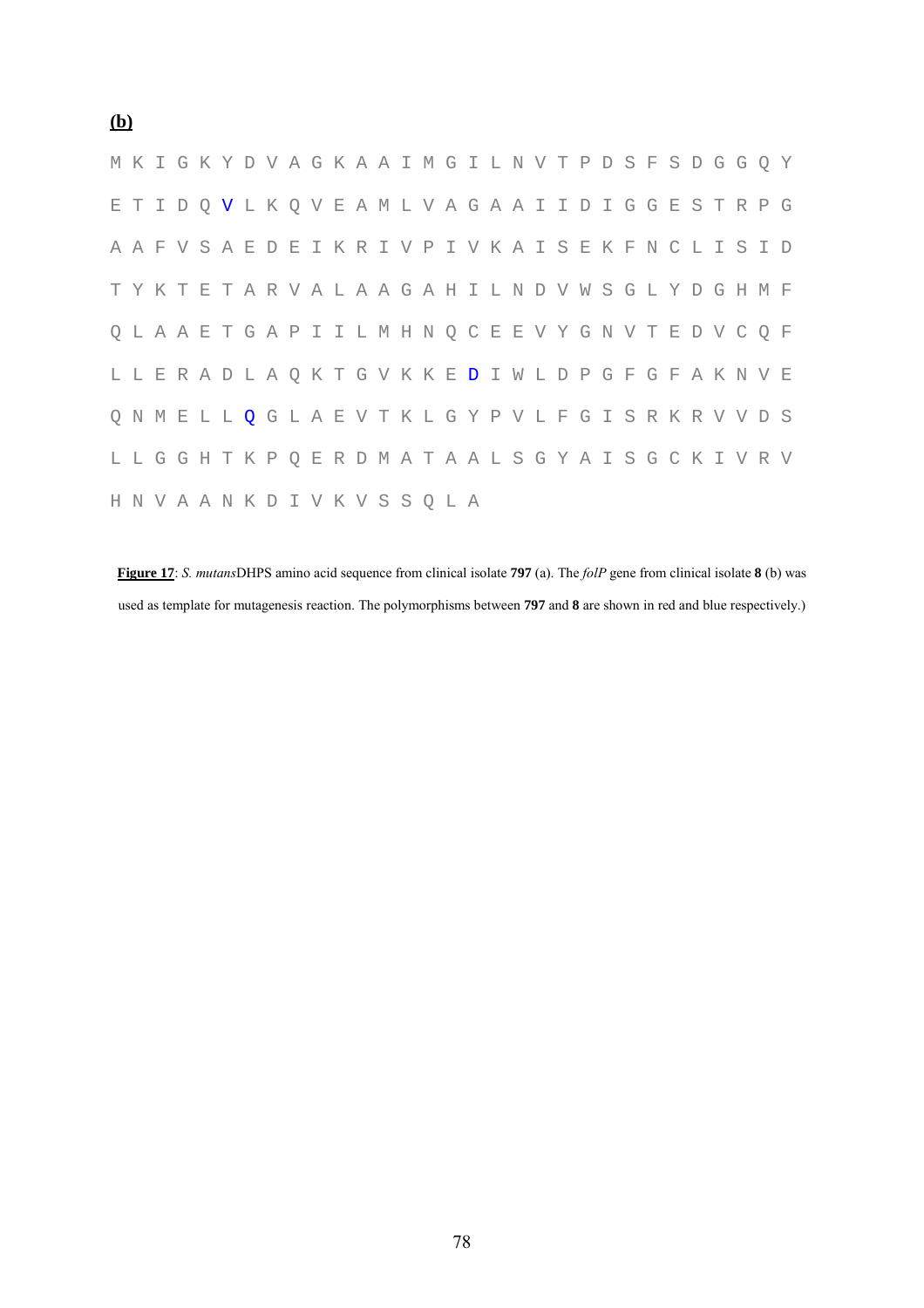### **6.3 References**

- 1. World Malaria Report 2011 summary (Report). World Health Organization.
- 2. Murray CJ, Rosenfeld LC, Lim SS, Andrews KG, Foreman KJ, Haring D, Fullman N, Naghavi M, Lozano R, Lopez AD. 2012. Global malaria mortality between 1980 and 2010: a systematic analysis. *Lancet* **379**: 413-431.
- 3. Layne SP. Principles of Infectious Disease Epidemiology. UCLA-Department of Epidemiology. Archived on 20<sup>th</sup> February 2006. Retrieved 5<sup>th</sup> July 2012.
- 4. Guerra CA, Hay SI, Lucioparedes LS, Gikandi PW, Tatem AJ, Noor AM, Snow RW. 2007. Assembling a global database of malaria parasite prevalence for the Malaria Atlas Project. *Malaria Journal* **6**: 17.
- 5. Provost C.  $25<sup>th</sup>$  April 2011. World Malaria Day: which countries are the hardest hit? Get the full data. The Guardian. . Retrieved 5<sup>th</sup> May 2012.
- 6. Greenwood BM, Bojang K, Whitty CJ, Targett GA. 2005. "Malaria". *Lancet* **365**:1487-98.
- 7. Mueller I, Zimmerman PA, Reeder JC. 2007. Plasmodium malariae and Plasmodium ovale — the "bashful" malaria parasites. *Trends in Parasitology* **23**: 278-83.
- 8. Collins WE. 2012. *Plasmodium knowlesi*: a malaria parasite of monkeys and humans. *Annual Review of Entomology* **57**: 107-21.
- 9. Snow RW, Guerra CA, Noor AM, Myint HY, Hay SI. 2005. The global distribution of clinical episodes of *Plasmodium falciparum* malaria. *Nature* **434**: 214-217.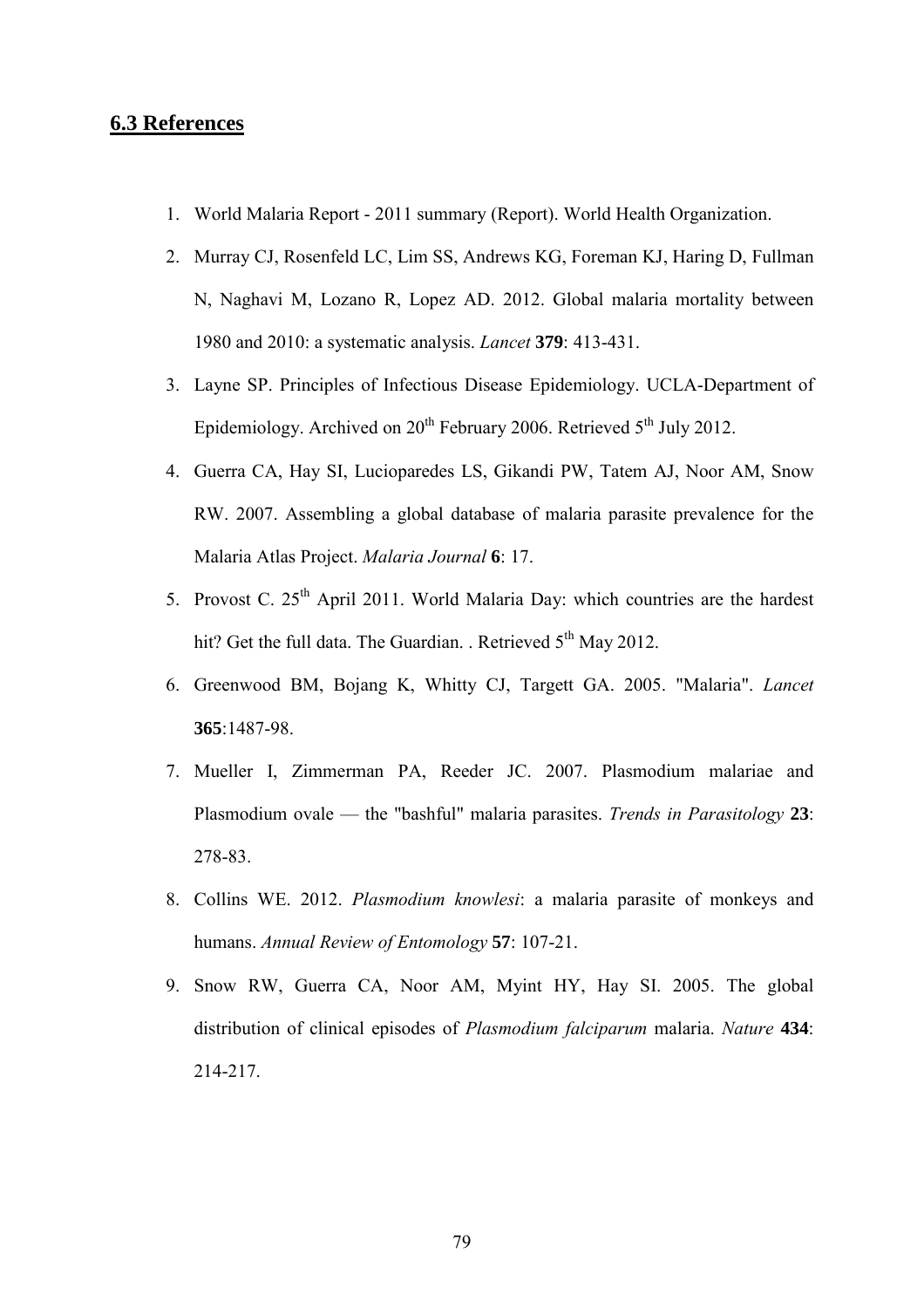- 10. Mendis K, Sina B, Marchesini P, Carter R. 2001. The neglected burden of *Plasmodium vivax* malaria. *American Journal of Tropical Medicine and Hygiene* **64**: 97-106.
- 11. Beare NA, Taylor TE, Harding SP, Lewallen S, Molyneux ME. 2006. Malarial retinopathy: a newly established diagnostic sign in severe malaria. *American Journal of Tropical Medicine and Hygiene* **75:** 790-797.
- 12. Trampuz A, Jereb M, Muzlovic I, Prabhu R .2003. Clinical review: severe malaria. *Critical Care* **7**: 315-323.
- 13. Richter J, Franken G, Mehlhorn H, Labisch A, Häussinger D. 2010. What is the evidence for the existence of *Plasmodium ovale* hypnozoites?. *Parasitology Research* **107**: 1285-1290.
- 14. Wright CW, Linley PA, Brun R, Wittlin S, Hsu E. 2010. Ancient chinese methods are remarkably effective for the preparation of artemisinin - rich extracts of qing hao with potent antimalarial activity. *Molecules* **15**: 804-12.
- 15. Hsu E. 2006. Reflections on the 'discovery' of the antimalarial qinghao. *British Journal of Clinical Pharmacology* **61**: 666-70.
- 16. Guidelines for treatment of Malaria, 2nd Edition, WHO, 2010.
- 17. Hempelmann E. 2007. Hemozoin biocrystallization in *Plasmodium falciparum* and the antimalarial activity of crystallization inhibitors" *Parasitol Research* **100**: 671-676.
- 18. Wellems TE, Plowe CV. 2001. Chloroquine-resistant malaria. *Journal Infection Disease* **184**: 770-776.
- 19. Ridley, R. 2002. Medical need, scientific opportunity and the drive for antimalarial drugs. *Nature* **415**: 686-692.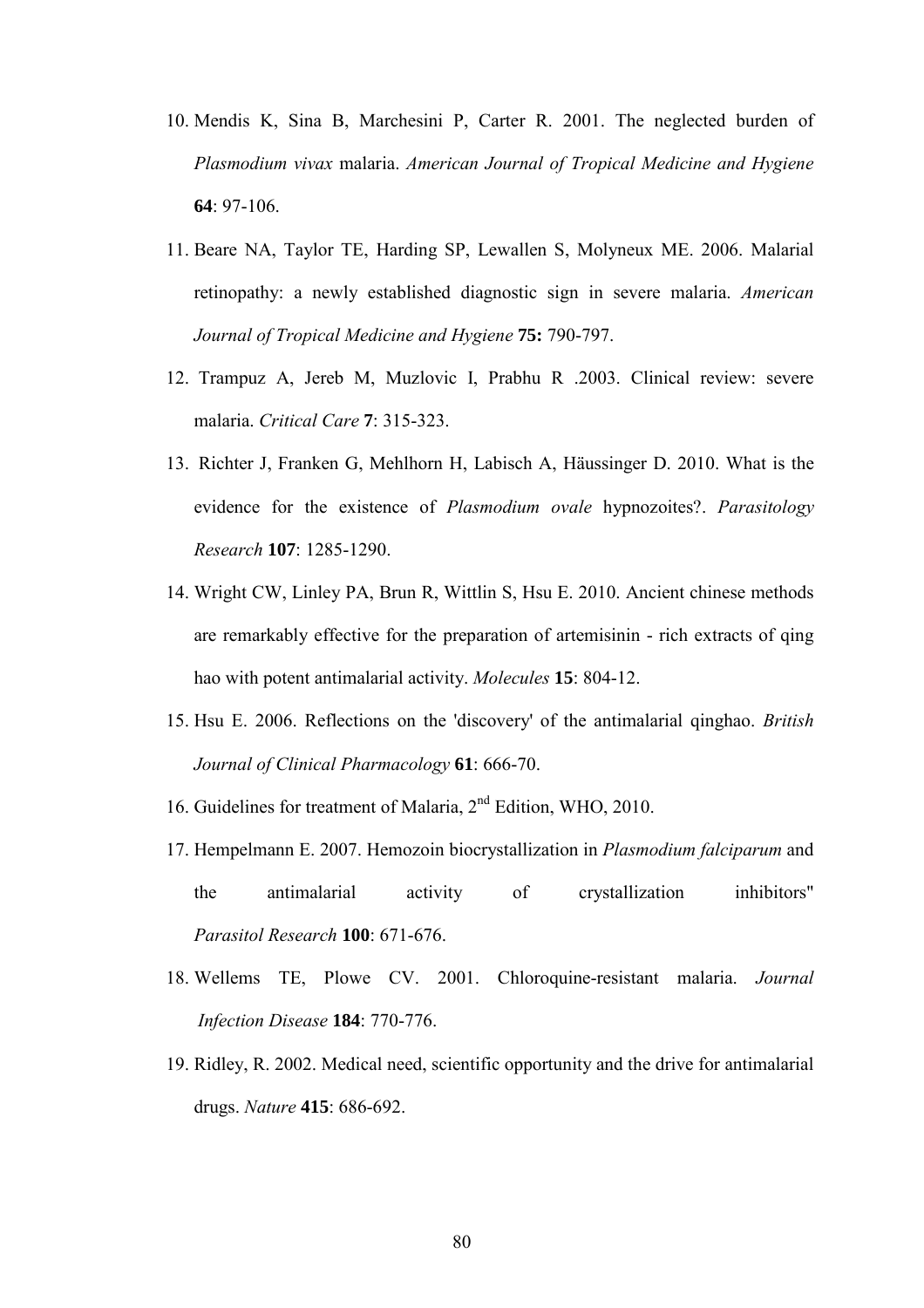- 20. Hyde, J. 2002. Mechanisms of resistance of Plasmodium falciparum to antimalarial drugs. *Microbes and Infection*. **4:** 165-174.
- 21. Johnson DJ, Fidock DA, Mungthin M, Lakshmanan V, Sidhu AB, Bray PG, Ward SA. 2004. Evidence for a central role for PfCRT in conferring *Plasmodium falciparum* resistance to diverse antimalarial agents. *Molecular Cell*. **15**: 867–877.
- 22. Payne D. 1987. Spread of chloroquine resistance in *Plasmodium falciparum*. *Parasitology. Today* **3**: 241-246.
- 23. Hyde JE. 2005. Exploring the folate pathway in *Plasmodium falciparum*. *Acta Trop* **94**: 191-206.
- 24. Burchall J.J.1977. Synergism between trimethoprim and sulfamethoxazole. *Science* **197**: 1300–1301.
- 25. Sims P, Wang P, Hyde JE. 1999. Selection and synergy in *Plasmodium falciparum*. *Parasitology. Today* **15**: 132–134.
- 26. Wang P, Read M, Sims PFG, Hyde JE. 1997. Sulfadoxine resistance in the human malaria parasite *Plasmodium falciparum* is determined by mutations in dihydropteroate synthetase and an additional factor associated with folate utilization. *Molecular Microbiology* **23**: 979–986.
- 27. Alam MT, Vinayak S, Congpuong K, Wongsrichanalai C, Satimai W, Slutsker L, Escalante AA, Barnwell JW, Udhayakumar V. 2011. Tracking origins and spread of sulfadoxine-resistant *Plasmodium falciparum* dhps alleles in Thailand. *Antimicrobial Agents and Chemotherapy* **55**:155–164.
- 28. Wang P, Brobey RKB, Horii T, Sims PFG, Hyde JE. 1999. Utilization of exogenous folate in the human malaria parasite *Plasmodium falciparum* and its critical role in antifolate drug synergy. *Molecular Microbiology.* **32**: 1254–1262.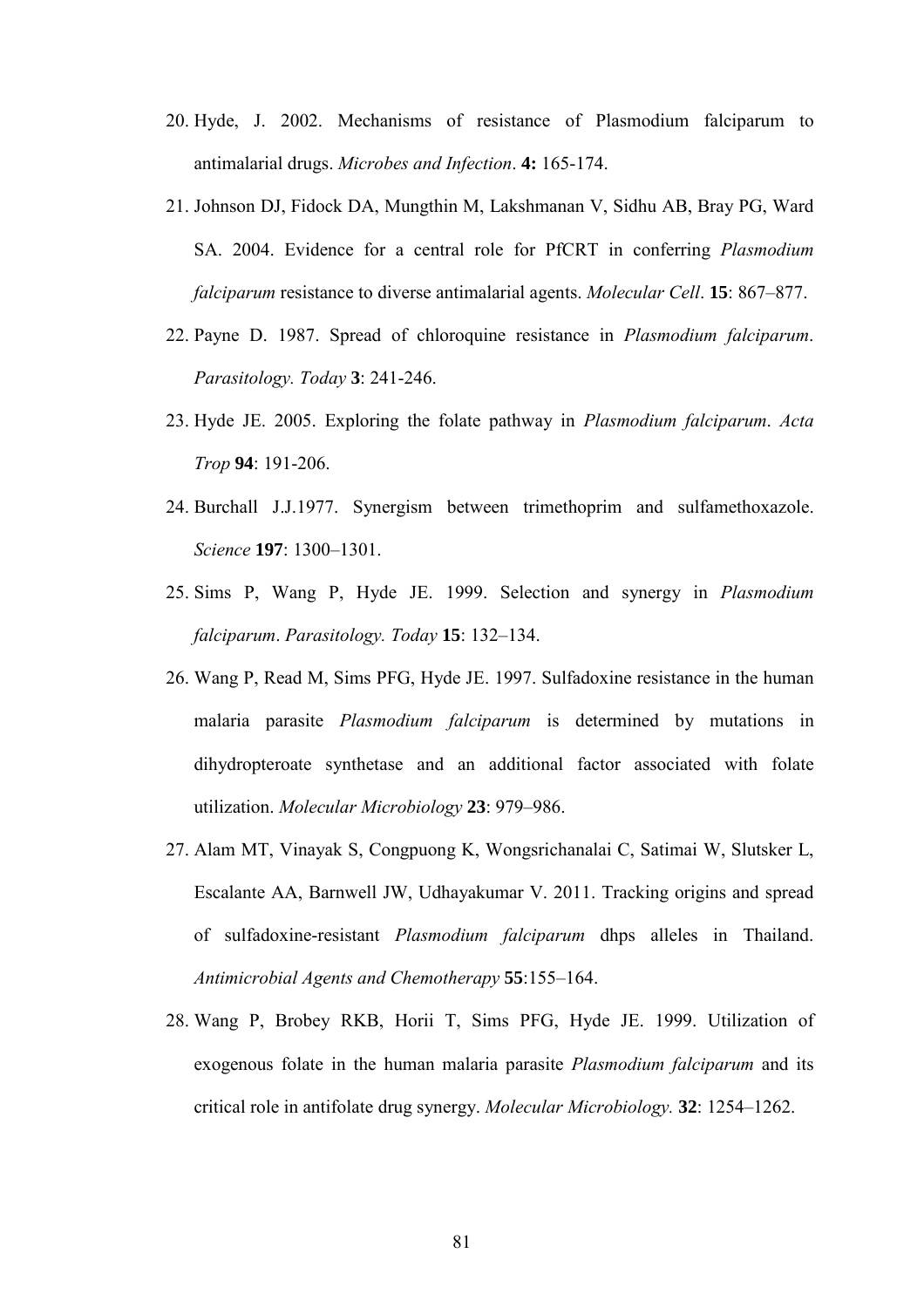- 29. Wang P, Lee CS, Bayoumi R, Djimde A, Doumbo O, Swedberg G, Dao LD, Mshinda H, Tanner M, Watkins WM, Sims PFG, Hyde JE. Resistance to antifolates in *Plasmodium falciparum* monitored by sequence analysis of dihydropteroate synthetase and dihydrofolate reductase alleles in a large number of field samples of diverse origins. *Molecular Biochemistry Parasitology* **89**: 161– 177.
- 30. Sibley CH, Hyde JE, Sims PFG, Plowe CV, Kublin JG, Mberu EK, Cowman AF, Winstanley PA, Watkins WM, Nzila AM. 2001. Pyrimethamine-sulfadoxine resistance in *Plasmodium falciparum*: what next?. *Trends in Parasitology* **17**: 582–588.
- 31. Triglia T, Cowman A. 1994. Primary structure and expression of the dihydropteroate synthetase gene of *Plasmodium falciparum*. *Proceedings of the National Academy of Sciences of the United States of America* **91**: 7149-7153.
- 32. De Beer T, Louw A, Joubert F. 2006. Elucidation of sulfadoxine resistance with structural models of the bifunctional *Plasmodium falciparum* dihydropterin pyrophosphokinase-dihydropteroate synthase. *Bioorganic and Medicinal Chemistry* **14**: 4433-4443.
- 33. Miller L.H. and Su X. 2011. Artemisinin: discovery from the Chinese herbal garden. *Cell* **146**: 855-858.
- 34. WHO calls for an immediate halt to provision of single-drug artemisinin malaria pills. (http://www.who.int/mediacentre/news/releases/2006/pr02/en/). WHO. 19 January 2006.
- 35. Noedl H, Se Y, Schaecher K, Smith BL, Socheat D, Fukuda MM. 2008. Evidence of artemisinin-resistant malaria in western Cambodia. *New England Journal of Medicine*. **359**: 2619-2620.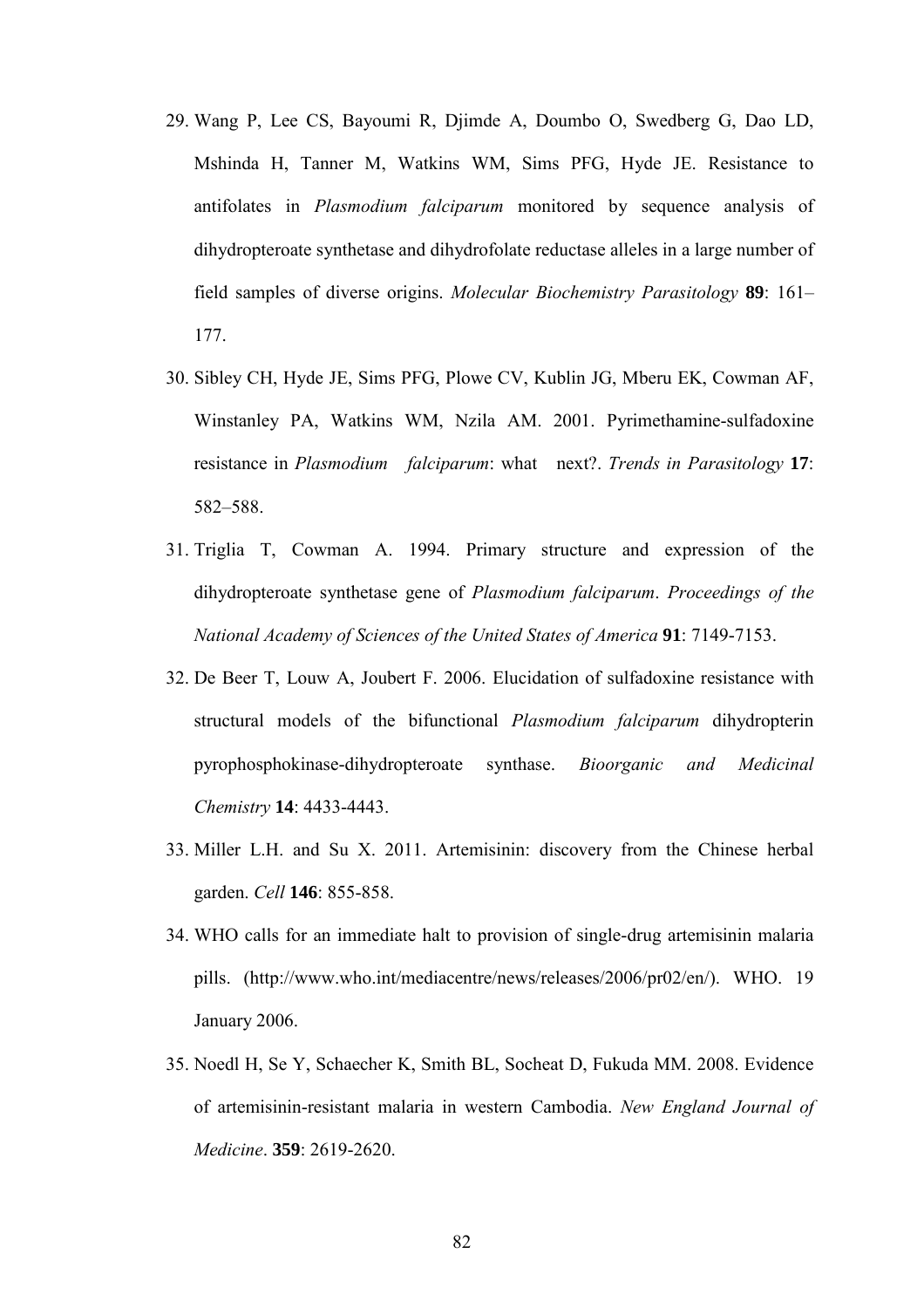- 36. Dondorp AM, Nosten F, Yi P, Das D, Phyo AP, Tarning J, Lwin KM, Ariey F, Hanpithakpong W, Lee SJ, Ringwald P, Silamut K, Imwong M, Chotivanich K, Lim P, Herdman T, An SS, Yeung S, Singhasivanon P, Day NP, Lindegardh N, Socheat D, White NJ. 2009. Artemisinin resistance in *Plasmodium falciparum* malaria. *New England Journal of Medicine* **361**: 455-67.
- 37. Phyo AP, Nkhoma S, Stepniewska K, Ashley EA, Nair S, McGready R, ler Moo C, Al-Saai S, Dondorp AM, Lwin KM, Singhasivanon P, Day NP, White NJ, Anderson TJ, Nosten F. 2012. Emergence of artemisinin-resistant malaria on the Western border of Thailand: a longitudinal study. 2012. *Lancet* **379**: 1960-1966.
- 38. Rattanachuen W, Jönsson M, Swedberg G, Sirawaraporn. 2009. Probing the roles of non-homologous insertions in the N-terminal domain of *Plasmodium falciparum* hydroxymethylpterin pyrophosphokinase-dihydropteroate synthase. *Molecular and Biochemical Parasitology* **168**: 135-142.
- 39. Bryskier A. 2002. Viridans group streptococci: a reservoir of resistant bacteria in oral cavites. *Clinical Microbiology and Infection* **8**: 65-69.
- 40. Whiley RA, Berghton D. 1998. Current classification of the oral streptococci. *Oral Microbiology and Immunology* **13**: 196–216.
- 41. Reichmann P, König A, Linares J, Alcaide F, Tenover FC, Linda, Swidsinski S, Hakenbeck R. 1997. A Global Gene Pool for High-Level Cephalosporin Resistance in Commensal *Streptococcus* Species and *Streptococcus Pneumoniae*. *Journal of Infectious Diseases* **176**: 1001-1012.
- 42. Facklam R. 2002. What happened to the streptococci: overview of taxonomic and nomenclature changes. *Clinical Microbiology Reviews* **15:** 613-630.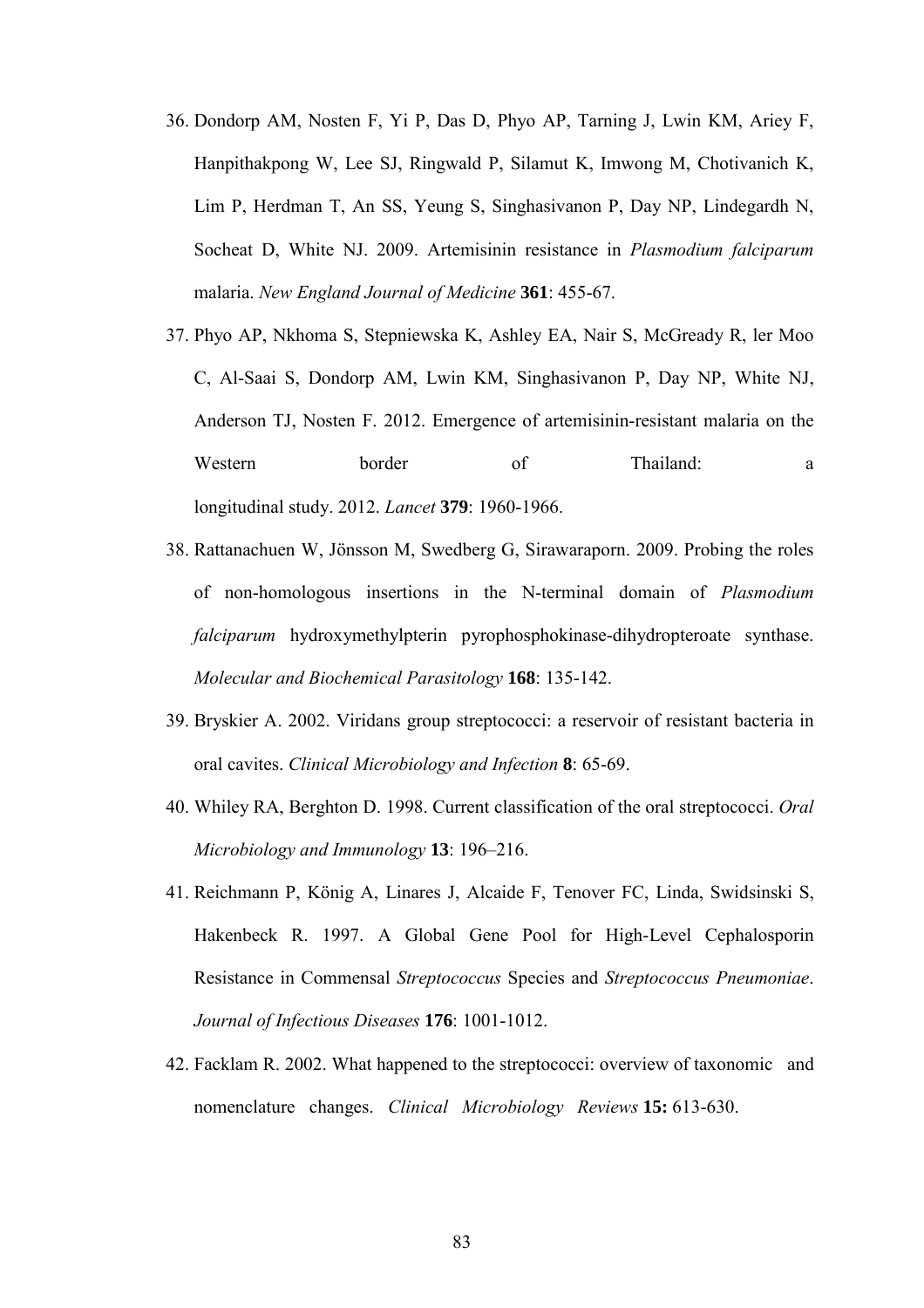- 43. Wilén M, Buwembo W, Sendagire H, Kironde F, Swedberg G. 2009. Cotrimoxazole resistance of Streptococcus pneumoniae and commensal streptococci from Kampala, Uganda. *Scandinavian Journal of Infectious Diseases*  **41**: 113-121.
- 44. Echave P, Bille J, Audet C, Talla I, Vaudaux B, Gehri M. 2003. Percentage, bacterial aetiology and antibiotic susceptibility of acute respiratory infections and pneumonia among children in rural Senegal. *Journal of Tropical Paediatrics* **49**: 28-32.
- 45. Joint WHO/UNAIDS/UNICEF statement on use of Cotrimoxazole as prophylaxis in HIV exposed and HIV infected children. Geneva, 22 Novemeber 2004.
- 46. Anonymous.1995. Co-trimoxazole use restricted. *Drug and Therapeutics Bulletin*  **33**: 92-93.
- 47. Jacobs MR. 2004. *Streptococcus pneumoniae*: epidemiology and patterns of resistance. *American Journal of Medicine* **117**: 3-15.
- 48. Lynch JP III, Zhanel GG. 2005. Escalation of antimicrobial resistance among *Streptococcus pneumoniae*: implications for therapy. *Seminars in Respiratory and Critical Care Medicine* **26**: 575-616.
- 49. Blossom DB, Namayanja-Kaye G, Nankya-Mutyoba J, Mukasa JB, Bakka H, Rwambuya S, Windau A, Bajaksouzian S, Walker CJ, Joloba ML, Kityo C, Mugyenyi P, Whalen CC, Jacobs MR, Salata RA. 2006. Oropharyngeal colonization by *Streptococcus pneumoniae* among HIV-infected adults in Uganda: assessing prevalence and antimicrobial susceptibility. *International Journal of Infectious Diseases* **10**: 458–464.
- 50. Hamel M, Greene C, Chiller T, Ouma P, Polyak C, Otieno K, Williamson J, Shi YP, Feikin DR, Marston B, Brooks JT, Poe A, Zhou Z, Ochieng B, Mintz E,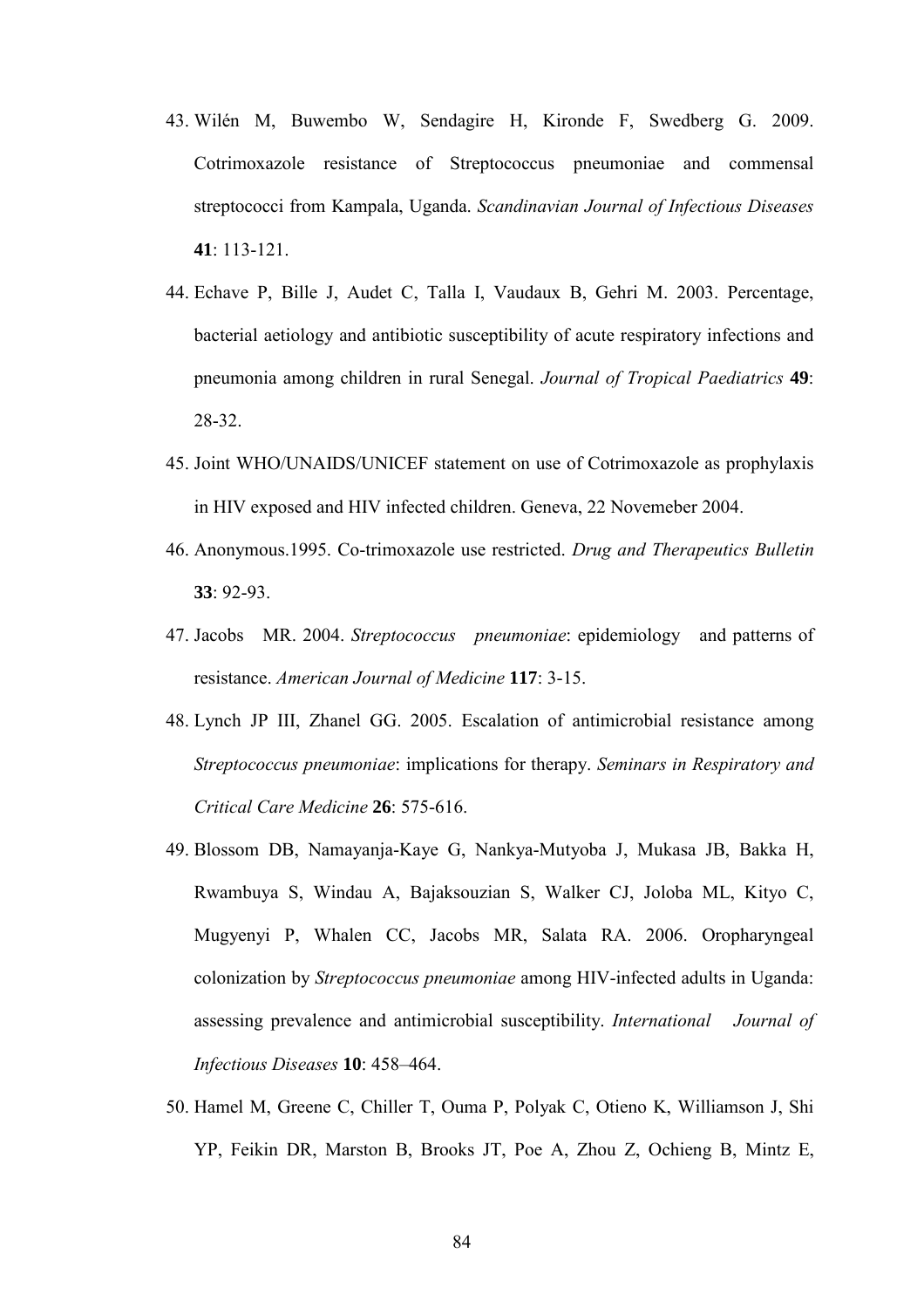Slutsker L. 2008. Does Cotrimoxazole Prophylaxis for the Prevention of HIV-Associated Opportunistic Infections Select for Resistant Pathogens in Kenyan Adults? *American Journal of Tropical Medicine and Hygiene* **79**: 320-330.

- 51. Joloba M, Bajaksouzian S, Palavecino E, Whalen C, Jacobs MR. 2001. High prevalence of carriage of antibiotic-resistant *Streptococcus pneumoniae* in children in Kampala, Uganda. *International Journal of Antimicrobial Agents* **17**: 395-400.
- 52. Y. Li, P.C.Y. Lau, J. H. Lee, R.P. Ellen, D.G. Cvitkovitch. 2001. Natural genetic transformation of *Streptococcus mutans* growing in biofilms. *Journal of Bacteriology* **183**: 897–908.
- 53. Feikin D, Davis M, Nwanyanwu OC, Kazembe PN, Barat LM, Wasas A, Bloland P, Ziba C, Capper T, Huebner RE, Schwartz B, Klugman KP, Dowell SF. 2003. Antibiotic resistance and serotype distribution of *Streptococcus pneumoniae* colonizing rural Malawian children. *The Paediatric Infectious Disease Journal* **22**: 564-567.
- 54. Gordon KA, Beach ML, Biedenbach DJ, Jones RN, Rhom-berg PR, Mutnick AH. 2002. Antimicrobial susceptibility patterns of ß-haemolytic and viridans group streptococci: report from the SENTRY antimicrobial surveillance programme (1997-2000). *Diagnostic Microbiology* and *Infectious Disease* **43**: 157-162.
- 55. William B, Rwenyonyi CM, Swedberg G, Kironde F. 2011, Cotrimoxazole prophylaxis specifically selects for Cotrimoxazole resistance in *Streptococcus mutans* and *Streptococcus sobrinus* with varied polymorphisms in the target genes *folA* and *folP*. *International Journal of Microbiology* **2012**: 1-10.
- 56. Fermér C, Swedberg G. 1997. Adaption of sulfonamide resistance in *Neisseria meningitides* may have required compensatory changes to retain enzyme function: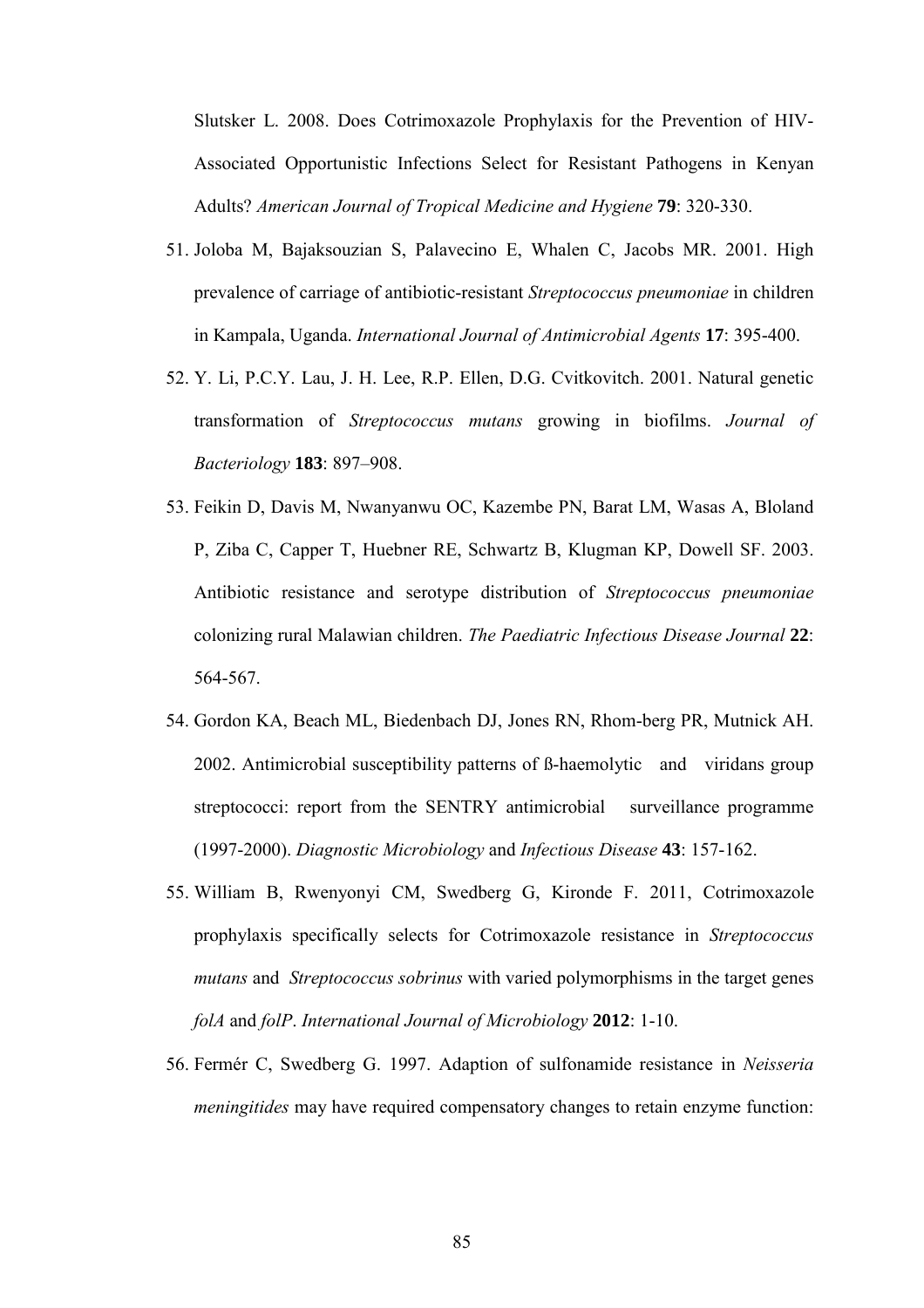kinetic analysis of dihydropteroate synthases from *N. meningitides* expressed in a knockout mutant of *Escherichia coli*. *Journal of Bacteriology* **1798**: 831-837.